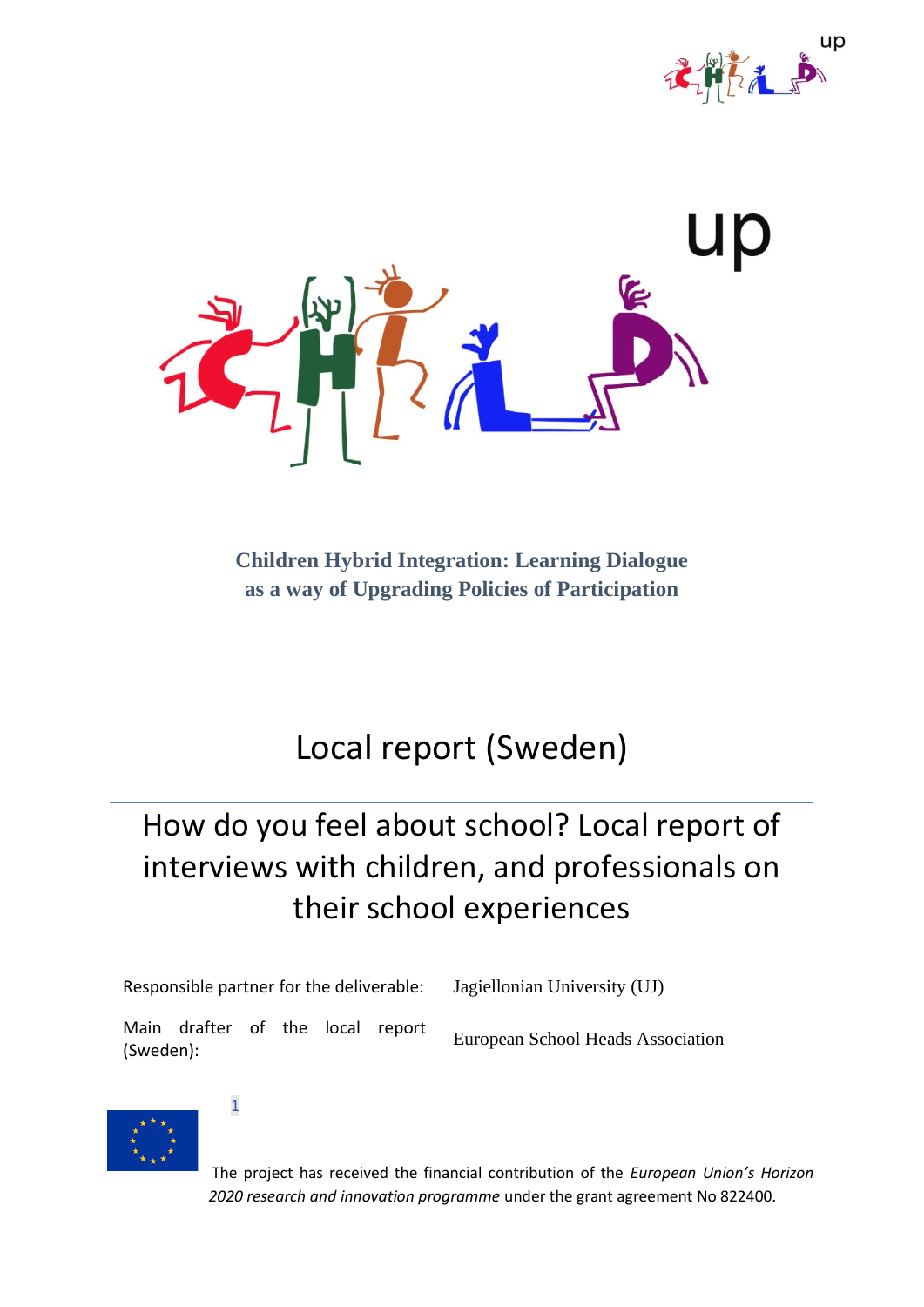

| 1. |                                                                       |  |
|----|-----------------------------------------------------------------------|--|
|    |                                                                       |  |
|    |                                                                       |  |
|    |                                                                       |  |
| 2. |                                                                       |  |
|    |                                                                       |  |
|    |                                                                       |  |
|    |                                                                       |  |
| 3. | THE EXPERIENCE OF MIGRANT CHILDREN FROM PROFESSIONALS' PERSPECTIVES13 |  |
|    |                                                                       |  |
|    |                                                                       |  |
|    |                                                                       |  |
|    |                                                                       |  |
|    |                                                                       |  |
|    |                                                                       |  |
|    |                                                                       |  |
|    |                                                                       |  |
|    |                                                                       |  |
|    |                                                                       |  |
|    |                                                                       |  |
|    |                                                                       |  |
|    |                                                                       |  |
|    |                                                                       |  |
|    |                                                                       |  |
|    |                                                                       |  |
|    |                                                                       |  |
|    |                                                                       |  |



 $\overline{2}$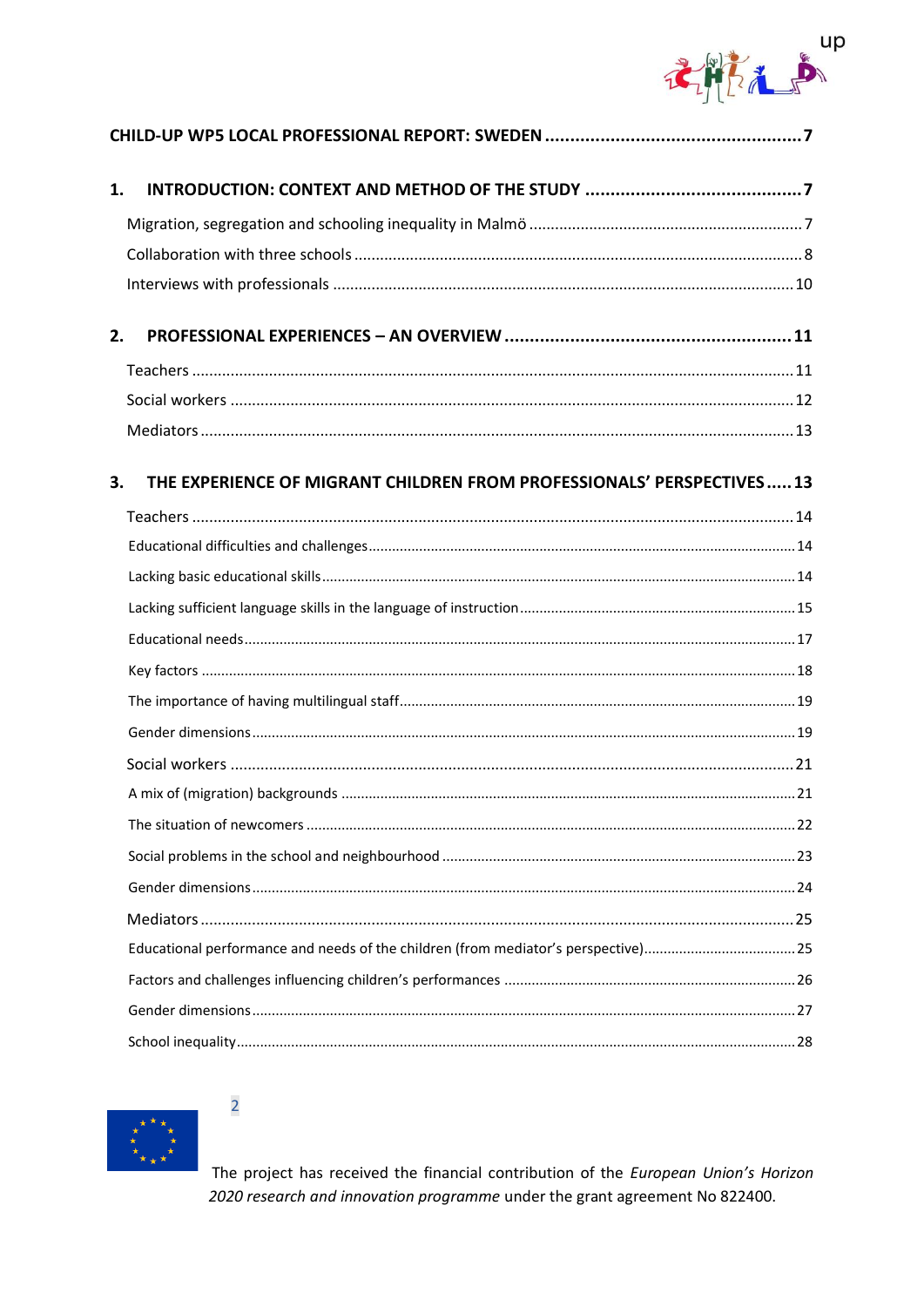

| 4. |  |
|----|--|
|    |  |
|    |  |
|    |  |
|    |  |
|    |  |
|    |  |
|    |  |
|    |  |
|    |  |
|    |  |
|    |  |
|    |  |
|    |  |
|    |  |
|    |  |
|    |  |
|    |  |
|    |  |
|    |  |
|    |  |
|    |  |
|    |  |
|    |  |
|    |  |
| 5. |  |



 $\overline{\mathbf{3}}$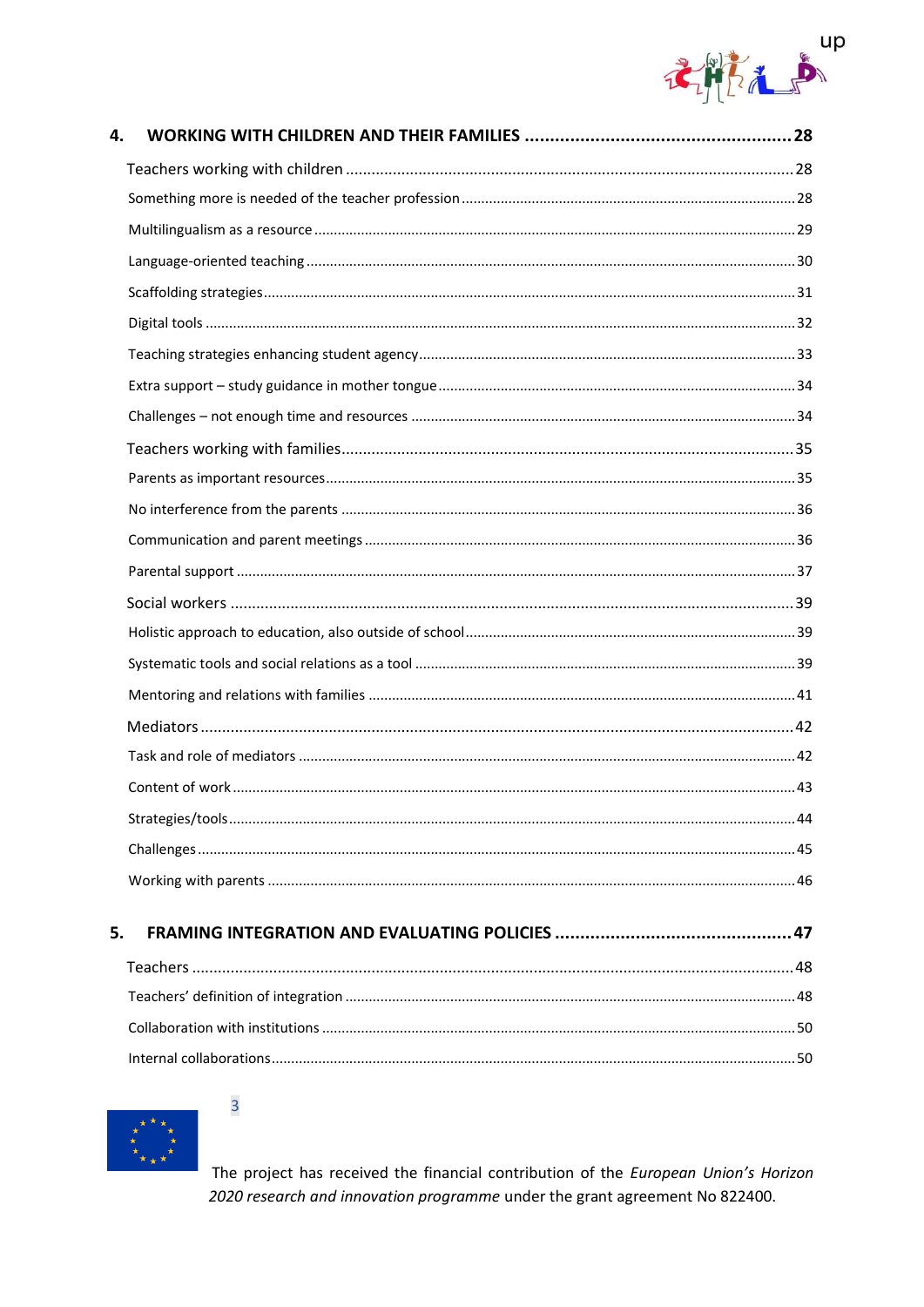

| 6.                                                              |  |
|-----------------------------------------------------------------|--|
| 7.                                                              |  |
|                                                                 |  |
|                                                                 |  |
|                                                                 |  |
| 8.                                                              |  |
|                                                                 |  |
|                                                                 |  |
|                                                                 |  |
|                                                                 |  |
|                                                                 |  |
|                                                                 |  |
|                                                                 |  |
|                                                                 |  |
|                                                                 |  |
|                                                                 |  |
|                                                                 |  |
| CHILD-UP WP5 LOCAL REPORT - CHILDREN'S PERSPECTIVES. SWEDEN  67 |  |
| INTRODUCTION: CONTEXTUALISATION AND METHODOLOGY 67<br>1.        |  |
| $\overline{4}$                                                  |  |

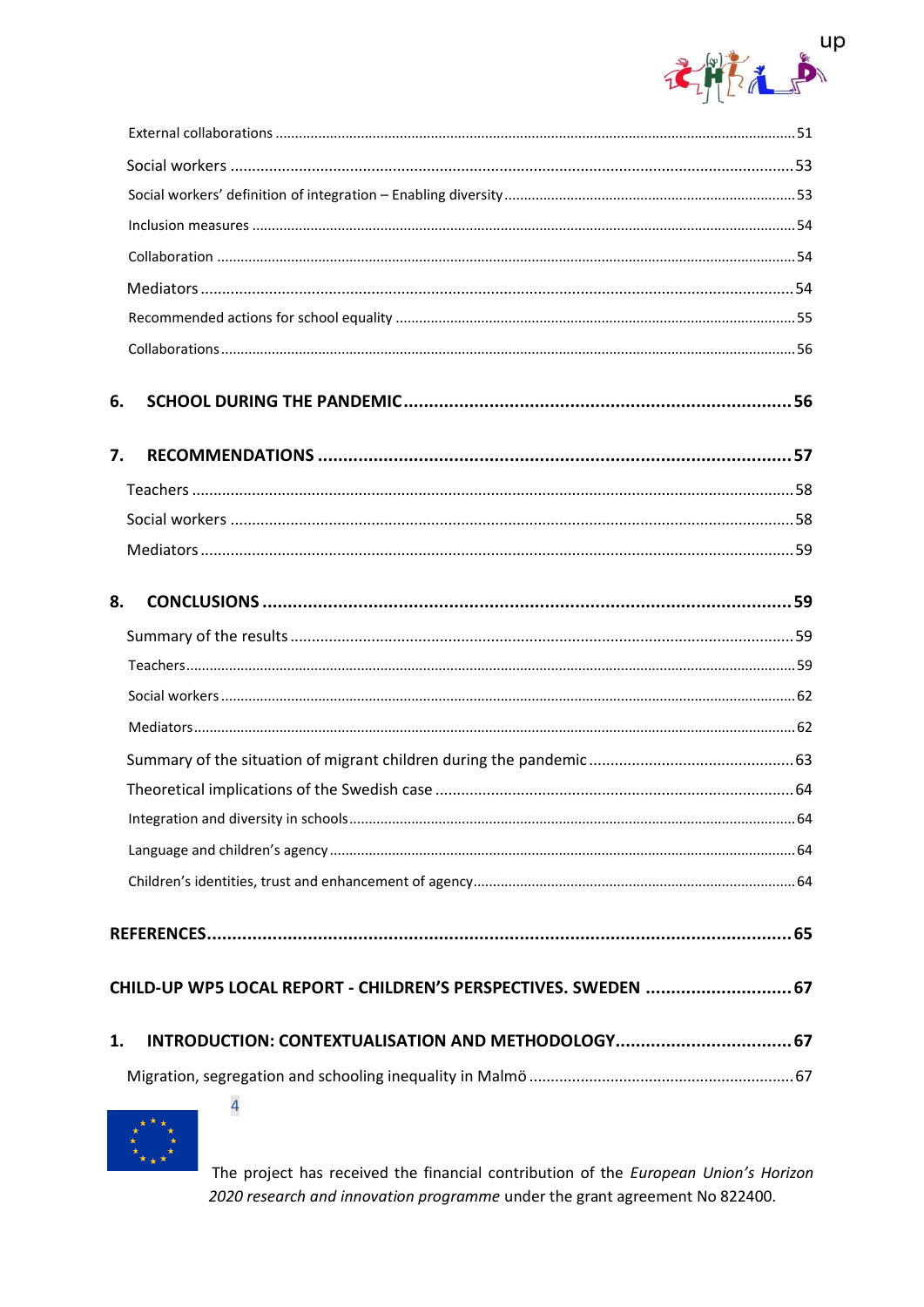

| 2. |  |
|----|--|
|    |  |
|    |  |
|    |  |
|    |  |
|    |  |
|    |  |
|    |  |
|    |  |
|    |  |
|    |  |
| 3. |  |
|    |  |
|    |  |
|    |  |
|    |  |
|    |  |
|    |  |
|    |  |
|    |  |
| 4. |  |
|    |  |
|    |  |
|    |  |
|    |  |
|    |  |
|    |  |



 $\overline{\mathbf{5}}$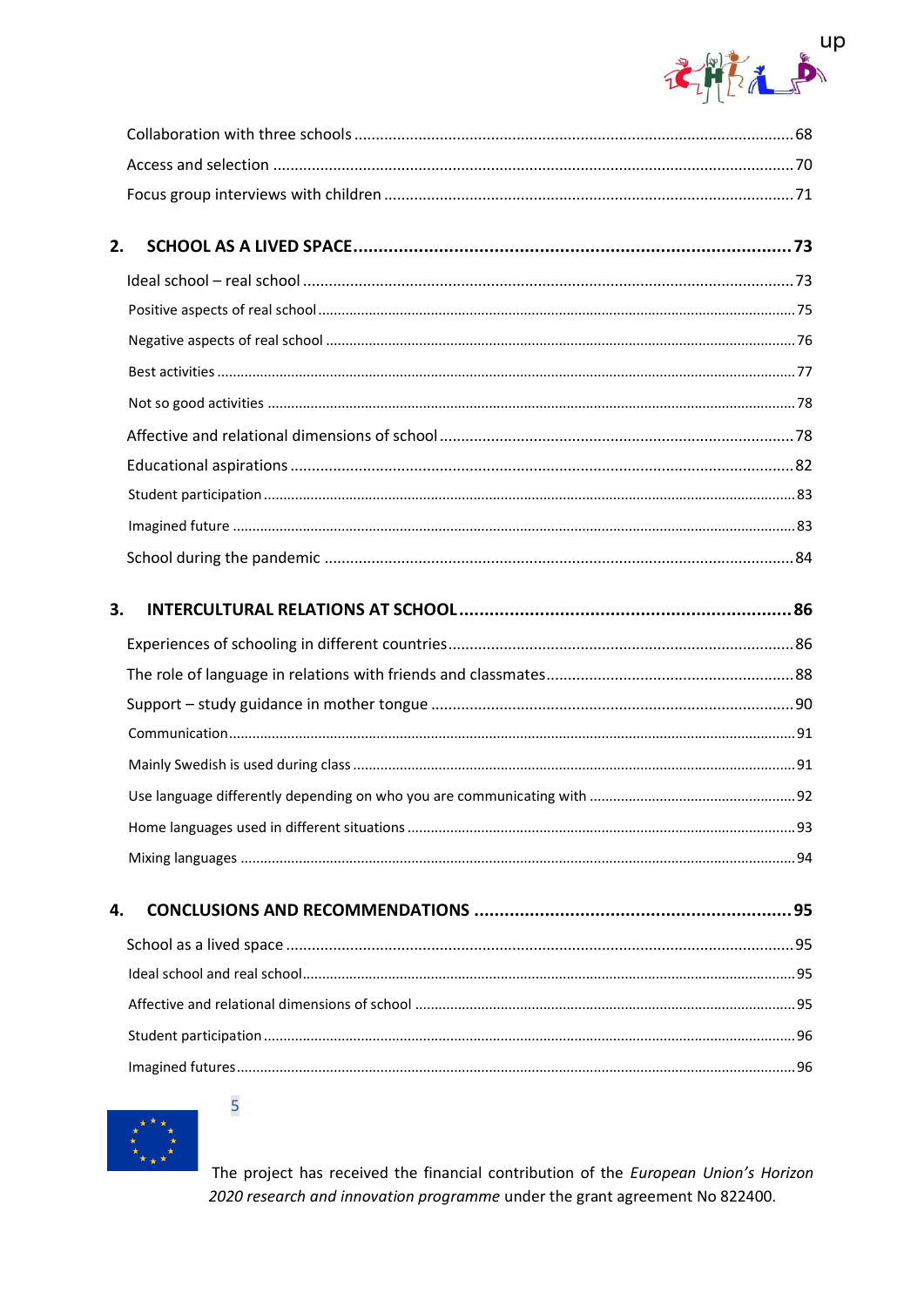



 $6\overline{6}$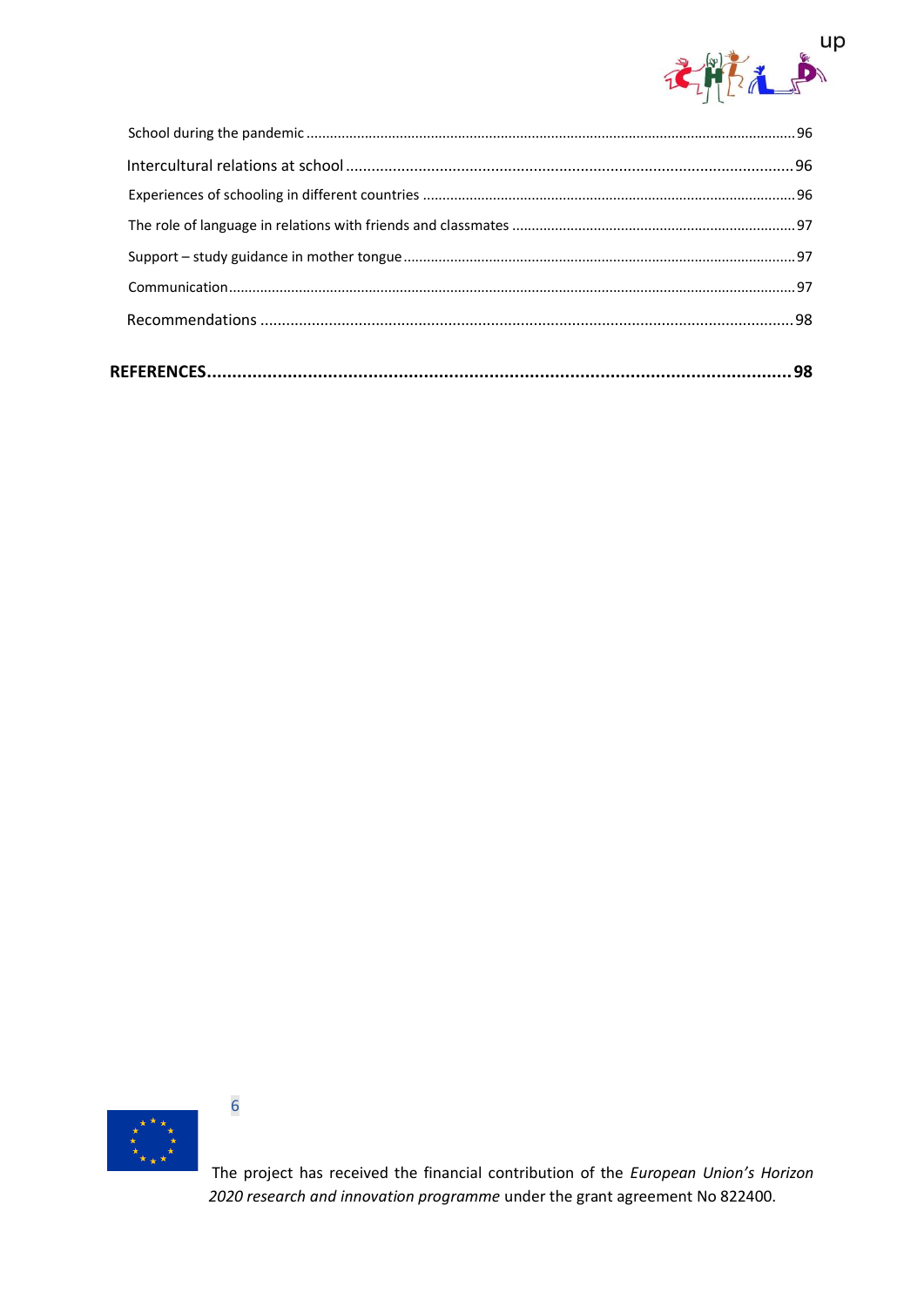

# <span id="page-6-0"></span>CHILD-UP WP5 local professional report: SWEDEN

Erica Righard, Malmö University Anne Harju, Malmö University Petra Svensson Källberg, Malmö University

# <span id="page-6-1"></span>1. Introduction: Context and method of the study

The Swedish part of the CHILD-UP project is realised in collaboration with three schools in Malmö, the third largest and the fastest growing city in Sweden. The greater Malmö area has a population of around 750 000 inhabitants, and the city itself, which corresponds with the municipality, has 347 949 inhabitants (2020) (Statistics Sweden). The schools included in the study are located in the municipality of Malmö, which we refer to as Malmö City (*Malmö stad*). In this introductory section we shall first briefly say something about migration and schooling in Malmö. This serves to contextualise the three schools that participate in the study. After this we present the selection of schools and research participants, and discuss implications of it.

# <span id="page-6-2"></span>Migration, segregation and schooling inequality in Malmö

Malmö is located in southern Sweden, just by the bridge to Copenhagen, Denmark, connecting Sweden with continental Europe. This geographical location has implications for its migration experiences. Towards the end of the nineteenth century, when emigration peaked, it was a port of embarkation; contrary, today it is a port of arrival. This is notable in its population. The share of foreign born in the population is 34,6 per cent, compared to 19,7 per cent in the total population. If we include persons born in Sweden with two foreign-born parents, the share of persons with foreign background in Malmö is 47,2 per cent while in Sweden it is 25,9 per cent (Statistics Sweden). People born outside of Sweden origin from 179 different countries and the most common countries of birth are Iraq (11 744), Syria (8 299), Denmark (7 469), Yugoslavia<sup>1</sup> (7 407), Poland (6 720), and Bosnia-Hercegovina (6 395). Persons born in Lebanon, Afghanistan and Iran reaches around 4 000 persons for each country (Malmö City, Population Statistics on webpage).

Of interest to this study is the proportion of children with migrant background in schools. In Sweden, the CHILD-UP selection criteria of children, corresponds with grade 5 (ISCED1) and 8 (ISCED2) in compulsory school, and the second year in upper secondary school (ISCED3),

 $1$  The registration of country of birth as registered at the time of immigration, hence this refers to persons who immigrated before the dissolvement of Yugoslavia.



7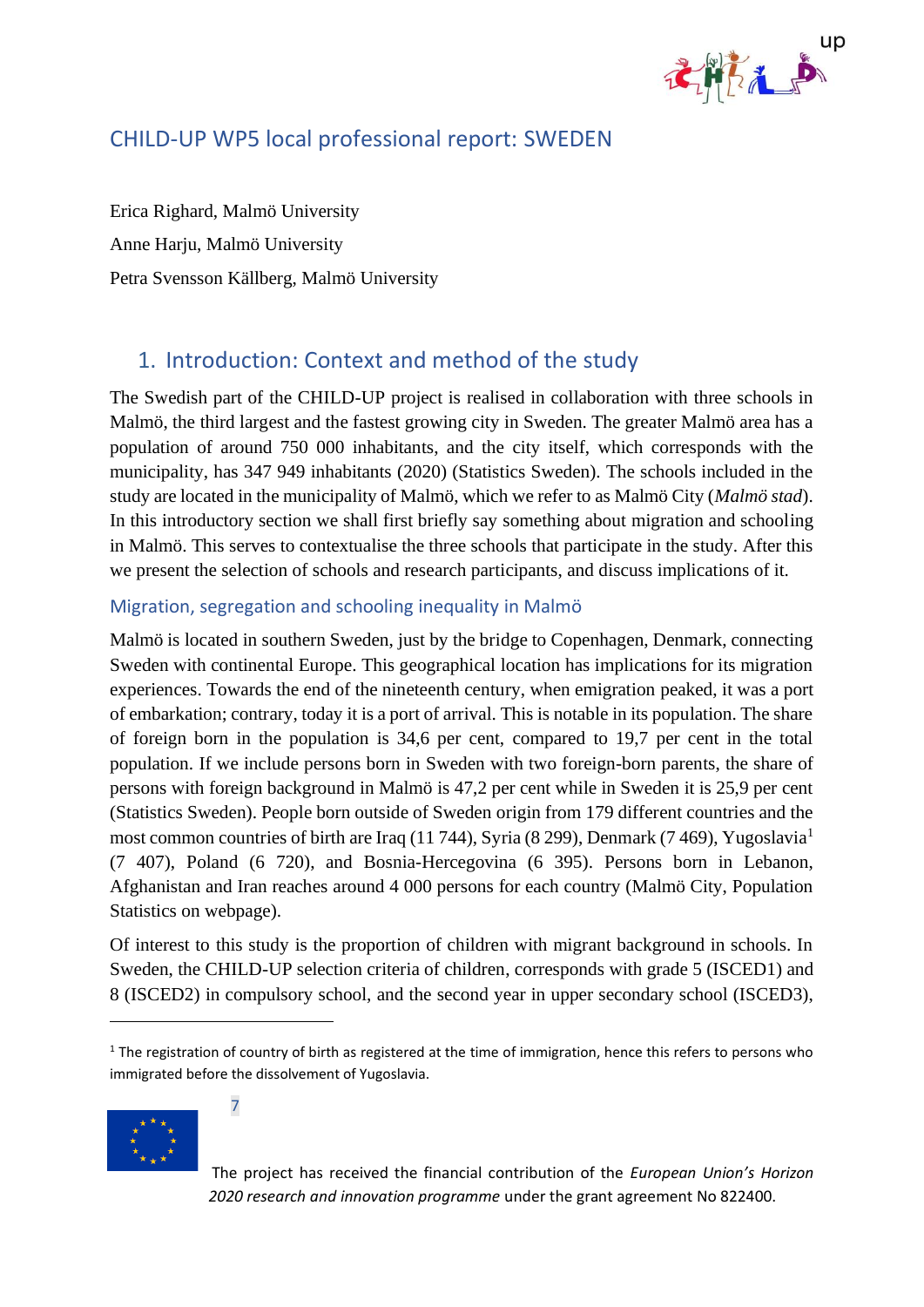

hence students aged 12, 15 and 18 years. Preschool (ISCED0) is not included in the Swedish part. As table 1 below illustrates, on average in Malmö City, persons with migrant background in these ages outnumbers persons with Swedish background.

|                      | 12 years     | 15 years     | 18 years     |
|----------------------|--------------|--------------|--------------|
| Migrant background*  | 2002(51%)    | 1 847 (54%)  | 1 722 (54%)  |
| Swedish background** | 1 915 (49%)  | $1550(46\%)$ | 1 438 (46%)  |
| Total                | 3 917 (100%) | 3 397 (100%) | 3 160 (100%) |

*TABLE 1. PERSONS AGED 12, 15 AND 18 YEARS WITH MIGRANT AND SWEDISH BACKGROUND IN MALMÖ CITY (DECEMBER 2020)*

\*Migrant background includes persons who are foreign born and persons born in Sweden with two foreign born parents

\*\*Swedish background includes persons born in Sweden with at least one parent born in Sweden

Source: Statistics Sweden, Population Statistics

Malmö is not only a city marked by a diverse population, it is also a city of social inequalities and segregation. In fact, compared to the national average, as well as the two larger cities in the country (Stockholm and Gothenburg), Malmö is characterised by large numbers of poor households compared to wealthy households (measured as purchase power per household unit). At the bottom line, this means that Malmö, by national standards, is a comparatively poor city (Salonen & Grander 2019). Further to this, it is also characterised by spatial segregation between poor and wealthy, and between persons with migrant and Swedish background, with a considerable overlap of migration background and poverty in the eastern parts of the city, and of Swedish background and wealth in the western parts of the city. This also overlaps with how different types of housing (home-ownership and tenancy) are distributed (Salonen & Grander 2019). Of relevance for the CHILD-UP study is that, overall, compulsory schools recruit their students from the surrounding housing areas, while in upper secondary schools the recruitment of students is instead to be understood in relation to which study programs they offer. In the next section we describe and discuss implications of this.

# <span id="page-7-0"></span>Collaboration with three schools

8

The Swedish part of the CHILD-UP project builds on collaboration with three schools, two compulsory schools and one upper secondary school. We collaborate with the same schools and collect data from basically the same students across all three empirical work packages (WP4– 6). The two compulsory schools (school\_1 and school\_2) both have classes from grade 0 to

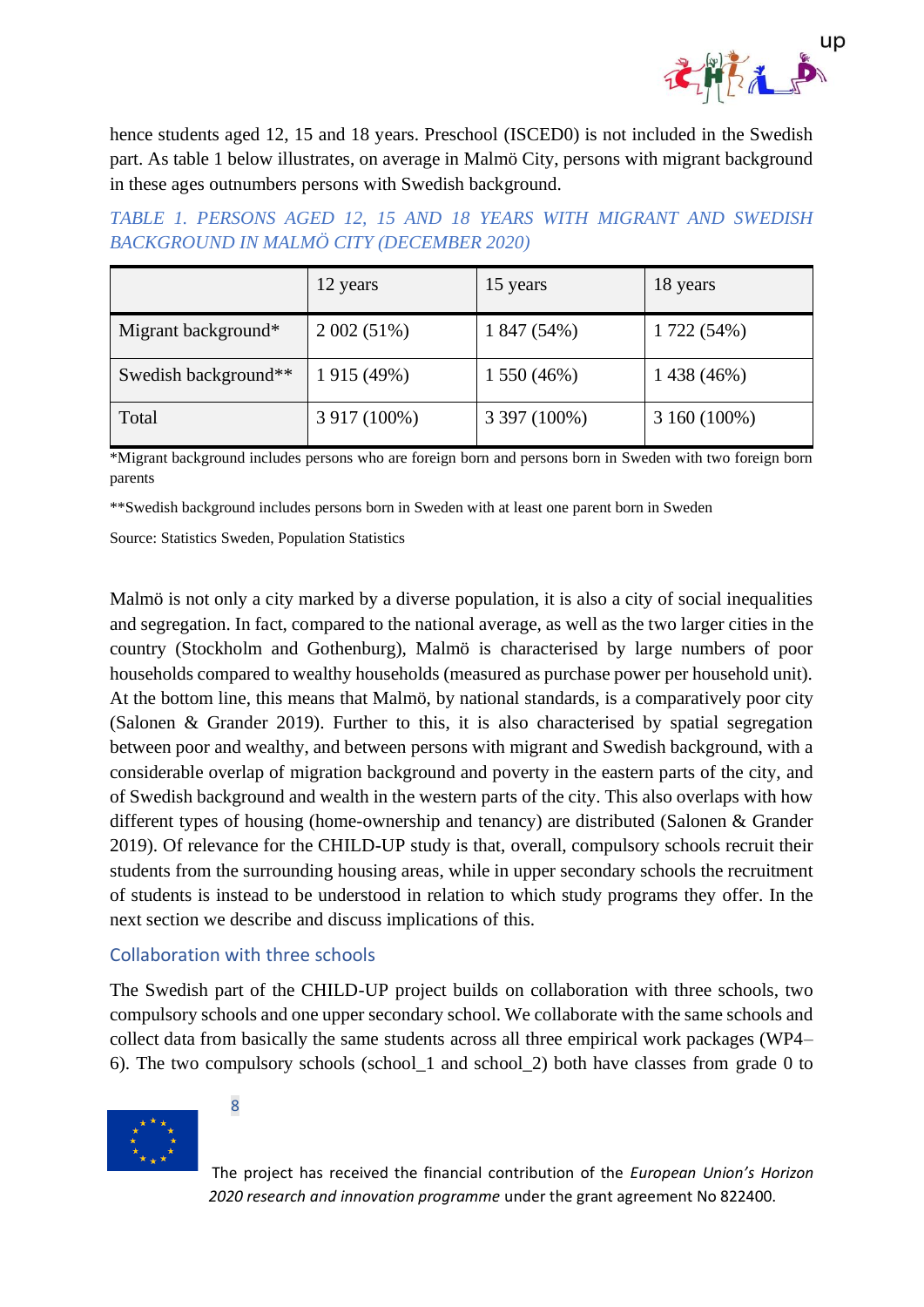

ninth grade, 450–500 students and they are located in areas with high levels of poverty and large shares of persons with migrant backgrounds in the population. They mostly recruit their students from the surrounding area. The upper secondary school (school\_3) is located in central Malmö and attracts students from across Malmö who have applied and been accepted into the school. It has around 1 000 students and around 80 per cent study a theoretical program, 10 per cent a vocational program and another 10 per cent an introduction program. An introduction program is a program for students who are not eligible to enter a national program, and it aims at supporting students to enter a national program. Table 2 below shows the share of students according to gender, migrant and Swedish background and parents' educational background in the selected schools compared to the Malmö and national average.

While all schools in Malmö, both compulsory and upper secondary school match the national average as regards the share of students with parents with post-upper secondary school education, the share of students with migrant background is higher in Malmö than the Swedish average. This reflects the migration history of the city. While the share of students with migrant background in school\_3 is close to the Malmö average, in school\_1 and school\_2 this share is much higher, reaching 87 and 77 per cent respectively. In addition, in school\_1 and school\_2, the share of students with parents with post-upper secondary school education is comparatively low. This illustrates how the socioeconomic and migration-background segregation in the city overlap, as discussed above.

|  |  | TABLE 2. SHARE OF STUDENTS ACCORDING TO GENDER, MIGRANT BACKGROUND |  |  |  |  |                                                                    |
|--|--|--------------------------------------------------------------------|--|--|--|--|--------------------------------------------------------------------|
|  |  |                                                                    |  |  |  |  | AND PARENTS' EDUCATIONAL BACKGROUND IN THE SELECTED SCHOOLS, MALMÖ |
|  |  | AND SWEDEN (OCTOBER 2019)                                          |  |  |  |  |                                                                    |

|                                        | of<br>Share<br>female | of<br><b>Share</b><br>students | <b>Share</b><br>of<br>students |
|----------------------------------------|-----------------------|--------------------------------|--------------------------------|
|                                        | students              | with<br>migrant                | with<br>parents<br>with        |
|                                        |                       | background*                    | post-upper secondary           |
|                                        |                       |                                | school education               |
| School_1                               | 47                    | 87                             | 29                             |
| School_2                               | 52                    | 77                             | 43                             |
| All<br>compulsory<br>schools in Malmö  | 49                    | 52                             | 59                             |
| All<br>compulsory<br>schools in Sweden | 49                    | 26                             | 60                             |
| School 3                               | 40                    | 56                             | 50                             |



9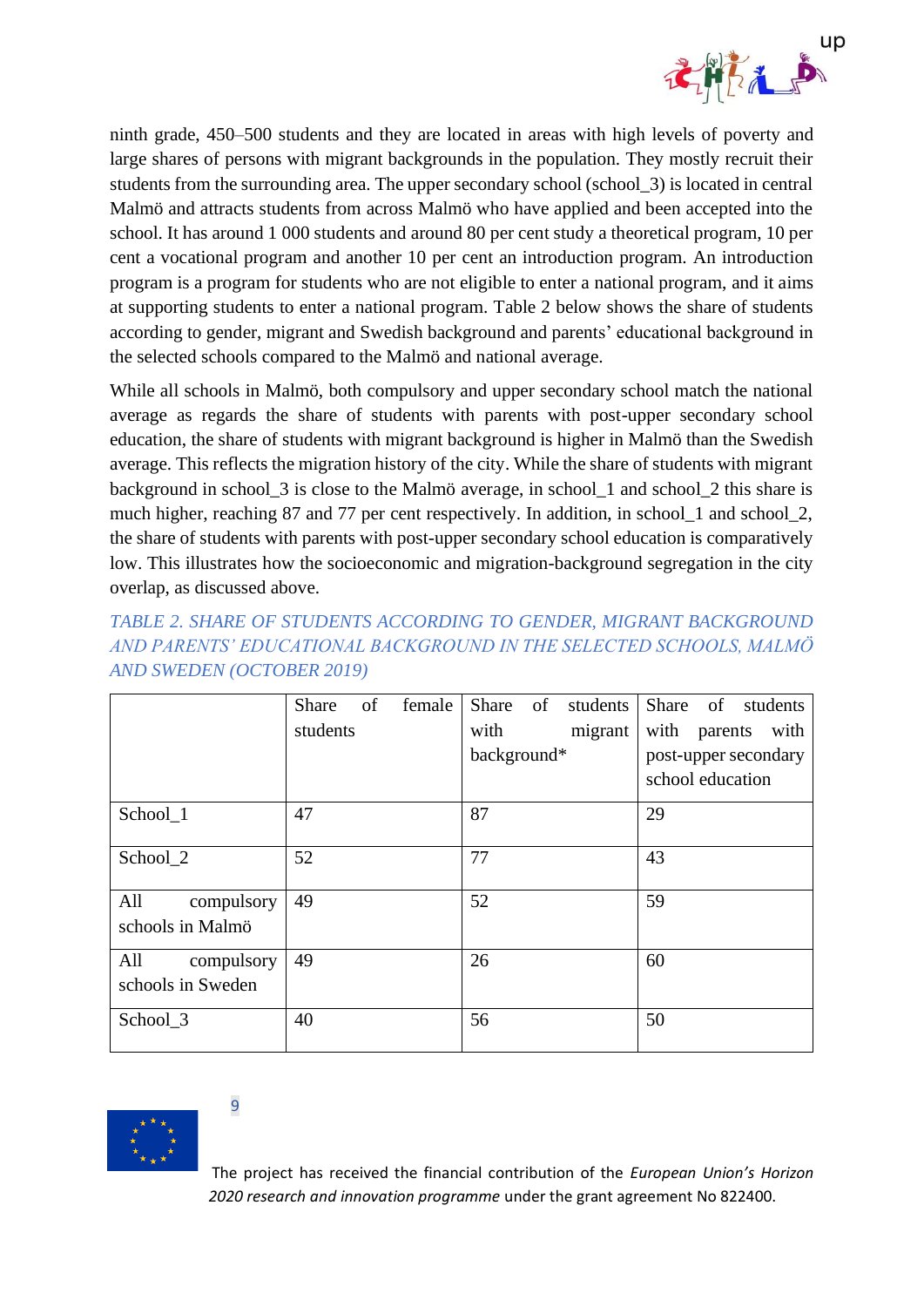

| All upper secondary 49<br>schools in Malmö    |  |  |
|-----------------------------------------------|--|--|
| All upper secondary   47<br>schools in Sweden |  |  |

\*Migrant background includes foreign born persons and persons born in Sweden with two foreign-born parents Source: Skolverket, Skolblad 2019/2020

It goes without saying, that this composition of the population, i.e. the share of people with migrant and Swedish backgrounds, in the city and in the selected schools, impacts on how 'integration' is understood and approached, including how it is 'talked about'. We will return to this in the analysis.

# <span id="page-9-0"></span>Interviews with professionals

Interview persons were primarily recruited from the three schools we collaborate with. Primarily through snowballing, that is, one contact person would typically assist us to get in contact with a new potential interview person. This is also how the interview persons ended up being unevenly distributed between the schools. It was overall challenging to recruit interview persons, not least due to the consequences of the pandemic. In particularly, it was challenging to recruit mediators, and this is why we in the end included two mediators from another school in Malmö.

While the first few interviews were conducted face-to-face, as consequences of the pandemic intensified, we transferred to do interviews via an online communication platform and most interviews were done in this way. In most cases the first contact with teachers, social workers and mediators was initiated through an e-mail, containing brief information about the research project and the interview in the mail, and with an information letter and consent form attached as a file. Most commonly, we would receive a positive answer or no answer at all, on very few occasions we received a negative answer. If the person accepted the invitation, we would agree on a time and use a safe online communication platform from the university to conduct the interview. The video file was immediately erased, and the audio file was saved and transcribed. If the contacted person did not answer we would send a reminder, once or twice and then consider the absence of answer as a negative answer. In particularly, this was the case in our efforts to contact mediators. The interviewed mediators based in other schools than the ones selected for the project, work in schools that are similar to these and we estimate that this has no impact on the results in the analysis. Moreover, two of the social workers do not have their base in the selected schools, but work in close collaboration with them. We estimate that their experiences add on relevant information to the analysis. Table 3 below shows how the interview persons are distributed between the schools.



10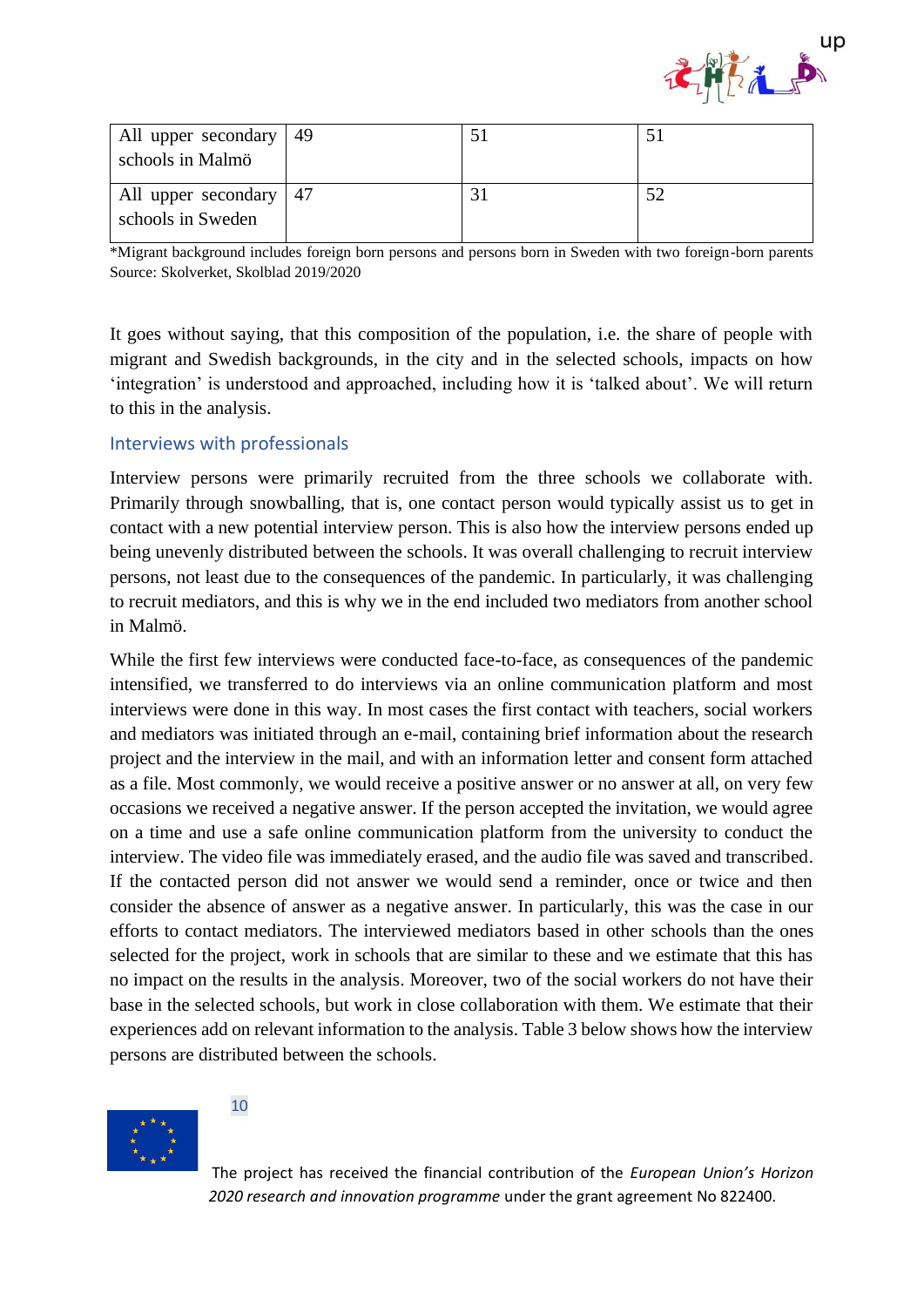

|          | Teachers       | Social Workers | Mediators | Total |
|----------|----------------|----------------|-----------|-------|
| School_1 | 6              | 4              | 2         | 12    |
| School_2 | $\overline{4}$ | $\overline{2}$ |           |       |
| School_3 | $\overline{2}$ |                |           | 2     |
| Other    |                | $\overline{2}$ | 2         | 4     |
| Total    | 12             | 8              |           | 25    |

# *TABLE 3. OVERVIEW OF NUMBER OF INTERVIEWS DIVIDED BY SCHOOL AND PROFESSIONAL CATEGORY*

Several of the interviewed teachers, social workers and mediators in compulsory school (School\_1 and School\_2) work (or had experiences of working) with children in both ISCED 1 and ISCED 2. In School\_3, basically all teachers and social workers work exclusively with children in ISCED 3. Mediators are typically based at a central unit of the municipality, and work with children at different schools and at different ages. In school\_3 we only interviewed teachers. The number of social workers was small and we were informed that very few of the students with other first languages than Swedish used the opportunity to have mother tongue tuition and study guidance in their mother tongue (see description of mediators in the section below), and to the extent that they did, it did not take place in School 3.

# <span id="page-10-0"></span>2. Professional experiences – an overview

This section concerns the professional and educational background, gender and work experiences of teachers, social workers and mediators.

# <span id="page-10-1"></span>**Teachers**

The majority of the teachers have a long working experience in the profession, ranging from 9 to 34 years. Two of them have worked respectively 1 and 3 years. The majority of them have worked in different schools during their professional carriers. Years in the current school vary. The teaching subjects vary; different languages (ISCED 1-3), Swedish as a second language (ISCED 2-3), Natural science (ISCED 2), Mathematics (ISCED 2), Social sciences (ISCED 2), Home and consumer studies (ISCED 2) and several subjects in grade 4-6 (not subject teachers). Three of the teachers work as special pedagogues (*specialpedagoger*) and one as a special teacher (s*peciallärare*). Special pedagogues have an overall responsibility for the special needs work in the schools and work with students in difficulties or with special needs. They work in close collaboration with the school management around school development, follow-ups and evaluation to provide good learning environments for all students. In contrast to special



11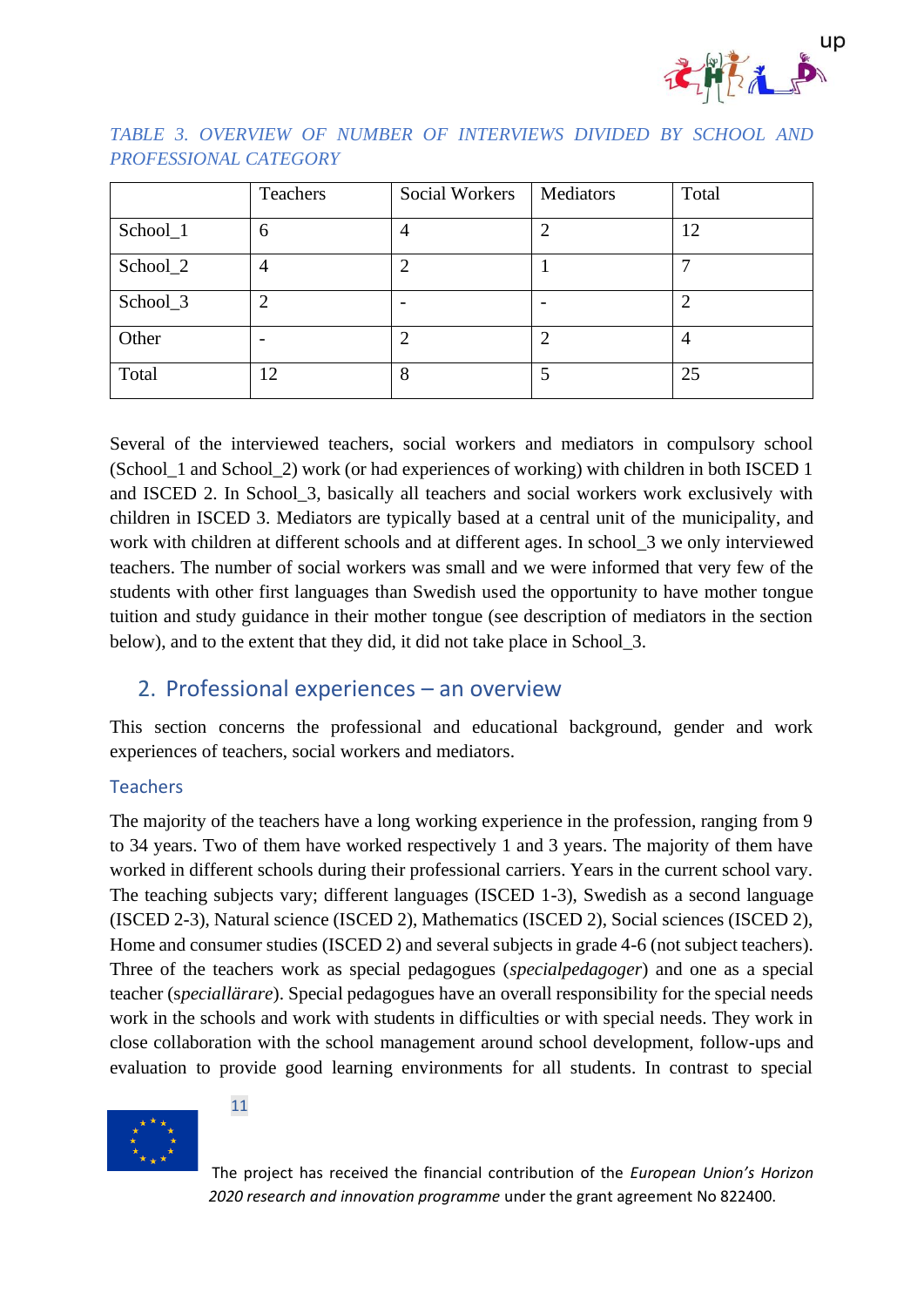

pedagogues, special teachers' work focuses on teaching students with special needs, individually, in small groups or in the regular class. Special teachers are specialized in for example hearing impairment, mathematics development, language-, writing- and reading development or developmental disorder. One of the teachers also works with newly arrived students in introductory classes. Four of the participating teachers are first teachers (*förstelärare*) with the responsibility to also work with school development tasks. Ten of the participating teachers are female. All the teachers work in classes where the absolute majority of the children have a mother tongue other than Swedish. The major languages are Arabic, Bosnian/Serbian/Croatian, Albanian, Pashto and Somali. They thus have experiences of contexts where different aspects of migrant children's learning and development is a part of their everyday work.

# <span id="page-11-0"></span>Social workers

All schools are obliged by law to have a Students' Healthcare Team (*Elevhälsovårdsteam, EHT*) that shall have the medical, psychological, psychosocial and special pedagogical competences needed, though precisely how it is put together and organised can vary between municipalities and schools. It is expected to work preventive in school and to secure that all students can pursue their studies in school, but also to remit students to other instances when treatment is needed. Such teams typically include a student counsellor (*skolkurator*), usually trained as a social worker. However, in schools with low levels of study performances among the students, as is the case in our selected compulsory schools, professional categories of what is referred to as complimentary competences are recruited. This is part of a nation-wide strategy to unburden teachers<sup>2</sup>, so that they can focus on teaching and students' learning, and it foremost involves teacher assistants (*lärarassistenter*) and student coordinators (*elevkoordinatorer*). Several schools in Malmö City are involved in this national strategy, which is implemented in varying ways in different schools. While a university degree is needed for the position as a student coordinator, this is not required for the position as a teacher assistant. Further to this, different schools implement the strategy differently. In Malmö, among other things, this can involve recruitment of other complimentary competences within the school and involve various forms of collaboration around preventive social work strategies, including recreation centres that organise activities for children and adults residing in the area (see reports from Malmö City, Malmö stad 2019a and 2019b). These varying forms of social work initiatives involve professionals with varying educational backgrounds. In effect of this, the interviewed social workers have different professional tasks and duties and different educational and professional

<sup>2</sup> See more about this on the Swedish National Agency for Education's (*Skolverket*) webpage: [https://www.skolverket.se/skolutveckling/leda-och-organisera-skolan/leda-personal/avlasta-larare-med](https://www.skolverket.se/skolutveckling/leda-och-organisera-skolan/leda-personal/avlasta-larare-med-lararassistenter-och-andra-kompletterande-kompetenser)[lararassistenter-och-andra-kompletterande-kompetenser.](https://www.skolverket.se/skolutveckling/leda-och-organisera-skolan/leda-personal/avlasta-larare-med-lararassistenter-och-andra-kompletterande-kompetenser)



12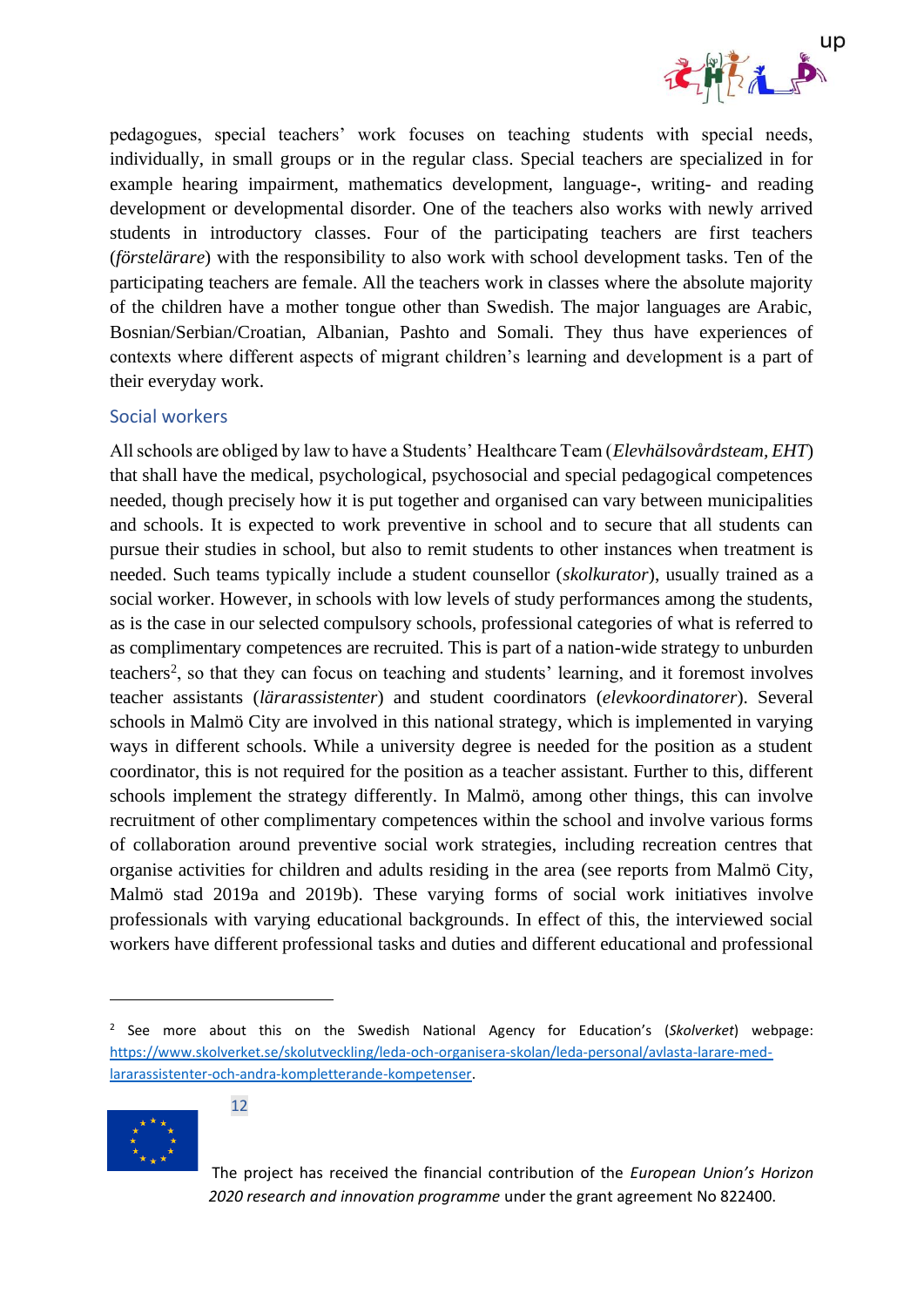

backgrounds. In light of the limited number of interview persons and due causes of anonymity, we outline their professional backgrounds in a summative way.

Out of our eight interview persons, five are males and three females. Five have a university degree, one a professional degree in social work and four in related social science areas. One has a post-secondary professional degree and three were in the process of completing a university degree. The interview persons have at least a couple of years working experience with their current work, and several have long experience with it though in several cases the interview person has changed the formal position/organisation, while remained with more or less the same work. While only two schools are represented among the interviewed social workers, the two compulsory schools, all professional categories mentioned above are represented.

# <span id="page-12-0"></span>Mediators

All the participating mediators work with mother tongue tuition and study guidance in the mother tongue. The two positions are regulated by different policy documents. Mother tongue tuition is based on a national curriculum, while study guidance is connected to policy documents on local level; it has not its own syllabus. The tasks and responsibilities of the positions thus differ. The mother tongue tuition is based on a right to tuition, and the parents need to apply for it. The study guidance is decided by the school principal based on an evaluation of the need of the student. The action includes recently arrived students, as well as those who have lived longer in the country. It is recommended that a newly arrived student should be entitled to study guidance for at least 4 years. The guidance is focused on both developing knowledge in school subjects and the Swedish language. The responsibility to organize mother tongue tuition and study guidance in the mother tongue lies on municipalities and schools.

The language and educational background of the participating mediators vary. Three of them work with Arabic, one with Italian and one with Bosnian/Serbian/Croatian. Their education spans fields like; a teacher degree from Sweden or another country, master degree in humanistic sciences or/and languages, Swedish as a second language and diploma in mother tongue teaching. Three of the mediators are employed by the Foreign Language Centre [Språkcentralen], and two by the schools where they work. Their experiences as mother tongue teachers and study supervisors in mother tongue range from four to twelve years. Two are males and three are female, and all of them work in ISCED 1–2 levels.

# <span id="page-12-1"></span>3. The experience of migrant children from professionals' perspectives

This section set focus on how teachers, social workers and mediators perceive the situation of migrant children through their professional experience. Importantly, in the Swedish case these



13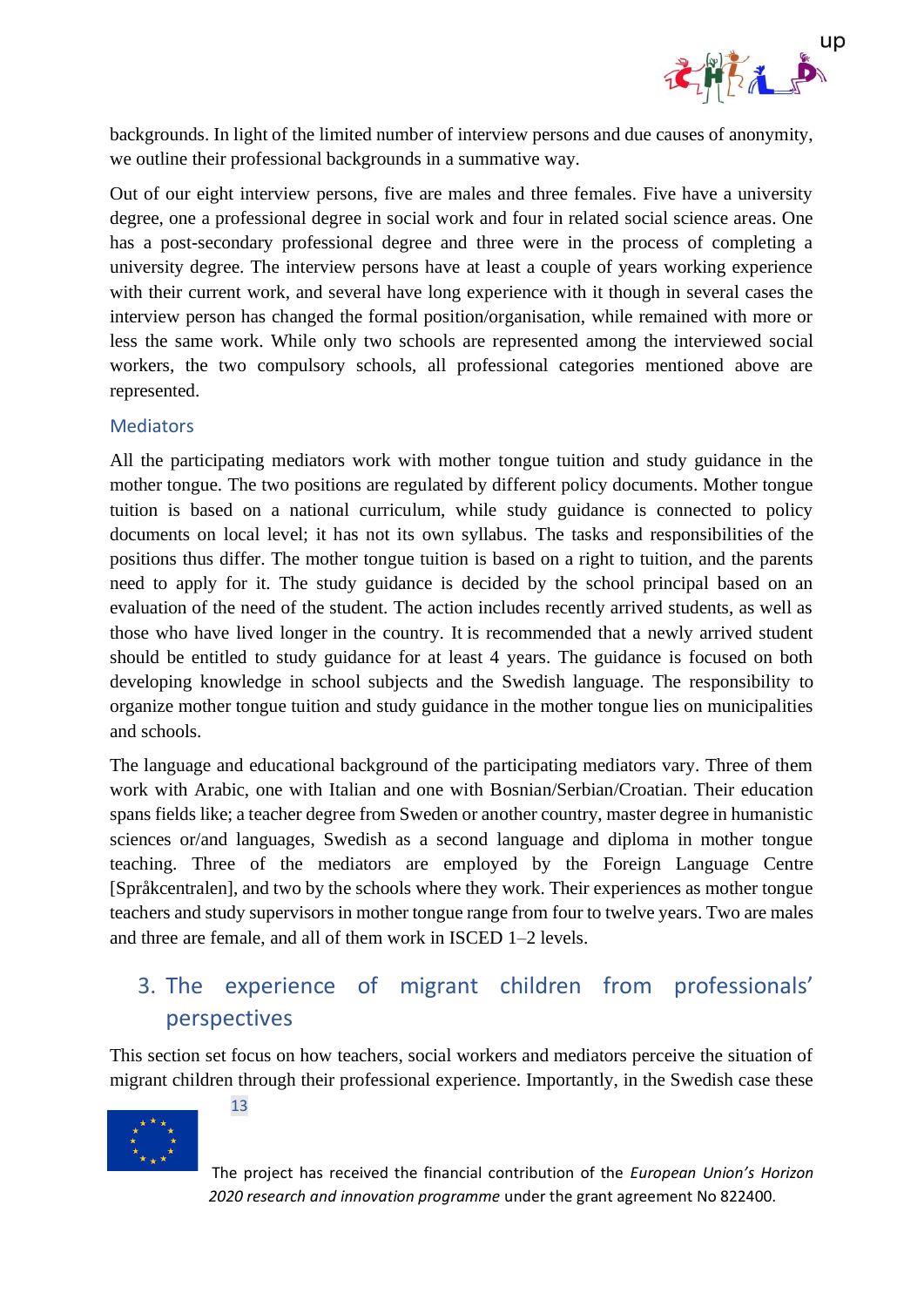

experiences are shaped by the migration background of the city as a whole and the involved neighbourhoods in particularly.

## <span id="page-13-0"></span>**Teachers**

Since the majority of the students (almost everyone in some cases) that the interviewed teachers teach have migrant backgrounds these are the students the teachers refer to in the interviews.

## <span id="page-13-1"></span>Educational difficulties and challenges

All the interviewed teachers perceive that many of their migrant students have difficulties and challenges regarding school performance. However, there are differences between the students. Different reasons for these difficulties and challenges emerged in the interviews and are presented in sub themes below.

#### <span id="page-13-2"></span>Lacking basic educational skills

Six out of the 12 teachers talk explicitly about that their migrant students lack basic skills and that they have different prerequisites, which is of importance for their schoolwork. When talking about the different prerequisites they both explicitly and implicitly compare their migrant students with students of native backgrounds. For example, SWE\_T7\_F perceives that her students do not reach the same achievement level regarding e.g., reading and reading comprehension, as students in other schools she has been working in, schools with hardly any migrant students:

I also perceive here, compared to the others (other schools), that… yes, but they have very different prerequisites, which I now think a lot about, because here… the level of knowledge is maybe… yes, but I… You see this with the language, reading and reading comprehension, it has not up… I think, I have done this kind of DLS (tests) for example in others… in the other schools and there they reach the norm. And then there are those who stand out, who you know are about a handful who you know are the ones who are already on the move, but who are having difficulties. But they… it is the norm. Here it is the norm or at a low…(SWE\_T7\_F)

SWE T1 F says "There can be large holes in the basics of what they bring with them or not as well." meaning that her (migrant) students have large "gaps" in basic skills and lack prerequisites, which she perceives leads to difficulties to achieve passing grades and that she must focus her teaching on having the students achieving passing grades:

Considering the prerequisites that the students have, or the lack of prerequisites to some extent, there will be a lot of focus and work around getting our students to reach passing grades to be able to move on in life after compulsory school. (SWE\_T1\_F)



14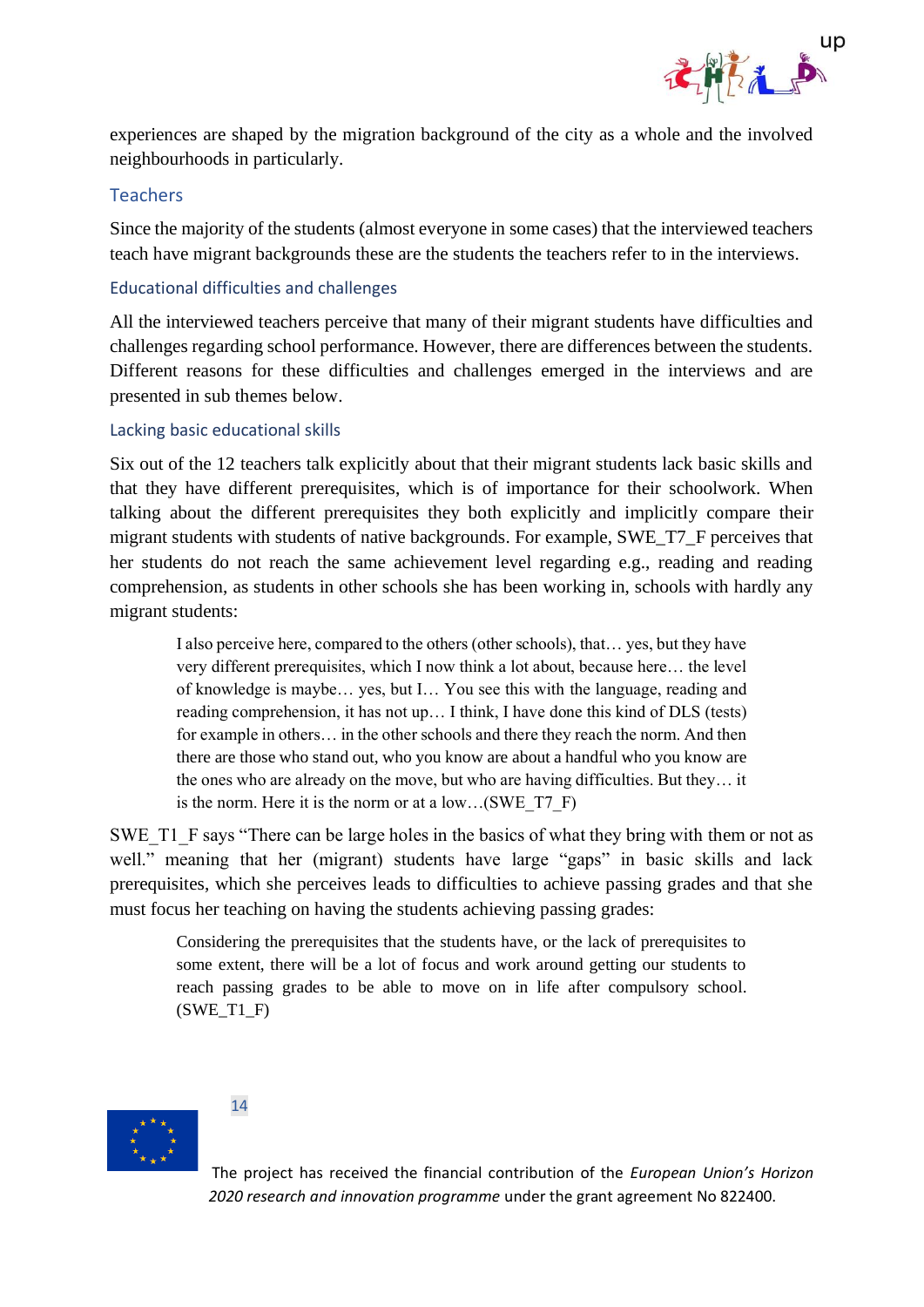

# <span id="page-14-0"></span>Lacking sufficient language skills in the language of instruction

This sub-theme relates to the previous since language skills can be seen as a prerequisite, amongst many, for learning the intended subject content in school. All the interviewed teachers refer to language issues in some way or another during the interviews. According to SWE\_T1\_F many students are very ambitious but will never reach a higher grade than an E (the lowest passing grade) because lacking sufficient language skills in Swedish: "There are students who are very ambitious but who will never get to more than E-level because the language becomes such a big obstacle anyway." SWE T5 F is of the same opinion when she says "They are very motivated to study, but I think that Swedish itself is an obstacle, because they do not have the vocabulary and so on. But they do their best, I really think." Further, SWE\_T5\_F, says that this deficit becomes evident when they, write, read and speak and she perceives that many students have difficulties because of this:

So, I think the language itself and how to use the language, it is clear when they write and read and speak, that there is a shortcoming when it comes to the Swedish language itself. And I think there are many here who have a hard time with that.  $(SWE_T5_F)$ 

According to SWE T4 F, the largest challenge is the students' insufficient languages skills in Swedish. She talks about students' "weak language" and that the majority of the students have a "weak language". However, she says that some native students also have a "weak language":

But the largest challenge is that our students have a very weak language. As a large majority, the vast majority have a really weak language. And then we talk about all ethnic backgrounds. It does not really matter. I have students with an ethnic background other than Swedish who have better languages than those with a Swedish background, or ethnic Swedish background. So, it really does not matter. But I think it's a big, big problem that students come here and have such weak language. (SWE\_4\_F)

Thus, immigrant students' insufficient language skills in the language of instruction are perceived as a major educational challenge amongst the teachers.

# *Cultural contexts of education*

15

A third sub-theme that emerges as a challenge that may create difficulties for migrant students' work in school in several of the teacher interviews refers to cultural issues. For example, SWE\_T1\_F refers to different school cultures when she says:

And there is something they have a hard time with, it is to evaluate their own and that they want to get an answer that they can only give back, they are… There are several who are phenomenal at memorizing, but to take them the step forward to memorizing, it is not enough for this grade but you must be able to use it.  $(SWE_T1_F)$ 

![](_page_14_Picture_10.jpeg)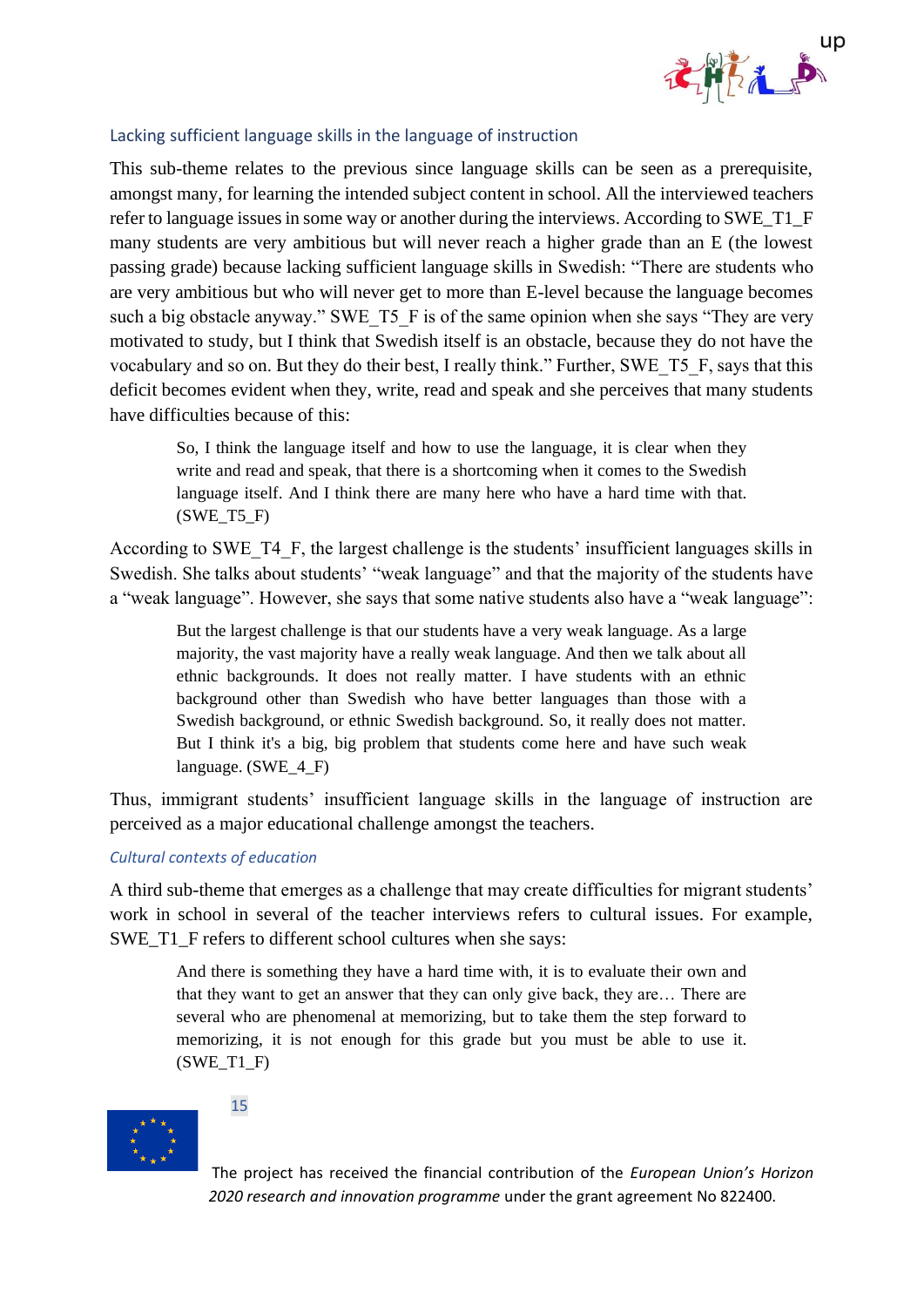![](_page_15_Picture_0.jpeg)

In the quote, different epistemological views are evident, meaning that what it means to learn and what knowledge is, is perceived differently by the migrant students of SWE\_T1\_F in relation to her view. SWE\_T11\_F also talks about that the migrant students' school cultures in their home countries as different in relation to the school culture in Sweden, which she perceives may contribute to that the students do not take some school activities seriously and instead start to play and do other things then the expected during class:

We sometimes talk like how the school is in their country and how the school is here in Sweden. And I think they think there's a big difference. Also… Both how the relationships between teachers and students and the teaching methods. We have many students who are used to the teacher writing on the board, you copy it, so that's what matters [?? 0:14:16]. When I say to the students "yes, but what do you think?" This is how it may seem… Then they can, as they like, not take it really seriously, but then they may think that it is jump and play and that you… that it is not for real. So that you can mix this way of teaching, so that you… Yes, for example if I tell them that they should work together. (SWE\_T11\_F)

Also, SWE\_T6\_F talks about different school cultures as a challenge, but refers to how education is viewed in the home cultures compared to in Sweden in terms of the importance of education when she says "Their school background looks so different. And also, that they come from different school cultures. And they also come from a home culture where you have different views on how important school is. I think that is a challenge…" This is further elaborated on by SWE\_T6\_F when she talks about how the students become "caught in the middle" between their "home culture" and the "Swedish culture", which may be considered hybridized cultural educational context, when it comes to what is thought of as important:

And it is reflected on the students as well, that they end up a bit in the middle. From home, they have a culture where other things are important. Like getting married or things like that. And then they are in school, where they see that school is important. So, they end up in the middle there. And it's a lot of work for them. (SWE\_T6\_F)

#### *Social aspects*

Some of the teachers bring up challenges that relate to social aspects such as students' behaviour, which they perceive as something they need to work with. This emerges when SWE\_T10\_F says:

But also, the social part is a big challenge. How to act towards each other, to be nice to each other we work on constantly. What it means to show consideration and respect, that we do not have to like everyone equally, but we still must behave and move in the right way, we work very hard with this. (SWE\_T10\_F)

Another aspect that refers to social challenges has to do with what SWE\_T5\_F says about students' difficulties to focus in class, but also outside of the classroom:

![](_page_15_Picture_9.jpeg)

16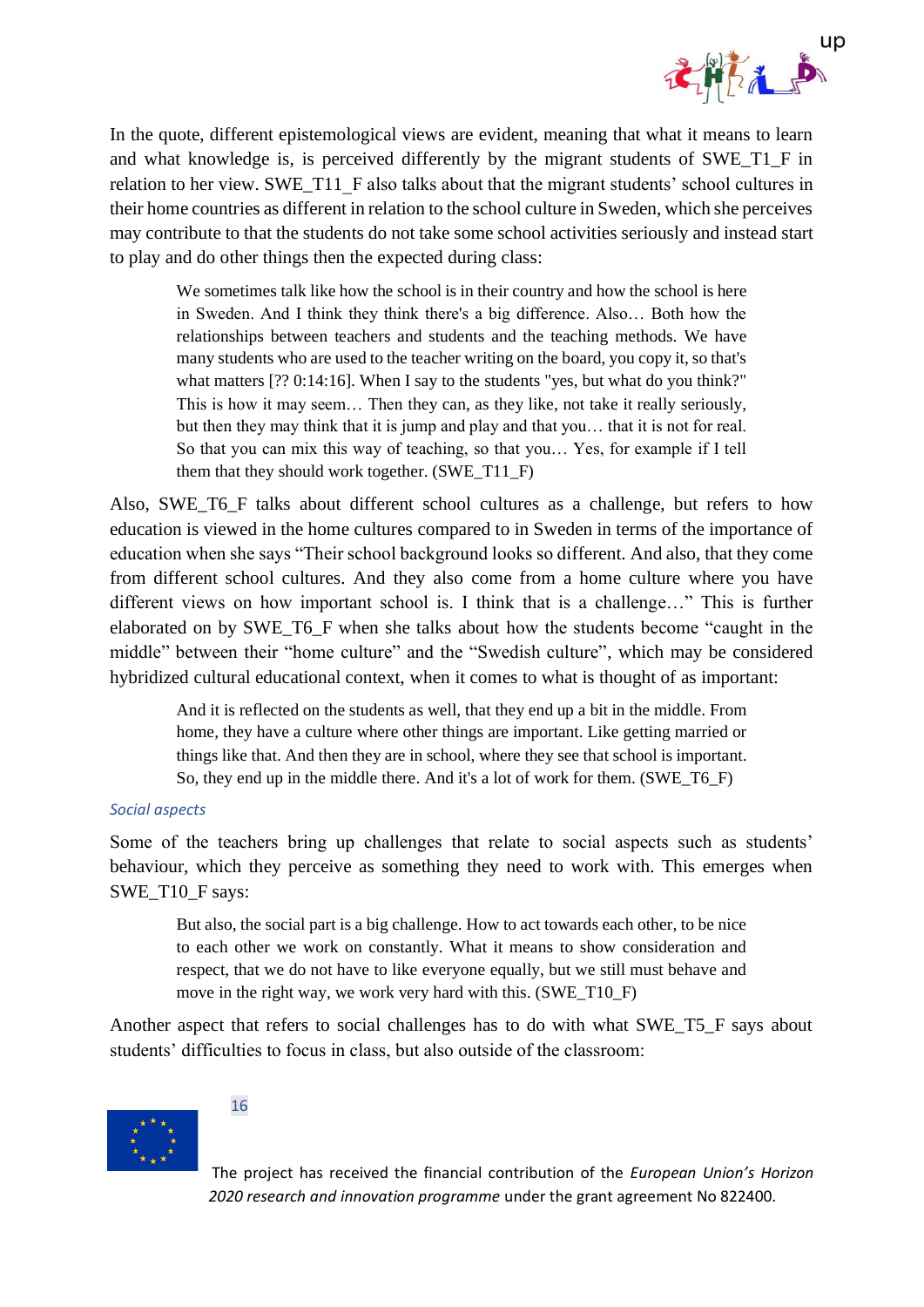![](_page_16_Figure_0.jpeg)

But I think, by large, it's actually a problem that is actually in the whole school. This is that you must be explicit and that the students are not able to stay focused. And it does not have to be in the classroom. So, it may be in the canteen, that you are impatient, you want your food now. Or out in the corridors, in the hallway, out in the schoolyard. (SWE\_T5\_F)

This most likely causes a rowdy environment. Also, SWE\_T9\_M gives account of rowdy working environments. However, he perceives that the students with the largest difficulties with the Swedish language are the students that best focus on the teaching. The rest of the students causes the rowdiness:

It is difficult to get a peaceful working environment sometimes. They are very social with each other, they are. But some, and especially those who are... as I mentioned earlier, those who have Swedish as a second language problems, they are usually maybe… they are a little more by themselves and… yes, and solve their task, are more concentrated, focused on teaching, than other students, who are more lazy and look at other things and do other things. (SWE\_T9\_M)

The influence of socioeconomic background and parents' educational background on students' achievement and education

Socioeconomic background, parents' educational background and students' home situation emerge as influencing students' performance in the teacher interviews, which is illustrated in the following quote from SWE\_T5\_F:

There may be a difference between the students who have a little harder time at home, because it is so difficult to let go of what is at home, you take it ... you take it to school. And it affects one's studies a lot. (SWE\_T5\_F)

This is also highlighted by SWE T3 F when she says that they must compensate for the students' socioeconomic backgrounds when it comes to for example reading and views on education:

The educational background of the students' parents is also very varied. If you talk based on the socio-economic, then you understand that many students also do not have that large maybe ... What to say? They are not so privileged, but we must also make sure of that and try to compensate. For example, when it comes to reading and views on education and things like that. (SWE\_T3\_F)

# <span id="page-16-0"></span>Educational needs

#### *Social and relational needs*

17

This sub-theme refers to the teachers' perceptions of the importance of good relations with their students. For example, SWE\_T1\_F compares her current working place with prior workplaces, in which students with Swedish backgrounds mostly attended, and concludes that social and relational aspects are much more important at her current workplace. According to SWE\_T1\_F

![](_page_16_Picture_12.jpeg)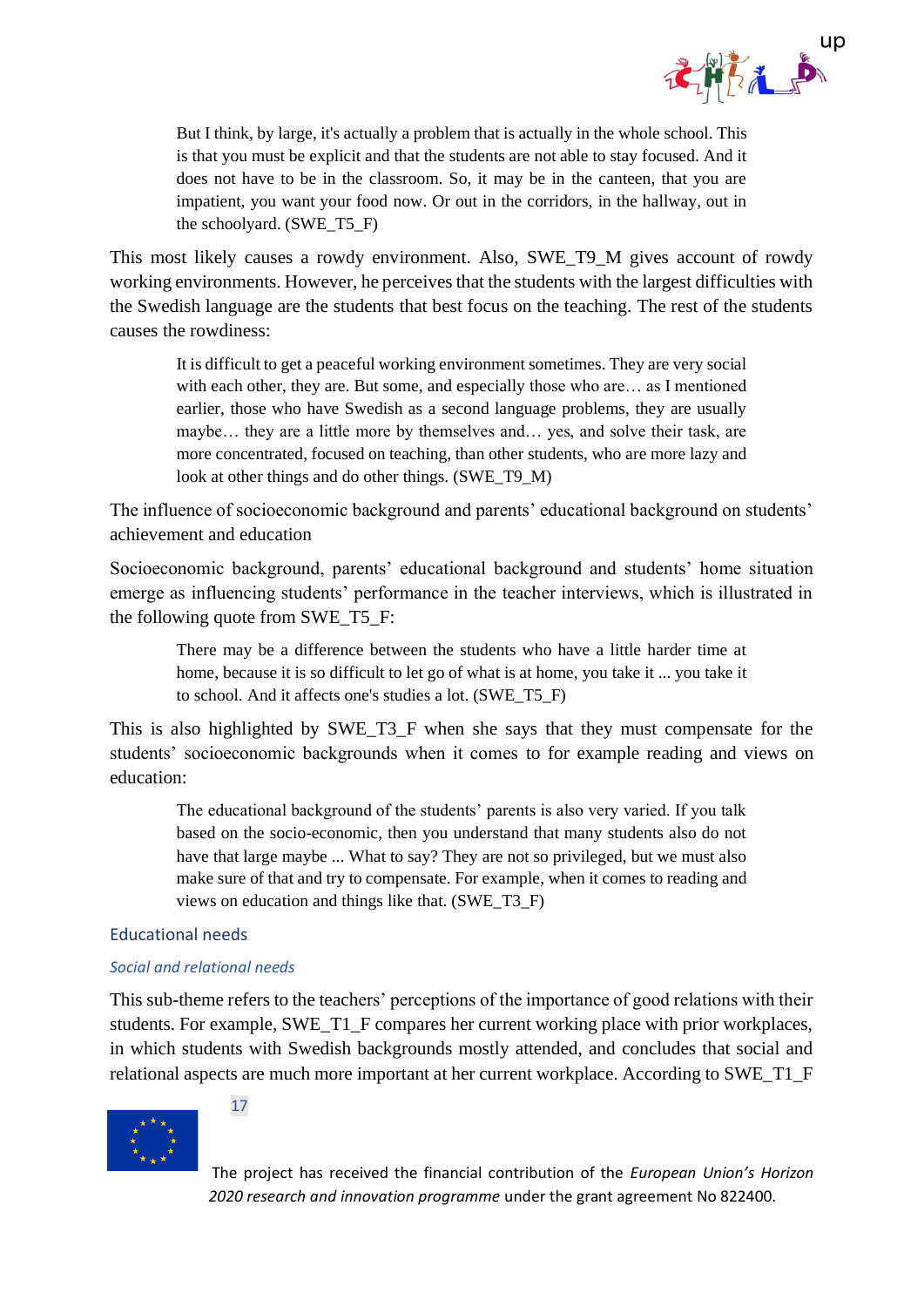![](_page_17_Picture_0.jpeg)

the teaching does not work without good relations with the students: "Yes, but also social and relational because that part is so much bigger, it gets a much larger role, it becomes much more important. Without it, it will not work." Also, SWE\_T5\_F talks about the importance of good relations and thinks that the better you know the students the easier the work gets, which she relates to trust:

And that ... These students are very dependent on relationships, so to speak. The more you know them, the easier the job will get. Because they always want to test you, can you really trust this person and so on. (SWE\_T5\_F)

This also emerge in the interview with SWE\_T8\_M. He stresses the importance of having good relations with the students to make the teaching work. He gives an example of that teachers need to decide whether to stay at the school or not. He perceives that the students can tell if their teacher want to work in the school or not which he thinks impacts the lessons since it makes the students feeling (un)safe:

But we have students who are very relationship-bound. It is important that you as a teacher here decide to be here, that you want to be here. The students notice if you do not want to be here and then the lessons will be according to that. It has been like this all the time I have worked here in fact, that… because it has been very much rocked on the staff and staff changes a little too often, so that the students have not found any security in it when they change teachers all the time. And now that those students are older, they feel that it has affected their grades. (SWE\_T8\_M)

SWE\_T8\_M explains it further by relating having a good relationship with the students to caring for the students. He tells about how he used to go to the boys' soccer games (in his spare time), which he perceived had good effects for his teaching and how the lessons went:

But we always have… I can also say that we always have… Ever since I started working here, it has been important to care about the students as teachers. And I had for example… I went in my spare time for example and watched the boys' soccer games, for example. And it did a lot for my teaching and how my lessons went. How the students met me in the corridors, and we had something to talk about that was about them besides "how are you?". (SWE\_T8\_M)

#### <span id="page-17-0"></span>Key factors

# *Students' opportunities to participate*

18

Several of the interviewed teachers talk about the importance of student participation in terms of student influence. For example, SWE\_T5\_F stresses this, but also the importance of listening to the students' perceptions of their feelings and needs. However, she makes a distinction between having influence and making decisions and relates it to democracy and the right to have a voice heard:

![](_page_17_Picture_10.jpeg)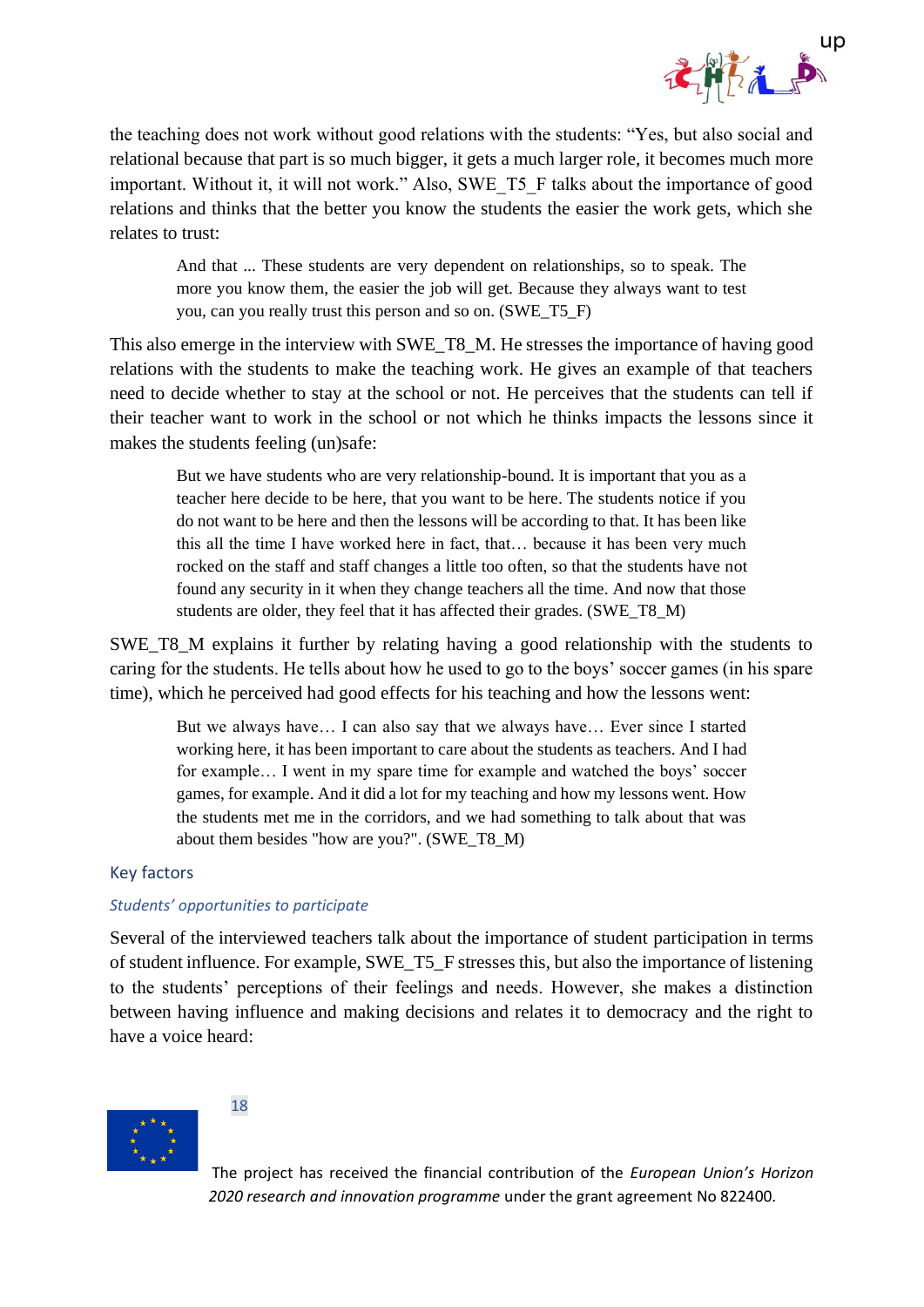![](_page_18_Picture_0.jpeg)

When I come to the students' participation, I want to say that it is important when students are involved and participate. It is important that we also listen to them and that we get to hear and what they feel they need more of or less of. And that ... Because they are involved does not mean that they should decide things, but that is that ... We live in a democracy and it must be reflected in the school as well, where everyone can have a voice. And that it should be heard. So, I think it's important to reflect society. Democracy is important in the classroom. (SWE\_T5\_F)

SWE T9 M also stresses the importance to listen to the students' perceptions of their needs, but he also makes interpretations of their work and of more spontaneous conversations, which he perceives as a way of grasping the student influence, which he believes impact his relationship with the students and how he teaches:

That is, by listening to students' needs, and listening not only by asking, but actually interpreting what emerges in their texts, in the work we do, and the spontaneous conversations we have. So it is not at all the case that I sit and say "yes, but now we will have conversations, now I want to know what to do, because now I will work after that", but it is… Their influence has so many different channels, as I… so, I use very many different channels to get their influence. And it is clear that it affects, that is the relationships I have with the students and what comes up, it affects my planning and my approach, at the same time as I have to relate to the curriculum. (SWE\_T9\_M)

#### <span id="page-18-0"></span>The importance of having multilingual staff

One of the interviewed teachers, SWE T6 F, perceives that having multilingual staff in the school as crucial. She thinks it is a large resource and that it creates feelings of safety among the students. SWE\_T6\_F is not multilingual, but wishes that she was since she believes that it could contribute to another type of contact or relation, a better on, with the students:

Yes, exactly. We have multilingual staff and I think that is a huge asset here. It is A and O in… If you work at a school in Malmö, you must have multilingual staff. Because it gives a huge sense of safety for the students. No, it can be educators, it can be student coordinators. It can be, only if you are… I myself am not multilingual. But that you have multilingual staff. I wish I could have spoken multilingual when working at a school like this, because you get a completely different contact with the students. (SWE\_T6\_F)

## <span id="page-18-1"></span>Gender dimensions

19

The interviewed teachers perceive that there are gender differences when it comes to migrant students' classroom behaviour, social difficulties, and home cultures, which is exemplified in the sub-themes below. However, when it comes to gender difference and school achievement the teachers' perceptions differ, some teachers perceive that there is a difference in achievement, and some do not. For example, SWE\_T5\_F and SWE\_T6\_F perceive no

![](_page_18_Picture_9.jpeg)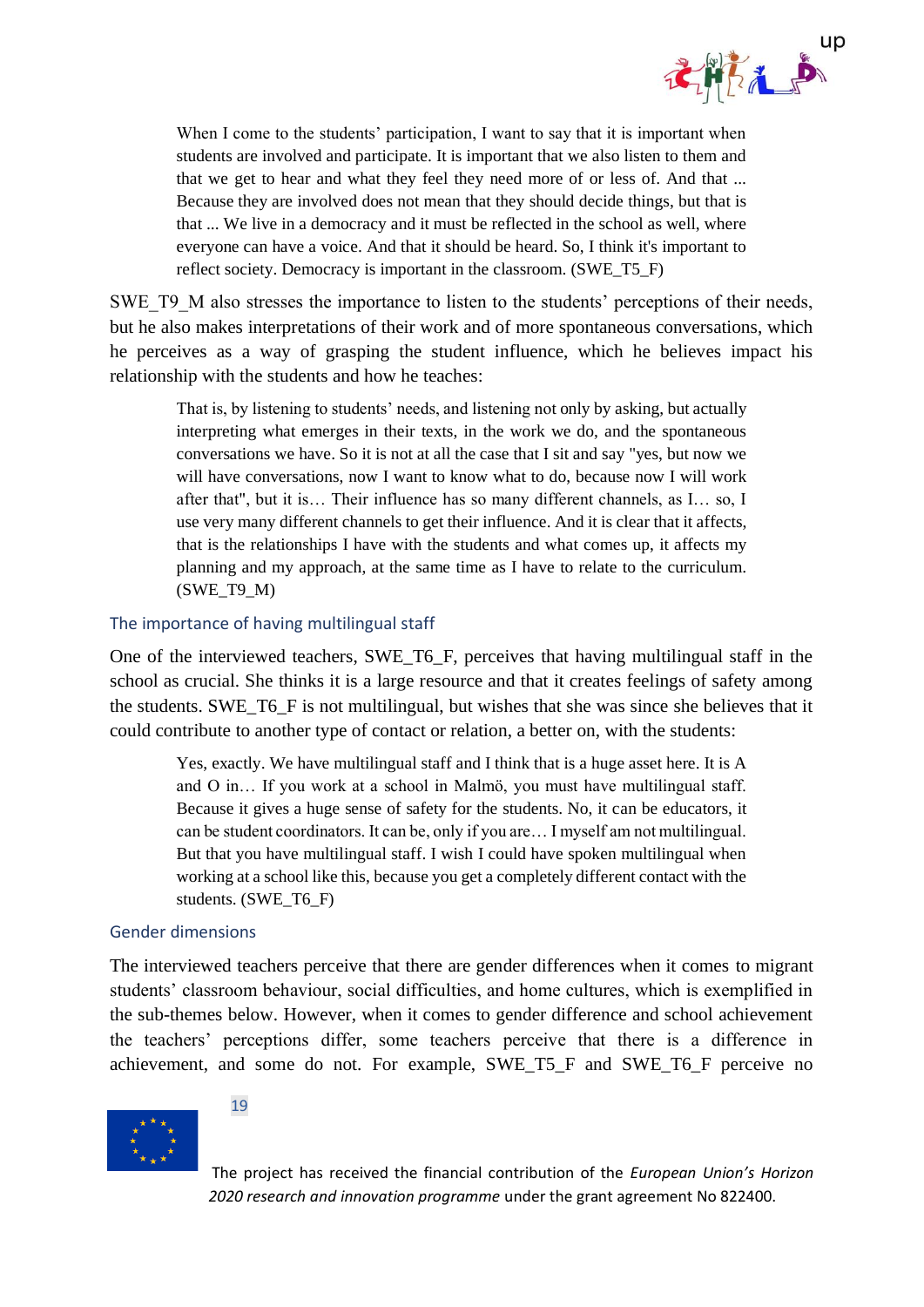![](_page_19_Picture_0.jpeg)

differences between boys and girls when it comes to achievement in school. According to SWE\_T5\_F there is no difference in achievement between boys and girls. SWE\_T5\_F states that the students who have difficulties to achieve in school are both boys and girls:

No, I do not think it is a large... No, I have never thought that it should be something for boys and for something for girls, but it is actually the same things I see that ... Those who have the difficulties are actually both boys and girls. (SWE\_T5\_F)

However, SWE\_T3\_F, says that there is a difference when it comes to students in special need and estimates that one third of the students in special need are girls and two thirds are boys: "Yes. Now I have no statistics in my head, but I would only guess that it is maybe a third of girls and two thirds of boys". Some teachers highlight gender differences in relation to social difficulties and classroom behaviour. For example, SWE\_T3\_F perceives that there are more boys with outspoken/rowdy behaviour than girls in the school: "Yes, you can see more outspoken behaviour ... Usually comes from the teachers reporting or talking about it, describes it, when it comes to boys…". Both SWE\_T5\_F and SWE\_T10\_F perceives that the boys take up a larger space in the classroom than the girls. SWE\_T5\_F says "The boys take up a little more space in the classroom than the girls do". SWE T10 F perceives a large difference when it comes to girls' and boys' behaviour in the classroom and describes the boys as louder and rowdier than the girls:

So, there may be more girls backing if there is something and the boys take up more space. Are loud and this that… And it may not always have to do with the things going on inside the classroom but you they just must be heard and noticed, that it is more so that the boys take that role. So, there I notice quite a big difference. (SWE\_T10\_F)

Unlike the perception of SWE\_T10\_F, SWE\_T9\_M does not perceive any differences when it comes to gender and behaviour in the classroom:

No. When it comes to girls and boys, it does not matter. It can be… They can be anxious, regardless of gender. It's not like I have to call on the boys more than the girls. I do not experience that. (SWE\_T9\_M)

Another gender difference that is brought up in the teacher interviews relates to the students' home situations or culture. SWE\_T6\_F, SWE\_T7\_F and SWE\_T12\_F perceive that girls are controlled and cannot for example participate in sports and meet boys whereas boys have more freedom. SWE\_T6\_F says "I can say this, that of course, some girls become more controlled. They will be. I have experienced that. Depending on where they come from. While boys have a greater freedom. They have. And so.". SWE\_T12\_F and SWE\_T7\_F express it as follows:

And also now… I do not feel it so much, because I am not in high school, but also the thing about watching the girls. And it has been, on some occasions, quite obvious that cousin… a girl cousin has started here, and then the boy cousin starts… You

![](_page_19_Picture_9.jpeg)

20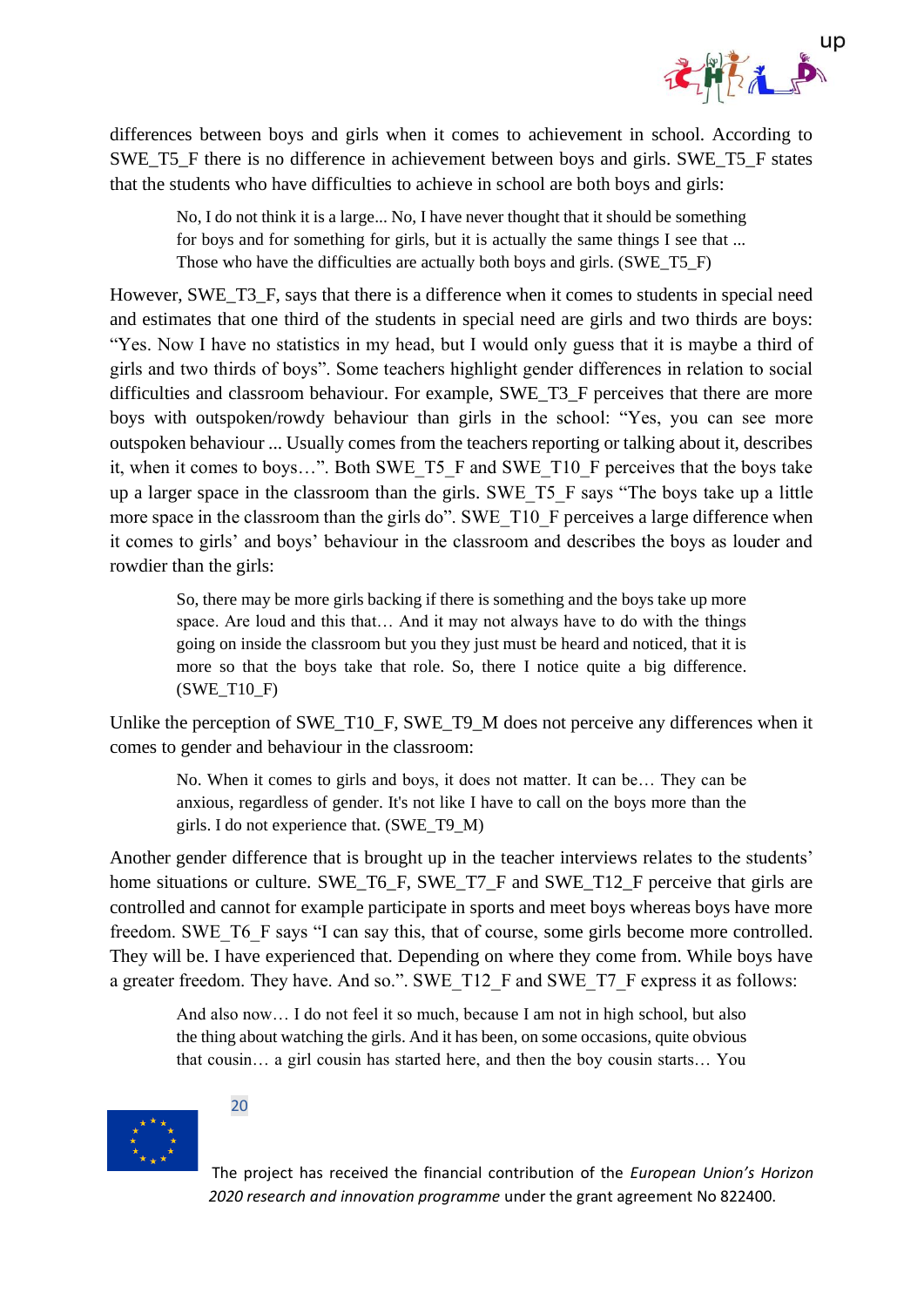![](_page_20_Figure_0.jpeg)

can see that they keep a complete track of where she is and what she does and so on. So yes, it does occur. (SWE\_T12\_F)

… And then also… then, yes but with girls, it's also the culture with… you can… yes, you can do and cannot do and so on. I do not say a must is not this with the veil, but many choose to have it and… But that you do not … you are not allowed to meet boys at all for example. You are not allowed to play sports with… A bit like this, like… yes. Yes. (SWE\_T7\_F)

#### <span id="page-20-0"></span>Social workers

The analysis of social workers' experiences of migrant children builds on interviews with social workers based in or in relation to two compulsory schools dominated by students with migrant background. Their professional positions and experiences vary, and this is reflected in their perceptions. Nevertheless, it is central, that while the large majority of the children they encounter, have migration background, there is an ambivalence in how they describe the children, not only between different interview persons, but also in each interview with the social workers. On the one hand it is stated that the children are like any other children, and on the other that this is a special area with special needs that demand special engagement from the professionals.

#### <span id="page-20-1"></span>A mix of (migration) backgrounds

All interview persons describe their students as dominated by persons with migrant background. This makes it difficult to talk about children with migrant background as a demarcated group; migrant background is the 'normal':

Basically, all students have some kind of foreign background, many are born here in Sweden but their parents have moved here. It is also many new arrivals, actually. And they are from Syria, Kurdistan, and Somalia. (SWE\_SW2\_M)

I don't know the exact statistics about how it is in school, but the absolute majority of the children living in [name of area] and who comes to school either have one or two parents born in another country, or are born in another country themselves. So, it is a huge diversity among the children and which languages that are spoken in school. (SWE\_SW6\_M)

I meet children from all over the world. We have … I heard some number saying that we have 28 different native languages in this school. Then, I don't meet all //…// individually, but in this school. (SWE\_SW7\_F)

If we consider which languages that are spoken in school, this is a huge mix. We have a very large number of countries, if we say so. I would say Iraq, I would say Syria, Somalia, Tunisia, I would say Swedes. I would also say Norwegians, and Danes. In fact, it is a mix of everything. (SWE\_SW1\_M)

![](_page_20_Picture_11.jpeg)

21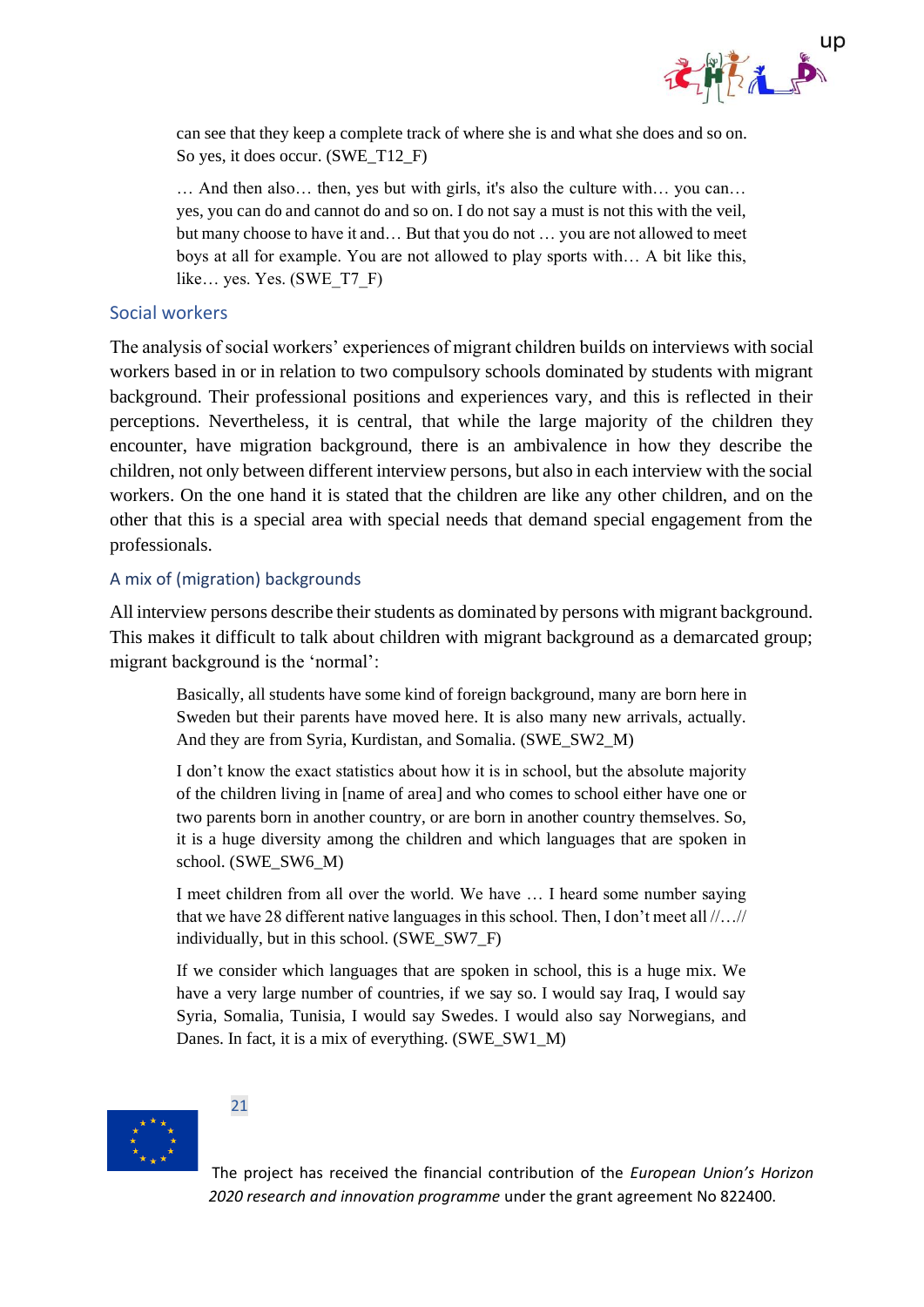![](_page_21_Picture_0.jpeg)

In [the group IP works with] more than half are not born here  $//...//$  and we don't have a single student with Swedish parents. (SWE\_SW3\_F)

There are many and demanding problems in the schools. While this in popular debates often is related with the migration background of children, this is not necessarily the understanding of the interviewed social workers, instead social factors, including lack of support from home. However, for newcomers the migrant background impacts.

In my view, this school is a school like all other. There are conflicts, there is bullying, but foremost there are very strong friendships and the children are very supportive in relation to each other. These are also the things that we try to focus on. (SWE\_SW6\_M)

There are many capable students. Then there are many with challenges as well. It is not … I believe that many are suffering from though situations, probably poverty, and maybe with overcrowding at home, which means that one does not … all students don't have support from home //…// many simply don't have the possibility, they can't offer the support that the education … the school demands, to succeed in school. And we do our best to catch them here. (SWE\_SW2\_M)

This school is very good at making students pass, but we should maybe put more effort on those students who want to go from a 'C' to a 'B' or an 'A'. Because we have many strong students, but we also have … due to the fact that many, I don't have any figures, but a significant number of new arrivals, who have attended schools in other countries before … so there is relatively much focus on basic skills. (SWE\_SW3\_F)

An aspect that is lifted repeatedly regards the area *per se*, what can be interpreted as a kind of place-based stigma that impacts on the situation (or rather position) of the children.

And then, of course, many children feel that eh … I don't have the energy, I will not make it anyway, and [name of area] is no good. (SWE-SW4 M)

All we in [name of area] are as rich as all others, as poor. It is when we start upper secondary school that we realised how good or bad we have it in relation to other children. (SWE\_SW8\_M)

In [name of area] there are shootings, there is open drug dealing, and one doesn't want one's child to be outside when it is dark. (SWE\_SW6\_M)

Aspects considered central in the experiences of migrant children, includes the situation of newcomers and the management of social problems, as we discuss in the following.

#### <span id="page-21-0"></span>The situation of newcomers

22

The situation of newcomers is primarily related to the lack of proficiency in Swedish language, but not only. This causes situations that social workers, as well as other professionals, must manage.

![](_page_21_Picture_13.jpeg)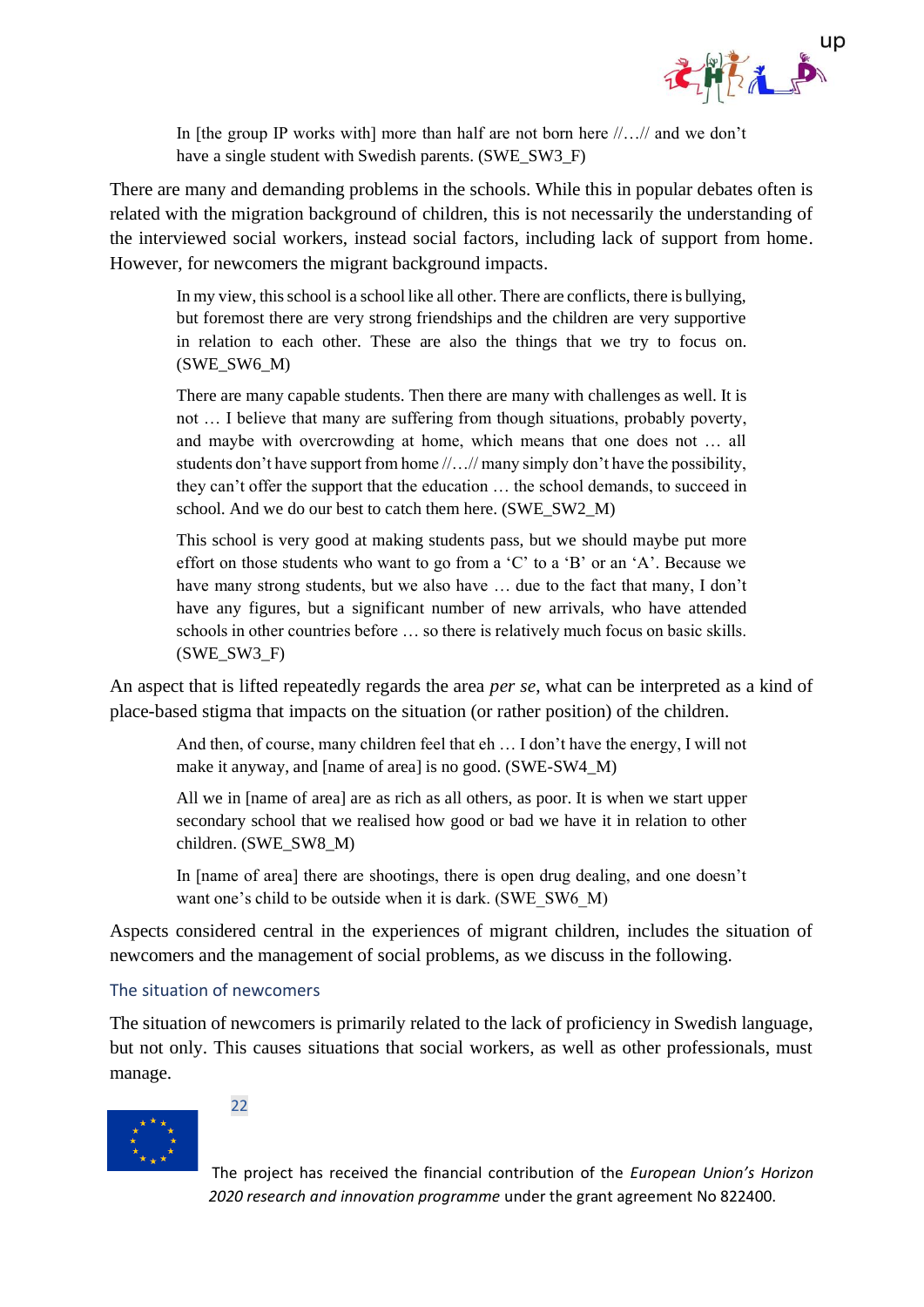![](_page_22_Figure_0.jpeg)

I would say that the biggest challenge for me are the students that are relatively new in Sweden //…// where social factors impacts hugely on their development. This is when you indirectly must feed with social norms without trigging conflicts. (SWE\_SW1\_M)

While this sometimes means that a formal translator is engaged, depending on the situation, commonly a colleague or child who share mother tongue with the newcomer can assist:

In cases when there is a child that does not understands me, I always have colleagues, or just another child, that can translate and help. (SWE\_SW5\_F)

I talk a lot of Swedish with them, but sometimes when you look at them, and you know … when they make a face like this and 'Do you understand what I mean?' No, then I talk in [native language]. (SWE\_SW4\_M)

Students with short time in the country, and who does not yet speak Swedish, might have the knowledge of the subject, though s-/he is unable to show it in Swedish. In the first quote below, the social worker acted as translator, and in the second the mother tongue teacher assisted.

She asked the questions and I translated them. He answered and I told [the teacher] what [the student] answered. It was shown that [the student] knew, but was unable to formulate it [in Swedish]. (SWE-SW4\_M)

I have many newcomes who are super-motivated, and they have good marks, since we have made some adoptions. For instance, in social science or in natural science, the teachers have worked a lot together with the mother tongue teacher, so the students have made tests in their native languages. So, no, I would not say that it [migration background] is a factor really. (SWE-SW3\_F)

Low Swedish language proficiency have implications in the communication with parents too:

The majority of the parents talk good and fluent Swedish, and are easy to communicate with. It is primarily those who have not been in the country so long, but we still want these to have the same information as those who speak Swedish. This is why we might print our information material in several languages //…// otherwise we hinder their participation. (SWE\_SW6\_M)

# <span id="page-22-0"></span>Social problems in the school and neighbourhood

In the interviews, the social workers point to several areas of perceived social problems. Some students have problems with self-control and behaviour:

But another thing is, it can be persons born in Sweden, with or without migration background, it does not matter, but who has difficulties one could say, regarding their emotional regulation. (SWE\_SW1\_M)

Often it is about social difficulties, and they often end up in conflicts or do not confine with adults or that they … this kind of problems. (SWE\_SW3\_F)

![](_page_22_Picture_14.jpeg)

23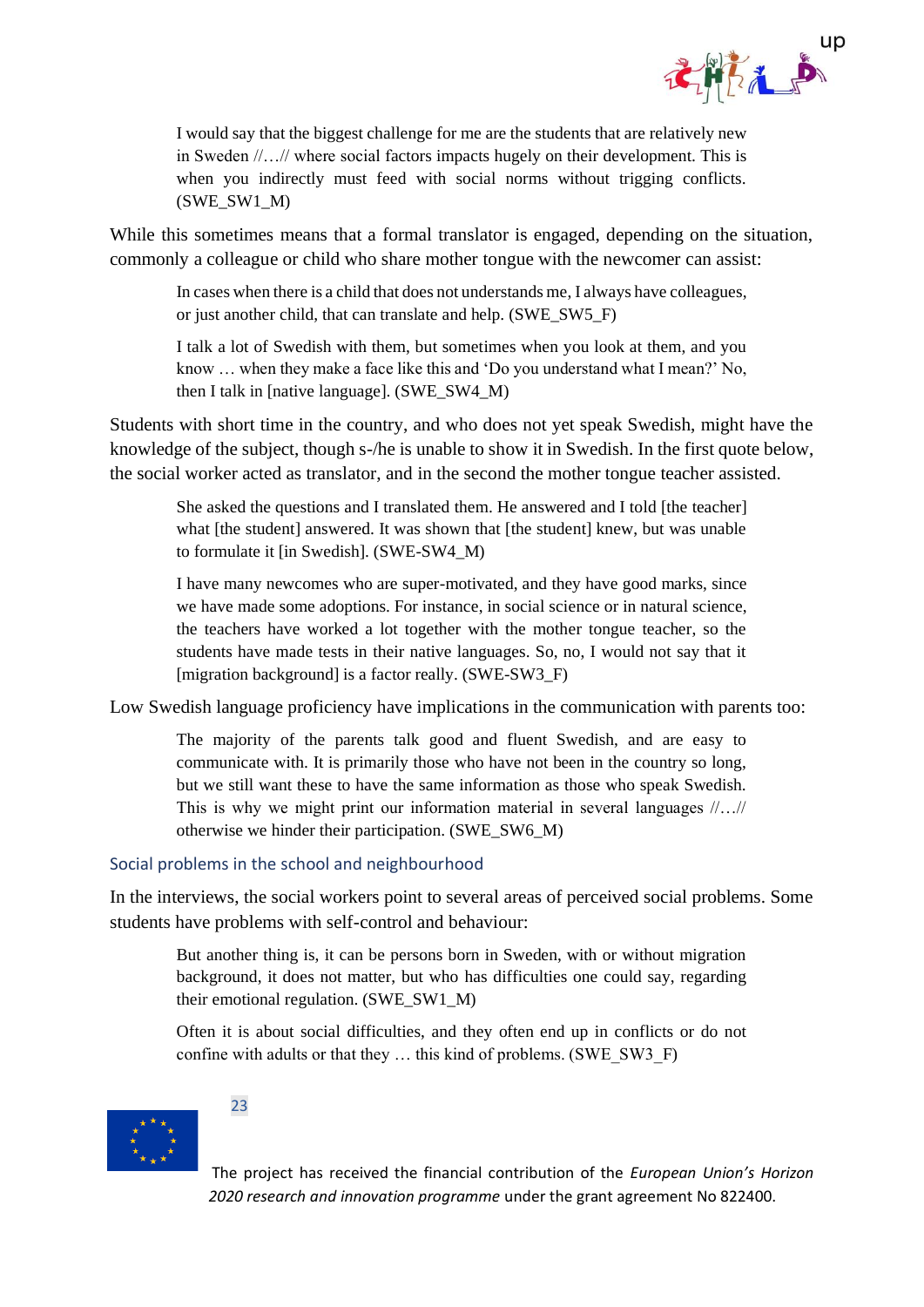![](_page_23_Figure_0.jpeg)

The mentioned problems also include bullying:

Overall, the climate is good //…// but there is a … what is striking, is that there are some children who are vulnerable and bullied in the classes.  $//$ ...// we need to work a lot more with social relations in school, or … they need to get to know each other and have more understanding for each other. They are so quick to throw back 'But it was you who started', it is some kind of revenge. It is a challenge … (SWE\_SW7\_F)

Several interview persons lift the combination of social problems with lack of Swedish language proficiency:

We have many children with difficulties. It is one thing to have a school with children with diagnoses, ADHD or autism. But when you at the same time have language challenges, it is a challenge to succeed, and in the view of that, we are pretty successful. (SWE\_SW5\_F)

It is a challenge *per se*, when they don't have the language. (SWE\_SW7\_F)

# <span id="page-23-0"></span>Gender dimensions

Gender dimensions is a complex matter. Many interview persons first respond that gender does not impact on how they perceive the experiences of the children or their work, other are explicit about it. Nevertheless, several interview persons who first state that it does not impact, later outline how gender in fact do play a role. To a large extent, this is a matter of how 'gender' is understood, but also the different training of persons.

In the first quote below the interview person states that there is no difference, it is just boys and girls. In the second, the interview person argues that the problem *per se* is the same, but the expressions of it vary between boys and girls, referring to that boys are more violent and girls more 'socially verbal'.

Not at all, it all depends on you if you want to see a difference, but I see no difference. I have daughters, and I find it smooth to build relations with girls in school. So I see no difference, it is boys and girls. (SWE\_SW4\_M)

In my view, the problems are the same, but with different hormones. (SWE\_SW1\_M)

It is about the same, but it takes different forms, boys are more inclined towards violence while the girls freeze out each other and quarrel. (SWE\_SW7\_F)

Yet, several interview persons have experiences of differences in terms of out-reach to girls and boys. It is experienced that boys to a larger extent than girls can attend different after-school activities, which is explained as due to that parents are more cautious about their girls, but also that girls have more duties to fulfill at home. In some cases this was actively followed-up by

![](_page_23_Picture_13.jpeg)

24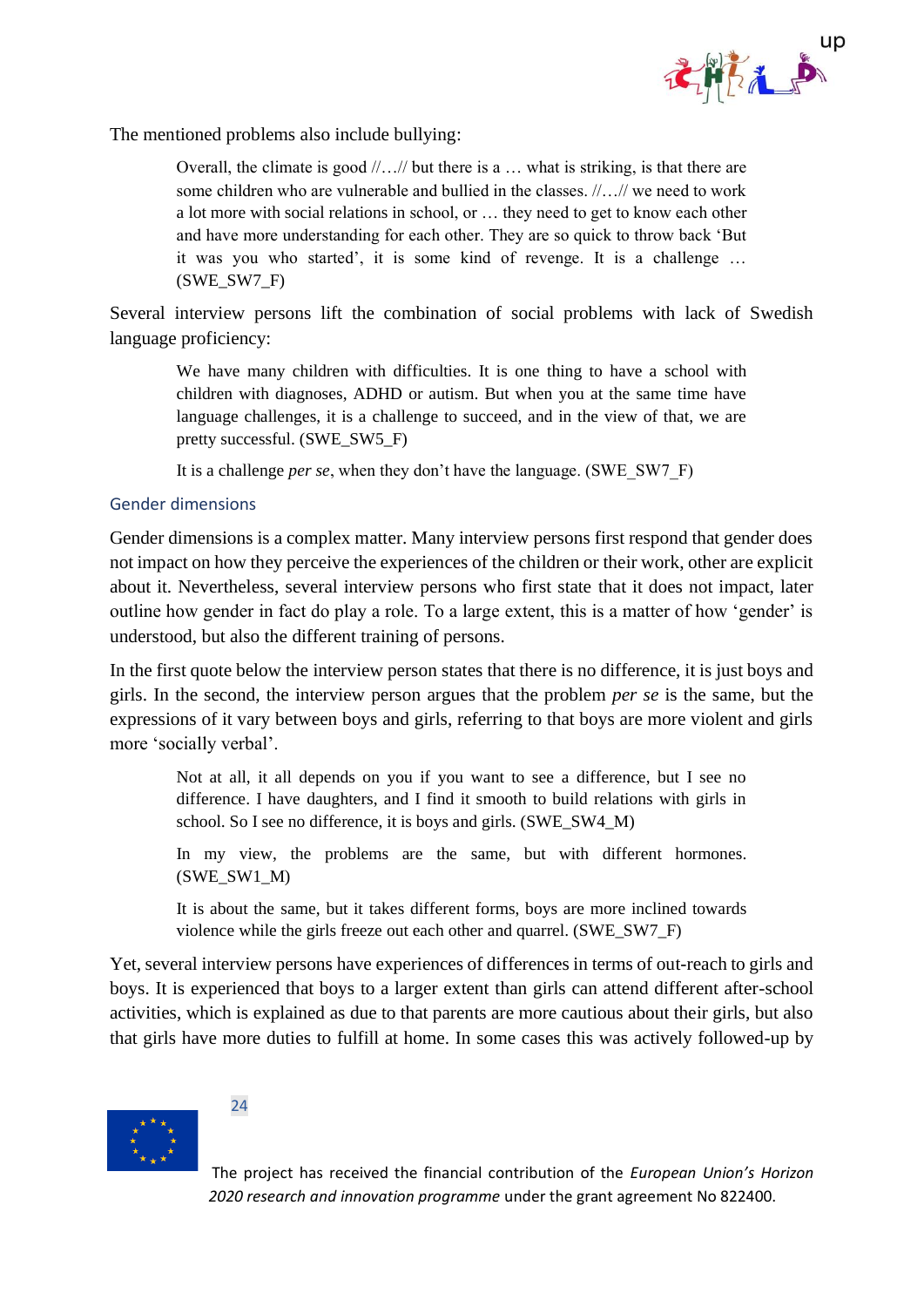![](_page_24_Picture_0.jpeg)

the social workers, and they also invited the parents to come and visit the after-school activities, a method that has proved to be very helpful.

If I received a 'no' [meaning that a girl could not participate], I went to the parents and rang on the door bell, and I wanted to know why their children could not participate. Because sometimes, the boy was allowed but not the girl, and I wanted to know why. (SWE\_SW8\_M)

I then invited them there, like this: 'Come here with me'. If your child wants to take music classes, they might think … or dance, then they think that dance is something very different from what it is. (SWE\_SW8\_M)

Contrary, some other of the interviewed social workers, with special training in working with gendered structures of inequality, talk about the impact of gender in a very different way, including LBTQI questions though this is very rare. The interview person describes the problem in the following way:

It was this hierarchy, that the oldest and the male has the power. As a girl you could not hang around in same places as the boys, it was not considered suitable, for various reasons. (SWE\_SW5\_F)

This is a kind of honour culture that does not come from religion, but from culture, that is the man who decides. The patriarchal system … we have reached far in Sweden, but many remain in that [culture]. (SWE\_SW5\_F)

These structures of gendered inequality impact differently on different children, with girls experiencing control from home being one vulnerable group. The same social worker continues:

The girls that I experience as most controlled from home, are those with most disruptive behaviour. They are often angry with adults and have difficulties with trust. And they come here and feel provoked when we try to help them to feel free, as they are very controlled in how they can be. They find their ways, it can end up with a lot of absenteeism ... as a way to have some kind of freedom.  $//...//$  They live out their adolescence in school, as they cannot do it after school. (SWE\_SW5\_F)

# <span id="page-24-0"></span>Mediators

# <span id="page-24-1"></span>Educational performance and needs of the children (from mediator's perspective)

The participating mediators experience that the students who they support with study guidance have difficulties with their educational performances due to lack of sufficiency in the Swedish language. This concern newly arrived students but also students who have grown up in Sweden:

As I said, the needs are great, the students have great difficulties, both linguistically and otherwise, and there is not enough time [to help them]. […]. Some are born in Sweden so the language is not… if you do not have a diagnosis or other worries so… But usually, it is the language that is lacking. (SWE\_M1\_F).

![](_page_24_Picture_13.jpeg)

25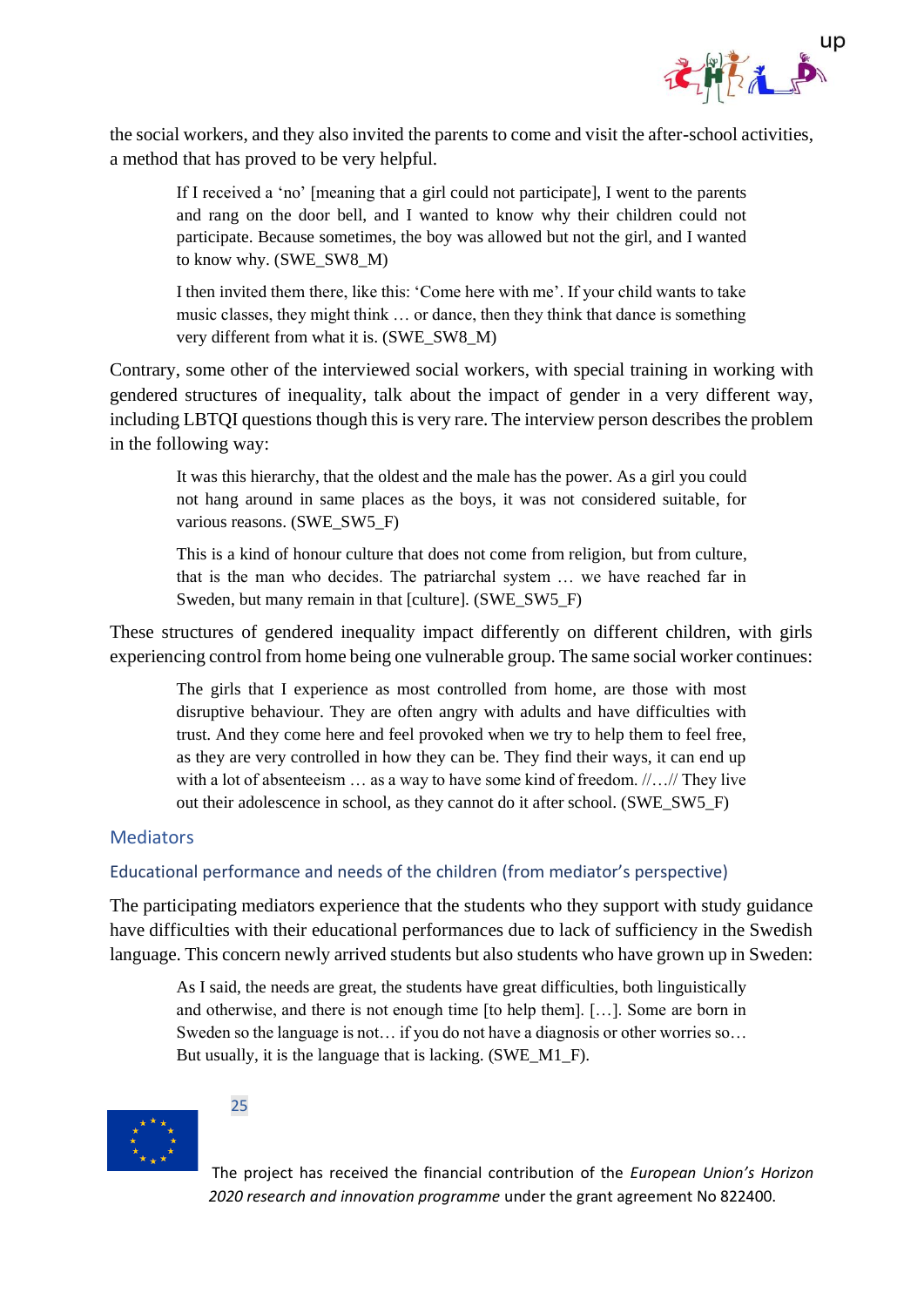![](_page_25_Picture_0.jpeg)

According to the mediators, the shortcomings in Swedish has implications on the students understanding of the subject content. The students therefore often need, regardless whether born in Sweden or newly arrived, explanations of the subject in their mother tongue:

Sometimes some students who were born here, still it needs to be explained to them, for example, about atoms. Teachers explain about atoms, but they need someone to explain in Arabic. Then I can help them. For example, I explain to students in Arabic - "ah, now, I understand". (SWE\_M5\_F).

The students thus need help with the understanding of the subject content rather than translations of text. The task of the study guidance is then more focused on explaining rather than translating:

For the most part, it's about explaining, not translating. So, for example social or natural sciences. They don't understand what the teacher sometimes means by that particular question, "have I interpreted it correctly, can she mean so, can she mean that". An example, but often it is [for me] to explain it (SWE\_M1\_F).

However, the educational performances in relation to the understanding of subject content differ among the students receiving study guidance. This applies in particular to the newly arrived, who differ greatly in terms of level of education and knowledge:

So, it becomes difficult, and unfair to those who know a lot, who understand immediately when I explain. […]. A bit difficult for me, that I have to talk to someone who knows a lot in very advanced level. While the others, I have to simplify my language, concepts, give some synonyms to concepts, what does this mean. Or sometimes it is necessary to start from the beginning, (SWE\_M4\_F).

The same mediator is reflecting on differences among the students who participate in her mother tongue tuition classes. Here the difficulties in educational performance is greater for children who grow up in Sweden, compared to the newly arrived:

Those who are newly arrived in Sweden, they are very good. They read in Arabic. But those who were born here in Sweden, they need more planning or like some who do not know the letters. I have grade six, some do not know letters (SWE\_M4\_F).

<span id="page-25-0"></span>Factors and challenges influencing children's performances

#### *Educational background and socioeconomic factors*

26

The mediators mention several factors that influence the children's performances. As previously has been mentioned, one is the educational background of the students. Another is the educational background of the parents. This affects the students' possibilities to get help with schoolwork at home: "Some who do not have parents with education, therefore they don't get help at home. This is a big problem, I tell the student "read, read, read", but no one helps at home" (SWE\_M5\_F).

![](_page_25_Picture_12.jpeg)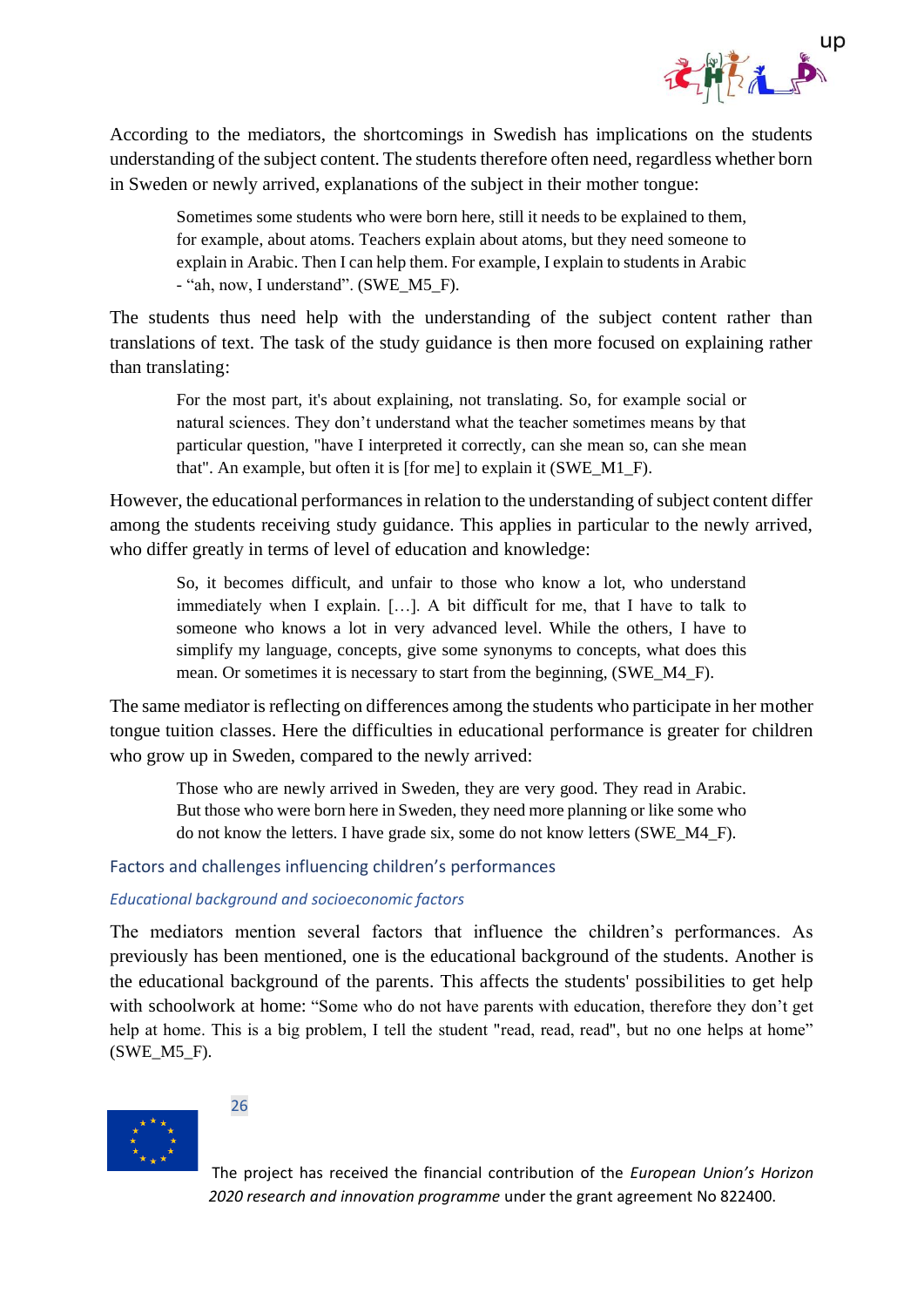![](_page_26_Figure_0.jpeg)

For example, I have a girl, she is from Syria, dad cannot read and write in Arabic, mom cannot read and write in Arabic. She comes directly to Sweden. If dad cannot read and write in Arabic, how can he help? (SWE\_M4\_F).

Other factors mentioned are housing and family situations. Some of the students are in the country as unaccompanied with parents stuck in another country. These students worry about their parent's situation which affects their studies. Others do not have a stable housing situation and are therefore always on the move: *"*Some who do not have a housing. So, every month they move here and there and, yes, that affects my students a lot" (SWE\_M5\_F).

Some of the students also find it embarrassing to have study guidance, which in turn affects their motivation for taking help from the mediators:

It's also an attitude sometimes. There may be resistance to having study guidance at all. There are those students who, especially after a couple of years in a Swedish school, may think, "I do not need this". (SWE\_M3\_M).

Sometimes teachers make a decision to end the study guidance, even if the mediator can see that a continuation would help the students in his/her educational performances:

For example, I had a student who enjoyed studying, who gave no evidence of being tired of the study guidance. He was good. We had probably reached a sufficient level, but I thought, why stop when you have just climbed over the approved line? But then suddenly the teacher said, "I think this student does not need study guidance anymore, what do you think?" (SWE\_M2\_M)

# <span id="page-26-0"></span>Gender dimensions

Some of the mediators mention aspects of gender as challenges for the children's educational performance. One is that girls sometimes has to help with household chores, which gives them less time to study. A mediator tells what a girl from grade five told her: "Mom can't handle it herself. [...]. I have my responsibility at home. There I have to clean, do the dishes"  $(SWE_M4_I_F)$ .

The same mediator mentions another challenge; that newly arrived students sometimes have difficulties working in groups, and to take help from other students, especially boys from girls. She tells about a situation where she told a newly arrived boy to ask for help from a female classmate: He said "No, I do not want to ask her". So he thinks it's impossible to ask a friend, and especially if she's a girl. I can ask that guy he said, but not her […]. So in the beginning it will always be difficult (SWE\_M4\_F)*.*

Other mediators mention individual rather than gender aspects in relation to educational performances. The challenge is related to the level of knowledge in the subjects and the Swedish language:

![](_page_26_Picture_11.jpeg)

27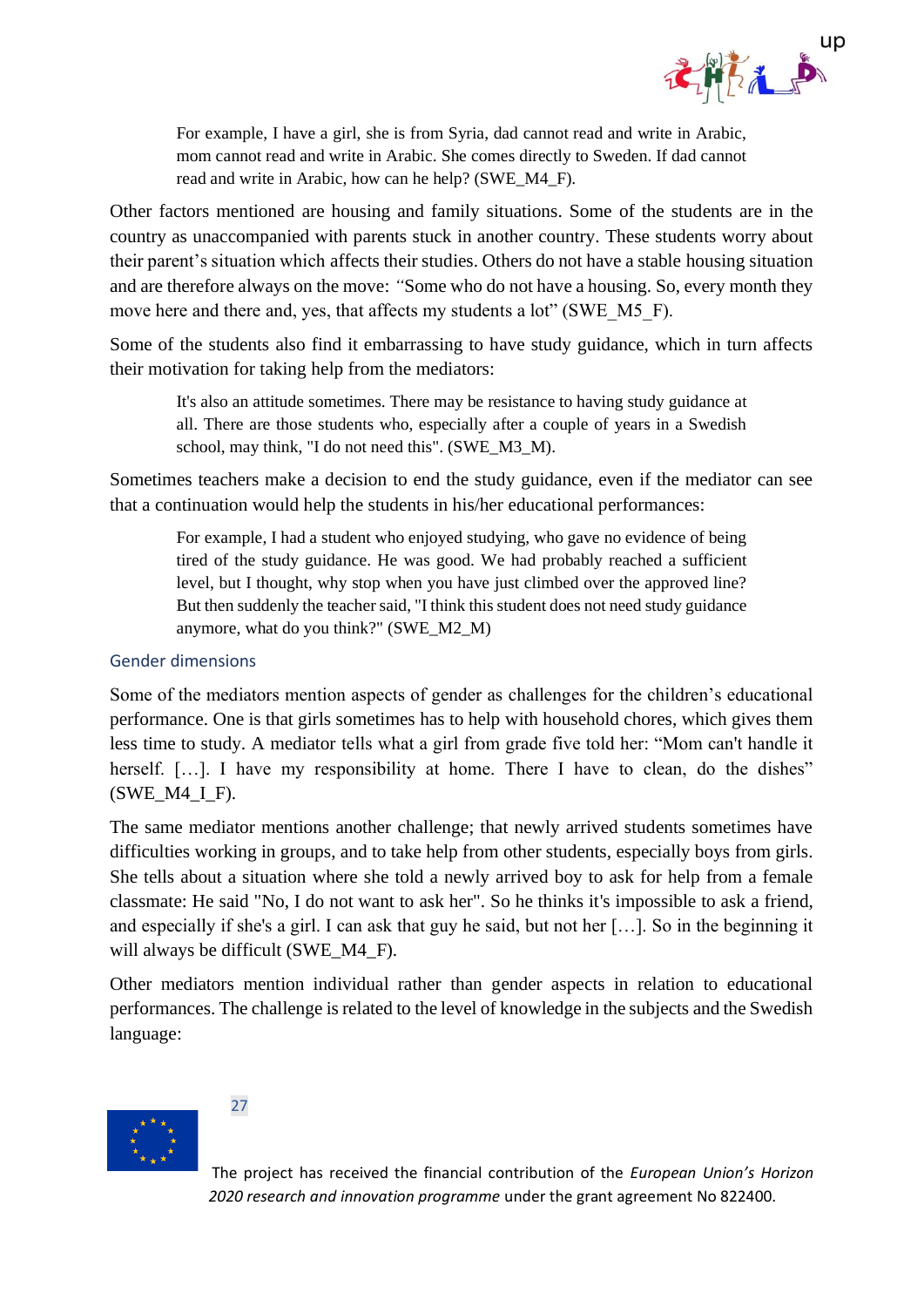![](_page_27_Picture_0.jpeg)

I would probably say that there is individual variation. It is rather the subjects, you need to read a lot and perhaps the reading comprehension is not so developed that the student should be able to achieve the goals. […]. It's my experience, it is very much individual variations. (SWE\_M3\_M).

# <span id="page-27-0"></span>School inequality

One of the mediators is mentioning unequal schooling system as a factor that affects educational performances of students. She has worked in different schools in the city and observed a difference between schools as regards the share of certified and skilled teachers, materials, school environment, and the students' resources at home. This results, according to her, in a difference in children's educational performances. And it leads to great educational challenges when students move from secondary to upper secondary school: "When the students start upper secondary schools, it's a shame. Too bad for some. They can't cope with it. Some have big problems, and they [the school] ask which compulsory school they come from" (SWE\_M5\_F).

# <span id="page-27-1"></span>4. Working with children and their families

This section focuses on practical dimensions of teachers', social workers' and mediators' work with children and their families, including language issues and the way and circumstances of communication with families.

# <span id="page-27-2"></span>Teachers working with children

In this section different sub-themes that relate to teachers' work with migrant children are presented. The sub-themes all relate, implicitly or explicitly, to language issues. That is teaching students who do not have sufficient language skills in Swedish.

# <span id="page-27-3"></span>Something more is needed of the teacher profession

The first sub-theme is of a more general character since it includes teachers' perceptions on what it means to teach migrant students in their specific schools. For example, SWE T1 F compares working with migrant students in the current school with working in other schools with mostly native students. In contrast to her work in other schools she believes the classroom environments in her current school is rougher and that she has to "see the whole student" in new ways and cannot use traditional teaching methods like "teaching by the desk" and having the students read texts and answering questions about the text:

Even if you focus a lot on the school, it's about really having to see the whole student in a different way, you cannot get away with standing and teaching by the desk and then "read the text and answer the questions", because it does not work in these classrooms because they do not have the tools to handle such a task, there is not a chance in the whole universe that it could work in a good way… (SWE\_T1\_F)

![](_page_27_Picture_11.jpeg)

28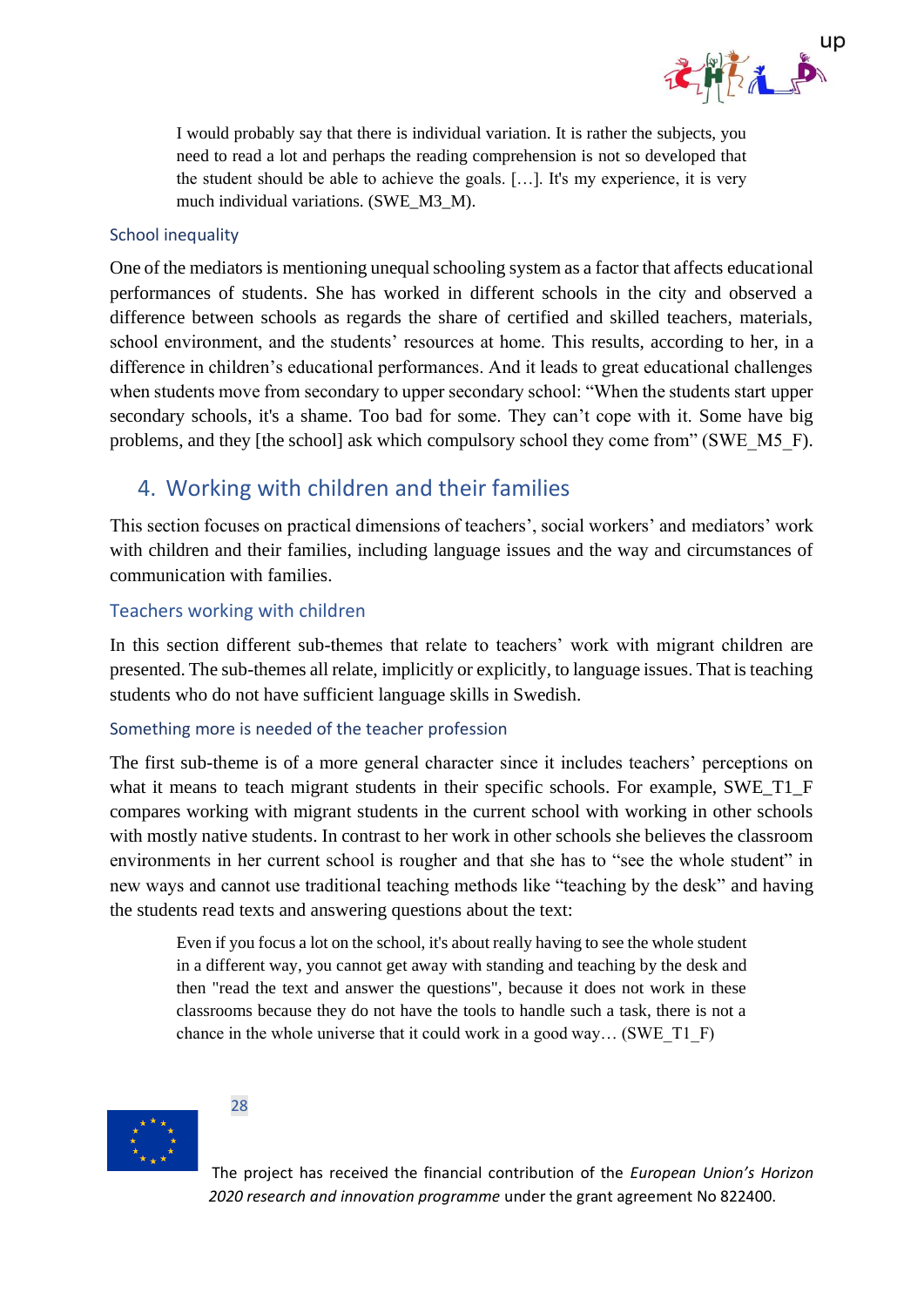![](_page_28_Picture_0.jpeg)

Similarly, SWE\_T2\_F thinks that more is needed of her when working in this school. She cannot assume that that the students know what she expects them to know and she must repeat, explain and clarify for the students to understand the intended:

So, here I feel that I as a teacher must be… It takes a lot more of me to get them to get… so a level like this where I can feel that yes… So, a lot of things that you can take for granted, that if I say this now I think that everyone has understood but it is not possible to think like this, but you have to repeat yourself and repeat yourself and explain and clarify. (SWE\_T2\_F)

Also, SWE\_T12\_F gives account of that teaching migrant student in the current school requires something else and more of the teacher profession than just teaching, which she perceives as tough but rewarding:

I think, if you want a job where you plan a lesson, go in and complete the lesson, have a test, see what it... what you have... what you can check out from it, then it is not such a job, but you have… There is so much around. But then, on the other hand, you also get more back when… There are many times you tear your hair and say "I never go there again". But the times you succeed, you get back so much more, because what you, what shall I say, invest in listening, you also get back. So, it's more about, in some way, working with oneself. (SWE\_T12\_F)

Further, SWE T12 F says that she is not only a teacher, sometimes she also must act as a police officer and psychologist and has to be sensitive to how the students feel and show respect towards students' situations:

I think it is… I sometimes think that you are both an educator, a police officer and a psychologist, because you have to be so clear in what you want to present in some way. And you also have to be so sensitive to different moods, or different nuances. I think, you have to be very open because it cannot just be one way. You have to have a lot of respect for other people's situations. (SWE\_T12\_F)

# <span id="page-28-0"></span>Multilingualism as a resource

29

Language and how the teachers work with students' language in their teaching make up a large part of teachers' descriptions of their work with children. Different aspects of how they work emerge from the interviews. This sub-theme consists of examples of how the teachers work in relation to multilingualism as a resource, which means that all languages are viewed as resources for learning and used in the classroom. For example, SWE\_T2\_F says that she tries to use translanguaging as a pedagogy, and gives an example of how they create wordlists in which she also includes English and the students' mother tongues:

And then I actually try to start a lot from translanguaging, that many times when we create wordlists, I put a column with… where we have words in English or Swedish in one and then I add mother tongue and Swedish. (SWE\_T2\_F)

![](_page_28_Picture_10.jpeg)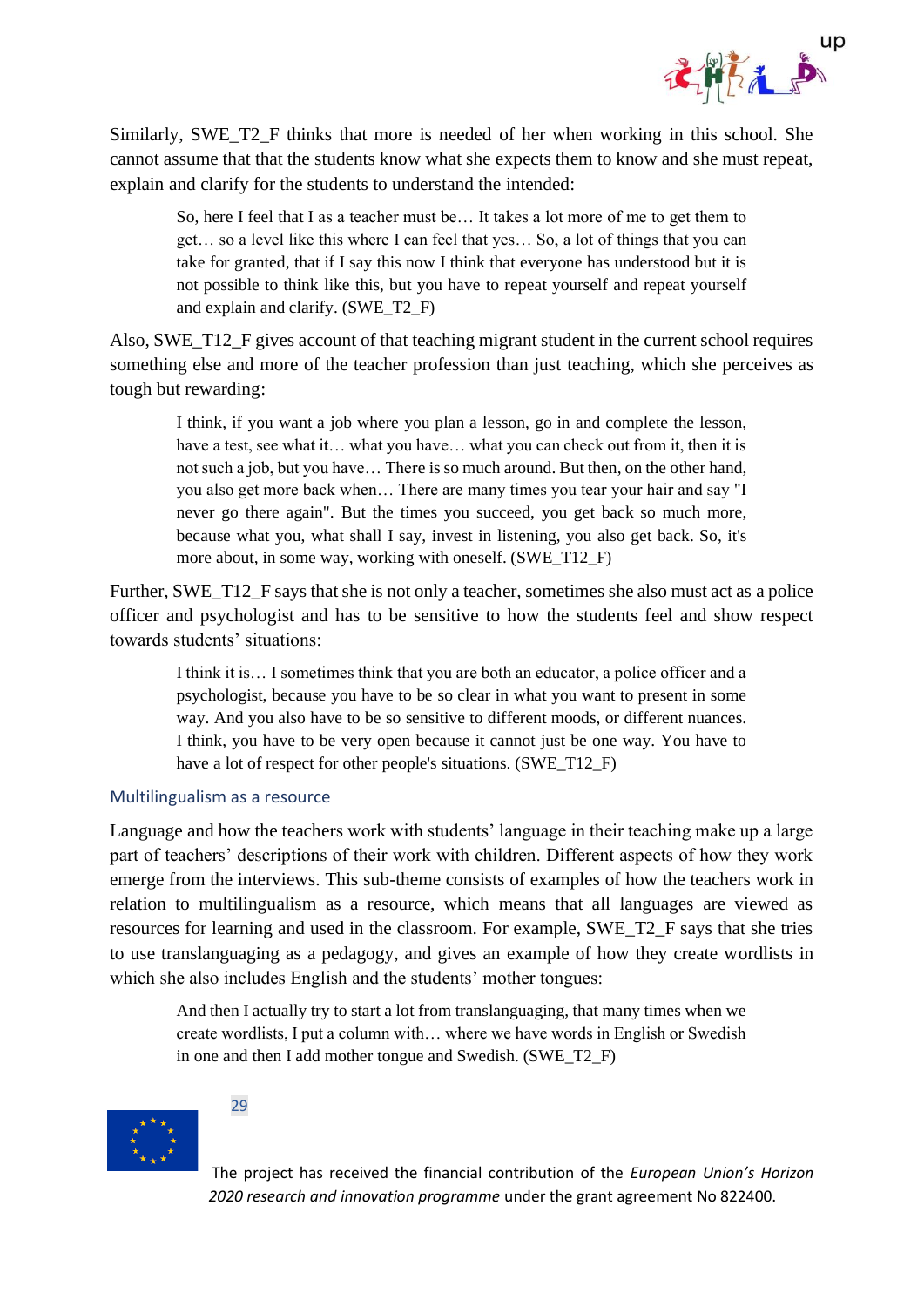![](_page_29_Picture_0.jpeg)

According to SWE\_T2\_F the students reacted negatively in the beginning when she started to encourage to use the mother tongue: "In the beginning they reacted, thought what mother tongue, I do not know what… huh, no, then it is nothing for you. But for some students, it is very crucial whether they have that column or not". SWE\_T2\_F and SWE\_T11\_F use the students who share mother tongue to explain in their mother tongue to each other when someone does not understand when Swedish is used:

Sometimes when we cannot explain a certain word so just yes, now I know that many speak Arabic here, what is it called in Arabic, I say to someone. So, it says, aha, then the rest have taken over. So, it's pretty open with different languages.  $(SWE_T2_F)$ 

… I also had a student today who did not… it was a math task and no, we could not… I could not explain well enough to her. So, then I got a boy who speaks her language and yes, I thought it still seemed like she understood better when he explained to her. Or he just said the answer, I do not know. (SWE\_T11\_F)

SWE T6 F claims that the teaching does not have to be one hundred percent in Swedish and that students should get the opportunity to show their knowledge regardless of what language they use to present their knowledge. She gives an example of having students write in the language they prefer and thereafter translate it to Swedish:

… And it is not obvious that the teaching needs to be one hundred percent in Swedish, but I usually say that "but let the student write in the language he can, and then he can translate it into Swedish. But let him show his knowledge regardless of language". Language should not be an obstacle, but it should be an asset at this school. (SWE\_T6\_F)

According to SWE\_T12\_F it is all about communication and the importance of being able to communicate to understand each other both teacher and students. SWE\_T12\_F claims that you have to use all possible methods to achieve communication and gives translanguaging, body language and visual support as examples of tools for communication:

So, I think that in general in our workplace you have to work very supportive of language, and you have to be open to using all possible methods to achieve communication, so that is really the main focus, that is both translanguaging and body language and visual support and all possible ways you can imagine. So, the most important thing is really to reach each other in a communication, and somehow understand each other, help the children understand each other. (SWE\_T12\_F)

#### <span id="page-29-0"></span>Language-oriented teaching

30

Like the previous sub-theme this sub-theme also includes language and how the teachers work with language. However, this theme does not include multilingualism as a resource. Instead the examples of the teachers work in relation to language is focused on students' skills in Swedish.

![](_page_29_Picture_10.jpeg)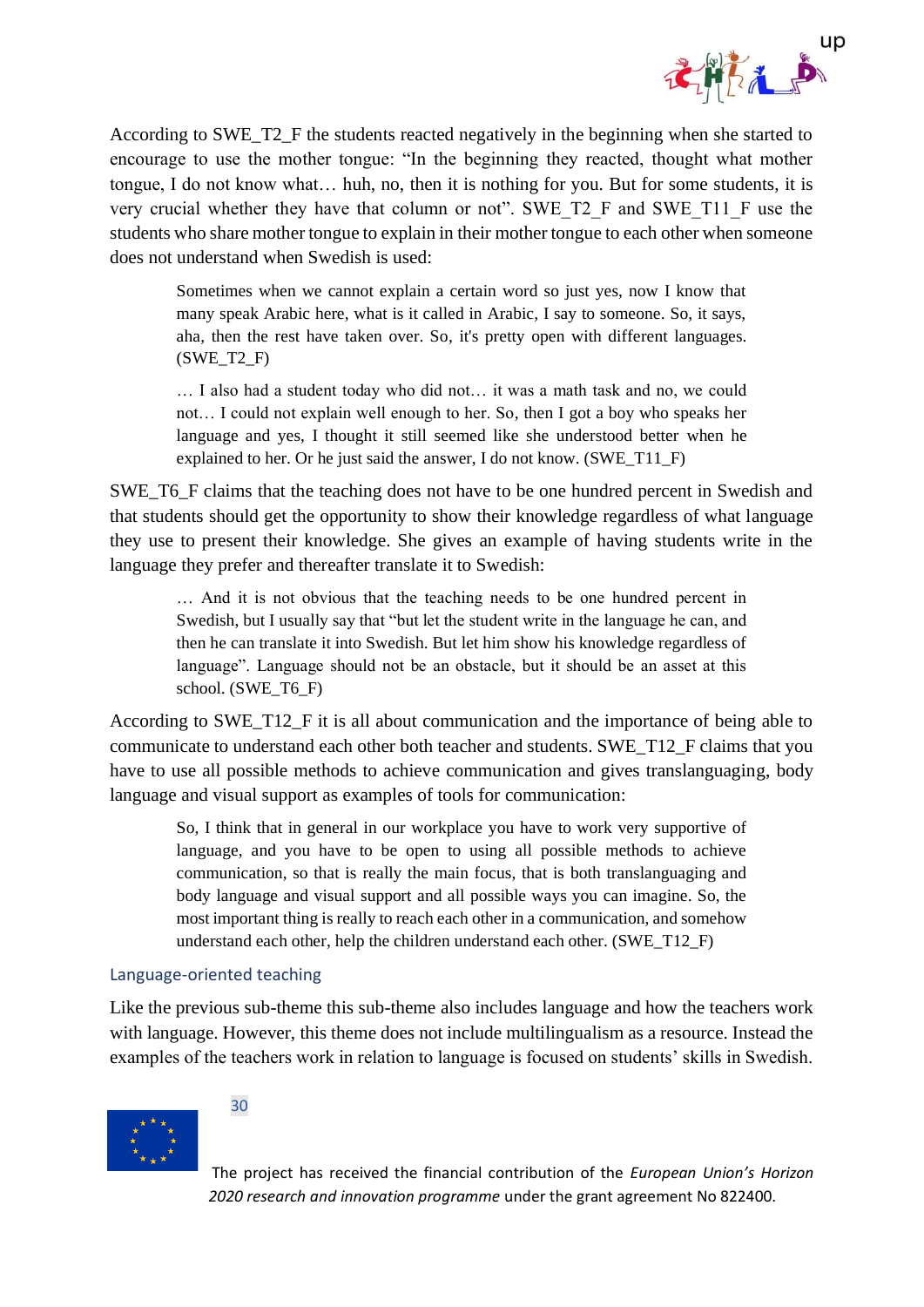![](_page_30_Picture_0.jpeg)

For example, SWE T4 F claims that it is important that the students use Swedish to develop their skills in Swedish:

But the important thing is to always try to get the students to speak, that's the most important thing, because they speak… We have students with us who speak very little Swedish, they mainly speak, for example, Arabic. So that it is only inside the classroom that they meet Swedish. And then I get… I think it's my job to make sure they actually speak Swedish. (SWE\_T4\_F)

SWE T4 F also gives examples of how she works with words to have the students understand. For example, she says that she works with synonyms and that she prepares her teaching by reading the student texts and pick words that she thinks the students will have hard time to understand and then together with the students work with the words (in Swedish):

So, the primary thing for me is to work with synonyms all the time. That as soon as I say something that is possibly an adequate word in the context, I try to give the students synonyms one after the other so that they can understand more easily. And I also do that in Spanish, so in that way I work language-oriented there as well. Then it is very important that whatever I do, that I know the text before and have been able to pick out the words I think are difficult for the students. But then sometimes I also let the students get to the board, if they do not just raise their hand or go in and check on svenska.se what a word means, they can come up on the board for example and write words and then we discuss words meaning. (SWE\_T4\_F)

SWE\_T11\_F also focus on words and claims that it is important that the students acquire a vocabulary: "And then we collect words and… It's a lot about collecting words and collecting concepts, they have to get a vocabulary, so it's super important."

# <span id="page-30-0"></span>Scaffolding strategies

Different scaffolding strategies emerge in the teacher interviews. Scaffolding strategies aim at moving the students forward in their work. A scaffolding strategi that both SWE\_T2\_F and SWE T11 F use is the "teaching and learning cycle" (*cirkelmodellen*), which is a teaching and learning cycle model presented by Gibbons (2002). The cycle includes four phases in which a specific text genre is; introduced and contextualized, modelled, practiced together in class and last individually performed by the students. SWE\_T2\_F says "I work a lot with scaffolding materials, for example I use the circle model quite often". SWE\_T2\_F and SWE\_T11\_F say:

Then you end up with that they shall produce a whole text on their own in the last step. So, it's a way to scaffold. And really, you could say that it pretty much permeates my way. Because every time I do something, I show it like this, I become a model for the students. (SWE\_T2\_F)

… We work a lot with writing joint texts, we work a lot according to the circle model, that we start in the joint and then we break it down to finally be able to do it

![](_page_30_Picture_10.jpeg)

31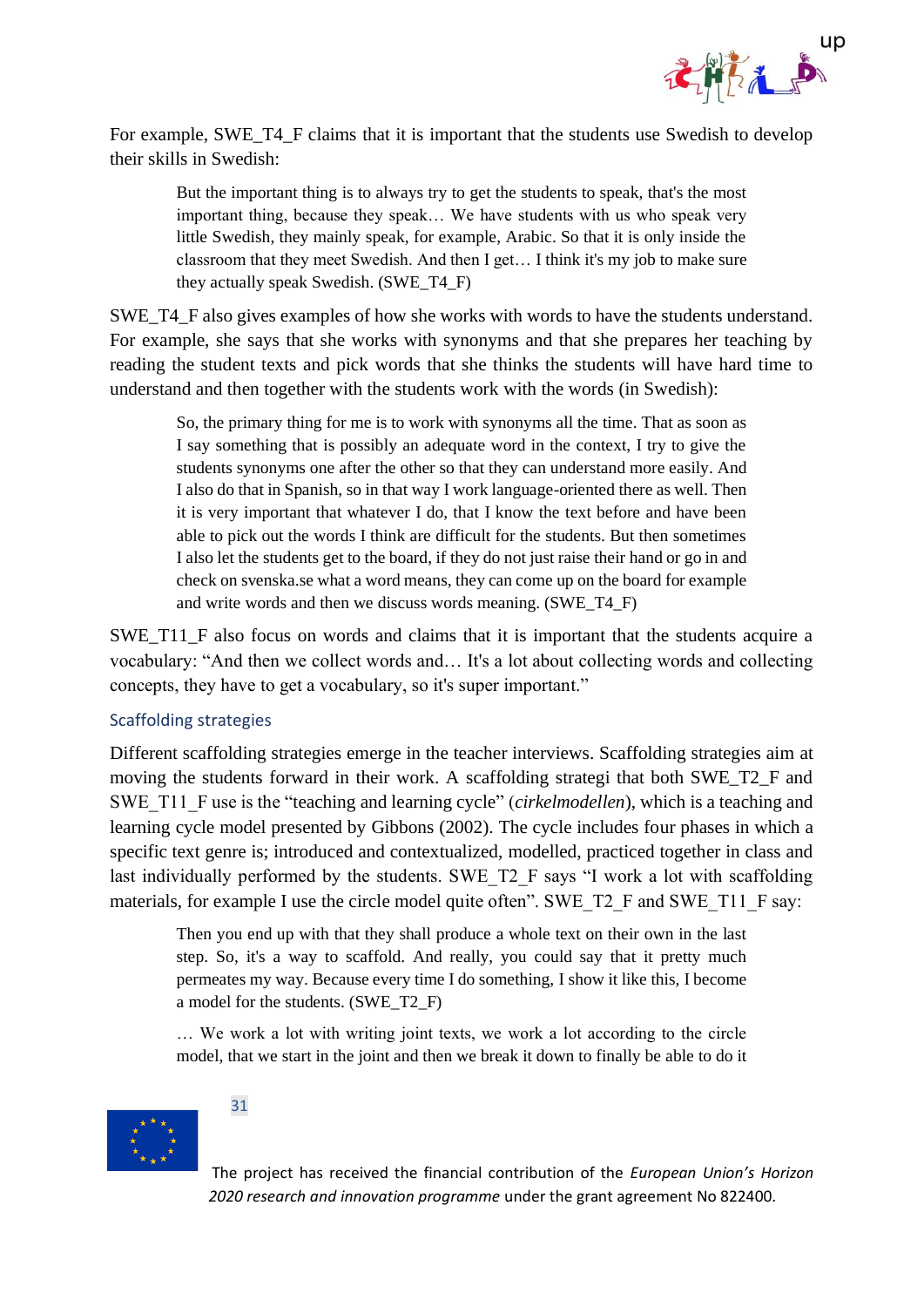![](_page_31_Figure_0.jpeg)

ourselves. So that, yes… And then there is very, very much visual support, very much... $(SWE_T11_F)$ 

Visual support, also mentioned by SWE\_T11\_F in the quote above, is a recurring scaffolding strategy mentioned in interviews. For example, SWE T6 F says "A lot of visual support is another strategy... " and SWE T8 M says "I use pictures as often as I can, really".

SWE\_T8\_M do not only talk about visual support, but also about using synonyms and concretizing and contextualizing concepts for the students to understand them:

Yes, that there is… In each subject you have a number of concepts, for example, which it is important to concretize for the students so that they actually understand it. So that you can have a perspective of "easy to understand" all the time, and feel free to use both synonyms and visual support and other methods. (SWE\_T8\_M)

#### <span id="page-31-0"></span>Digital tools

Some of the teachers describe different digital tools that they use when working with their students, most of them relate to language issues. One is Studi (studi.se), which the city has purchased for all the schools to use. It holds short films in different school subjects. The films are presented in different languages. The students can choose what language they speak in the film and what language the sub-titles are written in:

And then we add this that "how can we organize teaching that all students can take part in and benefit from?" And then there are also these questions when it comes to language. And there we try to use the tools we also have. Where the city of Malmö, for example, has bought Studi, a tool where you can watch different short films in different languages and school subjects. (SWE\_T3\_F)

There is a computer program called Studi. There you can choose the language. It is films. Short films that are related to the goals and the curriculum, depending on which year you are in, and in all subjects. And then… The films are about five minutes. And then you can choose which language you want the film to be in, and which subtitle. Which language the subtitle should be in. (SWE\_T6\_F)

SWE T11 F also use visual support and films, but also teaching materials that are translated to the students' mother tongue:

There is a lot of pictures, there is a lot of films, there is a lot… We have quite a lot of digital tools nowadays, for example we have a teaching material that translates everything into the students' language. Then you can work in parallel with both their language and Swedish. (SWE\_T11\_F)

Also, SWE\_T4\_F, uses tools that translate teaching materials. But she also uses other digital tools that are not translating tools. She thinks it works really well to use digital tools such as Kahoot and Quizlet Live in her teaching. When using these tools, the students have to collaborate and interact with each other:

![](_page_31_Picture_12.jpeg)

32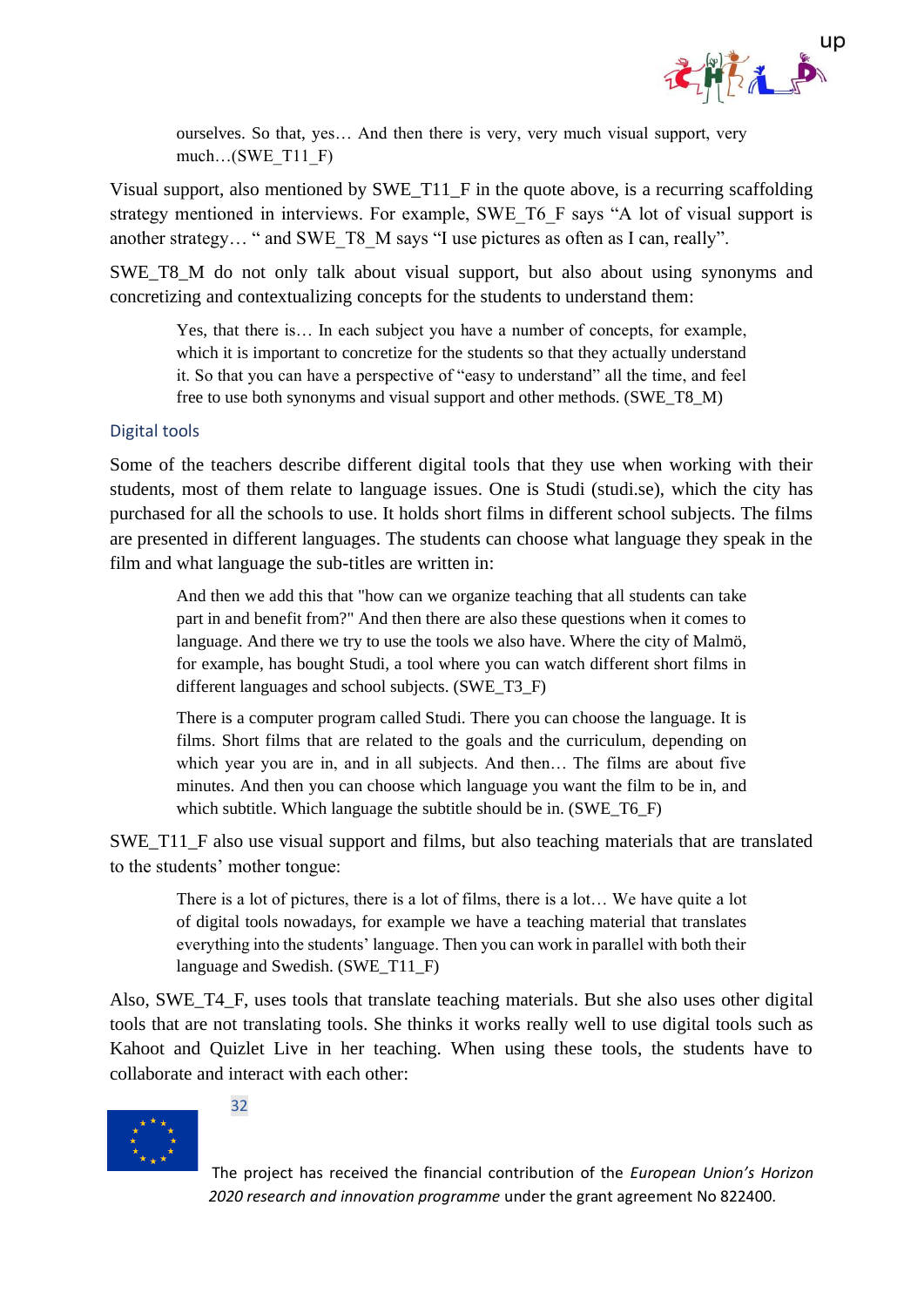![](_page_32_Picture_0.jpeg)

I work a lot with digital tools, in all different ways. And I notice that it works very well for the students, regardless of whether it is just a moment's play with Kahoot or Quizlet Live, it works very well. And I do not know if you know Quizlet Live, but there is… The whole point is that they work in randomly selected teams and answer, as it looks now in the system, you can always just enter twelve questions. And the whole point is that students should talk to each other to find the right answer. So, every student has an answer, or their answer on their computer. So, you must work with each other to find the right answer to the question. And it's also a way to get them to discuss and interact and talk to each other at all. (SWE\_T4\_F)

# <span id="page-32-0"></span>Teaching strategies enhancing student agency

This sub-theme involves teaching strategies, which not explicitly refers to language and scaffolding. To challenge the students so that they do not relax too much and end up doing nothing during class SWE\_T4\_F uses two different strategies, which she believes are successful. She times the student when they work and after a certain time, she randomly picks a couple of students who must share their work to the rest of the class. She thinks that this strategy also helps her to detect students in difficulties. When randomly picking students, she uses sticks with the students' name on which draws from:

I work with timing all the time. So, I take out my cell phone and then I time the students. It has proven to be a success factor for me because in this way I get a better grip on all students. Then I have these name sticks with… written each student's name on a stick. So, after I say they'll do something and they get a certain number of minutes, I randomly pick a couple, maybe five, name sticks. And then those students get to tell what they have done. And this is also a way to constantly increase the level, challenge the young people so that they do not relax and do nothing. Because that's the big risk, it's just that they do nothing. That they can sit a whole lesson sometimes and do nothing because they do not get started. And if you work the way I do, I think it's easier to pay attention to students who actually have difficulties. (SWE\_T4\_F)

SWE T5 F starts lessons with warm-up tasks or games to get all students involved. These tasks may consist of different things but the aim of them is to get all students started, to participate and feel safe:

I think it is important to create an environment where everyone feels safe. When everyone comes to school or is in the classroom that you are safe with yourself and you get to be who you are. And that's why we usually start a lot with this kind of warm up games or tasks and so on. It's just mostly to get everyone started, so that everyone feels a little ... So that everyone can have room, quite simply. So, I think that is a good way to work a little. That you come in and you talk, and you start softly. I actually think so...(SWE\_T5\_F)

![](_page_32_Picture_7.jpeg)

33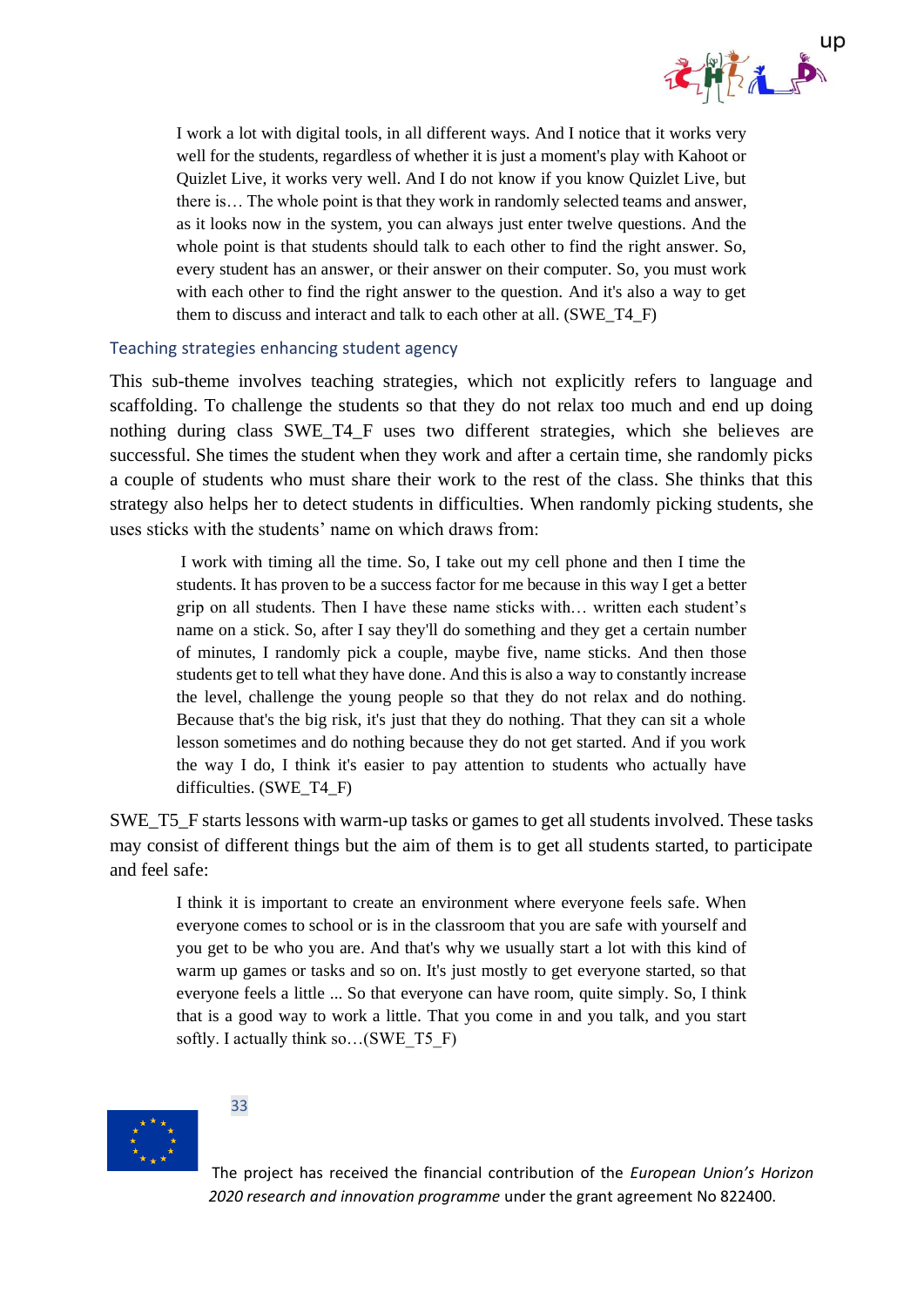![](_page_33_Picture_0.jpeg)

SWE T9 M uses some other strategies such as for example EPA (Individual reflection, Reflection in pairs, Reflection in the whole class), which has become a common strategy in schools in Malmö. He also uses peer feedback and certain reading strategies:

Yes, I often use EPA, individually, in pairs, together. I use reading strategies, before, during and after reading. I use peer feedback. Yes, write together. So, it's. Yes, how much really, if you just think about it. (SWE\_T9\_M)

#### <span id="page-33-0"></span>Extra support – study guidance in mother tongue

Newly arrived students and students in need of it may be provided *Study guidance in the mother tongue* which focus on both developing knowledge in school subjects and the Swedish language. Teachers think of it as valuable and useful. For example, SWE T12 F says "I thought, we have very great benefit from the fact that we have access to many study guidance supervisors, and that they can then support in the mother tongue". SWE T10 F and SWE T11 F give examples of how the work with Study guidance in the mother tongue and why it is of importance:

Like all the social science subjects and natural science subjects that are quite complex, many new words where understanding is very important in order to be able to connect different things. There, it is very valuable to be able to connect it to the mother tongue and above all these subjects it is great are to, for example, take help from the study guidance supervisor to go through the concepts so you get an understanding of it, to then be able to talk and participate more easily. And when we then discuss in Swedish or watch a film in Swedish, or you have to answer. It helps them because then they have something to relate it to. So, it is a bit closely related, that you need to have it … also in your mother tongue even if you have not come that far in your language development. (SWE\_T10\_F)

You can let the mother tongue teachers do… rehearsal. After I have gone through something, the mother tongue teachers can repeat what we have done. Or they can work in the meantime, it's a bit what you do… It's a bit maybe also about purely logistical, I will go through a new theme (content), and I will go through it on Wednesday… So those who have study guidance after Wednesday may rehearse it. But right now, I'm trying to stay a week in advance in the study guidance supervisors'… I have a Google classroom for all study guidance supervisors, so they go in and get their information there. So, I try to put it there a week before we will work on it in class. So that they are a week ahead. (SWE\_T11\_F)

#### <span id="page-33-1"></span>Challenges – not enough time and resources

34

Working with migrant children involves several challenges. Many of them are connected to the students' in-sufficient language skills in the language of instruction. Challenges, which also relate to this to some extent, that many teachers brought up during the interviews were that they perceive that more adults are needed in class. It is not enough with one teacher. They also

![](_page_33_Picture_9.jpeg)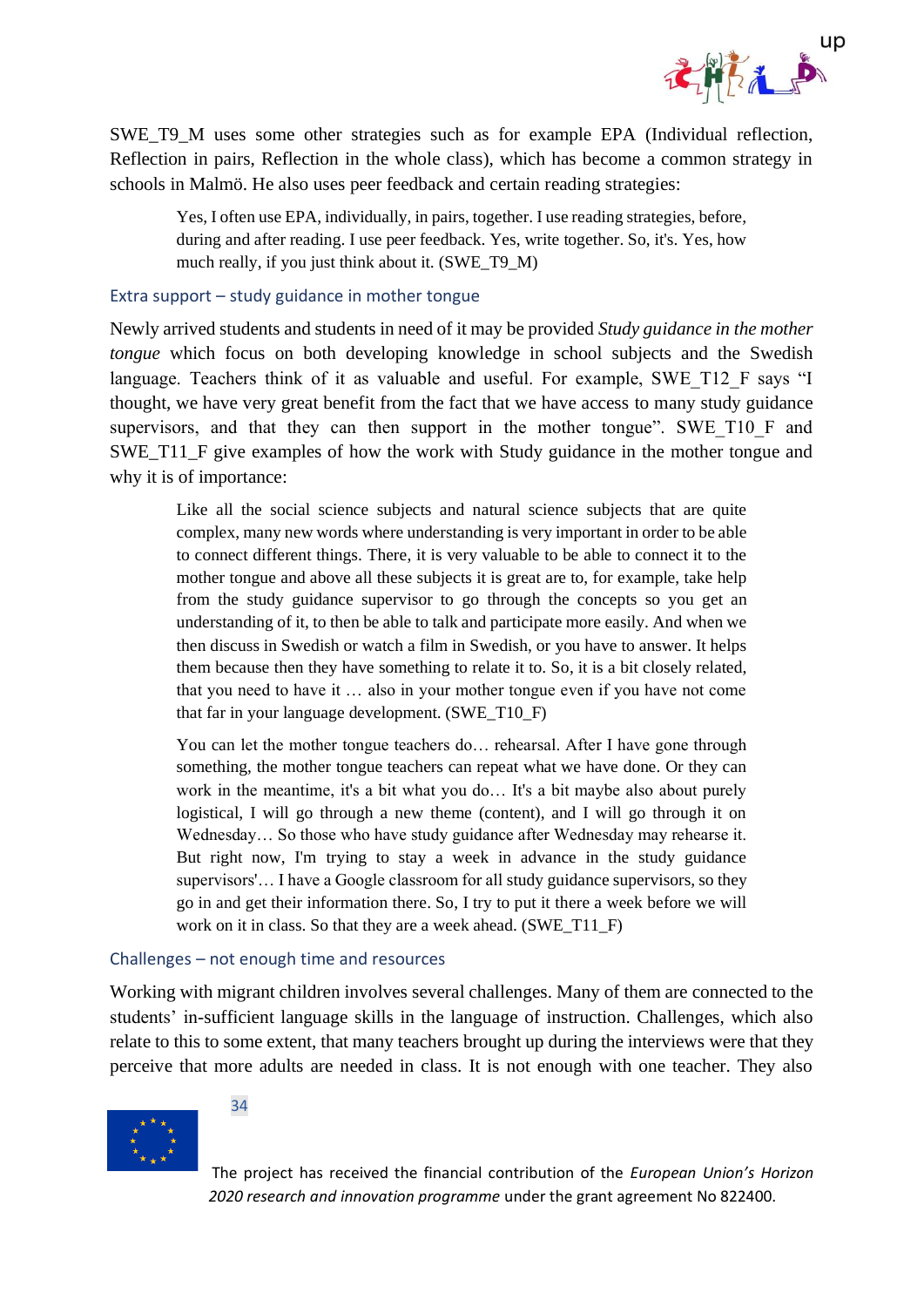![](_page_34_Picture_0.jpeg)

believe that they need more time. That is more time for their work, but also more time together with the students. For example, SWE\_T5\_F and SWE\_T10\_F say:

Yes, but there are some challenges. There are many who come from ... There are many who have difficulties and I feel it can be a challenge, to be one person in the classroom and try to meet all needs. And you feel that time is not enough. Because I cannot ... It's hard to spend maybe 15 minutes on someone who needs a lot of help when everyone else is yelling at you. So, it can be a challenge, the time itself. It feels like it is not enough, quite simply. (SWE\_T5\_F)

And then I can think a bit that, as I said, language again rules because we need a little more time to go through concepts, different concepts, put them in different contexts and then work on. And sometimes it can actually be about very [do not hear 0:23:58] simple concepts, that is, if you can now say so, which many may not know about. But I think it's also something that does not slow down, but it is also something that is important. And then it kind of takes maybe a little longer to get to where we should, because we have to take care of the foundational first, before we move on. (SWE\_T5\_F)

I would probably say that in a school like this, it would sometimes have been good to have more adults in the classroom because there are so many different ones. There are many times that I need to sit down and really help one by one. But I have twentyfive children and I may have ten that I need to help one by one. It is a very short moment per student, I wish there could have been more. So that …. Yes, more people who can help and support the children in their work on site. (SWE\_T10\_F)

# <span id="page-34-0"></span>Teachers working with families

The interviewed teachers' experiences of working with migrant children's parents, which emerged in the interviews, are presented in various sub-themes below.

#### <span id="page-34-1"></span>Parents as important resources

35

According to the interviewed teachers, parents are viewed as an important resource when it comes to their children's schooling, which is for example expressed by SWE\_T12\_F and SWE\_T5\_F: believes that involving parents contributes to a larger engagement says:

And my first year here I did not actually have contact with so many parents or guardians, but over time I have actually noticed that it is important that they are involved in their children's schooling and that when they found out more about how it went for their children, then they became more engaged. And this close contact with the home is extremely important, I have actually understood now, after some time here. (SWE\_T5\_F)

SWE T5 F believes that involving parents contributes to a larger engagement.

![](_page_34_Picture_11.jpeg)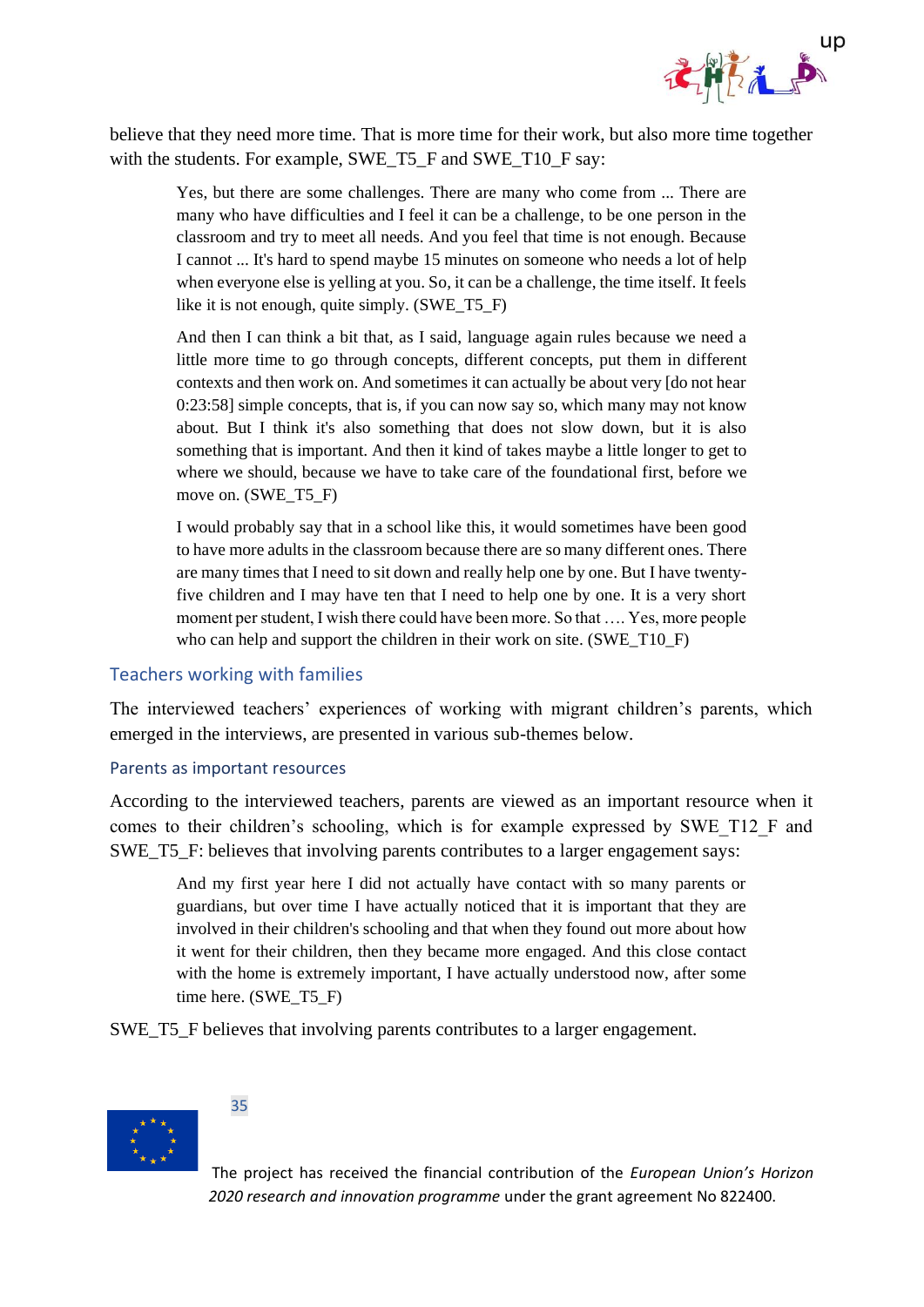![](_page_35_Picture_0.jpeg)

# <span id="page-35-0"></span>No interference from the parents

Recurring in the interviews were the teachers' experiences of that parents do not interfere with their work because they are of the perception that the school and the teachers should take care of their children's schooling. SWE\_T5\_F says "I think a lot of parents leave a lot of this that you are a teacher, so you should fix this and you should try to solve this", implicitly putting the burden on the teachers to solve everything by themselves. SWE\_T11\_F says "I had a parent who said to me last week "when the child starts school I leave the child in your hands, and then it is you who decides…". SWE\_T2\_F relates this to culture and compares it with how it is in other schools:

while here we get almost… come on, we must sort of pull out… Because there you then have with you a culture like that yes, but the school, they take care of their stuff, which is positive in a way. But we also want a participation with the home and there we get to work a little more for it, you do not need that in other schools.!  $(SWE_T2_F)$ 

SWE\_T9\_M relates it to that the parents view the school as an authority:

In Swedish as a second language, I have non-existent contact with the parents. I feel that there is a… with those parents, so there is a view of the school as if the school is an authority, and the school knows what they are doing. And if the school says so, then my child listens to it. (SWE\_T9\_M)

# <span id="page-35-1"></span>Communication and parent meetings

Some of the teachers talk about difficulties to communicate with parents. For example, SWE T8 M talks about it as a hindrance and relates it to the parents' educational background, being of the opinion that parents with a low level of education do not communicate with school in the way he expects them to do:

Communication with the parents has been an obstacle, you could say. The level of education is generally quite low in this area. And study habits are probably not very highly ranked out here, or what to say. It is not… There are very few here with higher education. (SWE\_T8\_M)

SWE\_T3\_F perceives that interpreters are needed when communicating with parents, but complicated: "It is more difficult when you cannot have this direct communication, but it must go through an interpreter. But that's the way to do it". Also, SWE\_T6\_F brings forward the importance of using interpreters when communicating with children and their parents, which she relates to the importance of having a voice in the conversation:

Then we have interpreters. Always an interpreter in meetings. Because there it is also that there should be the same conditions for all students to be able to bring their opinion, but also for the guardians to be able to present what they want and what

![](_page_35_Picture_11.jpeg)

36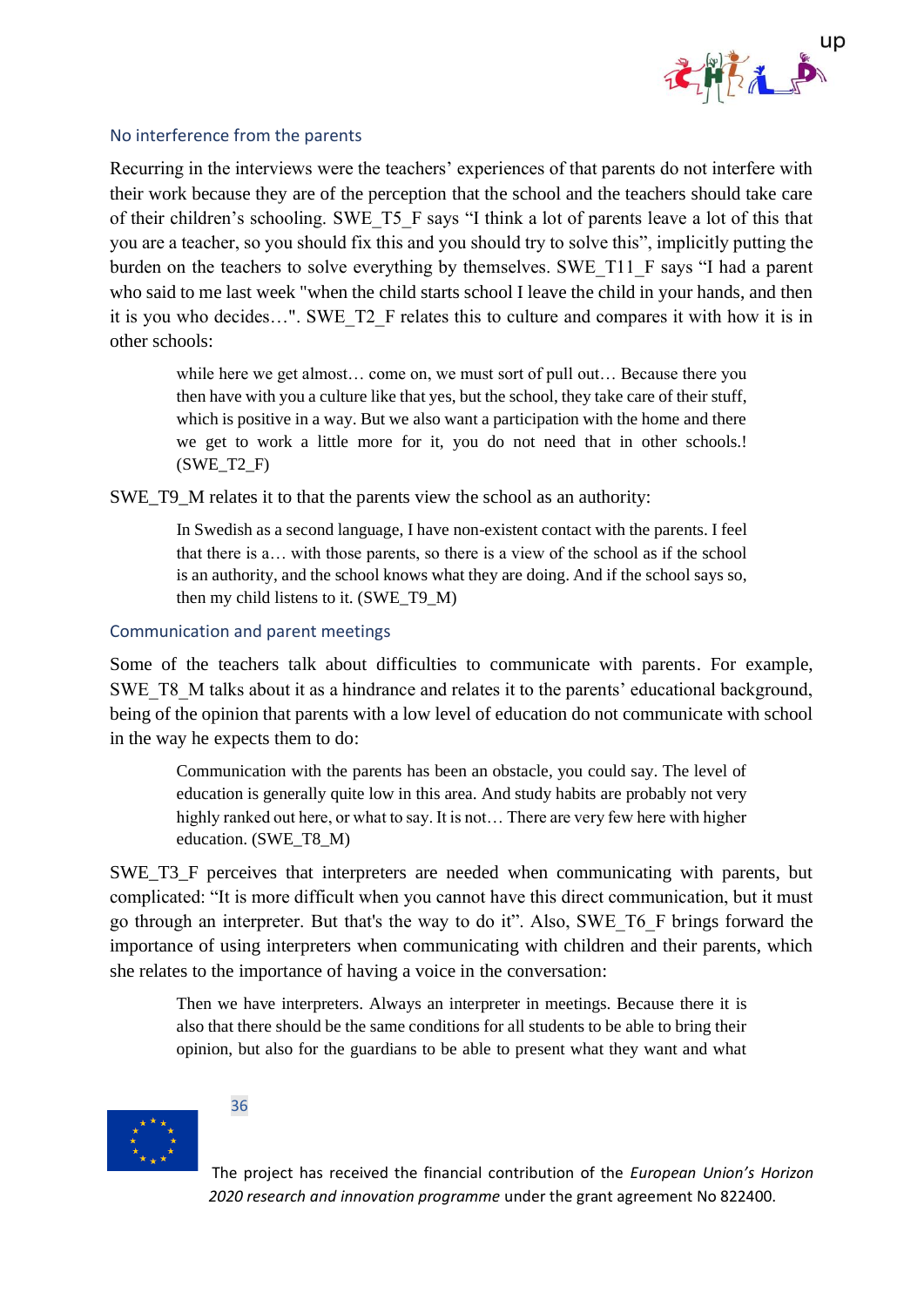

they think and what they feel and so on. So, interpreter, very important.  $(SWE_T6_F)$ 

Some of the teachers talked about having difficulties in getting the parents to attend parent meetings. A parent meeting is a meeting, arranged by the school when parents of a school class meet their children's teacher/s. The meeting taking place after the school day. For example, SWE T11 F says that the parents do not attend traditional parent meetings and instead suggests meetings in which the children are involved and present their work and, in that way, have parents coming to the meetings:

When it comes to not attending a parent meeting, yes, parents do not come to a parent meeting, it's that simple. So, then I think that then you cannot have traditional parent meetings. If I want my parents here, then I cannot stand there and tell you that you have to bring sports clothes with you to the gym and fruit for the break... So, it is not possible to have traditional then. Then you must think "what can you do instead?" A fairly simple way to do this is to get students to force their parents. It's pretty easy, at least with the younger kids, you may not be able to do this with high school students. But with slightly younger children, it is very easy to do something that they should show to the parents. And if the children go home and beg their parents to come, well, then they will. And all parents want to look at their children when they sing, or have made a drawing, or are going to read or whatever they are going to do. They think it's important. So that this to stand there and inform about everything, yes, I do not know… I also do not think it is so fun myself. I have to do it, but… You can do it fun, something fun, and then you can bring these points. (SWE\_T11\_F)

SWE\_T8\_F and his colleagues has stopped arranging parent meeting since the parents did not attend them, but he thinks the communication with parents have be comer better since the school employed study coordinators (*elevkoordinatorer)* whose job involve having contact and communicate with the children's families:

We have not invited to parent meetings in recent years. Not among the older students, anyway. I do not know exactly what the younger ones have done. But since we got student coordinators a few years ago, the contact with the parents has become much, much better, of course, because it is more staff who have it as their job. (SWE\_T8\_M)

### Parental support

During the interviews the teachers primarily talked about parental support as a deficit. SWE T2 F says "the majority of our student group lacks this support outside of school, that we become a... we have a very big responsibility there". SWE T10 F compares the parental support in her current school with another school she used to work in and think it is a large difference in favour for her previous workplace:



37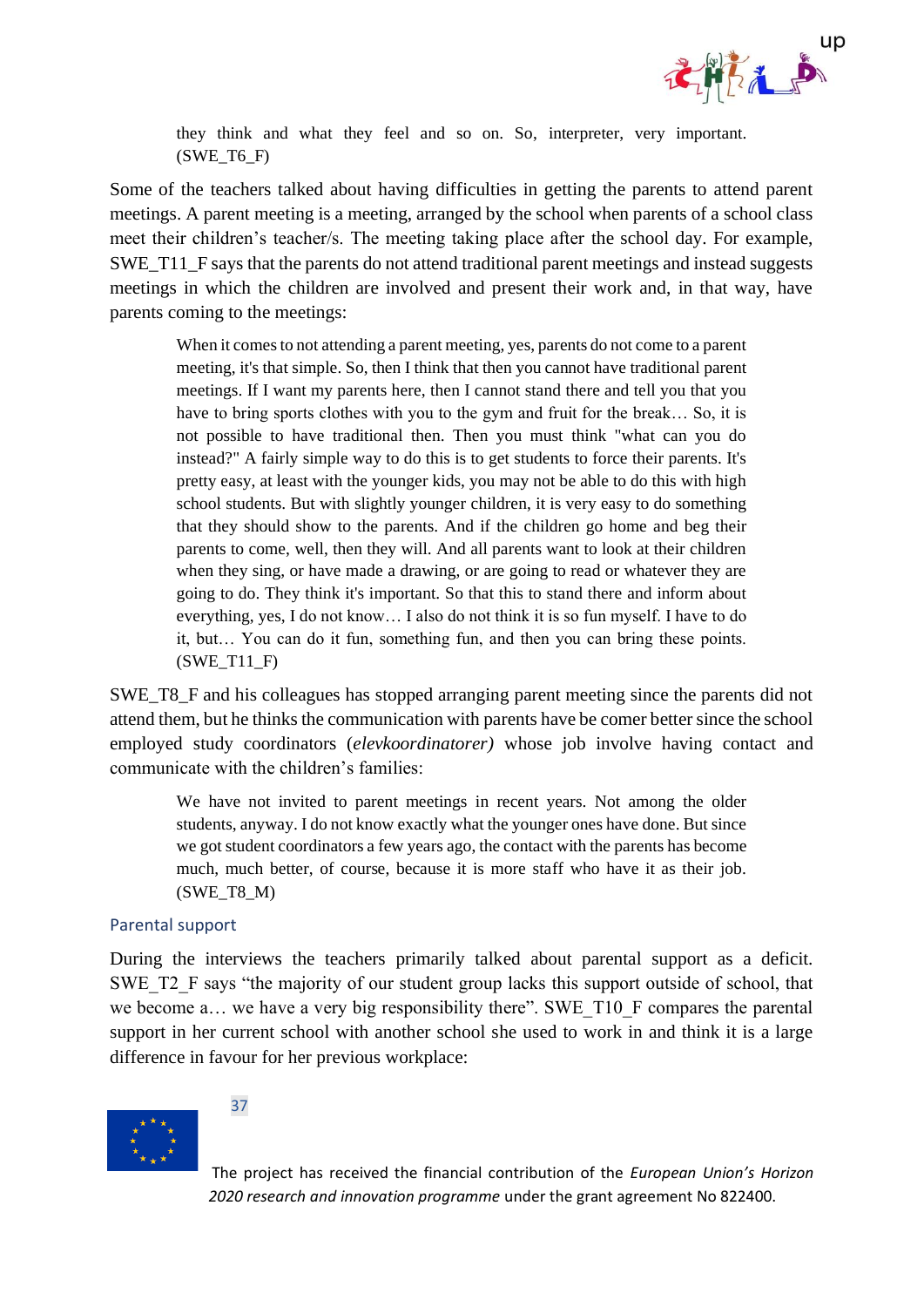

But there were more children there who had a good support from home. Which you see here, that here there are more children like… where the support is not as obvious, where the children are expected to sort out their school by themselves a little. That it should just kind of roll on. So, there is absolutely a significant difference. (SWE\_T10\_F)

SWE\_T12\_F gives explanations to why parental support is lacking, all of them referring to the parents and their backgrounds:

I think that… So, we have parents who for various reasons, substance abuse, or mental illness, or so, are not able at all. Then we have those who would like to, but of educational… that is, they lack proper education, who cannot. And we have parents who cannot help the children if they get a Swedish homework, because the parents may not be able to speak Swedish. So there… No, it is very varied. Then, of course, we have people who have come from other countries with an academic education, they can be supportive of their children, not least because they know how to study. (SWE\_T12\_F)

SWE\_T10\_F also refers to parents' insufficient Swedish language skills, but also says that many parents think of school as important and pushes their children in a positive manner:

It is very different, and I think that many times it can be some language difficulties, that it is a difficulty of course to understand how the school works and what is required as a parent. But many parents absolutely think that school is very important and push their children in a positive way. Then we also have those who are quite absent who are not really there, who of course make it difficult. (SWE\_T10\_F)

SWE\_T5\_F also refers to the language difficulties and gives examples of what kind of support parents can provide and not provide:

Yes, that is, those who can do it, that is sometimes. I also think, it is also a language barrier for them. I think those who can or if there are older siblings ... in the family, they also help. And if there is something we need, for example, remind the students or, "make sure now that he or she picks up his or her computer or has the charger with him or be on time". Then the parents help us a lot. But when it comes to knowledge itself, with homework and so on, then there is not much there.  $(SWE_T5_F)$ 

SWE\_T9\_M gives another perspective when parents have too high demands on their children's school achievement which may have opposite effect on their children's schoolwork:

Yes. And I think many parents think they are supporting their children, but it will have the opposite effect. Children distance themselves instead, turn off, do not listen, because they feel that they are just being scolded. They feel that they are not good enough, that they are not good enough. Those demands exist… Because when I ask my students in SVA about "yes, what will you be then?" Yes, then they should become doctors, or dentists, or midwives, or something like that, which requires high



38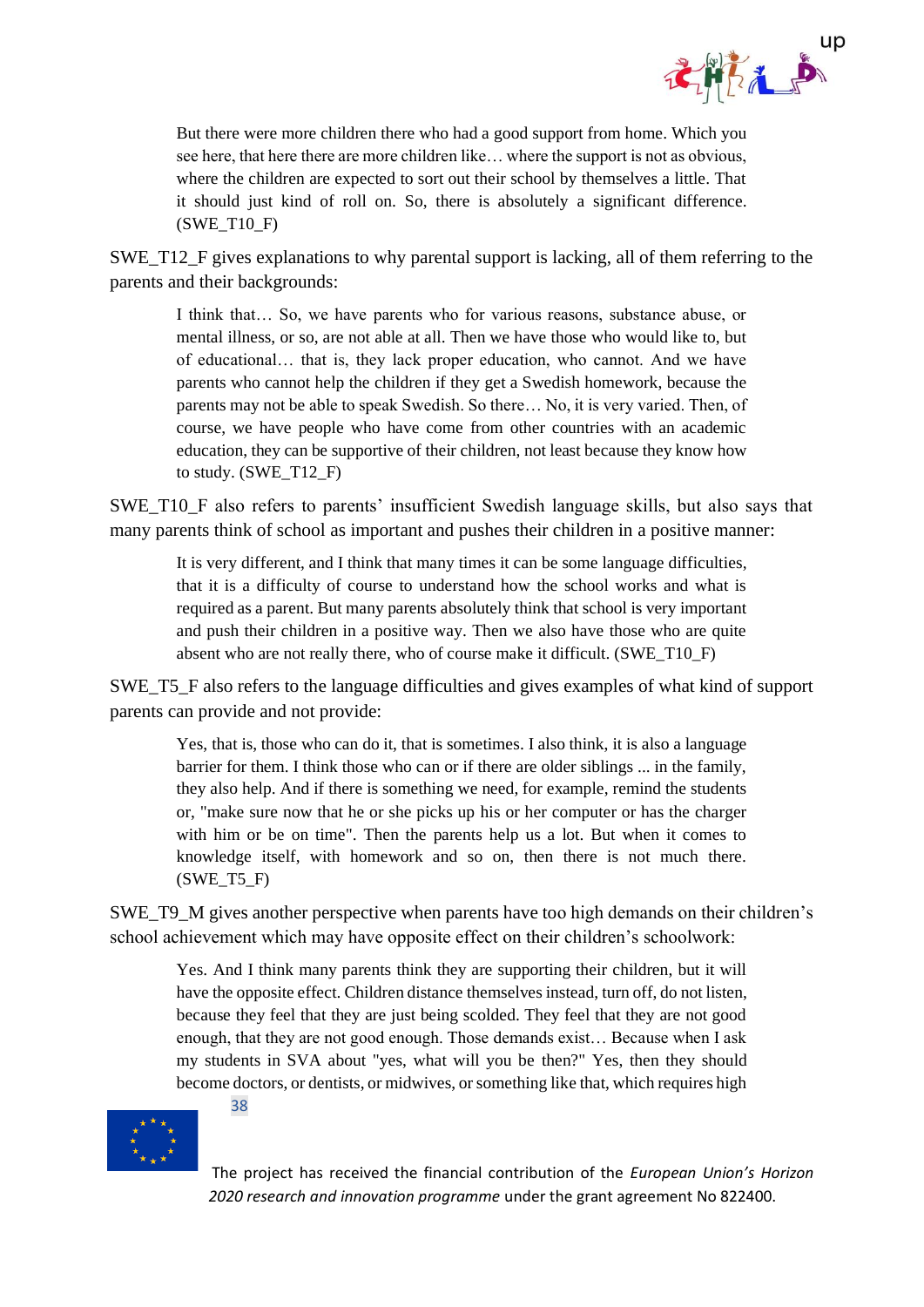

grades. But then they also say "yes, but I would rather be a hairdresser or makeup artist, and I can be, but first I must have a real education", they say. (SWE\_T9\_M)

### Social workers

As already mentioned above, the interviewed social workers have different educational and professional backgrounds, and they also have diversified tasks in relation to the two selected compulsory schools. Importantly, these two schools have recruited 'complimentary competences', a rather new professional category tasked to work with the more 'social aspects' of the school.

### Holistic approach to education, also outside of school

Many of the interviewed social workers point to the importance of a holistic approach to the students and their families. This includes not limiting their work to the ordinary school tasks and opening hours.

The school contains everything, and then the school in [name of area] has a bigger task than other schools in Malmö //…// the personnel working here are not just teachers that go home after work, but there are so much more in the role … you are a parent, a friend, you are so many different things. They can't just teach and then go home. Well they can, but it is not sustainable in the long run. (SWE\_SW8\_M)

It is in the view of this that both complimentary competencies and what could be referred to as complimentary activities, that is different forms of after-school activities can be understood. This work involves both the school and time before and after school, and it is not limited to the students, but involves their families and neighbourhood relations as well.

### Systematic tools and social relations as a tool

A number of tools are used by the social workers in the participating schools. These are better described as tools for the inclusion of all students, than integration tools for migrant children. Among the tools that are used in a systematic way, there is one called absenteeism stairs (*frånvarotrappan*) and another called the consequence stairs (*konsekvenstrappan*). However, the use of these tools seems to rely on strong social relations between the professionals and the students. Overall, the importance of building strong social relations with the children comes through in all interviews.

My main tasks include absenteeism and attendance at school is prioritized, to identify patterns of absenteeism and attendance, and to try to prevent absenteeism. If there is deviance or pattern in our attendance reporting system, which I check three times each day, then maybe something needs to be done. Contact with the student, contact with parents, see to plans and collaborate with [other professional groups]. The, I would also emphasize the meaning of social relations, the power of social relations, in order to support the students. (SWE\_SW1\_M)



39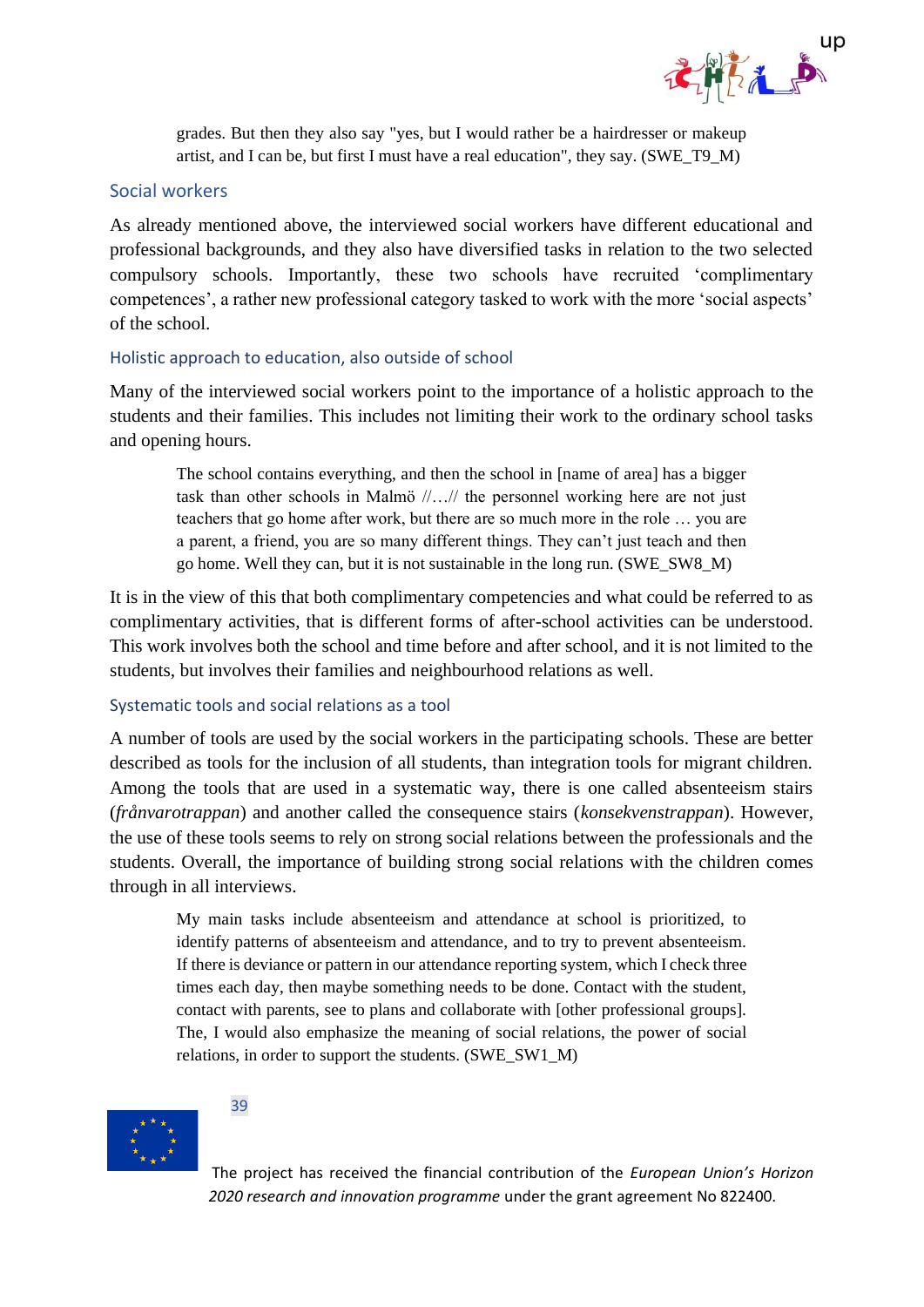

[I am tasked to] relieve the teachers, so my main tasks are to manage absenteeism reports and violation reports. (SWE\_SW2\_M)

The tasks are about attendance and absenteeism, that is what we are doing most of the time. Then of course the social part, conflicts, offences, reports … everything outside the classroom, really. All contacts with parents that do not regard the teaching, the teachers do that. Meetings with the school counsellor, the social authorities, we are involved in basically everything except teaching. (SWE\_SW4\_M)

The absenteeism stairs is a plan developed by the municipality for how to communicate with students and parents about absenteeism<sup>3</sup> in a stepwise manner if absenteeism remains. The consequence stairs is a plan, also this developed by the municipality, for how to handle situations when a student is interrupting the classes or behaves inappropriately. Another tool mentioned is motivating interviews (*motiverande samtal, MI*). This method is used to increase the attendance in class among the students. Solution focused (*lösningsfokuserat*) is also mentioned as a method.

All of our personnel are trained in something called solution-focus. It is a bit challenging to summarise, but it is a method to find the solution among the person you meet, and that our function is rather to guide those who have a problem or a dilemma by asking questions. (SWE\_SW6\_M)

Overall, strong social relations with the students are emphasized. Some social workers have this as their main task:

We shall create some kind of security at school, where you can sense that adult support that you can trust always is available. And to establish trust, you have to work a lot with social relations, so building social relations is our first priority. And we seek to start early. (SWE\_SW5\_F)

Working with relations in school, involves working with the relations between the students, which is sometimes done in semi-structured ways:

I have had discussion groups for guys and for girls, together with my colleague. She had the girls' groups and I the boys' groups. The we worked a lot with macho culture, vulnerability, and how you do … we talk about norms and values. (SWE\_SW1\_M)

Recreation centres, often located in connections with schools, have similar tasks, but with a broader out-reach. Their activities target all residents in the area, both children and adults. Their activities are free of charge and respond to demands of the residents as regards timing and content. They serve breakfast in the morning to children before school starts, during school

<sup>3</sup> See plan om Malmö City webpage, link: [https://malmo.se/Bo-och-leva/Utbildning-och](https://malmo.se/Bo-och-leva/Utbildning-och-forskola/Grundskola/Moduler/Grundskola/Om-grundskolan/Franvaro-och-ledighet.html)[forskola/Grundskola/Moduler/Grundskola/Om-grundskolan/Franvaro-och-ledighet.html.](https://malmo.se/Bo-och-leva/Utbildning-och-forskola/Grundskola/Moduler/Grundskola/Om-grundskolan/Franvaro-och-ledighet.html)



40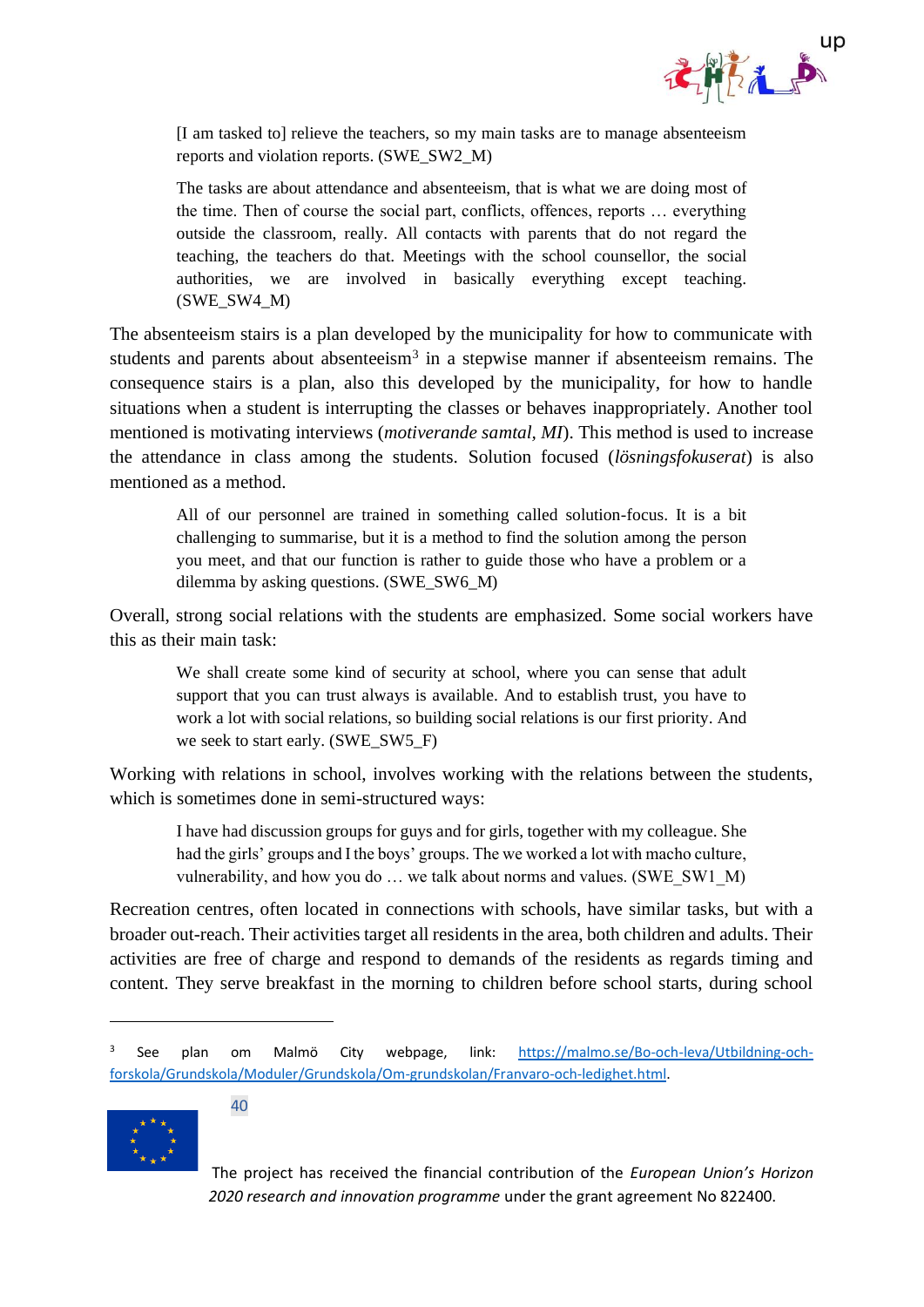

breaks they organise activities, and after school they organise activities again for both children and adults. The activities for children are planned so that they fit with the school schedule. Popular activities include sports, cooking, arts workshops, music, and discussion groups. Social workers are also engaged in community work, aiming at increased security in the area. Also, this work is done in collaboration with the school, and school is represented in the managing board of the community work. The community work applies the CTC (Community That Cares) method, following a decision from the Malmö City.

Our task is to work to create good conditions for children and youths in [name of area]. While you often check on … for instance if a child smokes, but we focus on the reason behind it, not the problem *per se*. //…// So we look for risk and protective factors and in this we use surveys [that we distribute in the area]. And then we gather all engaged in this area, so that we all work towards the same goals, including the residents and the youth. (SWE\_SW8\_M)

In several interviews it is emphasised that in order to do social work in these schools, and in these neighbourhoods, social relations with the children and their parents is a prerequisite.

I have actually said this many times when we have been in meeting with teachers. If you are not prepared to build relations with our students, they you are in the wrong profession. It sounds harsh but it is the truth, that's just how it is. As an adult, you must feel 'I love this, I love building social relations, I love to be with the children'. If you don't have that feeling, they you are in the wrong profession, it is kind of logic. (SWE\_SW4\_M)

## Mentoring and relations with families

Another task that social workers have regards mentoring. In many schools this task is the responsibility of the teacher, but in Malmö it is sometimes transferred to so-called complimentary competences. This is, as described in the reports referred above (see Malmö stad 2019a, 2019b), organized in different ways across schools.

My prime task is mentoring  $//...//$  and that is, related with this, contact with parents, all this with coaching and mentoring appointments, talks with students, followingup on basically everything they do. Inquire into reports, absenteeism ... that is, map if someone has a lot of absenteeism. So, yes, it is very broad, it all depend on the student's needs. //...// I foremost focus on students with special needs, but I also 'hang around' during breaks. (SWE\_SW3\_F)

This means that the mentors, when needed, have a lot of contact with parents.

If I work with a student, that I am really struggling with trying to get the student motivated, and the student does not get support from home, then I sometimes feel that I am working alone. I then sometimes bring this up with the parents, 'Please help me, so that you motivate from one side, and I from the other, so that we really help your child and my student'. (SWE\_SW4\_M)



41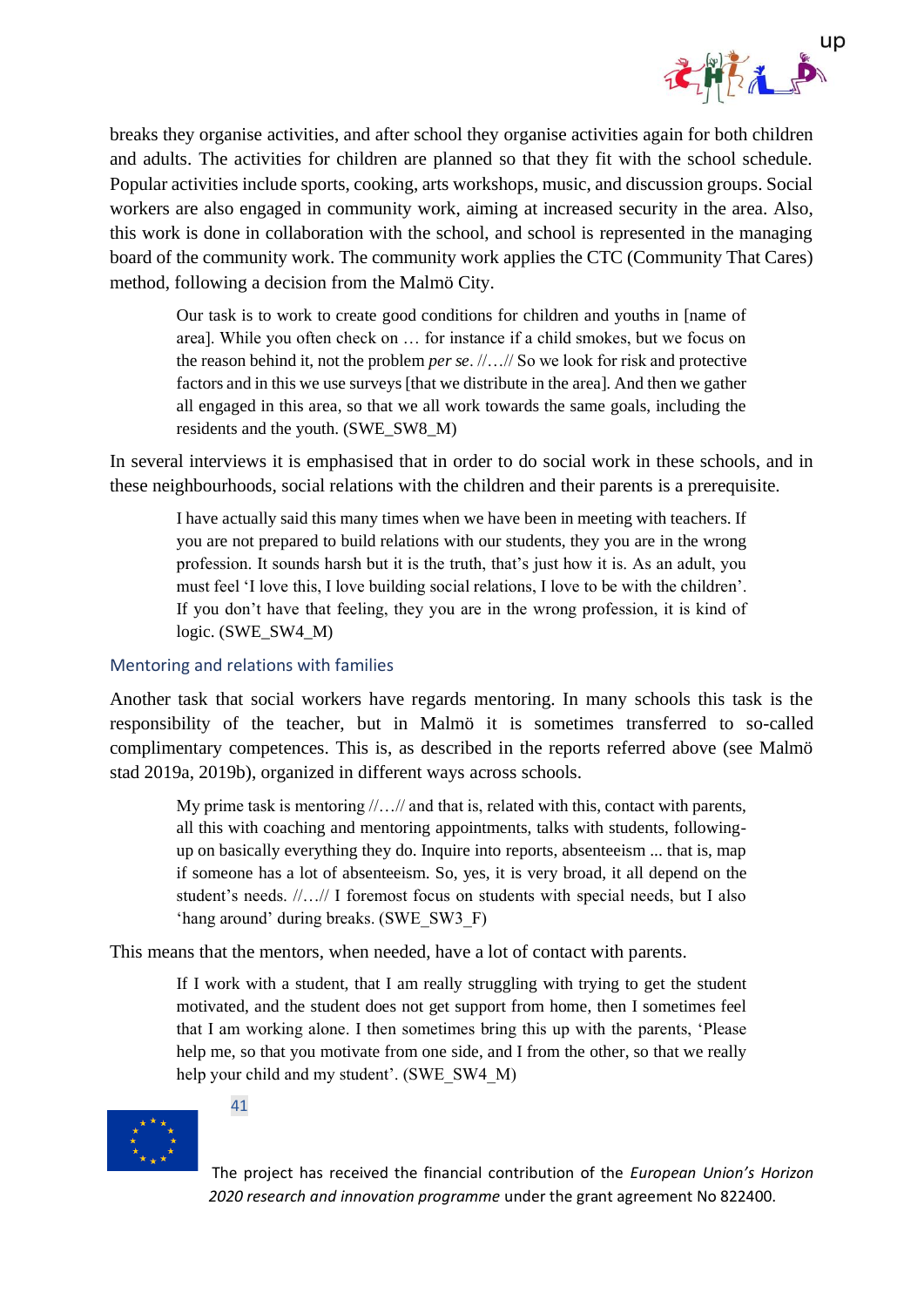

This work typically follows the consequence stairs mentioned above, as this quote describes.

When I have given the student a number of chances and told them 'Now I am going to involve your parents', I call the parents and have a meeting with them. I tell them that 'Now I have talked with your son', or 'your daughter', 'and it has continued'. Now you must help us to help your son/daughter. The students never get offended, because they know that [name of IP] have given them one, two, three, four chances. The parents appreciate it a lot. (SWE\_SW4\_M)

## Mediators

### Task and role of mediators

All the participating mediator work with mother tongue tuition and study guidance in the mother tongue. They all have to handle the different aims of the two positions, which is that mother tongue tuition is focusing the development of the mother tongue of the children, while mother tongue in study guidance is used to help students to develop knowledge in school subjects and the Swedish language. The two positions are regulated by different policy documents. Mother tongue tuition is based on a national curriculum, while study guidance is connected to policy documents on local level; it has not its own syllabus. This means that the task of the study guidance can be interpreted differently on school level, for example, regarding the time that a student can get help:

It [study guidance] is interpreted differently in different schools, some are very consistent with the first four years. Some schools finish it after the four years, because they assess that after four years it may not be mainly the language that is the challenge. While other local policy documents say that you can have study guidance for as long as needed (SWE\_M3\_M).

Even though there are differences between schools regarding the organisation, there are common themes in the participating the mediators talk about their work. One is how they define their role. They all pinpoint the idea that the mother tongue is of major significance to a child's language, identity, personality and educational development. For this reason, their role is to give students with another mother tongue than Swedish the possibility to develop language and knowledge in parallel.

It [the role] is actually part of an equivalent school, so that the students get a chance or opportunity to develop at the same pace as their classmates, in the language in which they are strongest. So, I think it is part of that all students to get the opportunities or help they need. So, my mission is worth gold and I'm passionate about it (SWE\_M1\_I\_H).

Thus, the study guidance provides an opportunity to reduce friction when a student goes from another countries school environment to Swedish environment. (SWE\_M2\_M)



42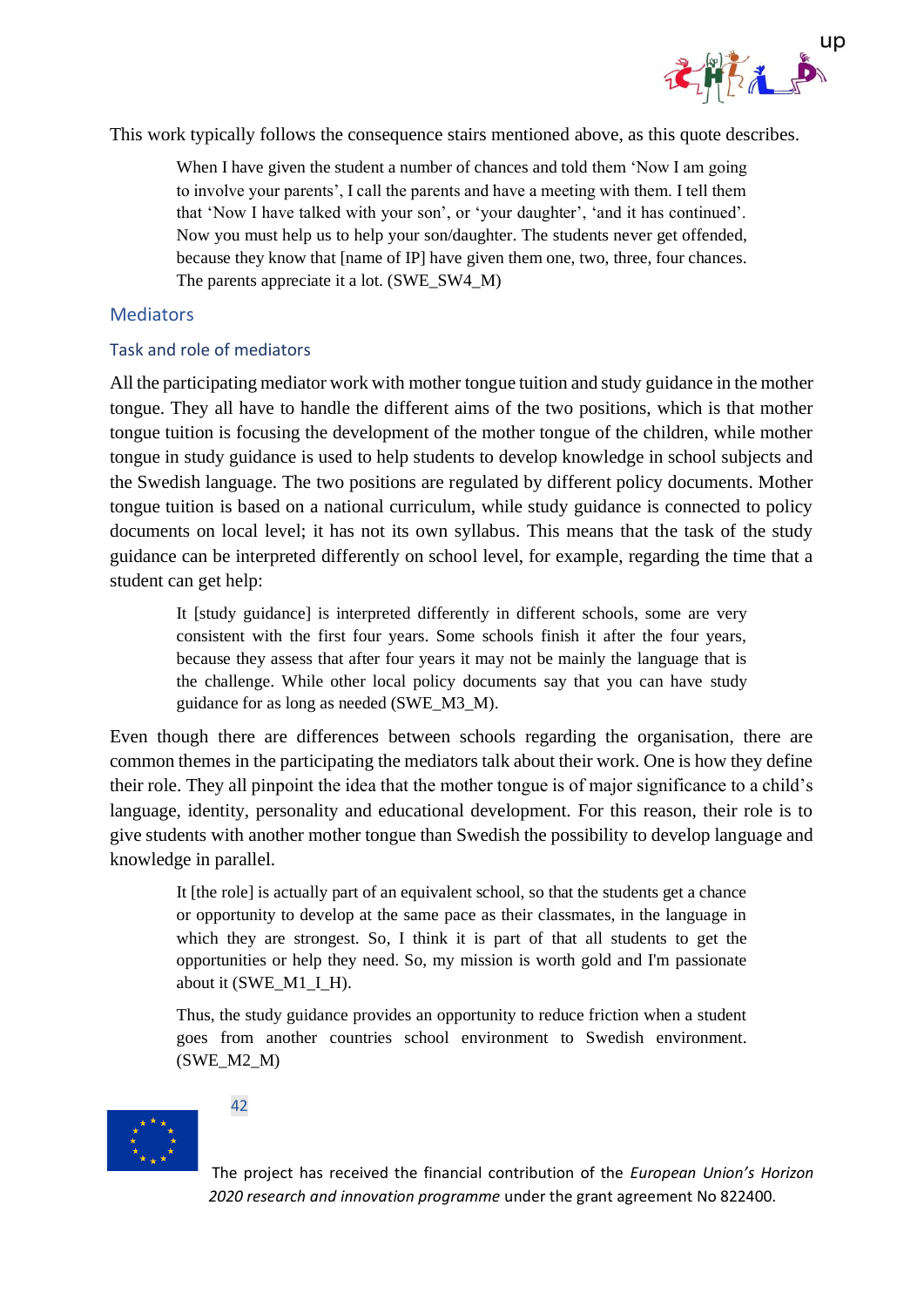

I am a resource that offers support, compensatory support, for, most often, newly arrivals. (SWE\_M3\_M)

Some of them also define their role as cultural mediators between students, teachers, social support and the family

The principal here, she often says "You are needed here at school". You know, I understand the situation here, and I also understand the situation at home. So, I mediate in the situation, in a way that parents can understand what I mean.  $(SWE_M4_F)$ 

I have contact with all teachers, I meet the curator and tell her. She also tells me sometimes when she needs to call parents, I help her. I know all about what problems families have. I help translate the forms. I translate what the social service says.  $(SWE_M5_F)$ 

### Content of work

The work consists of study guidance in groups or individually either in or out of class, depending on if the mediator is employed by the city (Språkcentralen) or by the school. When employed by Språkcentralen, the mediators usually work separated from the class. This because they are working in various schools and with limited time for each student:

Study guidance is too rare and too limited in time. And it is usually only once a week. It is usually once a week, because we get our hours distributed among schools and students. So, I have, been assigned four hours with nine students. Then, some study guidance may be in a group. (SWE\_M3\_M)

When employed by the school the mediators are more integrated in the routines of the school and the classes. They can therefore more often work with the students in class, especially if their language is used by many of the students. This is for example the case with Arabic:

But, for example, if I only have three students, that means one hour to three students in the ninth grade. There are many speaking Arabic, still they need help. Therefore, I don't only count the three students. I am in the classroom when teachers explain what they should do, what they want to do or how the test should come. When she's done, I come forward and explain in Arabic directly after her. (SWE\_M5\_F).

This, and another of the participating mediators, work specifically with translanguaging. Concretely, this means, as shown in the quotation above, that they work closely with the teachers, explaining and translating into the mother tongue and then back to Swedish. Another mediator explains:

It happens all the time that I sit with the teacher, the subject teacher. The teacher asks him [a student], he explains in Arabic, and I translate. It helps. The student feels that "Yes, I can. I can, it's just the language". (SWE\_M4\_F)



43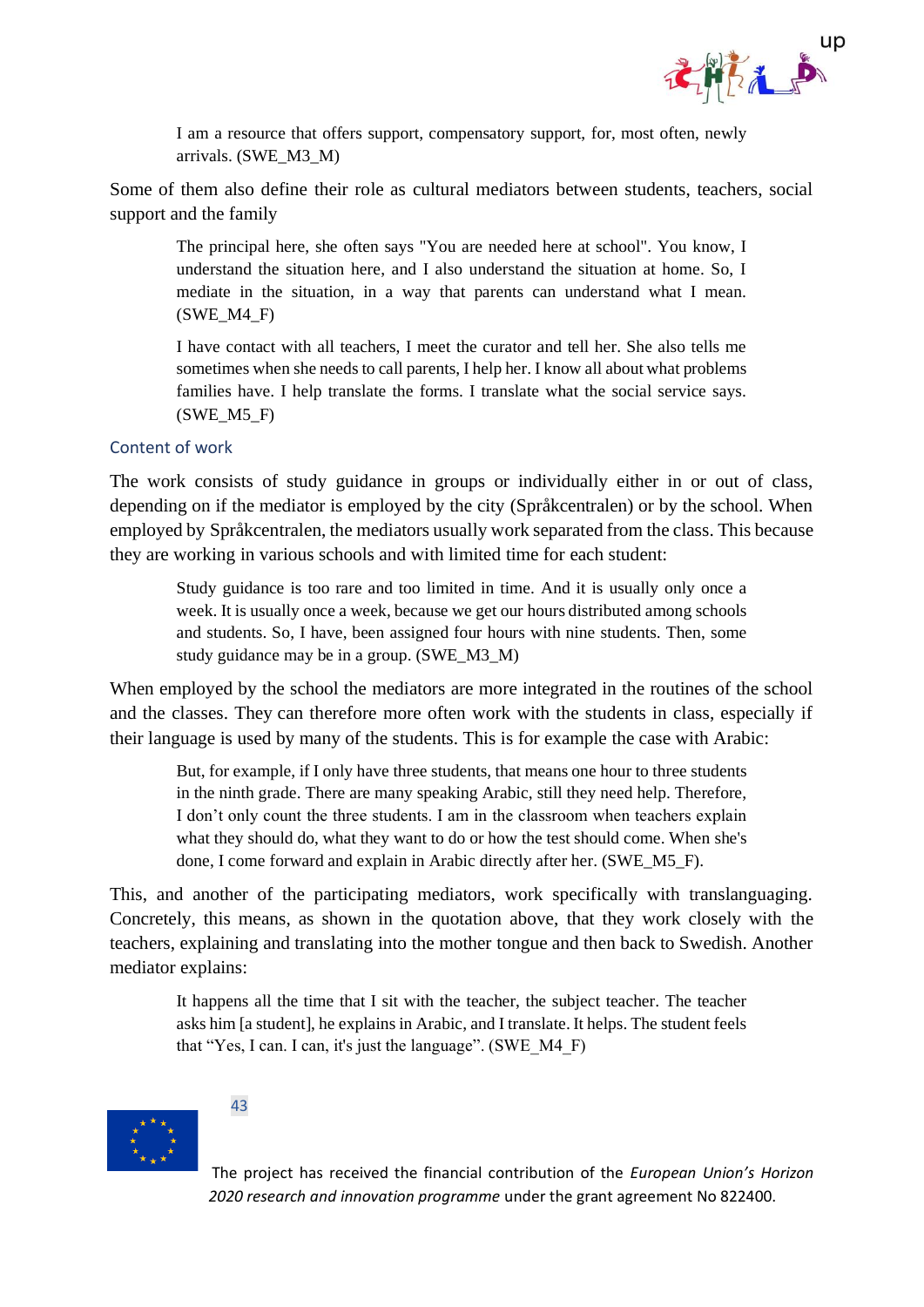

However, whether working in class or outside, the dependency on teachers planning is the same for all the mediators. The teachers do the scheduling and are then supposed to share it with the mediators. However, the sharing is carried out in different ways and sometimes not at all:

Either the teacher has sent material in advance or we must work without it, me and the student. But when it comes to the older students, they know most often what they need help with. (SWE\_M1\_F)

The majority of teachers set up their planning in Google Classroom and they invite me so I can follow it. But often it's just to come completely unprepared and then get on [with the guidance]. (SWE\_M3\_M)

All the mediators talk about themselves as being generalists, meaning that they have to know a lot about the different subjects that the students need study guidance in. This also means that they need to have general knowledge in many subjects, which requires a lot of preparation: "I have to know everything. You know, I have to prepare everything. If the student asks me, then I have to be able to answer. It takes time for me to prepare, to read it all" (SWE\_M4\_F).

### Strategies/tools

Two of the mediators mention explicitly translanguaging as a tool in their work with study guidance. One of them works with the circle method, meaning that she and the teachers use the same theme but in different languages. The teacher in Swedish and the mediator in Arabic:

We decided that we will work with the family [as a theme]. So, I used the same pictures. First, she found some pictures for different families. Size, skin colour, and so on. I had also from our countries. […]. So, we had the same thing, discussions about pictures. And also, some concepts that she uses in Swedish, I use the same concepts. (SWE\_M4\_F)

Other tools mentioned by the mediators are online dictionaries, Wikipedia, Google classroom for sharing the planning of class, and reading services (Studi.se, City of Malmö).

I use fact that I can acquire online. And then there are, for example, reliable dictionaries or Wikipedia pages or NE [National Encyclopedia), which many use as teaching material. (SWE\_M3\_M)

The city of Malmö is now developing a great reading service. That's really good. All books are translated into different languages. […]. And they develop some reading service that finds concepts. Under concepts you will find all subjects from grade four to grade nine. […]. They add movies and the film changes language on different topics. Arabic, Kurdish, Turkish, Albanian. […]. During the film there are concepts of words, explanation of words in Swedish and you can change the language. It explains words in different languages. (SWE\_M5\_F)

One of the mediators would like to have access to more lectures, courses and to have the possibility and time to exchange experiences with other mediators, principals and teachers.



44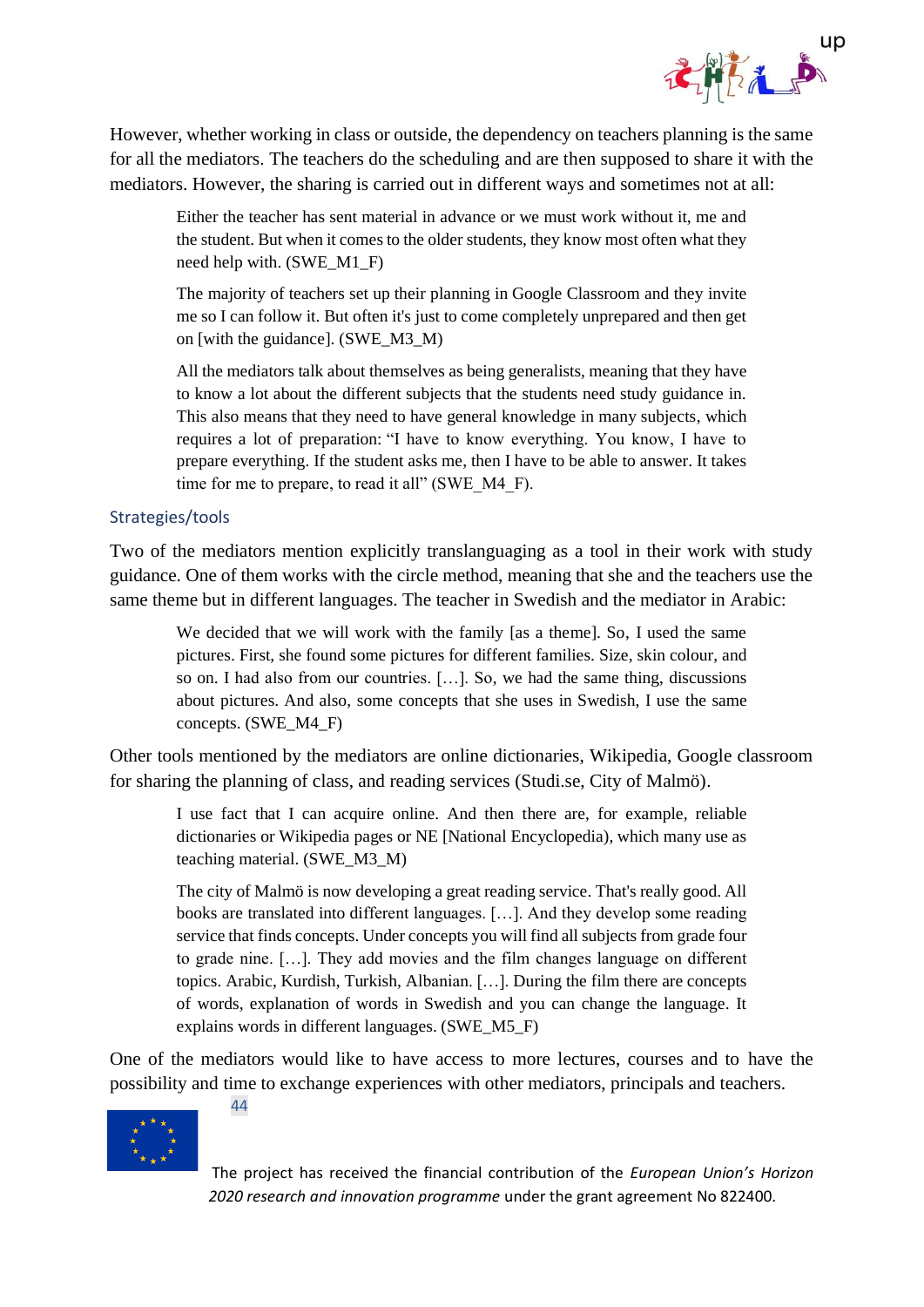

As I said, more time, more lectures, for example, gathering all study guides, to exchange experience. Ask, for example, The Language central, or all principals at all schools, gather all study guides and discuss problems, how to solve problems.  $(SWE$   $M5$   $F)$ 

## **Challenges**

The major challenge mentioned by the participating mediators' is the limited time they have in relation to the student's needs:

With conditions, I think a lot about time. Students need time, students need help. It feels like it cuts to the heart sometimes, that students can but they just need adjustments in their mother tongue. They need more help. (SWE\_M1\_F)

Study guidance is too infrequent and too limited in time. It is usually once a week, because we get our hours distributed among schools and students. (SWE\_M3\_M)

Another major challenge mentioned by most of the participating mediators is that both study guidance and mother tongue teaching has a low status; some teachers do not understand the purpose and meaning of it, they do not appreciate it and do not cooperate:

Sometimes I feel like a cog in a machine, and I would like to have… get more of an overview of the situation. (SWE\_M2\_M)

Not everyone really understands the point of study guidance and does not understand what to do with it and does not really see how we should collaborate. (SWE\_M3\_M)

More appreciation to all study supervisors. Leave them to develop students in the right way. Leave them to feel important at work, to make something important. […]. I don't think everyone has a good chance of getting good colleagues. But to me it's great, but some meet teachers who do not appreciate and respect them.  $(SWE$  M5 $F)$ 

Other challenges mentioned is when the mediators have to give study guidance to students in different grades and subjects, in the same group at the same time:

I can have three middle school students, but different classes, different subjects. So, it may be someone who should have guidance in Swedish, one in social science, one in natural science. (SWE\_M3\_M)

Another is that children in need of study guidance sometimes do not get it. Teachers do not remove students from study guidance groups. This means that others cannot join the group, due to the limited time that the mediators are given:

Right now I am in such a practical situation, that I have some students, their mentors and teachers judge that there is no need [for study guidance], but they are not very good at dismissing the student [from the group]. This means that I have students who are registered but who do not need it. But until they are removed, I actually have a bunch of newly arrived students standing in line. Because I only get a certain number



45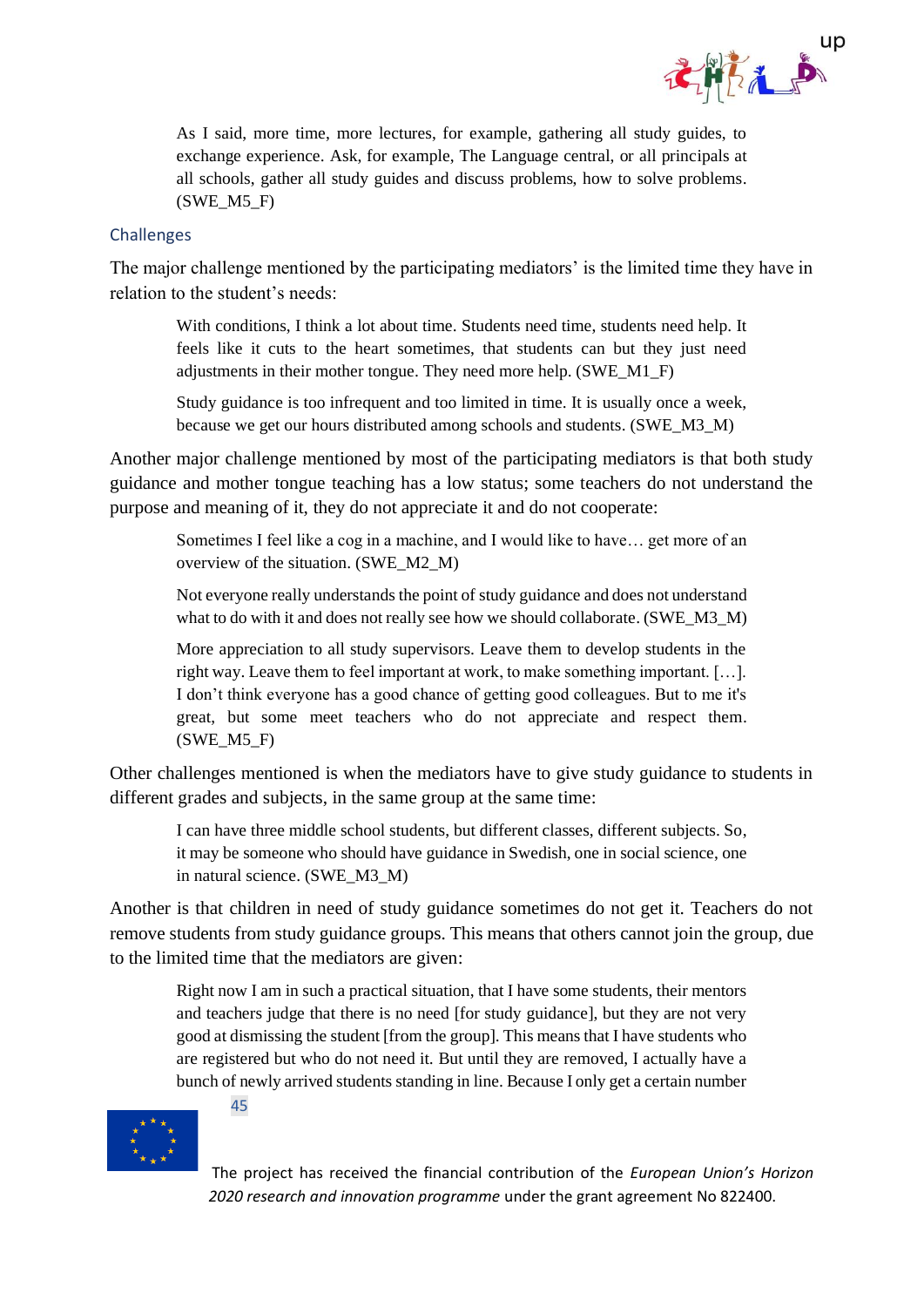

of [total] hours. Hours have to be removed at one school for me to get hours to another school. (SWE\_M3\_M)

Another challenge is that some of the mediators do not have designated workplaces due to that they work in several schools:

Too often, study supervisors have great difficulty with premises, especially if you are not at one and the same school. You go into the classroom and pick up a student and then you go out and around and look for a room to sit. (SWE\_M1\_F)

#### Working with parents

Two major themes emerge in relation to the mediators work with parents. One is that the contact with the parents differ depending on whether it concerns study guidance or mother tongue tuition. It is the teachers' responsibility to have direct contact with parents in relation to study guidance, and the mediators in relation to the mother tongue tuition.

My contact with parents concerns the students' development [in mother tongue], those who risk getting their grade lowered, then I contact the parents in good time for a meeting. (SWE\_M1\_F)

There are different roles depending on whether it is study guidance or mother tongue teaching. The head teacher is responsible in the first case, in the second case I am more independent. Have my own talks with parents and students. (SWE\_M2\_M)

As a mother tongue teacher, there is quite a lot of parental contact. And I have also had some parental contact regarding study guidance. Then it is on the initiative of the parents, because they are interested. […]. I have really tried to make a clear distinction between mother tongue and study guidance, because it should not be their [parents]decision or desire or anything. But they have wanted to talk about it. (SWE\_M3\_M)

The other theme is that some of the mediators see themselves as cultural mediators between school, parents and children. One task in relation to the mediations is according to one of the mediators to explain how things work in the Swedish school:

I usually talk to parents all the time. I have to explain to them all the time, because I know the language, I also know their culture. I understand their culture. Some parents understand very easily. And it is directly noticeable on their children's integration into school, and they make friends very easily. And also learn easily. While the others do not understand. (SWE\_M4\_F)

The mediation also includes explaining why it is important to let girls do activities such as swimming and sports:

For example, why it is very important for girls to swim, or why it is very important for her to dance in sports class. So all the time it is, you can say, a little challenging,



46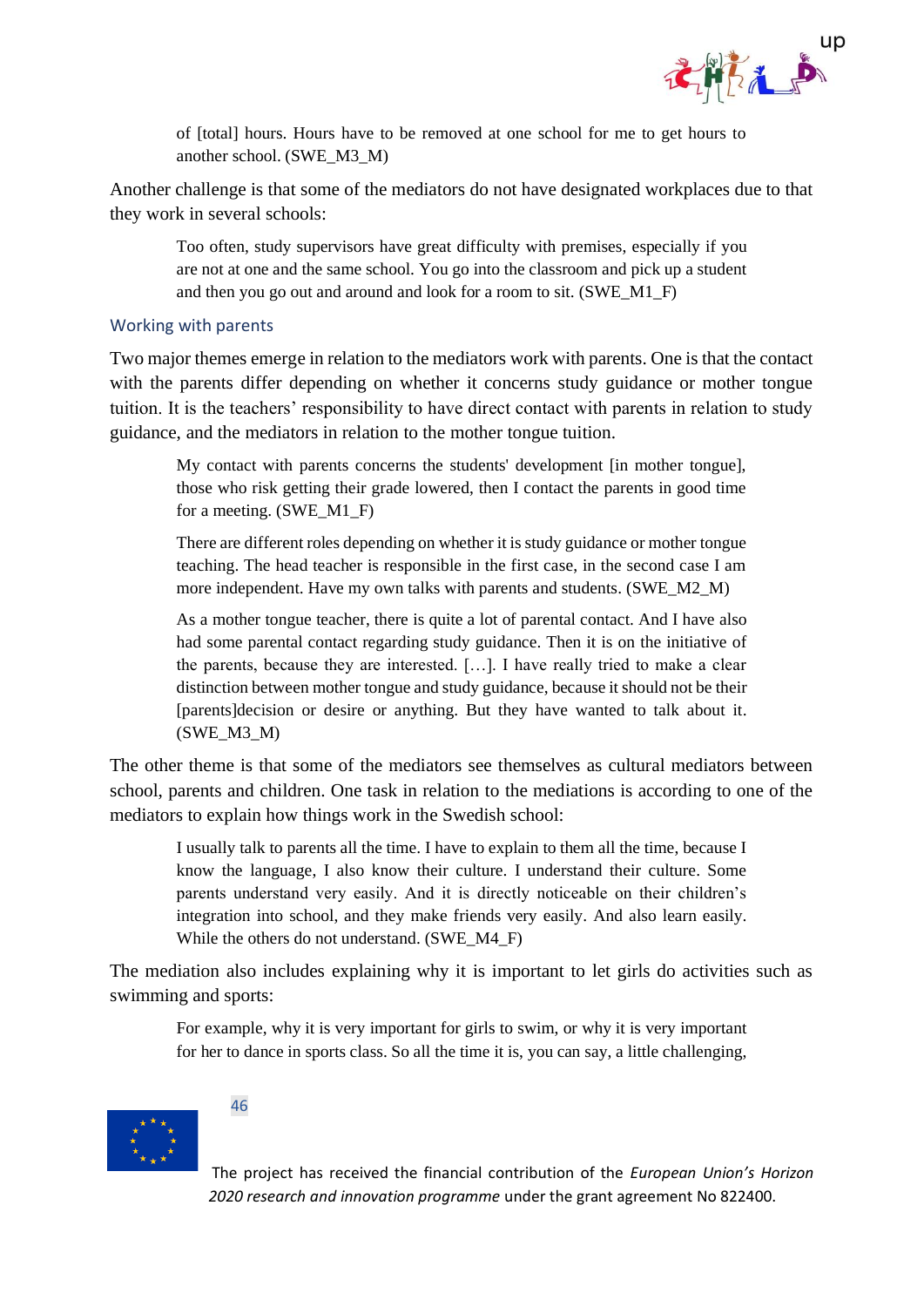

that I have to explain to them all the time, and every year and every month, that it is a new society. (SWE\_M4\_F)

According to the mediator, the explaining how it works in Sweden also relates to gender and religion:

I don't want to go deep with this with religion, but sometimes it gets difficult. Students are always influenced by their parents. For example, I noticed, "you are not allowed to talk to that girl because she is a Christian and you are a Muslim", and so on. So I have to explain to both parents and students all the time. (SWE\_M4\_F)

Another of the mediators pinpoint the importance to quickly get the parents "onboard". She sees the parents a resource in the mother tongue tuition:

When I started, I right away called all the parents and I told them "it's only an hour [mother tongue tuition]. If I only work with your children myself, they cannot develop Arabic. So please, you have to help me. I will share information. I'll try to explain. But you have to help me, otherwise there will be no results". (SWE\_M5\_F)

# 5. Framing integration and evaluating policies

In this section focus is on integration policy, tools and programs as these are perceived by the professionals. Integration is a contested policy area, and it has continuously been both critiqued and revised since its introduction (see Dahlström 2004 for a review). In the view of this, we shall first contextualise integration policy in Sweden.

Integration policy was introduced by a government decision in 1975. At this time, integration policy was formulated in terms of 'immigrant policy' (*invandrarpolitik*). This means that it set focus on rights and obligations of the immigrants, and societal responsibilities in relation to them. Three goals were formulated: equality, freedom of choice and collaboration. Basically, the equality goal meant that immigrants should be on equal footing with nationals, the freedom of choice-goal that immigrants should be able to maintain religious and cultural identities from their countries of origin, and the collaboration-goal that tolerance and solidarity between nationals and different groups of immigrants should characterise the work towards the two previous goals (see government bill Prop. 1975:26 and government report, SOU 1974:69). This approach to integration was critiqued over time. It was argued that its one-sided focus on immigrants as a homogeneous group, disregarding the diversity among immigrants, including e.g. varying levels of education, imposed and strengthened a division between nationals and immigrants, or 'us' and 'them', which was directly counterproductive for integration. Finally, and not least in the view of how the size of immigrated population had grown over the last decades, in 1997 a new direction of integration policy was laid down. This turn meant that particularistic policy tools were degraded and that integration policy as a designated policy area was abandoned. Instead, 'integration' was to be mainstreamed within all relevant policy areas (see government bill Prop. 1997/98:16). This approach to integration is also contested, in the



47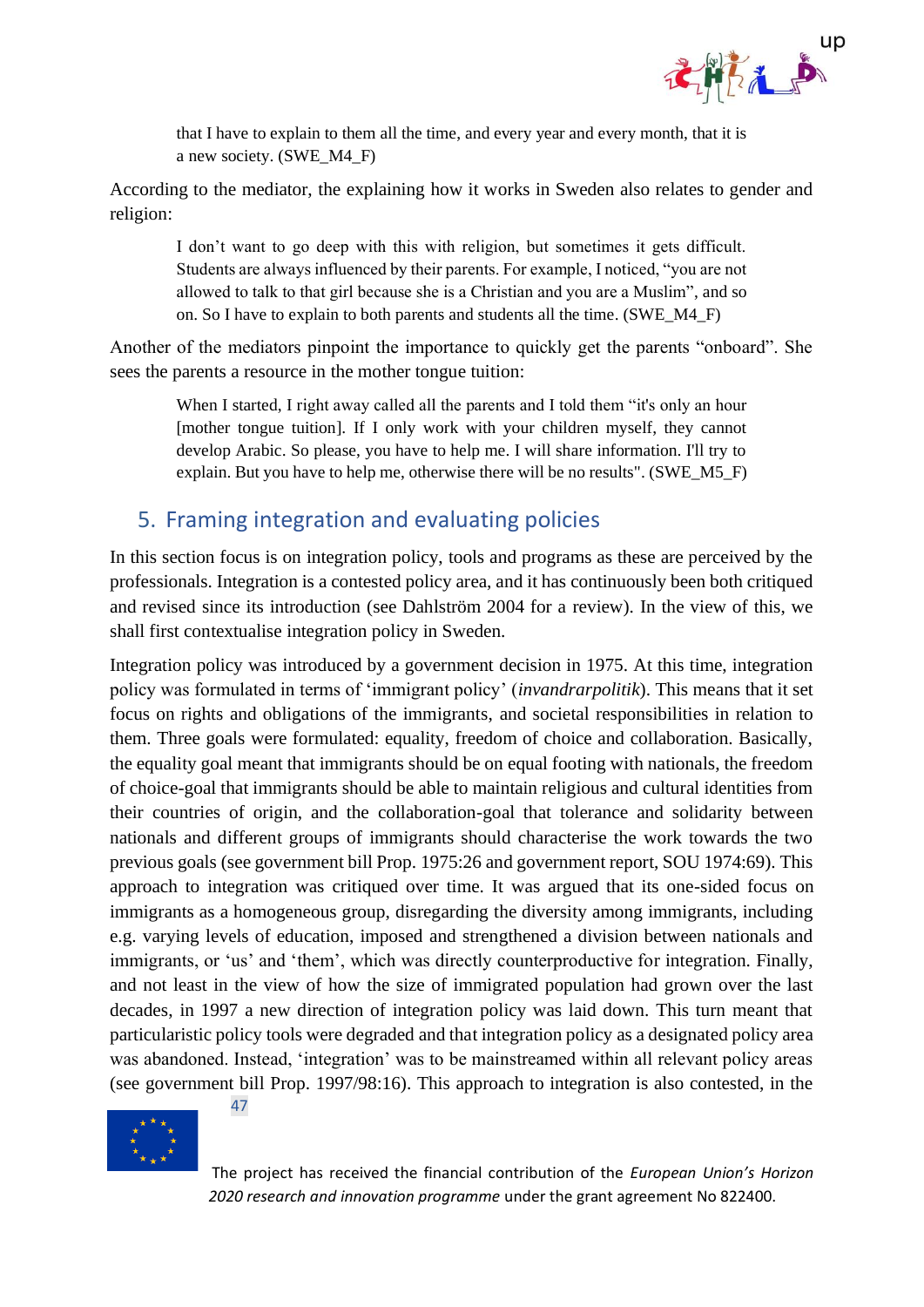

post-2015 situation more than ever. Nevertheless, this historical development of integration policy has implications for the implementation of the CHILD-UP project which cannot be disregarded.

While this depicts the development on the national level, on the local level municipalities might have different approaches to integration. In our case, Malmö is not only a city with a large share of foreign-born residents, it is usually also depicted as a comparatively 'welcoming' city in Sweden (see e.g. Hansen 2019). This can, for instance, be seen in its approach to integration, which was laid down in a commission work for a socially sustainable Malmö. The commission work was completed in 2013 and reported in a number of reports<sup>4</sup>. Central to its approach to integration, is that it set focus on the whole of Malmö, that inequality and segregation are to be understood as relational dimensions of the city. Obviously, this fits well with the national policy of 1997, seeking to mainstream integration into all relevant policy areas.

It is against this backdrop, along with the demographic situation as presented earlier, that it can be understood that 'integration', at least to some extent, is a contested concept among professionals in schools in Malmö. This also implies that it was challenging for us to ask about 'integration' using this precise word. It did not only make us feel uneasy with the interview person, but it did also not serve to make the interview person talk about their integrational work as a designated way to work with migrant children since a large majority of the children have migrant backgrounds. While we in some cases have asked the interview person to reflect upon the meaning of 'integration', in most cases we have reformulated the question and asked about equality of opportunities in school (*likvärdighet i skolan*) for girls and boys, with and without migrant background. Below follows an analysis of how teachers, social workers and mediators responded to this.

## Teachers

## Teachers' definition of integration

48

In some of the interviews the teachers reflected on their understanding of integration. For example. For example, SWE\_T5\_F believes that integration is important and that she needs to work more with it. She relates integration to out-of-school activities. She thinks integration is difficult to achieve since many students spend most of their time in their neighbourhood and do not meet other children from other areas in the city:

And to try to activate them in a way after school. That the job also continues there. That they go to different activities or sports or whatever it may be. But it's hard, because sometimes it's like this area is their whole world. There are many who do

<sup>4</sup> See a description on the Malmö City webpage, with summaries in English: [https://malmo.se/Sa-arbetar-vi](https://malmo.se/Sa-arbetar-vi-med.../Hallbar-utveckling/Kommission-for-ett-socialt-hallbart-Malmo.html)[med.../Hallbar-utveckling/Kommission-for-ett-socialt-hallbart-Malmo.html.](https://malmo.se/Sa-arbetar-vi-med.../Hallbar-utveckling/Kommission-for-ett-socialt-hallbart-Malmo.html)

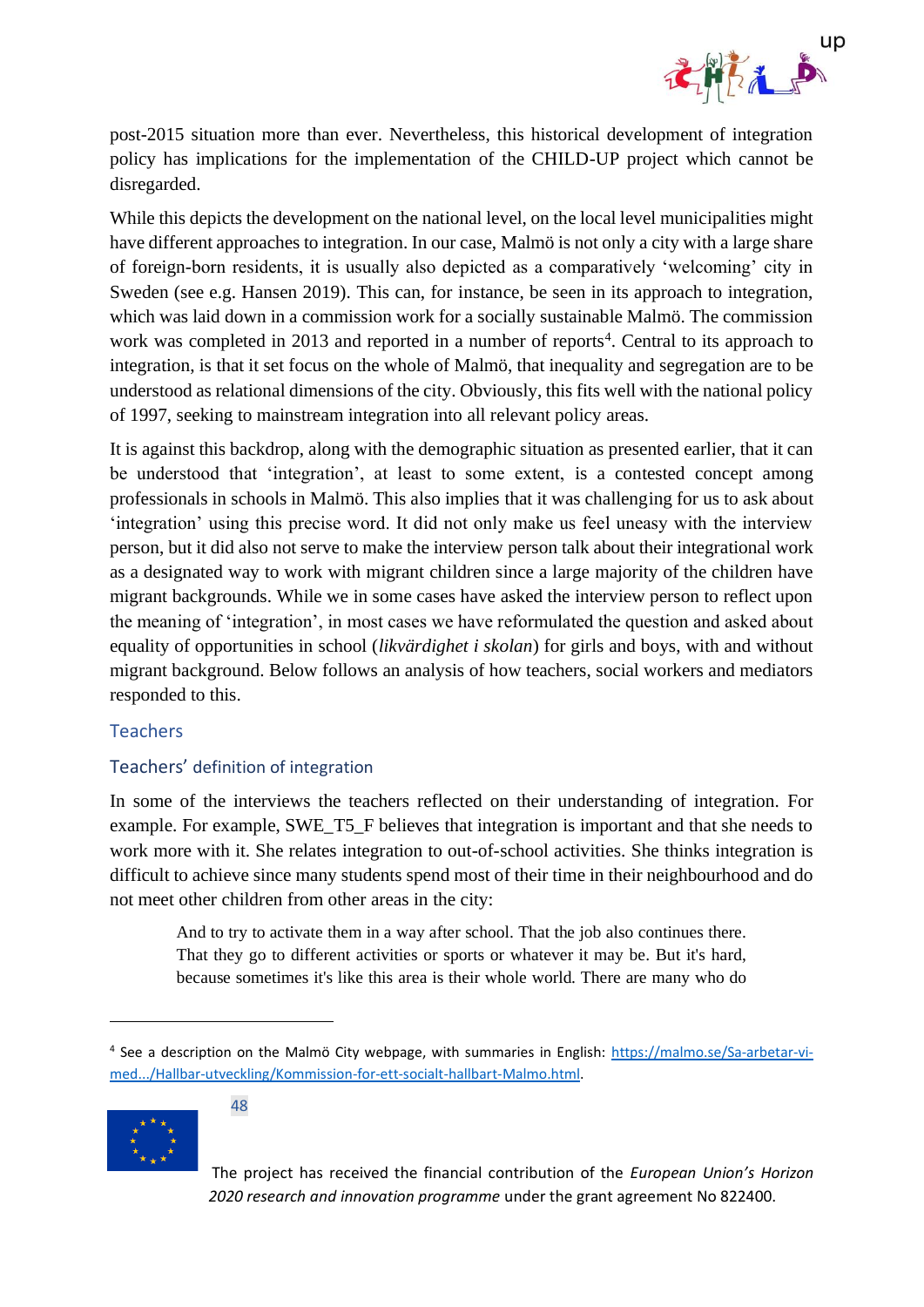

not know the way to Gustav Adolfs torg for example or Stortorget (two squares in city centre of Malmö), they do not really know where it is located or how to get there. And there are also many who are afraid, when it comes to attend upper secondary school, that, "oh, now we will meet a lot of others, who may not look like me or come from the same area as me." And it's also a little hard. So, integration I would have liked to work with more, but I do not really know how, because it is a bit difficult. (SWE\_T5\_F)

SWE T6 F mentions shortly how she understands integration when she says "Integration is when you… when everyone feels good and participate. Then it does not have to be our way, but it is about creating an understanding of each other's differences, in some way". SWE\_T9\_M refers to integration in similar ways when he relates it to students being friendly and hang out with each other regardless of where they come from. He also gives an example of how he works with integration:

No. I think integration, that's how you integrate, but both in… with other people here at school, and we are a multicultural school, here are many students from different parts of the world. And the nice thing here, is that you hang out and you are friends, no matter where you come from. Of course, sometimes there can be some conflicts, absolutely. But just this, that everyone is friendly and kind. (SWE\_T9\_M)

I work with something we call student coaches, and that is that we educate students in grades two and three (in upper secondary school) in different inclusive exercises, and then they go out and work with grade one students and do these exercises. And that's twice a year. It is in August, at the school start, for newcomers to come here to feel safe and taken care of, and then in April, to remind people of the importance of actually respecting and having a democratic attitude. That's what it's about. (SWE\_T9\_M)

SWE T12 F talks about that she does not want "we and the others" and therefore her students need to have other ways of expressing themselves, both verbally and gestures/bodily, than how they express themselves with their friends and in the school. Implicit in this is a need of integration in terms of adaption to a norm of how to act, behave and talk. SWE\_T12\_F explains it further when she says:

Your way of expressing yourself is not wrong, but you must have more ways of expressing yourself in your luggage, because your way will not work everywhere. It will... So, that in a way you understand... You understand the rules of the game in some way, so that you know that you can play with different pieces on different playing fields, that you give a luggage that works even outside our world, so to speak. And it's not that easy, because it's very… It's tough. And it can also be the case that… I mean, a way of expressing oneself can also be a sense of security, something common within in the group. And therefore, I think it is important to say that it is not dirty, but you must have something else with you, which you can use in



49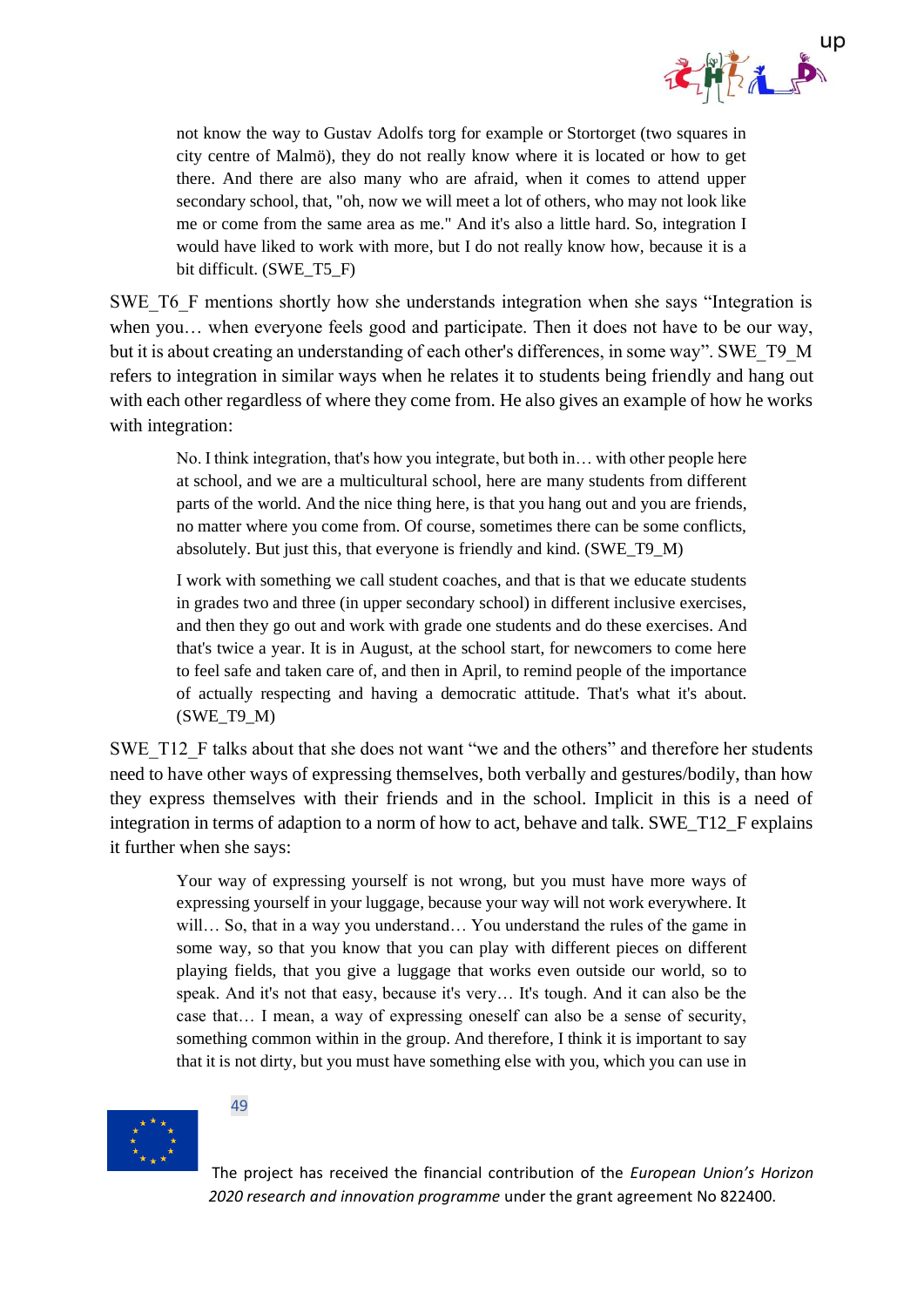

another situation, therefore otherwise, in some way, it will not be really… it will not be true, somehow. (SWE\_T12\_F)

### Collaboration with institutions

The teachers give examples of several different collaborations, both internal and external collaborations. However, there are also examples of collaborations that may be both internal and external. One such example is the collaboration with study guidance supervisors (in the mother tongue), which depend on if they are employed at the school or if they are employed centrally in Malmö city. If they are employed centrally, they work at several schools and thus are not a part of the working teams with the other teachers in the schools which hinder the collaboration, whereas if they are employed at the school, they are a part of the working teams and collaborations between the teachers and study guidance supervisors can be organized. Below this collaboration is presented in the sub-theme *Internal collaborations.*

### Internal collaborations

In this sub-theme some examples of the different internal collaborations that emerged during the interviews with the teachers are presented. Examples of internal collaborations, that is activities and collaborations with professionals within in the school, are the student health team which includes school nurses, student counsellors, special pedagogues and the study and career counsellor, the school library, the student coordinators, study guidance supervisors in the mother tongue and the teachers in school-age educare and special teachers.

When it comes to the collaboration with the study guidance supervisors SWE T6 F says "I think the study guidance supervisors (in mother tongue) are super important. They are like… If school is to be equal, they are super important." SWE T5 F thinks the collaboration works very well since they now are included in the work team at the school compared to before when they were not. Together they both plan the teaching and assess the students' work:

Yes, well, I think the two I work with ... I think we have a very good relationship. A very close relationship too. We also try to co-assess together, so it's not just that we plan, but we do this here together, even though I'm the head teacher. But we do this together. So, I think it works very well. And now they are much more involved than they were before. They are part of the work team. Before it was like it was ... Yes, but here were the teachers and there were study guidance supervisors and mother tongue teachers and so on. But now they have really included them into school to ...  $(SWE_T5_F)$ 

Several of the teachers mention the school library as a partner that the collaborate with. The following quotes illustrate what this collaboration may consist of. SWE\_T4\_F says "We collaborate on an almost daily basis with the Media library in the school. They are very involved in our teaching projects. And they also have their own…, book circles and…other challenges for students". SWE\_T9\_M says that the library offers "book attacks" to inspire students to read



50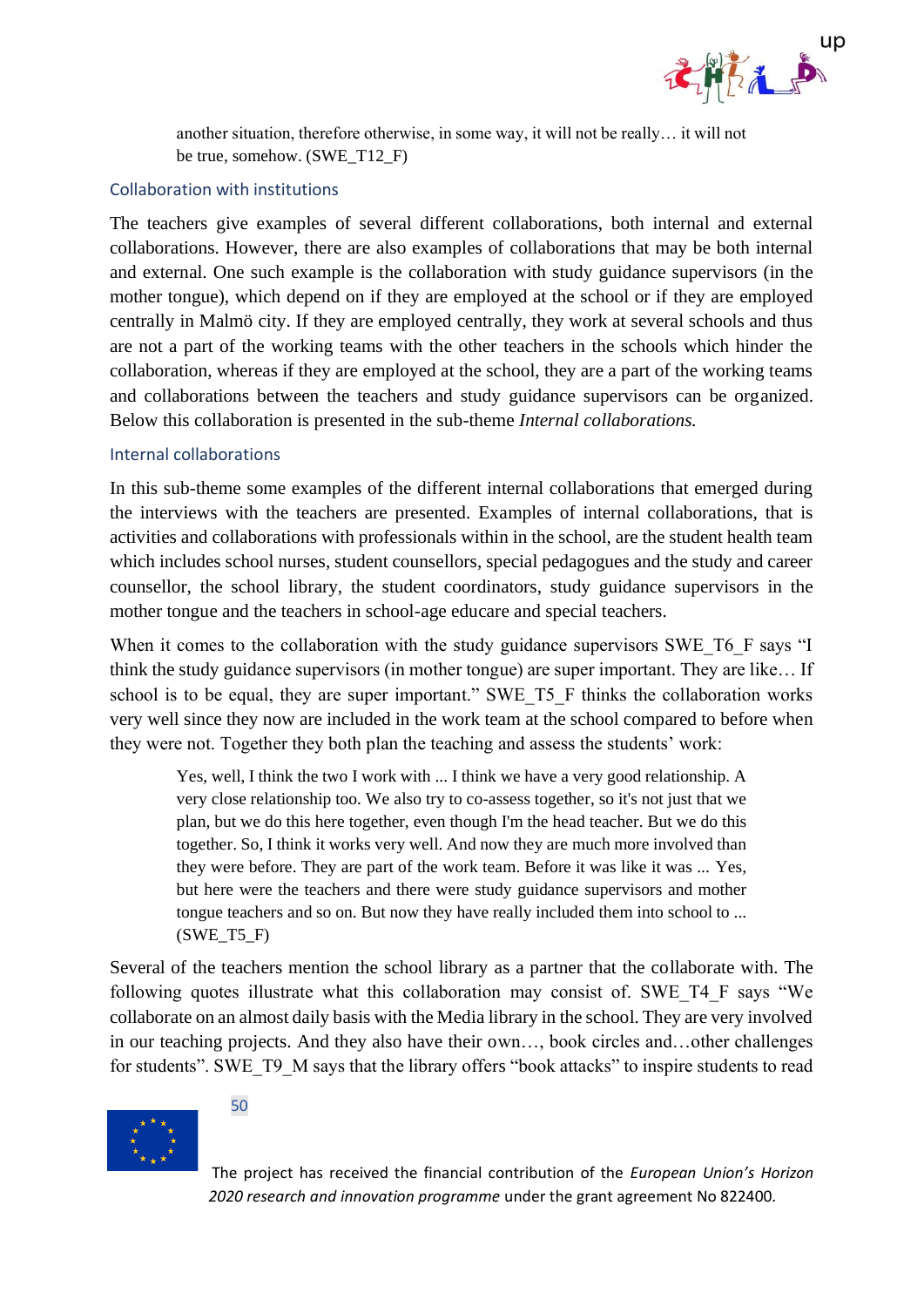

and SWE T12 F get help from the library to choose books that match both the students' reading level and their age and interest:

Yes, they (the library) run an information today about… yes, how to search for books and such. And then they also have… they offer something they call book attacks, and then they come out into the classroom and present a book, and read a little from it and so on, to inspire students to read. And I usually invite them to that, because I think it's nice. (SWE\_T9\_M)

And we have also worked a lot together with the library, bringing in fiction, where the content is about teenagers, although the text might be more suitable for grade three, or… So that you do not make it childish, because you make it easy. (SWE\_T12\_F)

SWE\_T5\_F mentions that she collaborates with the study and career counsellor to motivate the students in their schoolwork:

Yes. Yes, I use her as a little motivation for the students when you feel like they are starting to give up a little, that, "do not forget now that you wanted to enter this program (in upper secondary school) or become this. And you need these credits and ... "A bit like a reminder when you feel it starts ... the motivation starts [does not hear 0:41:31] a bit". (SWE T5 F)

Another collaboration that some teachers mention is a collaboration with student coordinators. This collaboration is highly valued by the teachers which is exemplified by SWE\_T8\_M when he says:

Everyone is happy. 100% of the teachers. And we have done that survey in three rounds, I think. Same result every time. So that the student coordinators are a huge resource, and you should have that in more schools, I think. (SWE\_T8\_M)

Mm. Yes, and we teachers have a tight schedule when we are here, and we are not available for the students if they need to talk or if a conflict starts or if someone gets a threat somewhere during the day. There is always an adult they can talk to and turn to. So, it will probably be their little security, you could say. It's something we teachers have wanted, to get unloaded with that bit. Especially important at a school like this where there are some conflicts that erupt from time to time. Then it is the contact with the homes that can always be improved, and with the student coordinators it has improved. And when there are certain reasons, they are also included in our meetings with parents and students, whether it is about too much non-attendance or social… social problems or something else. So, the student coordinators are a huge strength we have at this school. (SWE\_T8\_M)

#### External collaborations

51

In this sub-theme examples of the different external collaborations that emerged during the interviews with the teachers are presented. Examples of external collaborations are activities

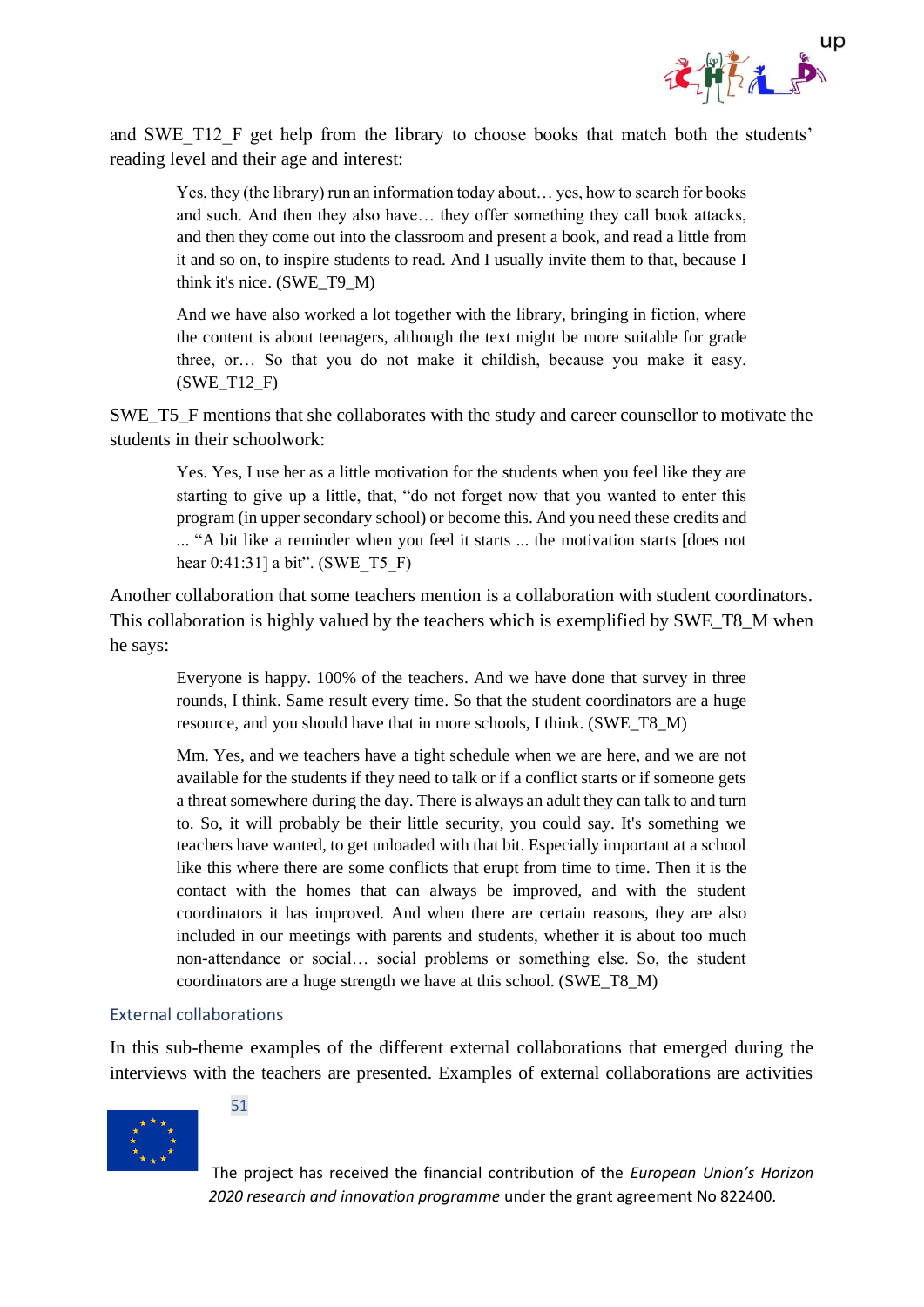

arranged after school hours or out of school activities and collaborations with other authorities and organizations, such as e.g. homework support, sport clubs and children and youth psychiatry and social services.

There is also a central student health team in the city of Malmö, which the schools and teachers can turn to for advice and support when it comes to special needs education, which is an example of a collaboration that SWE T3. F mentions. This is not a permanent collaboration; it is initiated when the school needs support. Two other collaborations that some of the teachers mention, are BUP (children and youth psychiatry) and social services. For example, SWE T7 F says: "Yes, social services are a part, BUP as well". SWE T7 F describes a collaboration when both social services and BUP are involved:

We collaborate when it comes to specific students who have difficulties, where there is contact with BUP ... Or they for example are in a treatment. And it may be that the social services also are included. And then we have SIP meetings. (SWE\_T3\_F)

But I would like to say coordinated individual plan (SIP-meeting). And it is exactly this that it should be coordinated. That we are then school, social services and children and youth psychiatry together in meetings with the parents so that the parents do not have to go to several different meetings. And that we should get a consensus and a plan ahead for the student. (SWE\_T3\_F)

Another example of collaboration in one of the schools is a collaboration relating to different sports, that is students getting opportunities to exercise different sports. However, since the teachers are not involved in this collaboration, they cannot say anything about it. Teachers in two of three schools mentions collaborations which involve homework support. However, they do not know which organisation that provide it. SWE\_T4\_F also talks about organizing school during the students' school breaks. It is arranged all over Malmö, but from the interviews it is not evident if it is a collaboration within the city or something the individual school organize.

We also have... What is it called? The math cottage or math centre, the math cottage. Yes. They come here once a week for two hours and help the students. Then we have during each holiday, but you have that [do not hear 0:30:15] all over the city of Malmö, holiday school. So that students can come to school when it is sport break, autumn break or Easter break for that matter, we have a holiday school. And it is also a great resource. (SWE\_T4\_F)

Another collaboration that SWE\_T9\_M mentions is with Pedagogisk Inspiration (Pedagogical Inspiration), which is research and development department in the city of Malmö. The department provides different ways of support in different school related areas to schools and teachers working in the city of Malmö.



52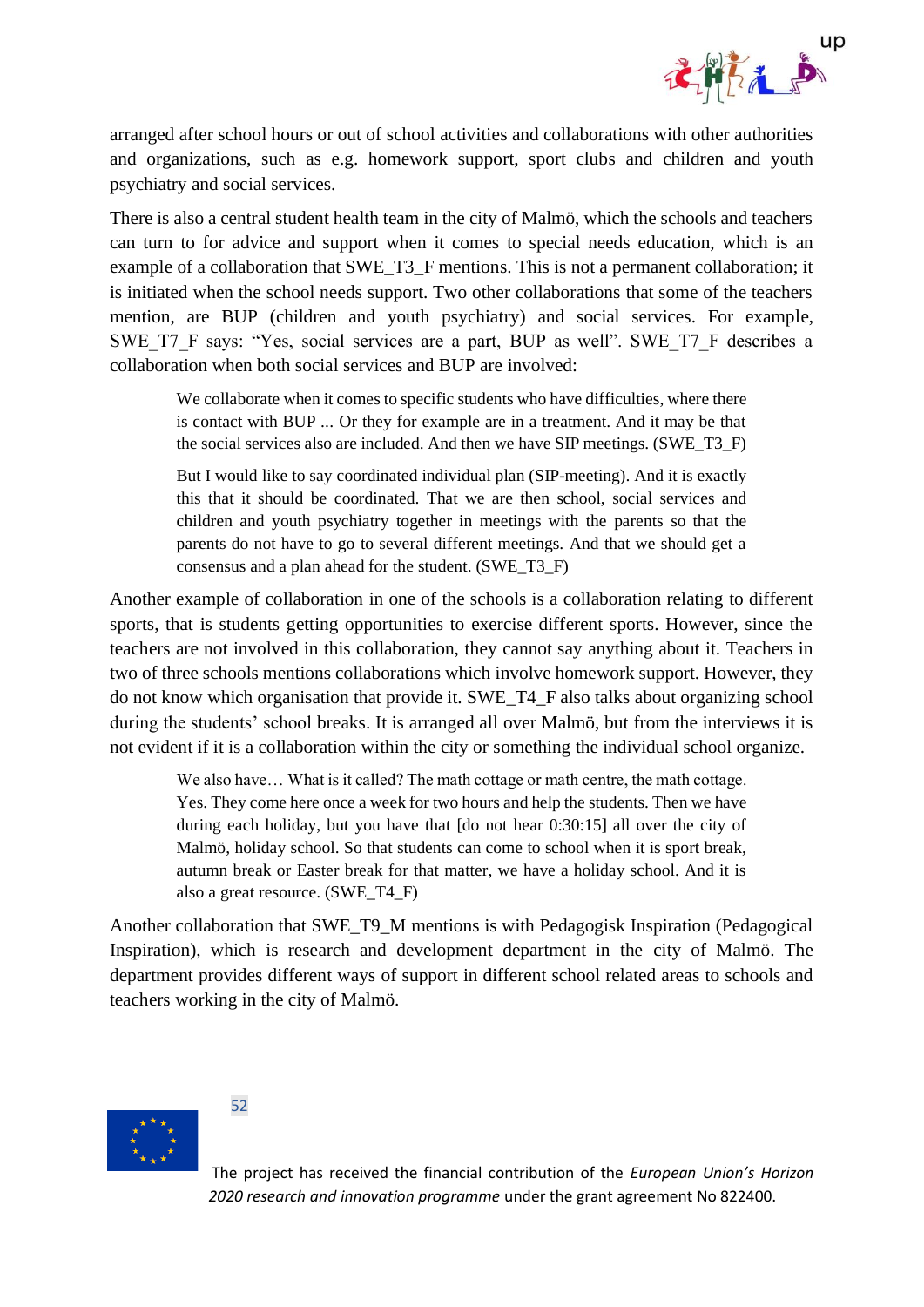

## Social workers

### Social workers' definition of integration – Enabling diversity

In response to questions about how 'integration' is perceived, the social workers respond in varying ways. Several of the interviewees agree on that integration is when each student is seen and heard, when each student feels recognition, and can receive the support he or she needs to have agency. One interview person expresses this in terms of assisting the student to reach his or her goals. In the view of another interview person, this also includes measures to secure that all professionals can work in appropriate ways, so that equality of opportunity in education can be strengthened.

Several social workers point to the relevance of transculturality, for 'integration' in diverse schools and areas. Many of the interview persons did not only talk about cultural diversity among the students and their families, but also among themselves and how this adds on to their understanding of integration:

An advantage of growing up in an area like this, is that you easily can shift between cultures. This means that I am not a stranger  $//...//$  I don't know how to explain it, it is just part of childhood, you grow up with persons from different countries, from different worlds. I know my native language well … it helps. The world becomes less foreign. But, in some parts of Sweden you might not fit in ... you are a stranger, but the world to me is not so foreign. (SWE\_SW8\_M)

My look means that they feel some kind of belonging, that is since I am a person of colour. //…// This is an advantage since it makes them feel more secure in contact with me. Many have prejudices about Swedes and how they think, and are afraid of authorities and even society. (SWE\_SW5\_F)

Several social workers point to the importance of after-school activities. Below follows one quote from a social worker who experience a lack of this, and then another social worker who has positive experiences of such activities:

It is … in this area there are very few after-school activities, that is out of school activities. We have, in school we have … well right now activities are cancelled [due to the pandemic], but we have school sports. We try to work with activities //…// so that they can get out and learn about what there is, have the guts to try things out. (SWE\_SW7\_F)

Much of this is automatic. For instance, around 2015 when many fled from Afghanistan and Syria, and [name of school] received many. Then we had to adopt our activities, in collaboration with the school, so that they could participate in our activities. //…// and something we soon discovered, was that often the activity *per se* did not demand a language. Rather, if you play football, you learn the language by doing. //…// By participating in activities, you are part of a context where you share more than the language, you share an interest, and it is fun to be there,



53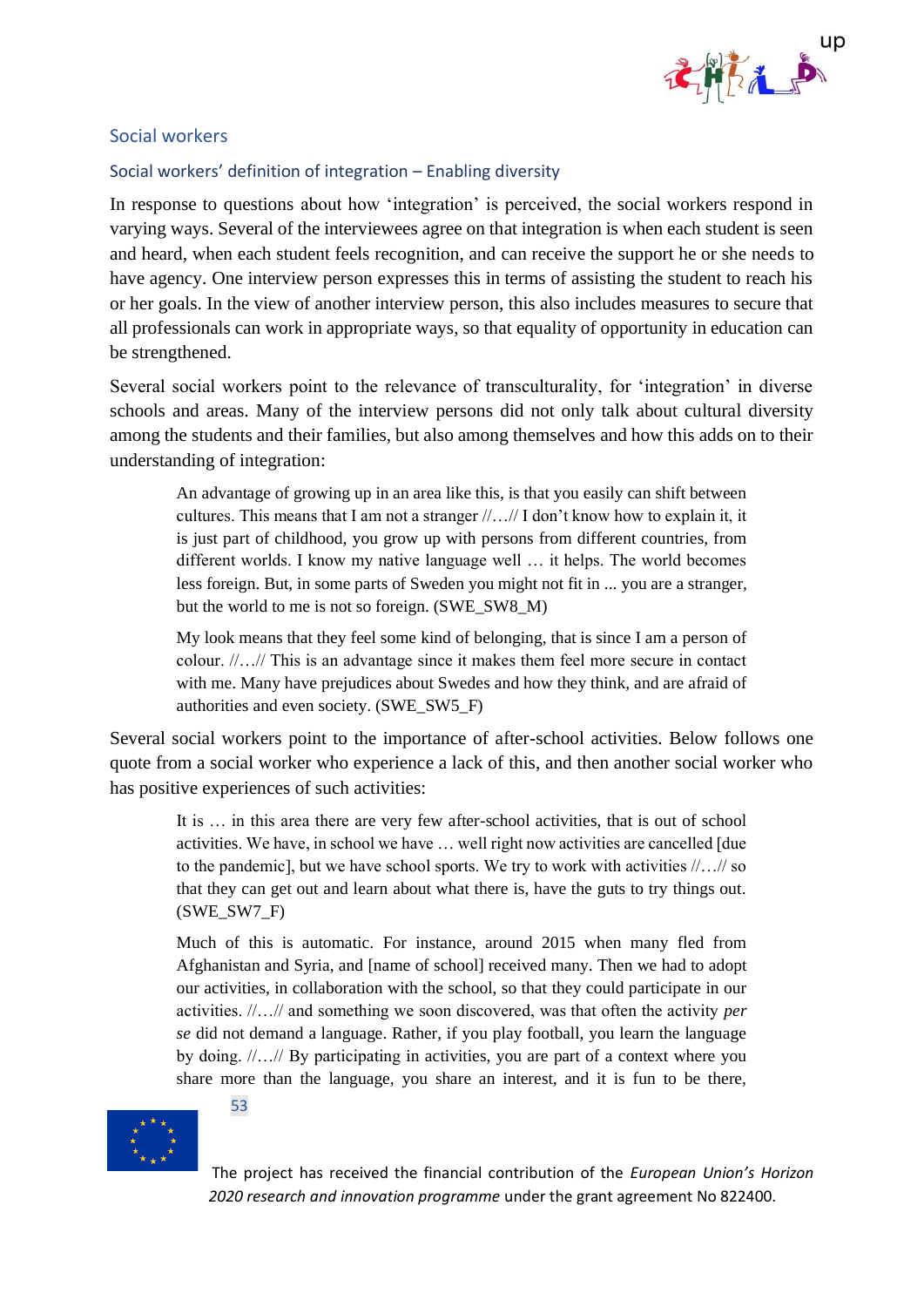

everybody are there with the same purpose. So, we have seen advantages as regards activities. (SWE\_SW6\_M)

#### Inclusion measures

The interviewed social workers apply different measures for the inclusion of children. One is to tone down differences, and instead see to what is common.

And instead of working with national cultures, that is where they come from or where we come from  $//...//$  I usually say that cultures also exist in schools. We have a school culture that we work with, not national cultures. //…// when I talk with students about transculture, they say 'yes, but I am Arabic and she is Somali', and I answer 'yes, but I am talking about the school culture. We are talking about school cultures. What is your school culture?' 'Oh, then we have the same'. (SWE\_SW1\_M)

Another set focus on positive reinforcement. It has its background in the fact the parents were commonly contacted when something negative, a problem, had happened. In contrast to this, and with the purpose of building positive relations with parents they started to contact parents to tell something positive.

We have a method that we use, that we call parental contact. It stipulates that all personnel each week shall call a minimum of three parents to tell them about something positive that their children have done. (SWE\_SW7\_M)

In this language plays a role. All of the social workers interviewed speaks Swedish and English, and these languages are used in school. Some of them, speak additional languages that they can use in contact with students and their parents. Sometimes, the social workers ask colleagues and other children to help with translation.

# Collaboration

Among the interviewees, collaboration consists of collaboration between organisations and between professions, which can occur both within and across organisations. The interviewed social workers collaborate in both ways, for instance, within their schools they can be part of the Student Healthcare Team, which is interprofessional. They can also collaborate with other instances than the school, and interprofessional collaboration within schools is lifted as central. This includes the teacher that is trained to teach in the subject, the special teacher trained to assist students with learning disabilities, and the social pedagogic trained to manage behavioural problems in the classroom. All these competencies are needed in the classroom, in collaboration.

#### **Mediators**

When asked about equality of opportunities, some of the mediators point out mother tongue tuition and study guidance as efforts on national level to create equality in school. The positions



54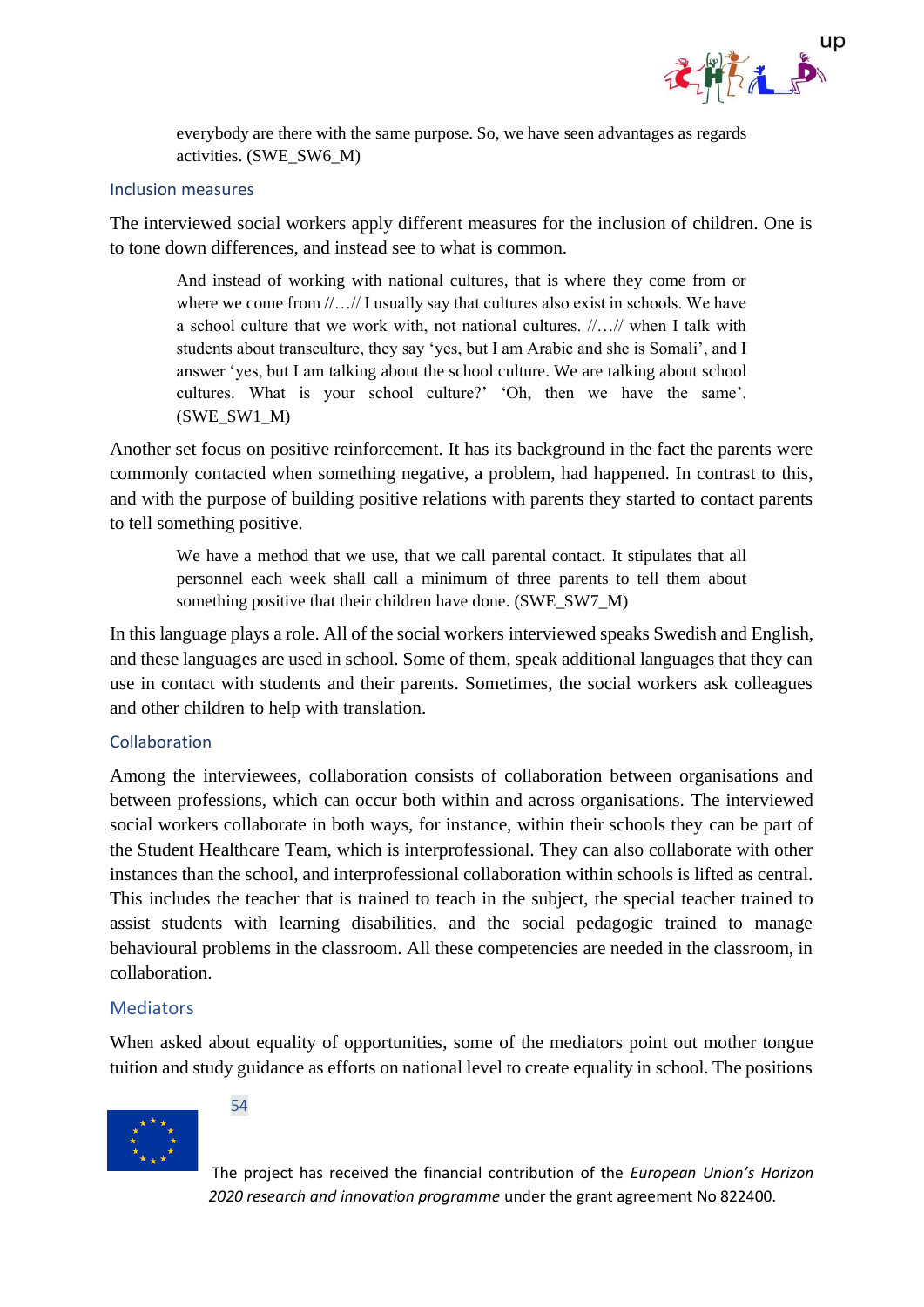

give according to the mediators, opportunities for migrant students to get support in their strongest language by persons who share their language and culture:

It [the position] is actually part of an equivalent school, so that the students get a chance or opportunity to develop at the same pace as their classmates in the language in which they are strongest. So, I think it is part of that all students get the opportunities or help they need. So, my mission is worth gold and I'm passionate about it. (SWE\_M1\_F)

You could say that mother tongue teachers and study supervisors are the only persons, in my opinion, who can help students to integrate in a very good way or bad way. (SWE\_M4\_F)

According to one of the mediators, study guidance can provide an opportunity to reduce friction when a student transfer from one country school environment to the Swedish. Mother tongue, however, is according to him the best ways to integration: "Mother tongue tuition is the king's path, I think, to integration. […]. Mother tongue teaching is good particularly for those who want to develop both their Swedish and other cultural personality" (SWE M2 M). Translanguaging is also mentioned, by two of the mediators, as tool for achieving an inclusionary school, "Translanguaging, I noticed that it increases student participation. And it helps a lot with the integration. It does not set a limit or obstacles for the student, for example, that he may not use the mother tongue" (SWE\_M4\_F). One of them explains that she uses translanguaging to include all (Arabic speaking) students in the classes where she works:

I am in the classroom when teacher explains what they should do, or how the test should be. When she's done, I come forward and explain in Arabic. She accepts that I repeat after her in Arabic, because many of the students who are weak and do not pass the subject, they need to understand. That's why she leaves me "yes, okay, you can explain to them in Arabic". (SWE\_M5\_F)

## Recommended actions for school equality

Two of the mediators mention actions that can lead to school equality. One action is to raise the status of study guidance and the mother tongue tuition by integrating them to the school's regular schedule. This would increase the students' sense of pride and belonging:

Now this year, exactly this year, mother tongue is now on the students' schedule. They have Arabic, in the schedule. Then the students get the feeling that "Okay, the mother tongue is in their schedule". It is not outside the school schedule. It also gives a bit of that feeling. (SWE\_M4\_F)

Another is to have more certified teachers in schools where students have difficulties to achieve the knowledge goals: "They have to count the percentage of teachers that are eligible. […]. All schools must have good teachers" (SWE\_M5\_F). The two mediators also think that mixing and spreading students would be one way of achieving school equality:



55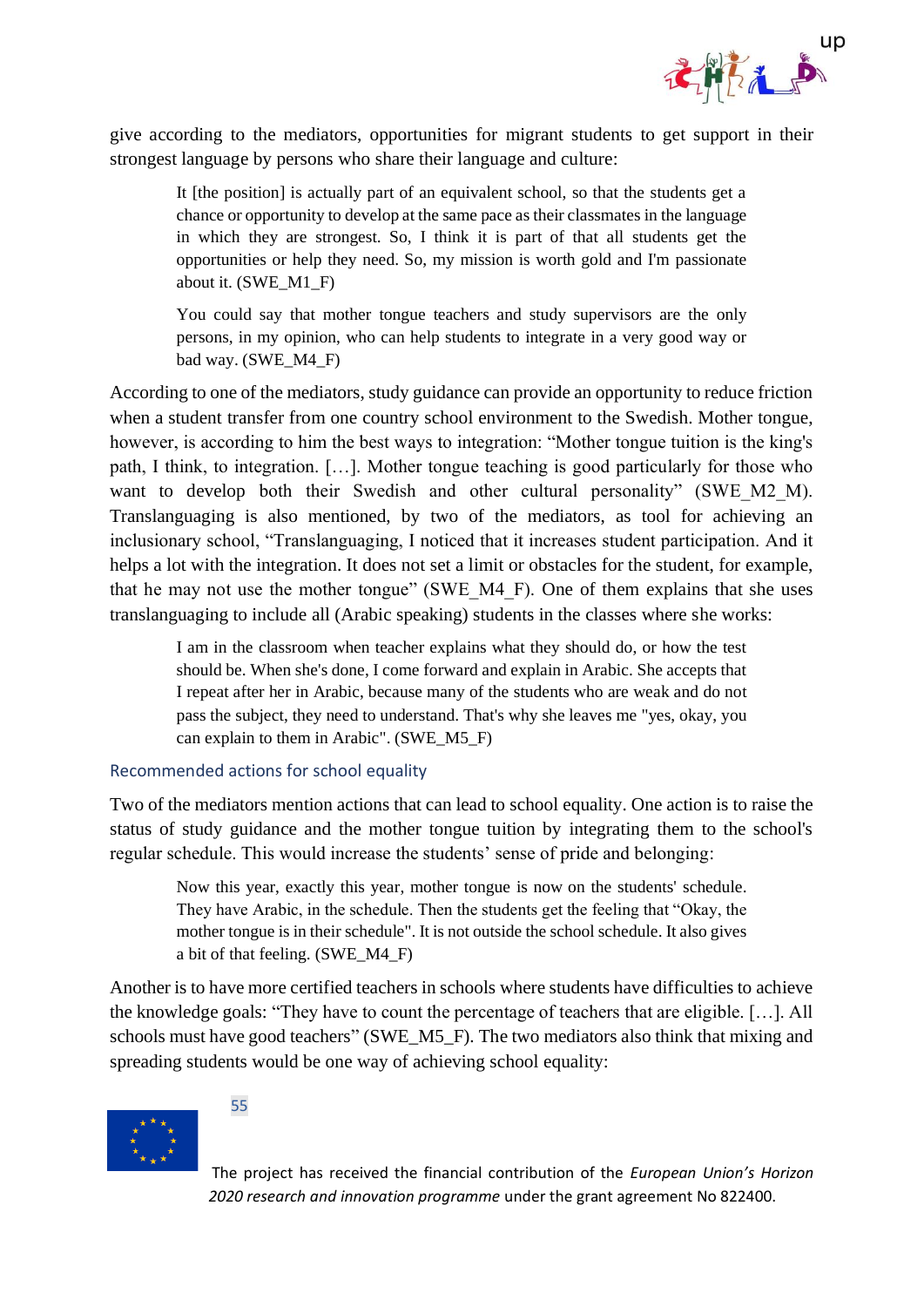

Most of the students here are Arabic speaking, that's not good. We have to spread them to different schools. Not living… I don't know, of course it is a democratic country, so it… not… living in the same area, it is not good either. It is better that they are spread to other areas. (SWE\_M4\_F)

First of all, why is everyone who is an immigrant only in one school? […]. Get a visit … how to say … a visit from Rosengård, students from Rosengård go to Limhamnsskola for a day. You know, it's better to get in touch. It is now that it is being built. [...]. And the same thing in high school. There are many high schools, "yes, you are Muslims, go to this high school. Yes, you are Swedish, go to this high school. It's not good. (SWE\_M5\_F)

### Collaborations

All the participating mediators mentions that they mainly collaborate with other professionals in the schools where they work. Some of them mentions that they collaborate with other study supervisors through a network organised by the Malmö city. One of them collaborates with a researcher who wants who is writing about translanguaging. She has had meetings with researcher on two occasions but then the pandemic came and made it difficult to collaborate:

I met her twice, but since it became corona, now everything is digital. […]. She visited in the classroom when I had study guidance and asked some questions. And then she decided to come in mother tongue, but the corona came. (SWE\_M5\_F)

# 6. School during the pandemic

In the Swedish case, the impact of the pandemic is probably more diffuse than in the other country cases. In Sweden, the process of closing down schools were slower than in many countries, and the close down was only partial. Initially, only upper secondary school (ISCED3) were closed down, this happened from the spring semester of 2020. Secondary schools (ISCED2) were closed was closed down in varying degrees and periods in the spring of 2021, depending on the local situation. Close down of primary school (ISCED1) was overall avoided. In the Swedish study, most interviews conducted with professionals, were conducted before close down, and hence in the interviews experiences of this is limited. Further to this, in the Swedish case, issues and consequences of the pandemic was not covered in the interview guide. Overall, the pandemic did not come through as a strong theme in the interviews. Naturally, this does not mean that the pandemic did not impact on schools in Sweden; it did, and not least were people in the housing areas of the two compulsory schools affected by it. This is, since in Sweden as in many other countries, the pandemic struck hardest among poorest (Grander and Salonen 2020).

Nevertheless, some issues did come through, primarily in the interviews with teachers. Hence, what is reported here was not covered in a systematic way in the interviews and it is limited to the interviews with teachers.



56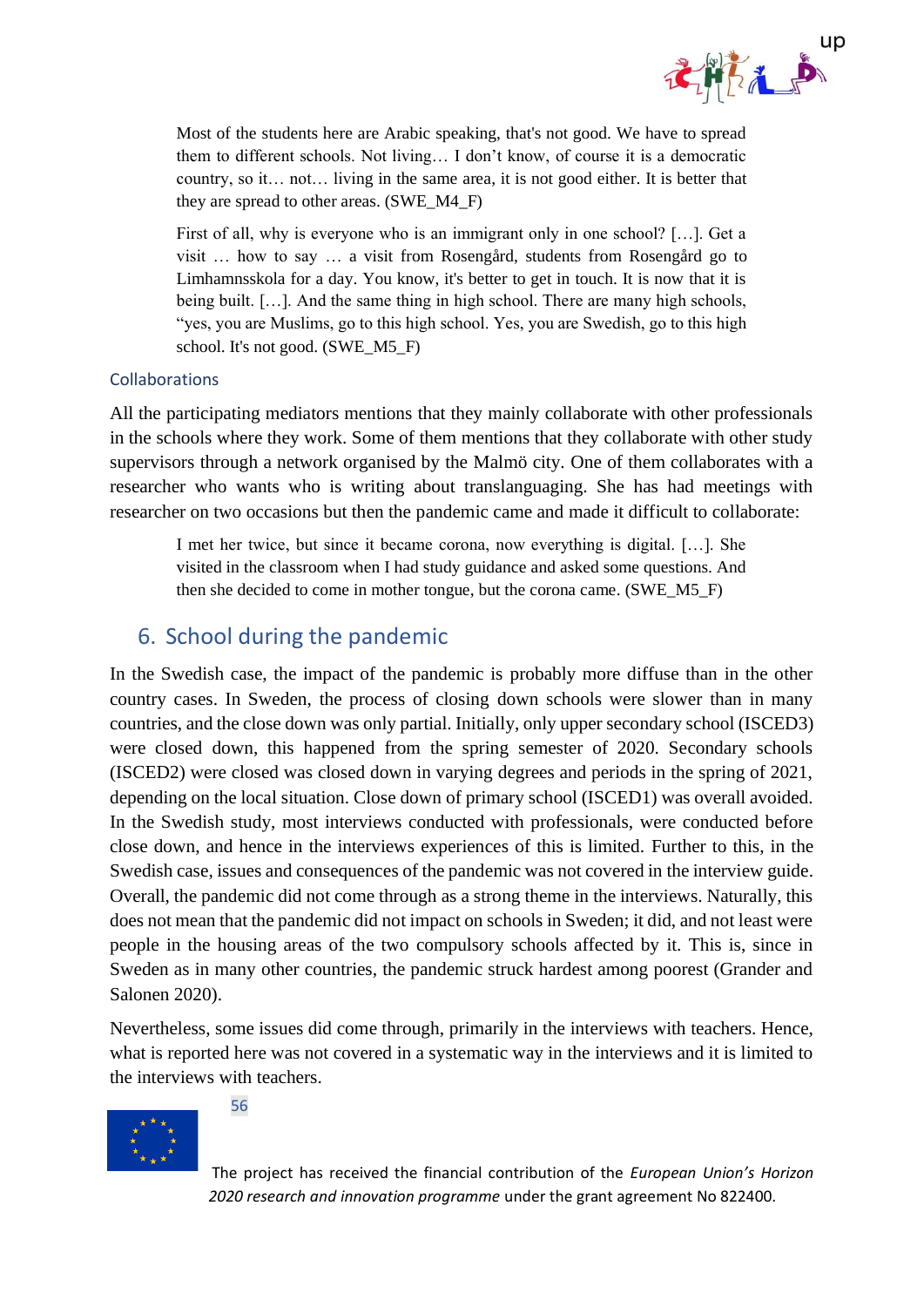

The pandemic and the situation it created in the schools were mentioned in two of the interviews. SWE\_T1\_F talks about negative consequences whereas SWE\_T2\_F talks about the consequences in a more positive way. SWE\_T1\_F talks about the hard work of getting the students to school when the pandemic first started in March 2020 to be able to provide teaching in school:

It was directly a very hard effort to get the students to school in order to be able to maintain teaching at all. And this is what also happens, that when… because they may not have the same support from home, they cannot get help at home with schoolwork and it may be home environments that may not be so study-promoting. (SWE\_T1\_F)

SWE\_T1\_F provided both teaching online and in class at the start to be able to provide teaching for all students. However, she does not think this support is enough and talks about providing support after school hours. She also talks about who is worst effected and why when they have online teaching:

And then I notice… It is those who have the toughest, they are hit absolutely hardest by a change like this. And something that is also very, very, very clear, is this with the structure, as soon as you leave the schedule, it becomes chaos. It is very difficult with changes for them, it is difficult when there are teacher changes ... new teacher, if there are changes in the schedule, if it is a schedule-breaking day. For example, we had to break the schedule for a while because it was… half the teaching staff was sick … ... It is important with the safety that they know what is expected, they know what will happen when they come to school, that they know… surprises are not good //..// It quickly gets very turbulent. It quickly gets very turbulent. (SWE\_T1\_F)

In contrast to SWE T1 F, SWE T2 F talks about positive consequences of pandemic situation, which led to a re-organisation of how support is provided for the students:

Yes, but we probably thought that in the last semester when there was so much with corona and we had to reorganize a lot due to a high absence, both among students and staff, so they ran some targeted efforts against some groups of students, which proved to be very successful. We also noticed that the whole staff became more flexible suddenly, that we had to train in this that oh, okay, what is most important now if I have to… if I only have this time to do it. So, we actually got to test this and tried to take such positive things with us further. And one of them was probably that they reorganized this with support measures. So, we have two special need teachers in grades four to nine, who now work ins small workshops, support workshops.  $(SWE_T2_F)$ 

# 7. Recommendations

57

This section set focus on recommendations to policy and decision makers that emerged during the interviews.

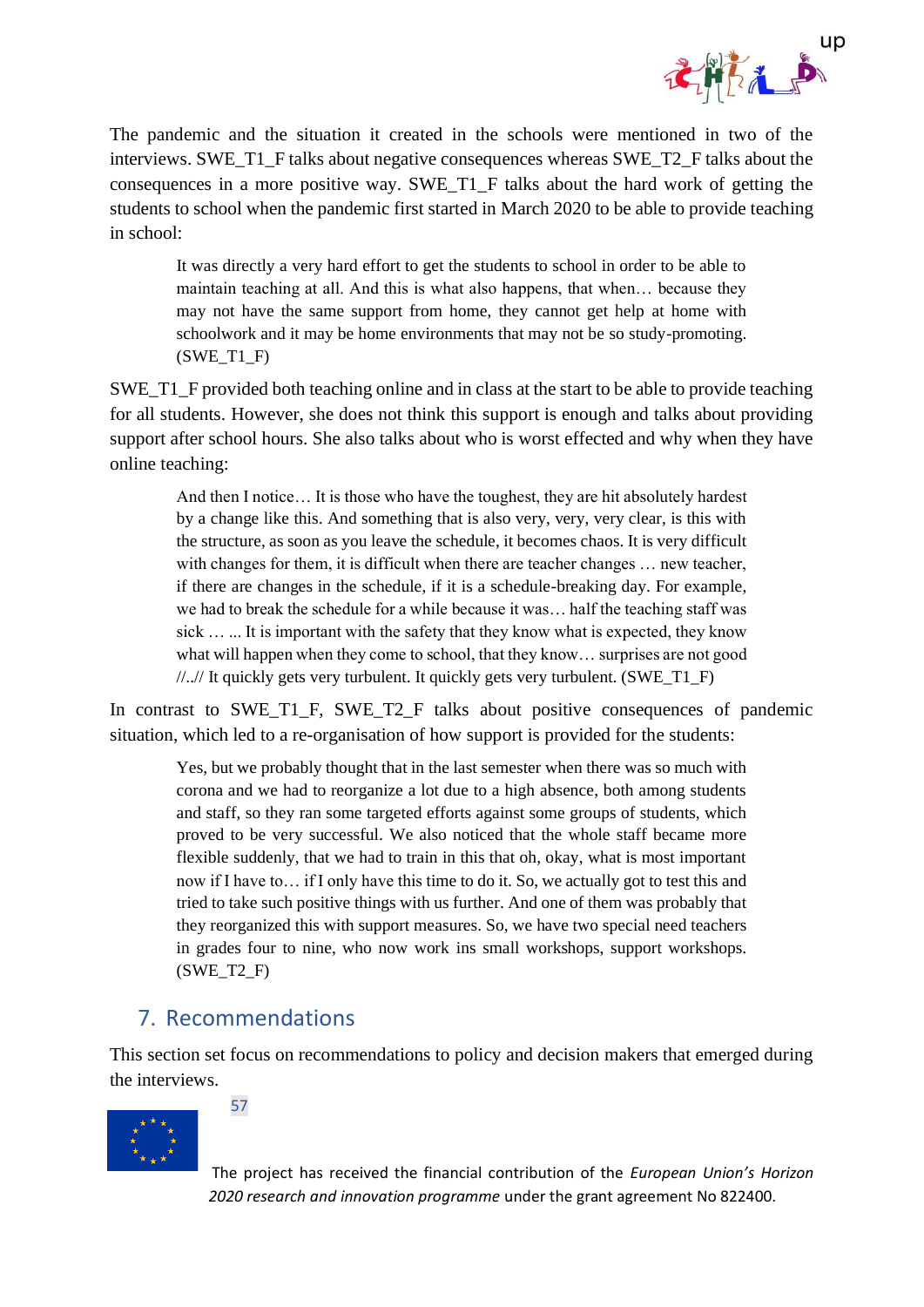

## Teachers

During the interviews the teachers talked about what they need for their work to be improved. Many of the teachers then mentioned more time and resources (which was reported above in...). However, also other suggestions were made that may enhance the students' agency and participation. These suggestions all relate to the students' multilingualism. For example, SWE T6 F believes that they have to continue to develop their work with translanguaging: "I believe in this with translanguaging. So that there… continuing training in it and developing that work I think would have been good". SWE\_T11\_F has two suggestions, one which involves a more flexible schedule so that teaching can be organized based on the students' needs. The second involves a larger and closer collaboration with the study guidance supervisors (in mother tongue):

But then, at the same time, I sometimes think that you need… A more flexible… I think that… Much of the school is so strongly framed. You should have 40 minutes of math, then you should have 40 minutes of Swedish, then you should have 40 minutes of SO, then you should have it… Now I work in high school. There is a schedule that governs every step we take. We always have a schedule to follow. Had you… It's super fuzzy, but if you had not had it, but instead departed from the content areas, themes where you could work together, where you could see what the students needed to achieve the goals in this content area. There were opportunities for larger and smaller groups, where there were opportunities for different teachers with different competences, not least linguistic. (SWE\_T11\_F)

So, if you need something more that would be a little more reasonable, it is very much about more support in the students' language. More study guidance (in mother tongue) time. It would have been the very best thing, in fact, to be able to work together with the study supervisors more. During several more hours a week. And also get opportunities to plan together with them, because as it is now, I give them the tasks. So, we do nothing together, they translate what I want them to do. And it would have been very interesting to work with the study supervisors. (SWE\_T11\_F)

## Social workers

Several of the interviewed social workers pointed to the need for more resources, but they also offered other recommendations. One type of recommendation has to do with dynamics of inclusion and exclusion, in school but also on a more overarching societal level.

I think that one needs to work much more with the transcultural approach, and one have to work much more solution oriented. One has to find many more solutions, not just look at problems, but solutions. (SWE\_SW1\_M)

Politicians must secure that everybody have the same opportunities in Sweden. And then that is not 'when you come here you must learn Swedish, pull yourself together, you must fight'. I wished that everybody could understand, that everybody could



58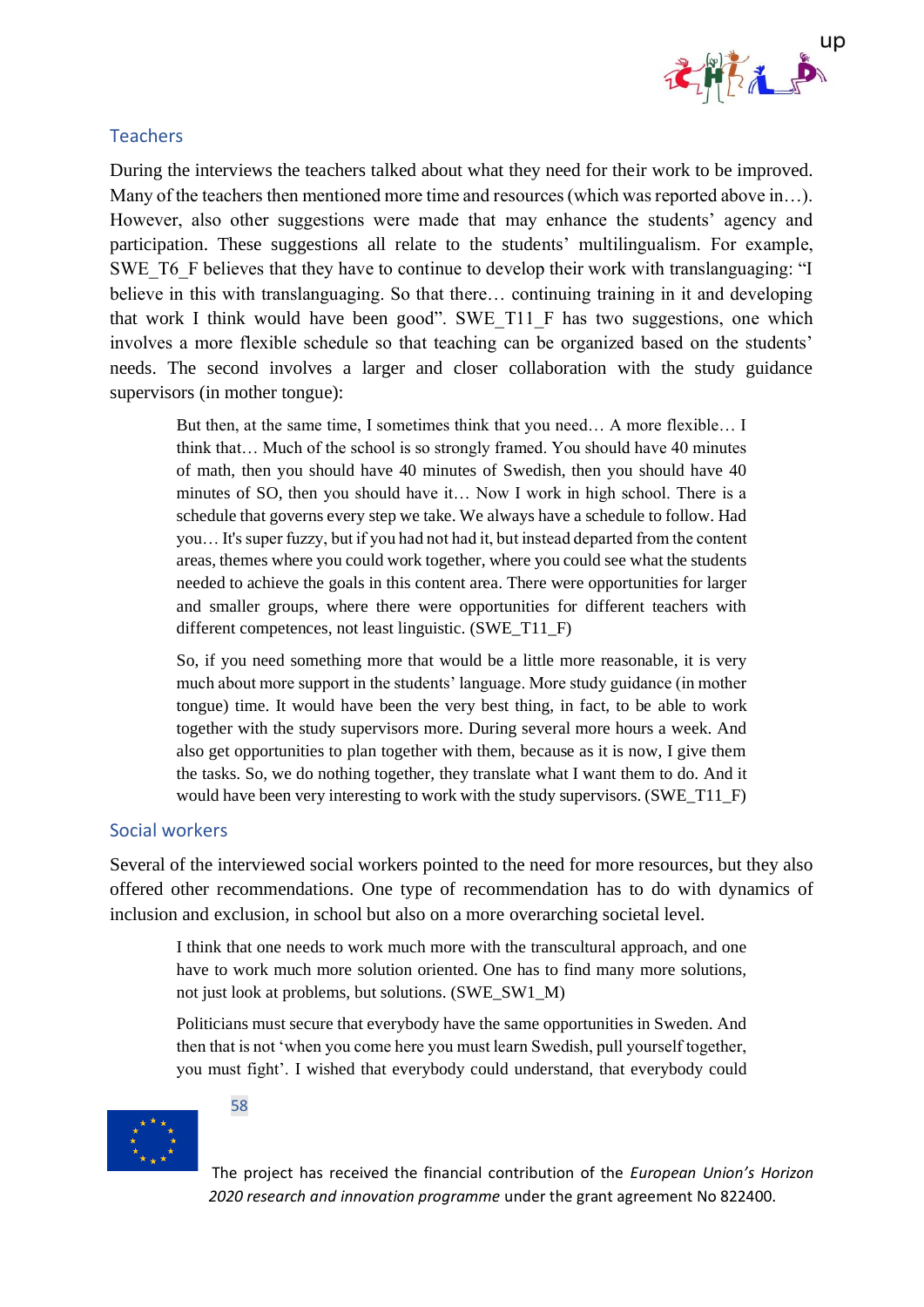

study a course in norm critique, and understood that we must meet people where they are and offer them appropriate conditions. //…// and not see everything as immigrant problems, but our problem. Not 'we' and 'them', but 'we'. The children in this area who are doing the worst. And this must be fixed, as simple as that. (SWE\_SW5\_F)

As a more concrete kind of recommendations, regards the complimentary competences in school and the after-school activities. Several interviewees plead that these measures shall not be withdrawn but remain. According to their experiences, these resources are needed, and they make a difference.

## Mediators

Mediators provided several suggestions to improve their work and thus the effect of students' education, participation and agency. The majority of the mediators' experience that they are excluded from teaching teams and discussions about teaching methods. One recommendation from their point of view is thus to have more structured, long term and intensive collaboration with class teachers, subject teachers and the mentors of the student. This would require that the mediators get more time for tuition and study guidance, and that they can concentrate their work to fewer schools. Another suggestion made, related to discussion about methods, is shared training and knowledge development (e.g., seminars, workshops) with teachers, principals and other study supervisors. This would give professionals working with migrant children possibility to get access to materials and methods, and a collaboration that can result in a more cohesive evaluation of students' needs. The mother tongue tuition and study guidance have according to the mediators a low status. Shared seminars and knowledge development could higher the status of the positions in the municipalities' school organisation. Two of the mediators recommended working with translanguaging as tool to increase student participation and feeling of belonging.

# 8. Conclusions

The conclusion is divided into a summary of the key findings, consequences of the pandemic and a discussion of theoretical implications.

# Summary of the results

59

## **Teachers**

In all interviews with the teachers, migrant students' difficulties and challenges regarding school performance were brought up, which have consequences for students' possibilities to participate in the schoolwork and thus influence their agency. The difficulties and challenges brought up were related to students lacking basic educational skills and having insufficient language skills in the language of instruction (Swedish). Another challenge that was brought up by the teachers refers to cultural issues, for example differences between the school cultures

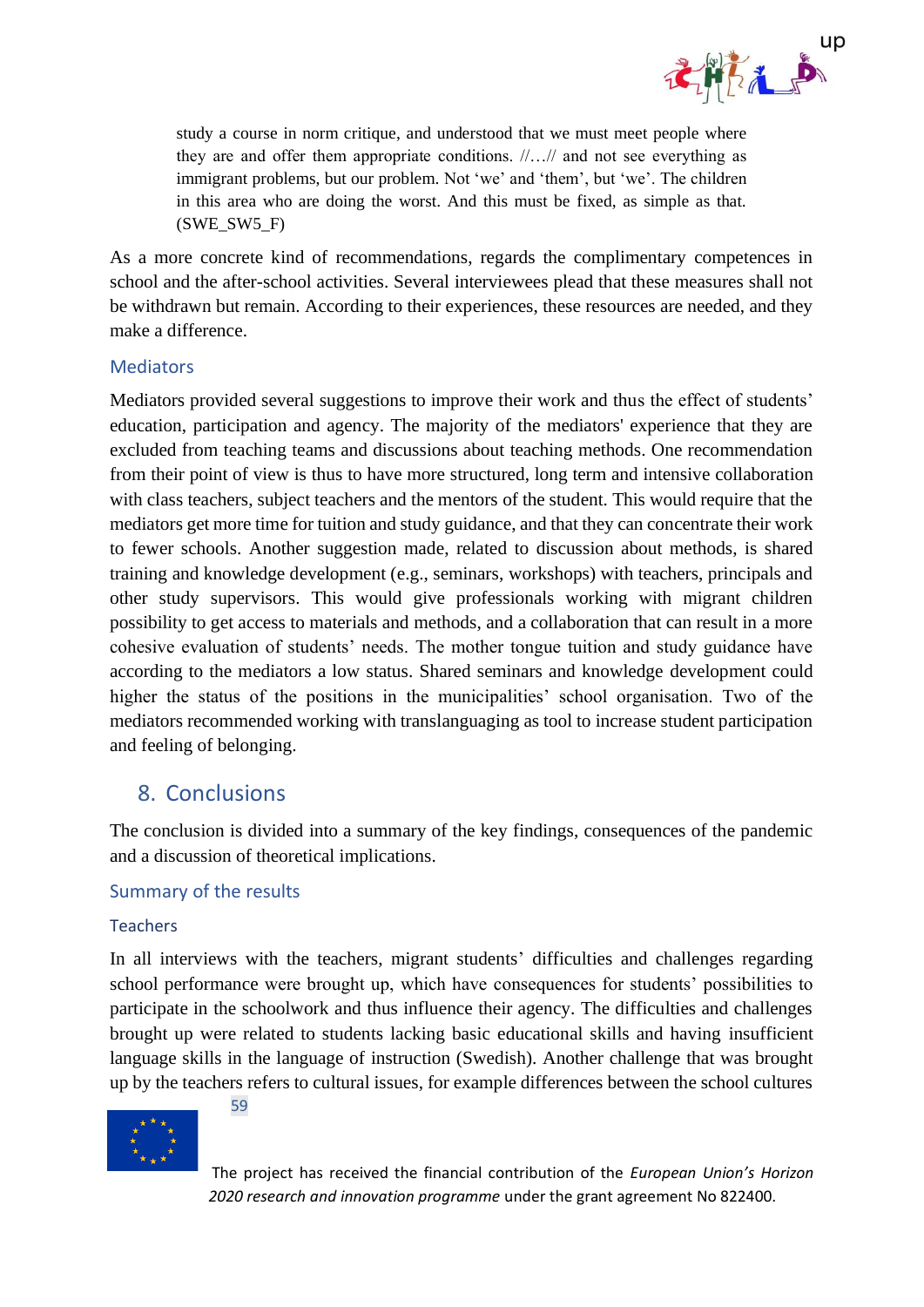

in the students' home-countries and in Sweden and thus also epistemological issues. Further, social aspects such as students' behaviours, socio-economic backgrounds and rowdy classrooms were brought up as educational challenges. These are all explanations for their migrant students' performances in school, or rather lack of achieving the expected. These explanations are all grounded in a deficit perspective, meaning that the students do not achieve the expected because of lacking or having deficits in the Swedish language and culture. These kinds of explanations are highly problematic since they enable for blaming the students themselves for not achieving because of their backgrounds and thus (re)produce categorizations of migrant students as students with deficits. Categorizations of people may work their ways into the lives of the people and become a way for them to define themselves, in this case as migrant students with deficits, which have consequences for students' identity formations and agency.

An aspect that is emphasized in the interviews with the teachers as important for migrant students' schooling is the relationship between the teacher and the students. The teachers seem to think of good relations with students as very important, when working with migrant students compared to when working with students of native backgrounds. This includes trust. It is important that the students feel that they can trust their teachers. Thus, creating a good relationship between the teachers and their students may enhance students' agency.

Some key factors for the situation of migrant students that were identified from the interviews with teachers were migrant students' opportunities to participate and have influence. For example, the importance of listening to the students' voices, perceptions of their feelings and needs were stressed.

The interviewed teachers perceive that there are gender differences when it comes to migrant students' classroom behaviour, social difficulties, and home cultures. However, when it comes to gender and school achievement the teachers' perceptions differ, some teachers perceive that there is a gender difference in achievement, and some do not.

When the teachers talked about teaching migrant students different themes emerged. All the themes, implicitly or explicitly, relate to language issues. One theme that emerged was *Something more is needed of the teacher profession* (in relation to teaching students with native backgrounds). Another was *multilingualism as a resource,* which consists of examples of how the teachers say they work in relation to multilingualism as a resource, which means that all languages are viewed as resources for learning and may be used in the classroom. This stands in contrast to a deficit perspective and may enable for students to enhance their agency in the classroom when using their mother tongue for learning, which also may facilitate the students to form identities as multilingual learners with valuable resources.

A third theme, *Language-oriented teaching,* in contrast to multilingualism as a resource, focus on developing students' skills in Swedish, which may enhance students' agency but since



60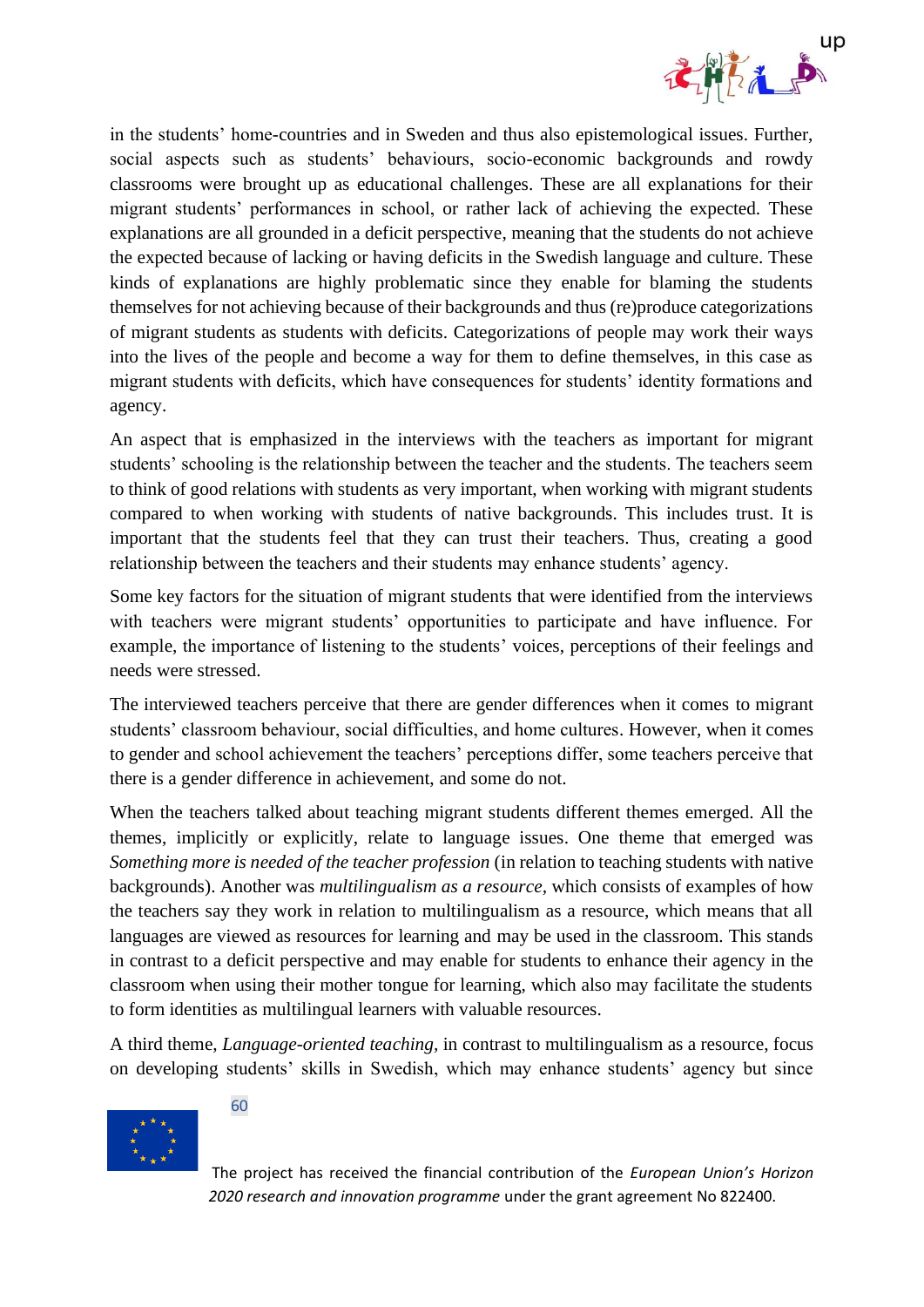

Swedish language skills are the desired it may also contribute to students trying to hide their migrant identities. When it comes to the theme *Scaffolding strategies,* "the teaching and learning cycle" (*cirkelmodellen*), a model presented by Gibbons (2002) and visual support were mentioned. Some digital tools were also mentioned by the teachers when talking about teaching migrant students. Tools that translate into the students' mother tongue were mentioned, but also digital tools to enhance student interaction like Kahoot and Quizlet Live were mentioned by the teachers. These tools may all enhance students' agency since they promote student interaction or facilitate learning by using translating tools.

Other teaching strategies that may enhance students' agency, mentioned in the interviews were warm-up activities, timing student work, name sticks and EPA (Individual reflection, Reflection in pairs, Reflection in the whole class). Another aspect that are valued by the teachers in their work with migrant students is *Study guidance in the mother tongue.* It means that newly arrived students and students in need of language support may be provided *Study guidance in the mother tongue* which focus on both developing knowledge in school subjects and the Swedish language.

Working with migrant children involves, according to the teachers, several challenges. Many of them are connected to the students' in-sufficient language skills in the language of instruction. Challenges, which also relate to this to some extent, that were brought up during the interviews were the perception that several more adults are needed in class. The teachers do not think that it is enough with one teacher in the classroom. The teachers are also of the perception that they need more time. That is more time for their work, but also more time together with the students.

According to the interviewed teachers, parents are viewed as an important resource when it comes to their children's schooling, since involving parents contributes to increased engagement in their children's schooling. Recurring in the interviews were also the teachers' experiences of that parents do not interfere with their work because they are of the perception that the school and the teachers should take care of their children's schooling and not the parents. When it comes to communication with parents some of the teachers talk about difficulties to communicate with parents. One hindrance that is mentioned is related to the parents' educational background, meaning that parents with a low level of education do not communicate with school in the way that is expected. Another difficulty for communicating with parents that is mentioned is that interpreters are needed and therefore teachers perceive that they cannot have a direct communication with the parents. During the interviews the teachers primarily talked about parental support as a deficit, that is a they perceive a lack of support from the students' parents, which they relate to the parents' backgrounds.

The teachers' perceptions of integration are related to out-of-school activities, meaning that these activates enable for migrant students to meet students from other parts of the city, and to



61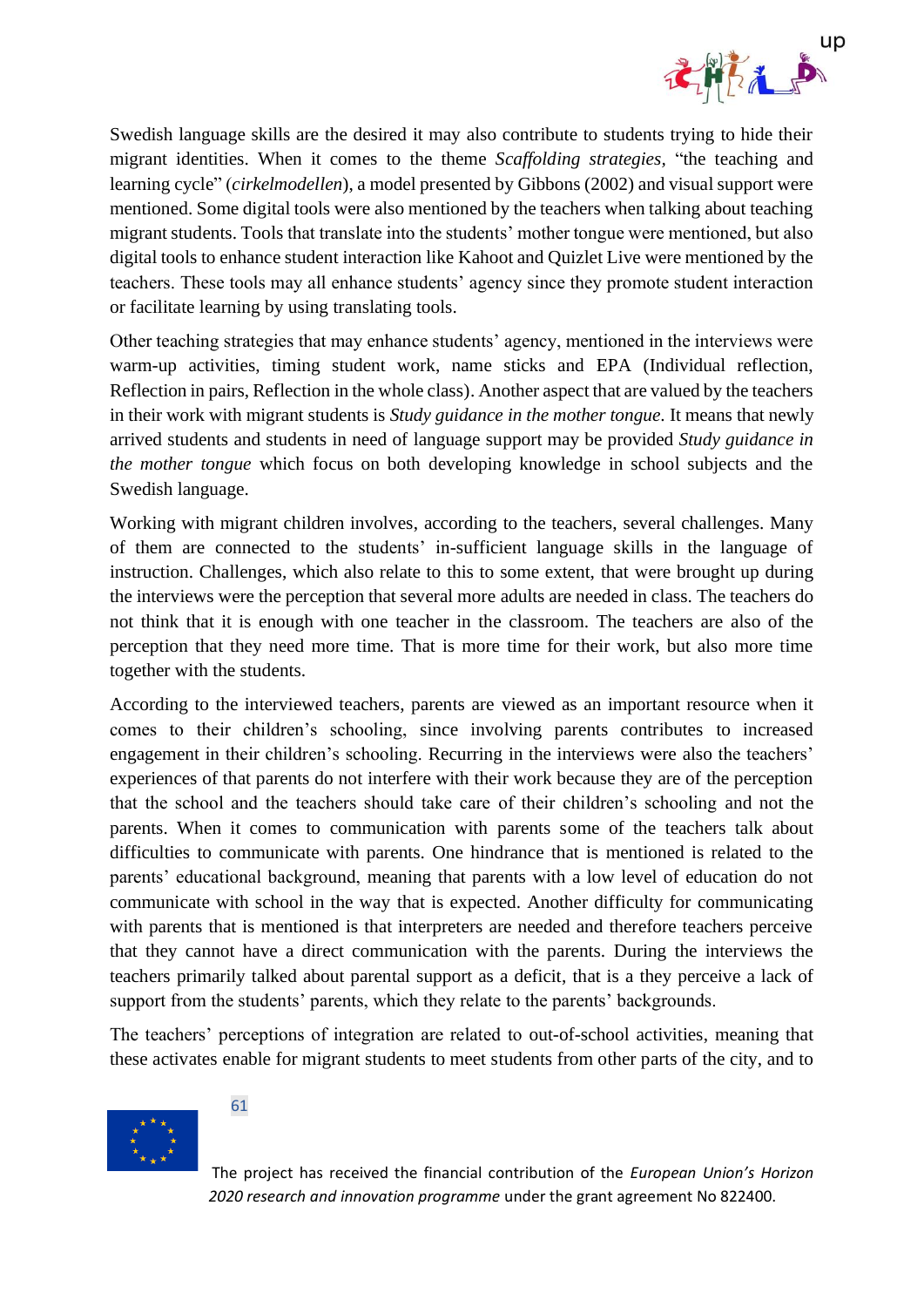

students' opportunities to participate in school. One teacher says that it is about creating an understanding of each other's differences.

The teachers give examples of several different collaborations, both internal and external collaborations. However, there are also examples of collaborations that may be both internal and external. One such example is the collaboration with study guidance supervisors (in the mother tongue). Examples of internal collaborations, that is activities and collaborations with professionals within in the school, are the student health team which includes school nurses, student counsellors, special pedagogues and the study and career counsellor, the school library, the student coordinators, study guidance supervisors in the mother tongue and the teachers in school-age educare and special teachers. Examples of external collaborations are activities arranged after school hours or out of school activities and collaborations with other authorities and organizations, such as e.g. homework support, sport clubs and children and youth psychiatry and social services.

## Social workers

In their work with children and families, the interviewed social workers foremost emphasise a holistic approach to the students and their families. Besides engaging with the families also in social activities, it also involves engaging with them both during and outside of the ordinary school, in evenings and weekends. Social relations are emphasised as the most important tool in their work, and the schools have employed so-called complimentary competences to focus on and strengthen this. This is also a way to enabling teachers to focus more on teaching, and less on social problems when these occur in school. The social workers also use a number of systematic tools. Interestingly, the systematic tools are more focused on control, while the relational work, that is more focused on strengthening the agency of the students, is less systematic.

The interviewed social workers, out of whom several have migrant background themselves, frame integration as enabling diversity among the students. This means that they strive to strengthen the agency of girls and boys in the superdiverse cultural environment that the studied schools comprise. Sometimes this involves the use of several languages, not least in situations that involve newly arrived students.

### **Mediators**

The challenges in educational performances of the students that the mediators work with are related to lack of sufficiency in the Swedish language. This concerns newly arrived students as well as students born in Sweden. Other challenges are low levels of educational background of parents, socio-economic factors such as poverty and housing situations. Some of the mediators also pinpoint challenges related to gender, for example, girls having to take responsibility of household chores. Other factors mentioned are related to structural aspects such as low numbers



62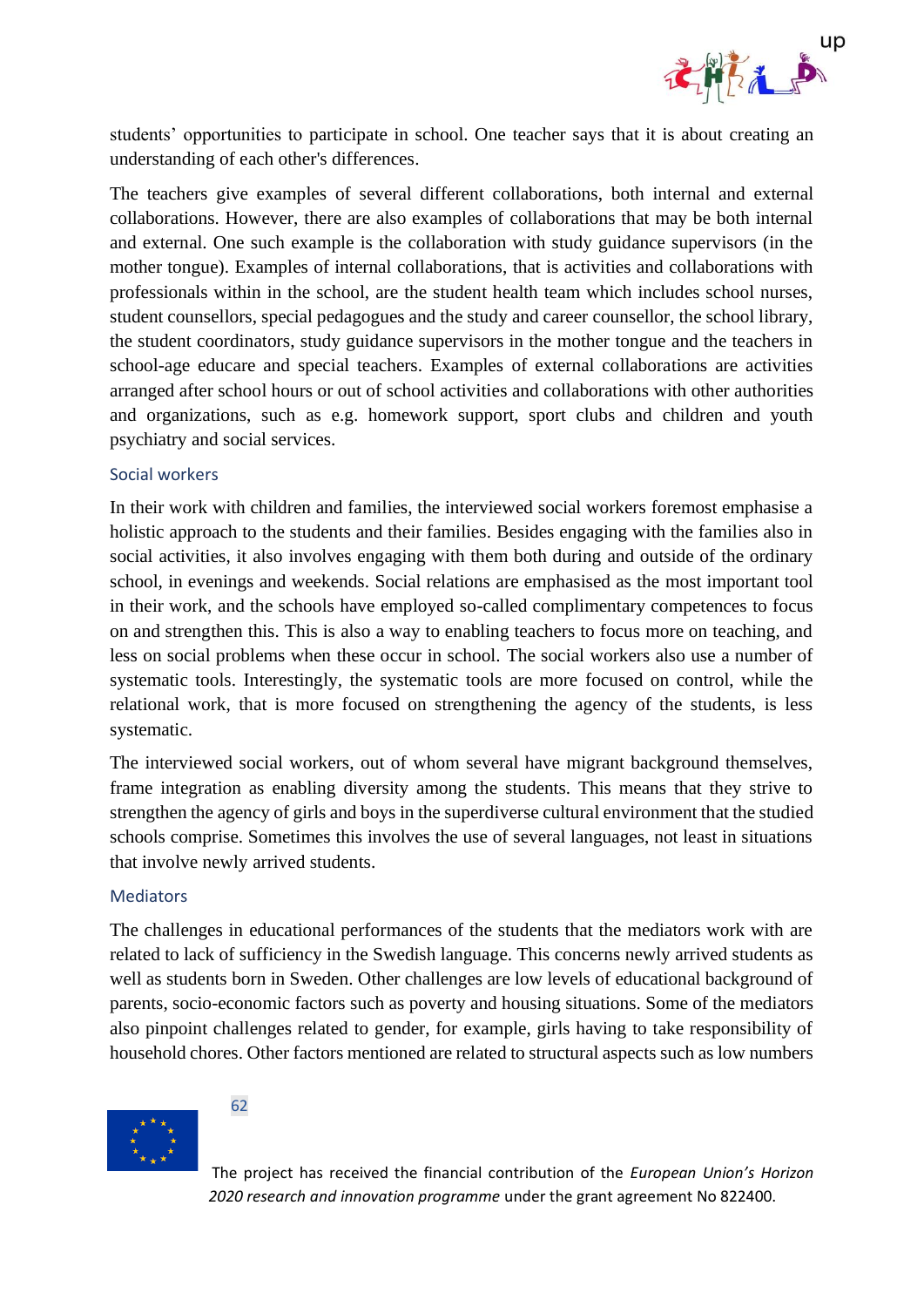

of certified and skilled teachers, lack of time in relation to the students' needs and lack of relevant material.

The mediators identify both mother tongue teaching and study guidance in mother tongue as strategies enhancing equality in schools. This because they enable the students to get support in their strongest language as well as to strengthen this language by professionals who share their language and culture. Further to this, these strategies are also identified as enhancing students' participation in education, and as being significant for the students' identity formations.

The mediators' strategies for strengthening student participation are to a high degree related to their view of themselves as cultural mediators between students, teachers and families. To parents they explain how things work in school and generally in Sweden, and to teachers and other professionals they introduce the parents' and students' home cultures and languages. Other strategies that mediators use for enhancing participation is translanguaging pedagogy and reading services, such as movies, social media and translation tools.

Challenges to the support offered includes the time given for the classes in relation the students' needs, and the somewhat low professional status of the mediators. To raise the status of the professions would give students a sense of pride of their backgrounds and belongings. Thus, facilitating for migrant students to form multilingual identities that are valued in school.

## Summary of the situation of migrant children during the pandemic

In the Swedish case, the impact of the pandemic is probably more diffuse than in the other country cases. In Sweden, the process of closing down schools were slower than in many countries, and the close down was only partial. Initially, only upper secondary school (ISCED3) were closed down, this happened from the spring semester of 2020. Secondary schools (ISCED2) were closed down to varying degrees and periods in the spring of 2021, depending on the local situation. Close down of primary school (ISCED1) was overall avoided. In the Swedish study, most interviews conducted with professionals, were conducted before close down, and hence in the interviews experiences of this is limited such as for example experiences of online teaching. Nevertheless, there are some conclusions to be drawn. One challenge has been to give support to the students who need help with structuring their studies, and those who do not have educational support at home. Many parents kept their children at home in the beginning of the pandemic, which led to difficulties for students to structure their days and keep the motivation for schoolwork. The schools also had to restructure their teaching because of rules of physical distancing. This resulted in the dividing of students into smaller groups and organizing support workshops, which was a positive effect of the pandemic due to that it led to a more flexible organizing of the teaching.



63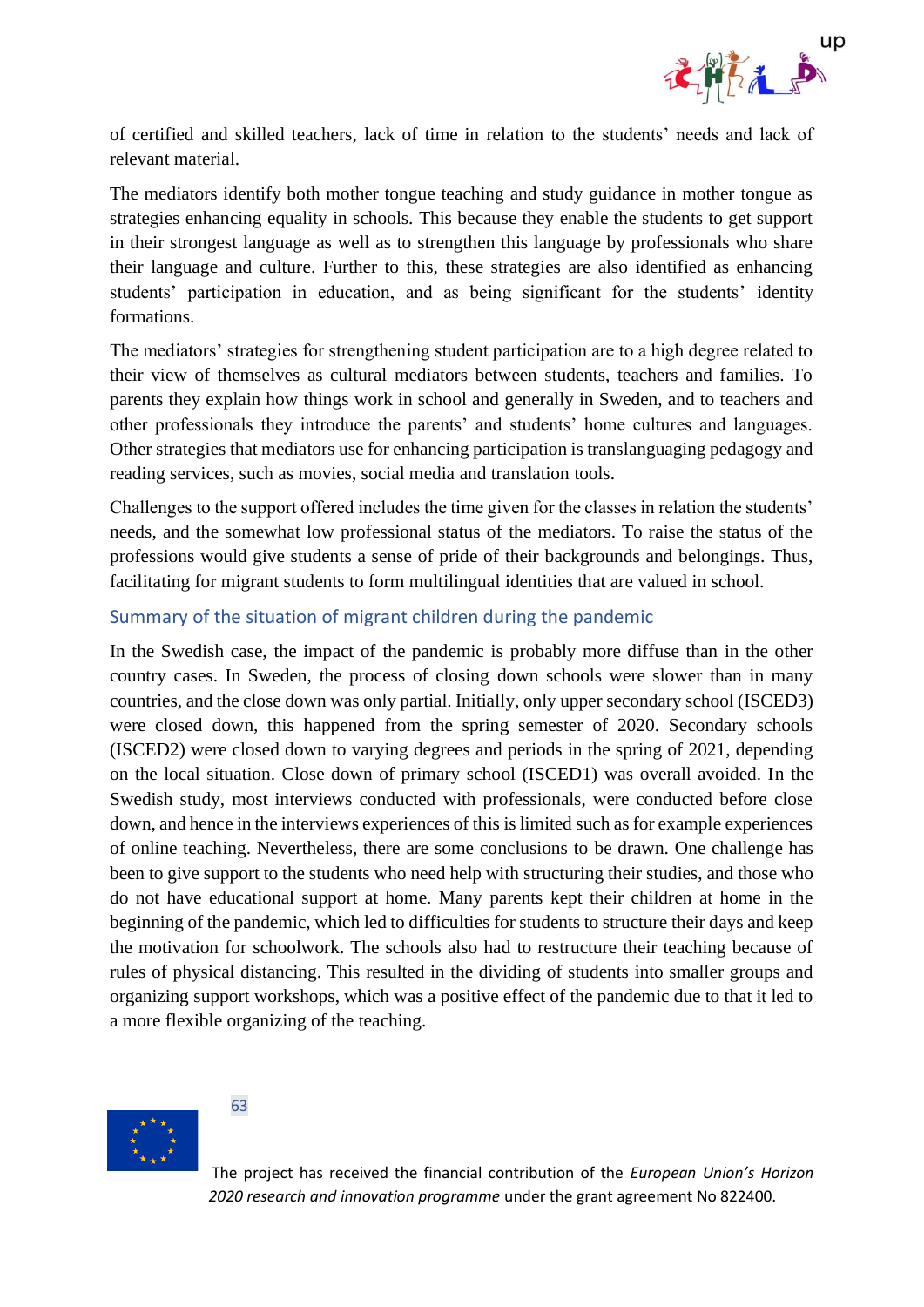

## Theoretical implications of the Swedish case

Here we want to highlight three implications that builds on insights from the Swedish data.

### Integration and diversity in schools

One issue that the Malmö-case brings along, regards how to study the integration of migrant children as a *particular group* of children. The schools included in this study, but also the city in general, are characterised by migration. The students in the upper secondary school are on the average with the city, and in the two compulsory school the students with migration background are in vast majority. In the view of this, these schools can be described in terms of super-diverse societal contexts (Vertovec 2007). This also fits the descriptions of the interviewed professionals, who describe their students as a very diverse groups of children. They represent persons with different migration and other backgrounds. In the view of this context, on a general level the interviewees understand integration as enhancing an inclusive context were each and everyone are recognised and can have agency.

### Language and children's agency

In the interviews, language(s) has an ambivalent position in relation to children's agency. On the one hand, children's lack of Swedish language proficiency is described as a deficit, and on the other hand the use of languages is described as a way forward for inclusion and children's agency. This means that while the 'old' idea of integration as being included into a national context is representative, a response to the super-diverse context is also prevalent. This ambivalence is both unarticulated and unsurprising. The questions are how this is experienced by the students and what impact is has on their identities of belonging and agency.

### Children's identities, trust and enhancement of agency

Overall, as presented in our interviews, trust built through social relations is at the core to strengthen children's agency. The strategies to enhance this can be identified at multiple levels of operation. In part this involves concrete methods used in and outside the classroom, the recruitment of new categories of personnel, but also a strategy to create a supportive and engaging social environment in relation to the school, but not limited to the school. This means that the school have strategies to work with peer relations during and after school, and that it supports the involvement of the students' families in activities that are only indirectly related to the school (in the meaning of studies).



64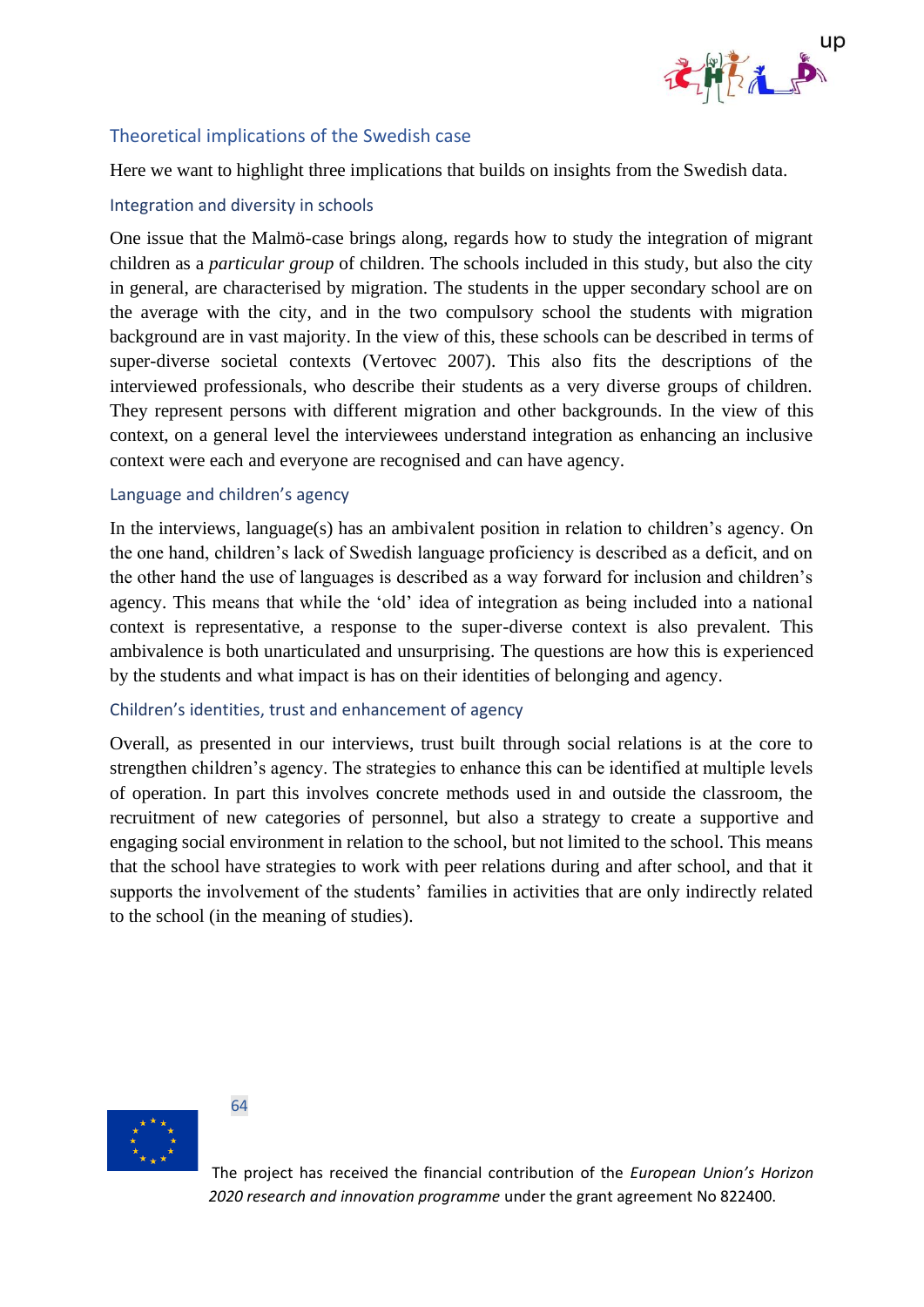

# References

Dahlström, C. (2004). Nästan välkomna. Invandrarpolitikens retorik och praktik. [Almost welcome. Immigrant policy in rhetoric and practice] Academic Dissertation. Department of Political Science, University of Gothenburg.

Gibbons, P. (2002). *Scaffolding language, scaffolding learning.* Portsmouth, NH: Heinemann.

Grander, M. & Salonen, T. (2020). Ökad ojämlikhet i boendet i spåren av coronaepidemin. Externa perspektiv, artikelserie, del 2 [Increased inequality in housing in effect of the corona pandemic. External perspective, article series, part 2]. Delegationen mot segregation, Stockholm [Delegation against segregation, Stockholm].

Hansen, C. (2019). Solidarity in diversity. Activism as a pathway of migrant emplacement in Malmö. Academic Dissertation. Department of Global Political Studies, Malmö University.

Malmö stad (2019a). Delrapport 1. Kompletterande kompetenser – mer än bara avlastning [Report 1. Complimentary competences – more than just unburdening]. Grundskoleförvaltningen, Malmö stad [Department of compulsory school, Malmö City].

Malmö stad (2019b). Delrapport 2. Elevkoordinatorer med kompetens – mer än bara komplement och avlastning [Report 2. Student coordinators with competence – more than just compliment and unburdening]. Grundskoleförvaltningen, Malmö stad [Department of compulsory school, Malmö City].

Malmö stad, Population Statistics. Downloaded from [https://malmo.se/Fakta-och](https://malmo.se/Fakta-och-statistik/Befolkning.html)[statistik/Befolkning.html.](https://malmo.se/Fakta-och-statistik/Befolkning.html)

Salonen, T., Grander, M. & Rasmusson, M. (2019). Segregation och segmentering i Malmö. [Segregation and segmentation in Malmö]. Stadskontoret, Malmö stad [City Department, Malmö City].

Skolverket [Swedish National Agency for Education], Skolblad. Downloaded from [https://www.skolverket.se/om-oss/oppna-data.](https://www.skolverket.se/om-oss/oppna-data)

Statistics Sweden, Population Statistics. Downloaded from [http://www.statistikdatabasen.scb.se/pxweb/en/ssd/.](http://www.statistikdatabasen.scb.se/pxweb/en/ssd/)

Vertovec, S. (2007) Super-diversity and its implications. *Ethnic and Racial Studies,* 30(6): 1024–1054.

Government reports and bills

65

SOU 1974:69 Invandrarutredningen. Invandrarna och minoriteterna [The immigrant investigation. The immigrants and the minorities]

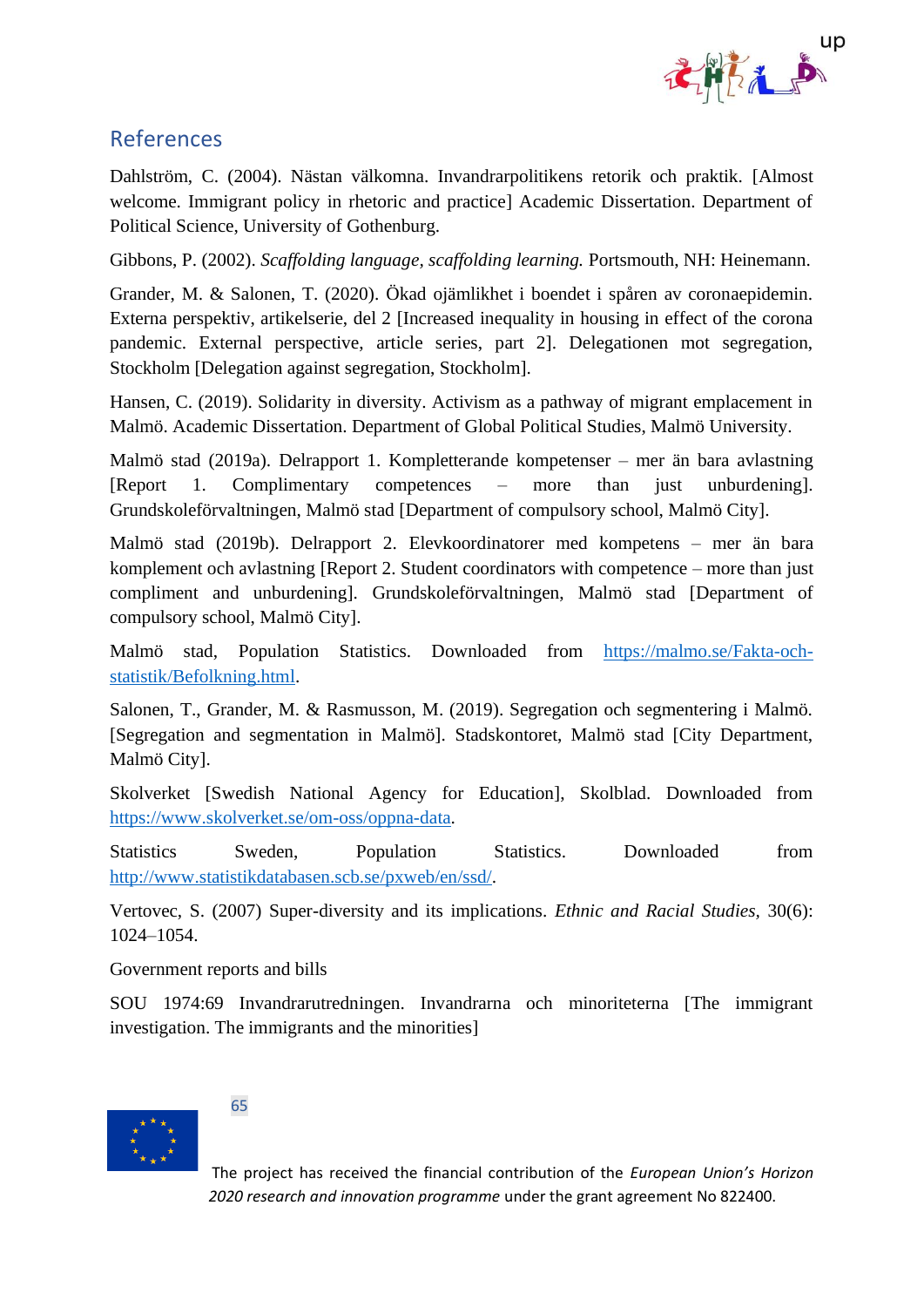

Prop. 1975:26 Regeringens proposition om riktlinjer för invandrar- och minoritetspolitiken m.m. [Government bill about directions for the immigrant and minority policy and more]

Prop. 1997/98:16 Sverige, framtiden och mångfalden – från invandrarpolitik till integrationspolitik [Sweden, the future and the diversity – from immigrant policy towards integration policy]



66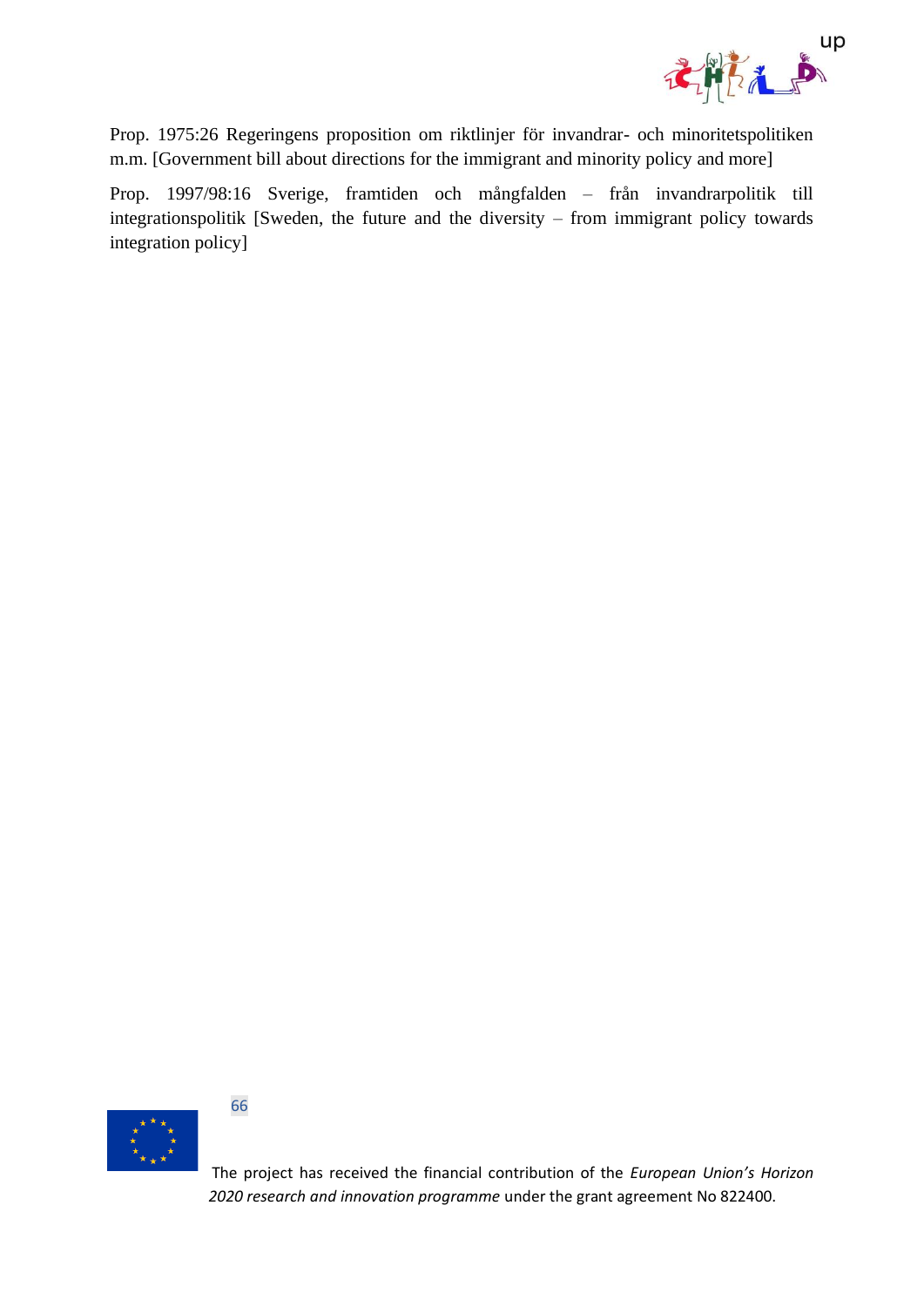

# CHILD-UP WP5 local report - children's perspectives. Sweden

Erica Righard, Malmö University Anne Harju, Malmö University Petra Svensson Källberg, Malmö University

# 1. Introduction: Contextualisation and methodology

The Swedish part of the CHILD-UP project is realised in collaboration with three schools in Malmö, the third largest and the fastest growing city in Sweden. The greater Malmö area has a population of around 750 000 inhabitants, and the city itself, which corresponds with the municipality, has 347 949 inhabitants (2020) (Statistics Sweden). The schools included in the study are located in the municipality of Malmö, which we refer to as Malmö City (*Malmö stad*). In this introductory section we shall briefly say something about migration and schooling in Malmö. This serves to contextualise the three schools that participate in the study. We also present the selection of schools and research participants and discuss implications of it.

# Migration, segregation and schooling inequality in Malmö

Malmö is located in southern Sweden, just by the bridge to Copenhagen, Denmark, connecting Sweden with continental Europe. This geographical location has implications for its migration experiences. Towards the end of the nineteenth century, when emigration peaked, it was a port of embarkation; contrary, today it is a port of arrival. This is notable in its population. The share of foreign born in the population is 34,6 per cent, compared to 19,7 per cent in the total population. If we include persons born in Sweden with two foreign-born parents, the share of persons with foreign background in Malmö is 47,2 per cent while in Sweden it is 25,9 per cent (Statistics Sweden). In Malmö, people born outside of Sweden origin from 179 different countries and the most common countries of birth are Iraq (11 744), Syria (8 299), Denmark (7 469), Yugoslavia<sup>5</sup> (7 407), Poland (6 720), and Bosnia-Hercegovina (6 395). Persons born in Lebanon, Afghanistan and Iran reaches around 4 000 persons for each country (Malmö City, Population Statistics on webpage).

<sup>&</sup>lt;sup>5</sup> The registration of country of birth as registered at the time of immigration, hence this refers to persons who immigrated before the dissolvement of Yugoslavia.



67

The project has received the financial contribution of the *European Union's Horizon 2020 research and innovation programme* under the grant agreement No 822400.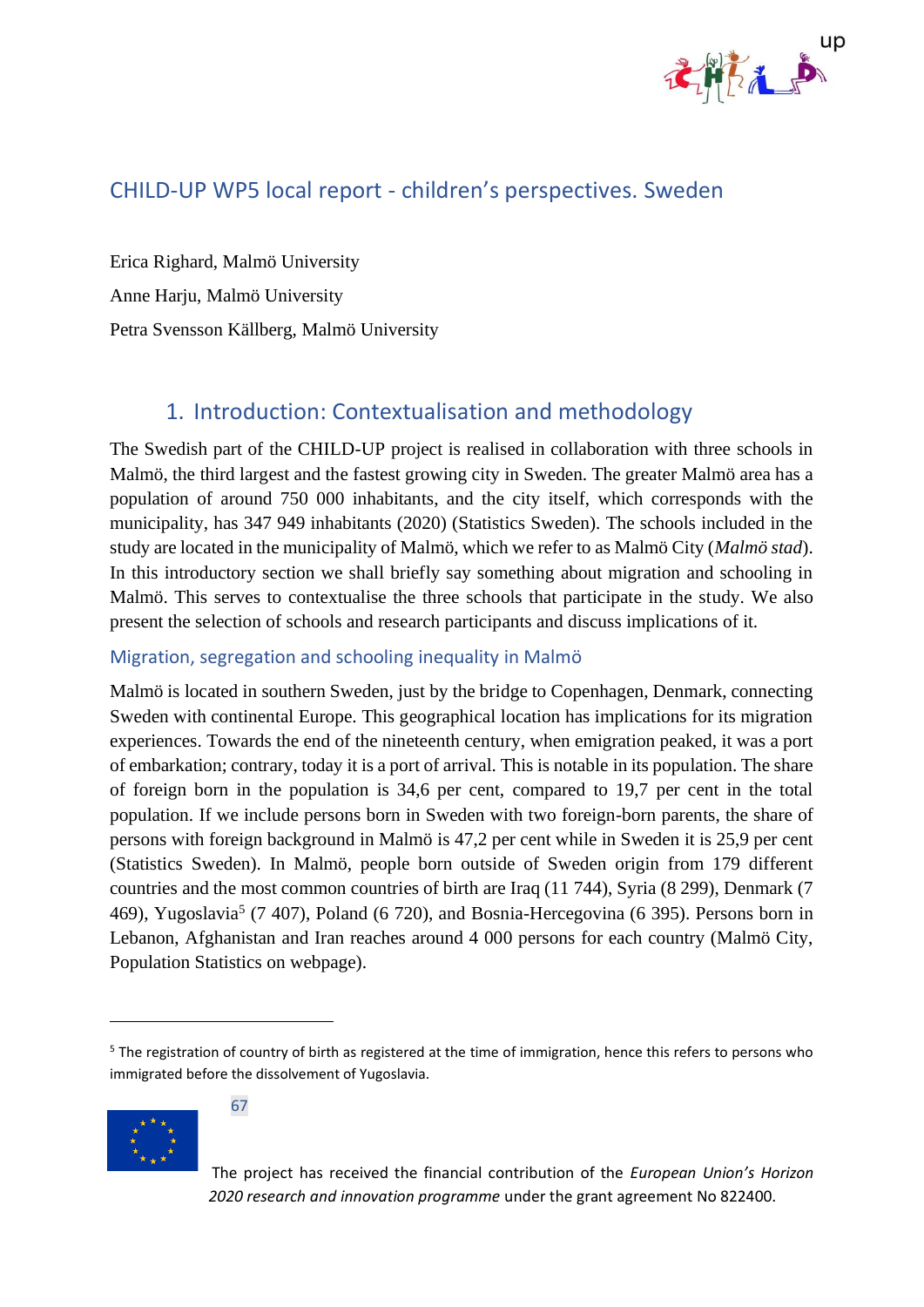

Of interest to this study is the proportion of children with migrant background in schools. In Sweden, the CHILD-UP selection criteria of children, corresponds with grade 5 (ISCED1) and 8 (ISCED2) in compulsory school, and the second year in upper secondary school (ISCED3), hence students aged 12, 15 and 18 years. Preschool (ISCED0) is not included in the Swedish part. As table 1 below illustrates, on average in Malmö City, persons with migrant background in these ages outnumbers persons with Swedish background.

*Table 1: Persons aged 12, 15 and 18 years with migrant and Swedish background in Malmö City (December 2020)*

|                      | 12 years     | 15 years     | 18 years     |
|----------------------|--------------|--------------|--------------|
| Migrant background*  | 2 002 (51%)  | 1 847 (54%)  | 1 722 (54%)  |
| Swedish background** | 1 915 (49%)  | $1550(46\%)$ | 1 438 (46%)  |
| Total                | 3 917 (100%) | 3 397 (100%) | 3 160 (100%) |

\*Migrant background includes persons who are foreign born and persons born in Sweden with two foreign born parents

\*\*Swedish background includes persons born in Sweden with at least one parent born in Sweden

Source: Statistics Sweden, Population Statistics

Malmö is not only a city marked by a diverse population, it is also a city of social inequalities and segregation. In fact, compared to the national average, as well as the two larger cities in the country (Stockholm and Gothenburg), Malmö is characterised by large numbers of poor households compared to wealthy households (measured as purchase power per household unit). At the bottom line, this means that Malmö, by national standards, is a comparatively poor city (Salonen & Grander 2019). Further to this, it is also characterised by spatial segregation between poor and wealthy, and between persons with migrant and Swedish background, with a considerable overlap of migration background and poverty in the eastern parts of the city, and of Swedish background and wealth in the western parts of the city. This also overlaps with how different types of housing (home-ownership and tenancy) are distributed (Salonen & Grander 2019). Of relevance for the CHILD-UP study is that, overall, compulsory schools recruit their students from the surrounding housing areas, while in upper secondary schools the recruitment of students is instead to be considered in relation to which study programs they offer. In the next section we describe and discuss some implications of this.

# Collaboration with three schools

68

The Swedish part of the CHILD-UP project builds on collaboration with three schools, two compulsory schools and one upper secondary school. We collaborate with the same schools and collect data from basically the same students across all three empirical work packages (WP4–

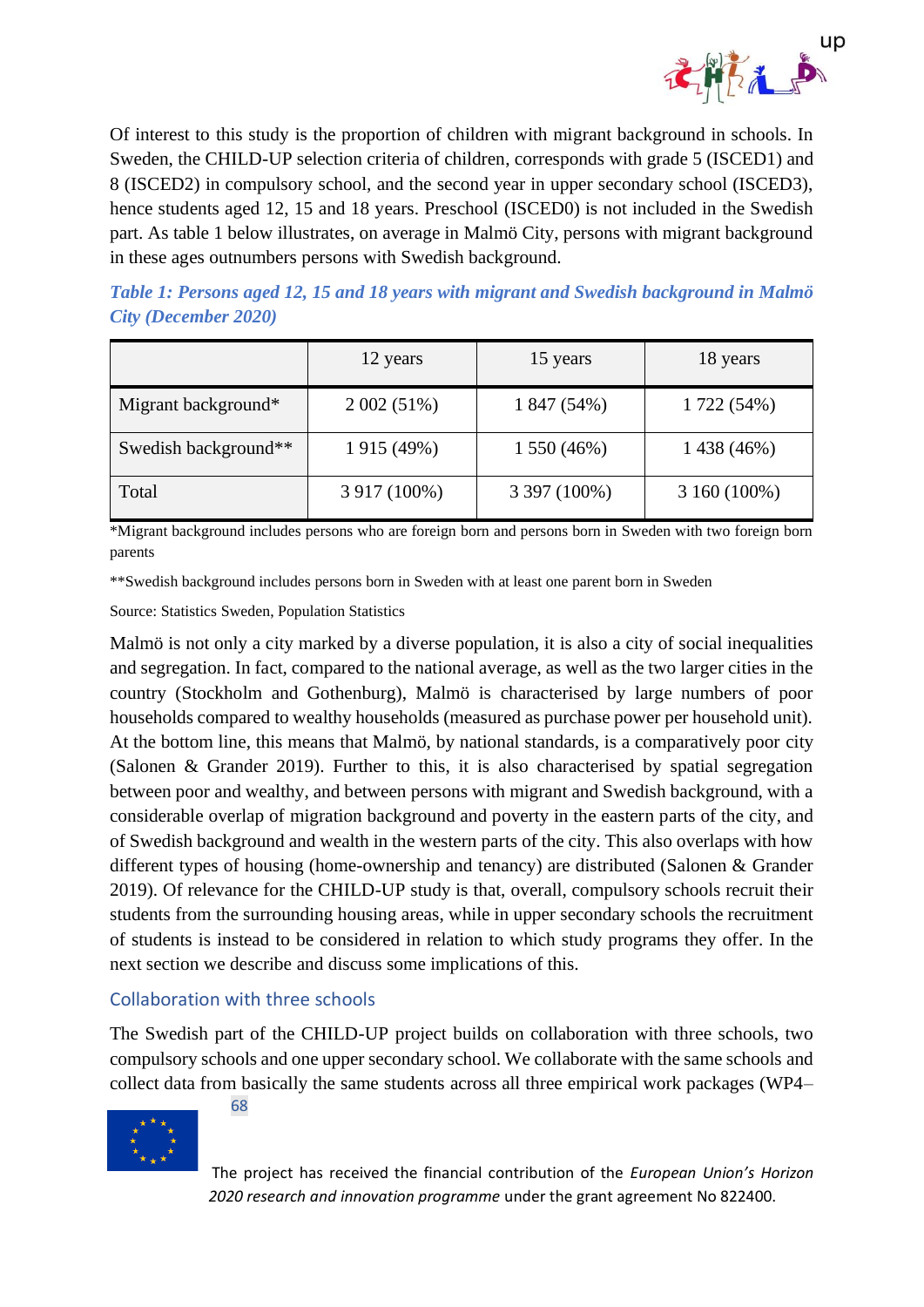

6). The two compulsory schools (school\_1 and school\_2) have classes from pre-school class ('grade 0') to ninth grade, 450–500 students, and they are located in areas with high levels of poverty and large shares of persons with migrant backgrounds in the population. They mostly recruit their students from the surrounding area. The upper secondary school (school\_3) is located in central Malmö and have students from across Malmö who have applied and been accepted into the school. It has around 1 000 students and around 80 per cent study a theoretical program, 10 per cent a vocational program and another 10 per cent an introduction program<sup>6</sup>. Table 2 below shows the share of students according to gender, migrant and Swedish background and parents' educational background in the selected schools compared to the Malmö and national average.

*Table 2: Share of students according to gender, migrant background and parents' educational background in the selected schools, Malmö and Sweden (October 2019)*

|                                          | Share<br>of<br>female<br>students | of<br>Share<br>students<br>with<br>migrant<br>background* | of students<br>Share<br>with parents with<br>post-upper secondary<br>school education |
|------------------------------------------|-----------------------------------|-----------------------------------------------------------|---------------------------------------------------------------------------------------|
| School_1                                 | 47                                | 87                                                        | 29                                                                                    |
| School <sub>2</sub>                      | 52                                | 77                                                        | 43                                                                                    |
| All<br>compulsory<br>schools in Malmö    | 49                                | 52                                                        | 59                                                                                    |
| All<br>compulsory<br>schools in Sweden   | 49                                | 26                                                        | 60                                                                                    |
| School_3                                 | 40                                | 56                                                        | 50                                                                                    |
| All upper secondary<br>schools in Malmö  | 49                                | 51                                                        | 51                                                                                    |
| All upper secondary<br>schools in Sweden | 47                                | 31                                                        | 52                                                                                    |

\*Migrant background includes foreign born persons and persons born in Sweden with two foreign-born parents Source: Skolverket, Skolblad 2019/2020

<sup>&</sup>lt;sup>6</sup> An introduction program is a program for students who are not eligible to enter a national program, and it aims at supporting students to enter a national program.



69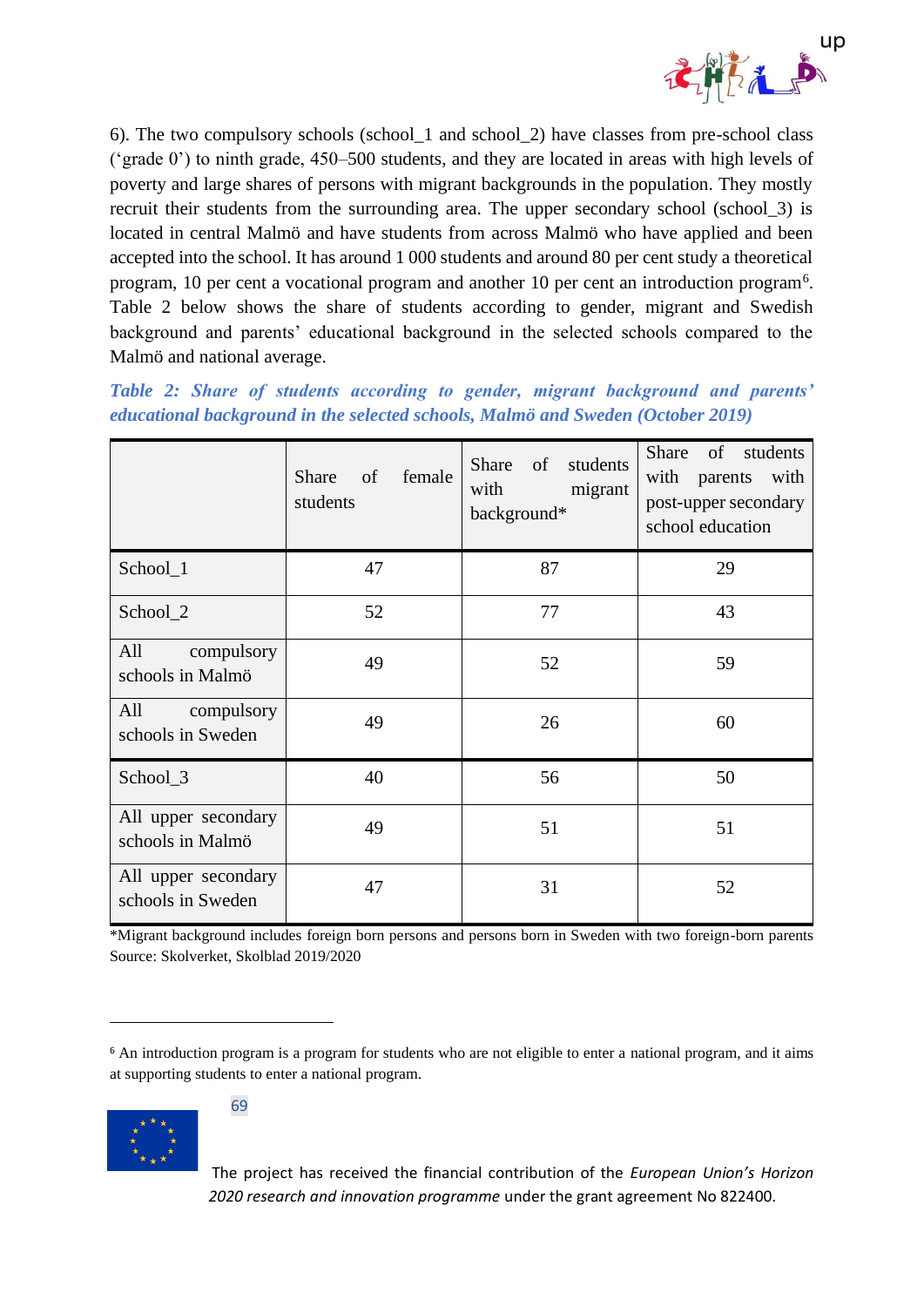

While schools in Malmö, both compulsory and upper secondary schools, on average match the national average regarding the share of students with parents with post-upper secondary school education, the share of students with migrant background is higher in Malmö than in Sweden on average. While the share of students with migrant background in school\_3 is close to the Malmö average, in school 1 and school 2 this share is much higher, reaching 87 and 77 per cent respectively. In addition, in school\_1 and school\_2, the share of students with parents with post-upper secondary school education is comparatively low. In school\_1 as low as half of the city and national average. This illustrates how the segregation of socioeconomic and migrationbackground in the city overlap, as discussed above.

It goes without saying, that this composition of the population, i.e. the share of people with migrant and Swedish backgrounds, in the city and in the selected schools, impacts on how 'integration' is understood and approached, including how it is 'talked about'. Moreover, while 13 per cent in school\_1, and 23 per cent in School\_2 have Swedish background, this does not necessarily indicate that they identify as Swedish, or speak Swedish as their first language (see WP4 report). This diversity, what some would even refer to as 'superdiversity' (Vertovec 2007), has implications for how diversity is perceived and talked about, which is shown in the analysis.

# Access and selection

Data collection was overall challenging. First it was challenging to get access to schools, but even with access in the sense that the headmaster approved of participating in the project, it remained challenging to recruit both professionals and students for data collection (see also report for WP4 and WP5 Professionals). The CHILD-UP project involves data collection from students in all three empirical work packages (WP4–6). In the first year of the project, we collected data with a survey (WP4), and the plan was to collect data through focus group interviews (WP5) and through video recording of a classroom activity, pre- and posttests, and focus group interviews (WP6) in the second year. Overall we expected that students would be hesitant about participating, not least in video recording, but also that it would be challenging to collect informed consent from parents of students under the age of 15 years. These anxieties from our side proved to be relevant. In addition, the pandemic added on to these expected challenges. The schools were closed for outsiders (including researchers) and hence we could not come there, and ISCED2 and ISCED3 had online teaching at home in periods. Overall the situation in school became strained and the teachers and other personnel could not prioritise research collaboration, which was understandable.

With the experiences from data collection for WP4, early on in the data collection process for WP5 and WP6, we realised that it would be difficult to return to the students repeatedly for data collection, and that we would need to organise it so that we collected all data we needed once we managed to set up a meeting with the students. Hence, in order to facilitate, but also to



70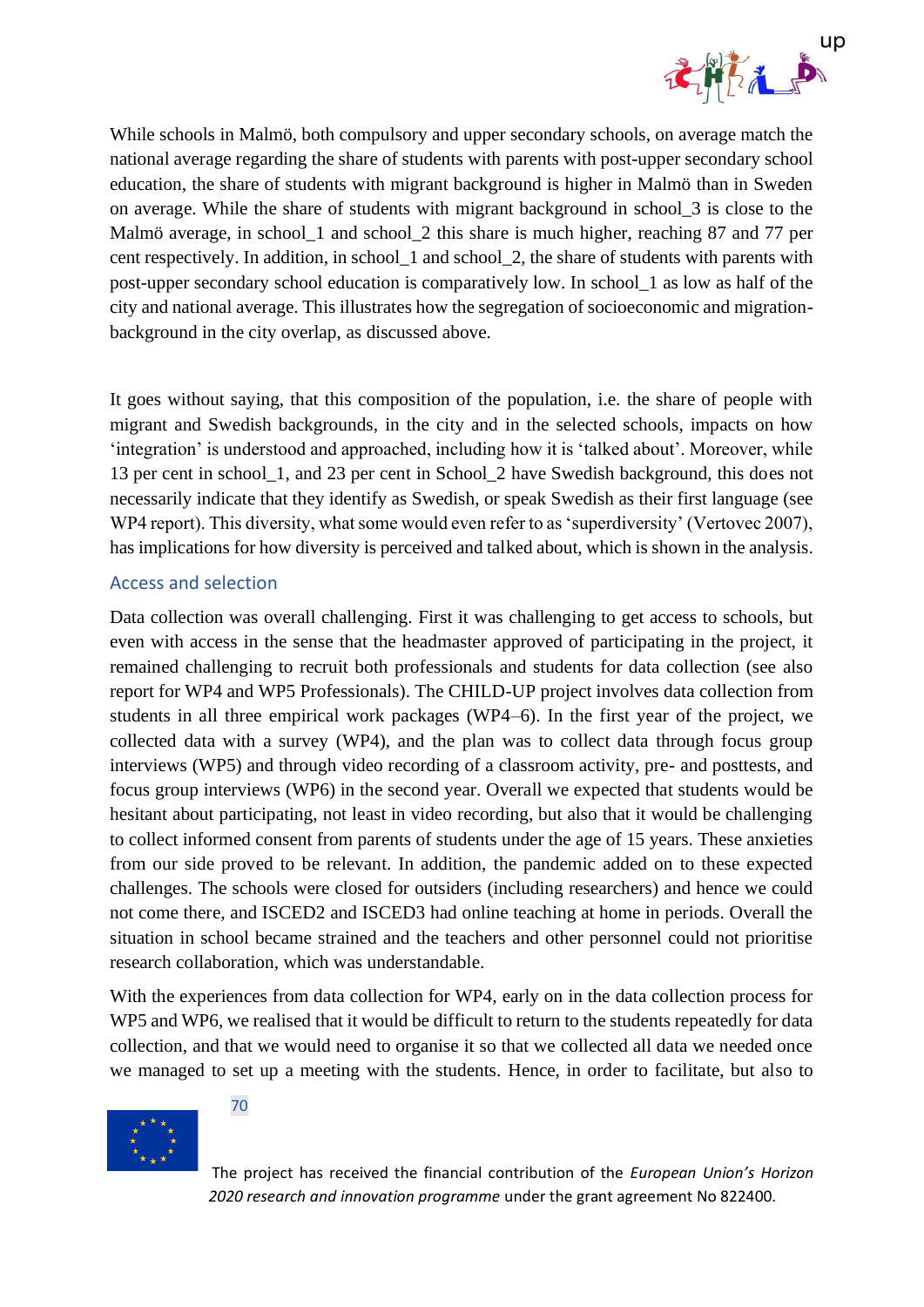

speed-up the data collection, we merged data collection from students for WP5 and WP6. This meant that we informed about the data collection for the two work packages (pre- and post tests, video recording and focus group interviews) as one set of data-collection, and organised it so that all parts were conducted in one and the same day.

Data for all three empirical work packages was not only collected from the same three schools<sup>7</sup>, but largely also from the same students. For data collection for WP5 and WP6 we collaborated with four teachers and their classes and hence, student participants are basically the same for WP5 and WP6. In addition, in two of the schools the student participants for WP5 and WP6 are recruited from the same classes as in WP4. There are however some divergencies. In some cases a student who participated in the video recording could not or did not want to stay for the focus group interview, and in some other cases a student who did not want to participate in the video recording wanted to participate in the focus group interview. This also explains why we have a discrepancy between the number of video recordings and focus group interviews, while we have twelve video recordings, we have only ten focus group interviews (in the application we estimated that we would have twelve of each).

## Focus group interviews with children

In total we conducted ten focus group interviews with 15 girls and 15 boys: two focus group interviews in ISCED1, five in ISCED2 and three in ISCED3. In all three schools we first visited the selected classes and presented the project. In two schools these were the same as for WP4, and in one school an introduction class for newly arrived students. This was due to the choice of the school, the school management and the involved teachers. The introduction class is age integrated for students in lower secondary school (ISCED2) and students are typically placed in this class just upon arrival, and then, in a step-wise manner integrated to their mainstream class. At what pace this is done is individual, depending on the student. The focus group interviews were conducted directly after the video recording of each teacher's class activity, except in one case. In this case the focus group interviews were conducted on another day but in the same week as the video recording, and with the same students.

We presented the project orally and the students could ask questions. We also handed out information letter and consent form to all students. Students under the age of 15 years, need parents' consent. We informed about this in the class and handed out parents' information letter and consent form in Swedish and Arabic. In the introduction class, mediators helped in class and parents' information letter and consent form were distributed in native languages to all parents (Arabic, Bengali, Dari, English, Serbian, Tigrinya, Urdu). Students' and parents'

<sup>7</sup> At least mainly, see WP5 Professionals report for minor deviations as regards mediators and social workers.



71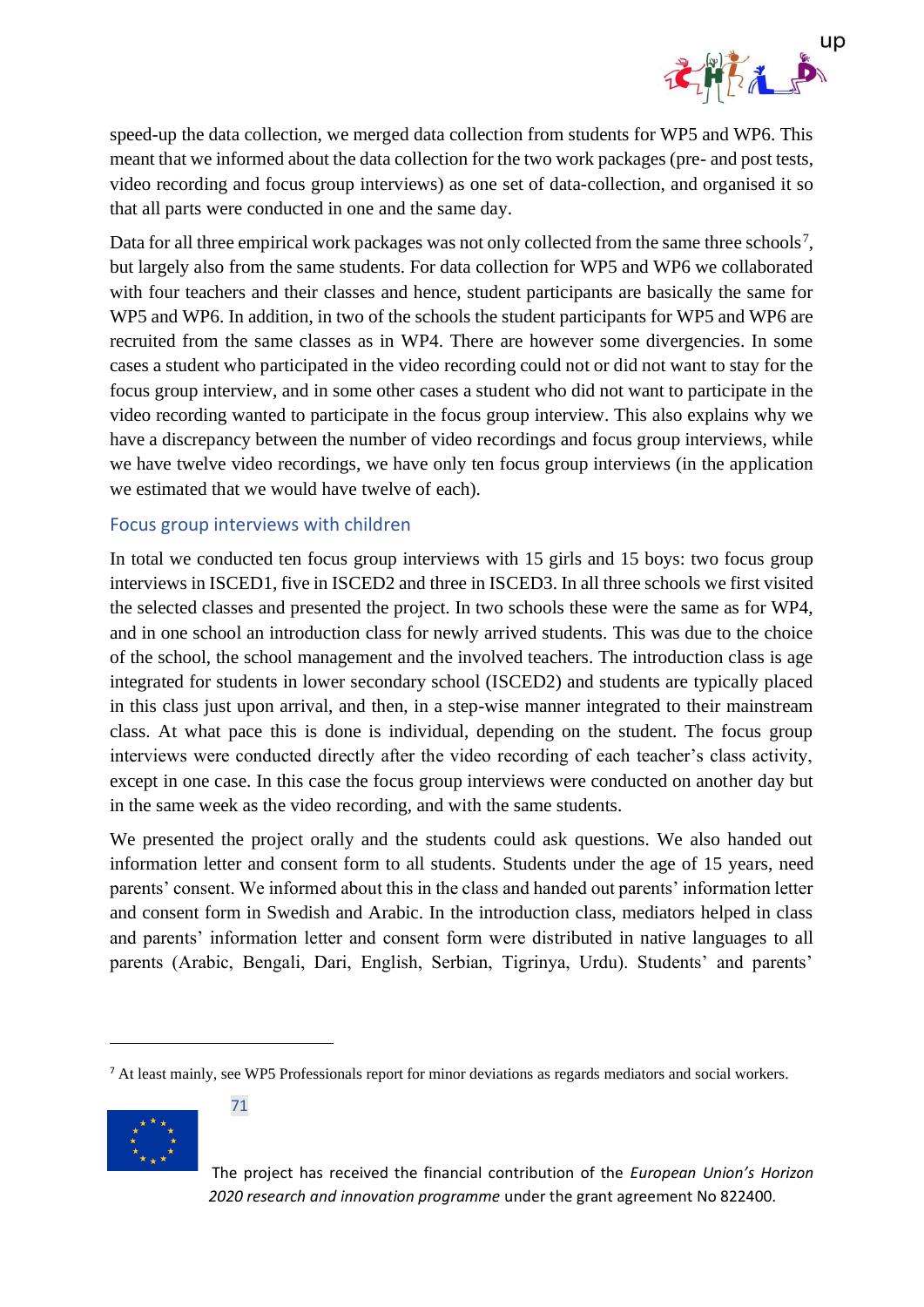

consent forms for students under the age of 15 years were collected by the teacher and given to the researcher, or collected directly by the researcher at the time of data collection.

The first three focus interviews were conducted in August 2020, just after the summer vacation. At this point, the schools in Sweden only had minor experiences of lock-downs and this topic is not covered in the interviews. All other focus group interviews were conducted towards the end of May and early June 2021, just before the summer holiday was to begin. At this point questions about experiences of the pandemic had been integrated to our interview guide, and all experiences from the pandemic are drawn from these interviews. As the first focus group interviews were conducted in school\_3 and all others in School\_1 and school\_2, this also means that we only have reflections on the pandemic as these were experienced in compulsory school, while the lock-downs were much more extensive in upper secondary school.



72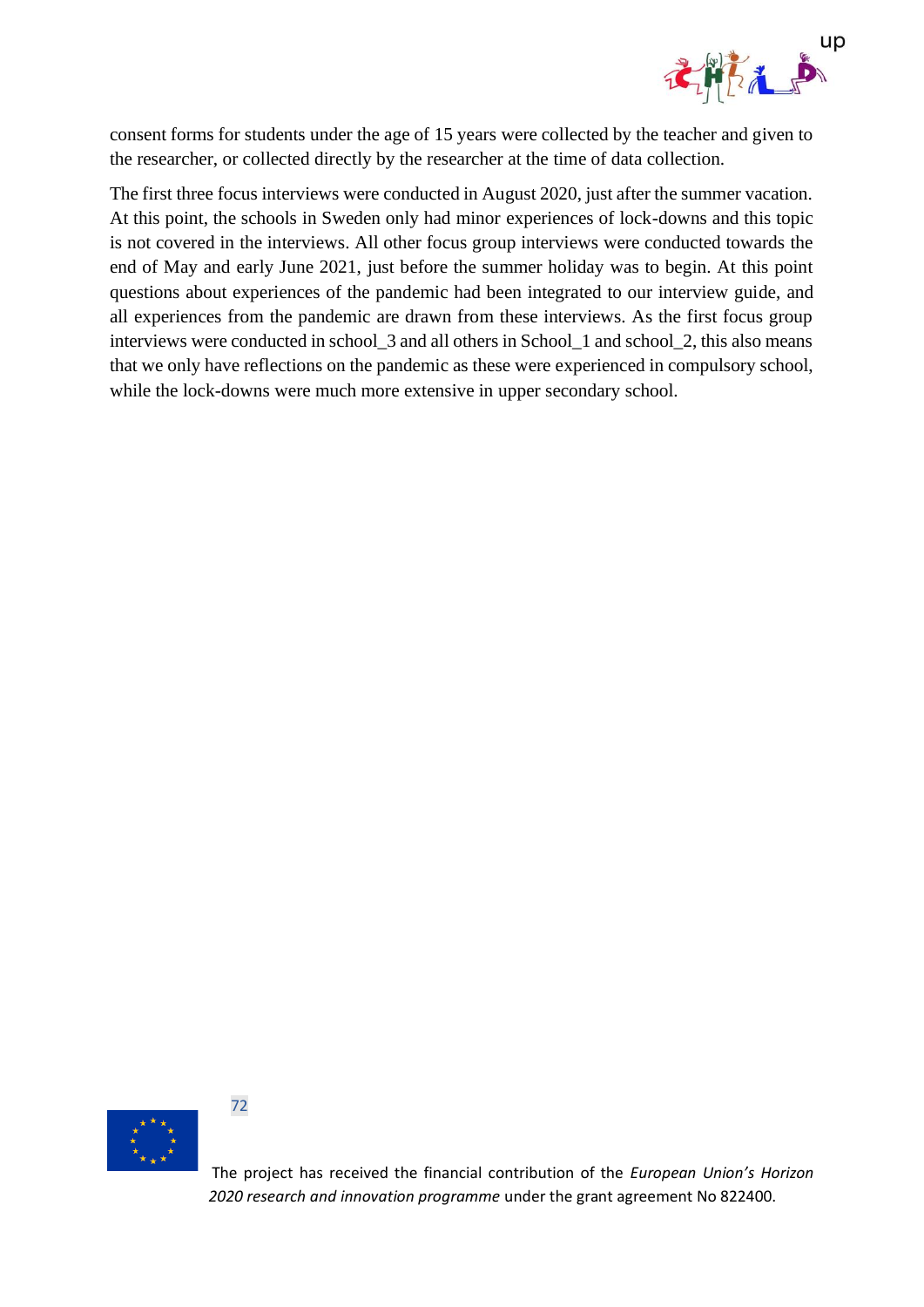

| Focus Group Interviews | Number of participants (girls) |
|------------------------|--------------------------------|
| SWE_F1_ISCED3          | 3(1)                           |
| SWE_F2_ISCED3          | 3(1)                           |
| SWE_F3_ISCED3          | 3(2)                           |
| SWE_F4_ISCED2          | 3(0)                           |
| SWE_F5_ISCED2          | 3(1)                           |
| SWE_F6_ISCED1          | 3(1)                           |
| SWE_F7_ISCED2          | 3(2)                           |
| SWE_F8_ISCED1          | 3(3)                           |
| SWE_F9_ISCED2          | 2(2)                           |
| SWE_F10_ISCED2         | 4(2)                           |
| Total                  | 30(15)                         |

*Table 3: Overview of number of focus group interviews and number of children divided by school*

All focus group interviews were conducted in the schools and during school time. They lasted between 20 minutes and 50 minutes. Nine were conducted in Swedish and one in English, and all were recorded and transcribed. In the analysis presented below, we found that some interview excerpts were relevant in relation to more than one analytical theme. In order to provide empirical illustrations rich in their nuances, we have on some occasions included the same quotations more than once.

# 2. School as a lived space

In this section, the participating students' ideal school will first be described, thereafter positive as well as negative aspects of their real school will be described. We also expand on students' view of good and not so good activities in school.

# Ideal school – real school

73

The students' talk about their ideal school coincides to a great extent with how they talk about their real school. In the students' descriptions of an ideal school the teachers are to a high extent in focus. This includes teachers that teach well and have good subject knowledge. Teaching

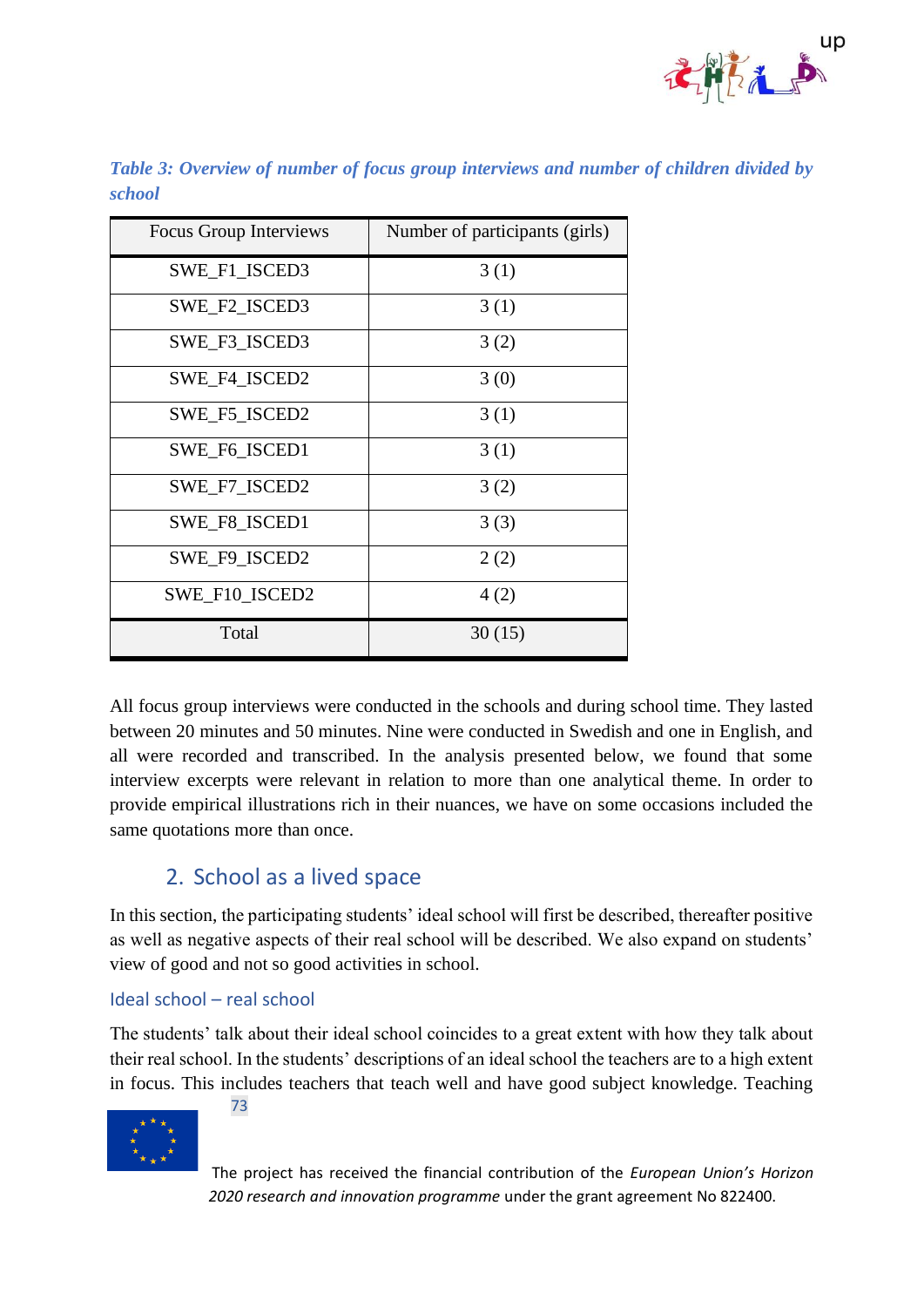

well includes teachers that can explains things in different ways until one understands, "A good teacher… should be able to explain well, as well as be able to explain in a way… even if you do not understand, they should try to explain in different ways until we understand" (SWE\_F8\_ISCED1).

A good teacher should also want the students to succeed in school by supporting them a lot in their learning. A boy gives an example of how a positive support is implemented by one of their teachers: "she helps us all the time. If we ask one thing, she answers a hundred times" (SWE\_F4\_ISCED2). The support is here defined as always answering and not giving up on the students. This approach includes teachers that rephrase or use other languages than Swedish to explain or the mobile phone to translate. As another boy in the same focus group explains when he says "She can try to say it in English or say in simpler words, ... if we don't understand in English, she can write on her mobile" (SWE\_F4\_ISCED2).

Another way of supporting is to remind and "push" the students to study:

For example, when we have exams and stuff like that, they nag that we should study, and if we get bad grades in an exam, [they say] that we should take a re-exam as soon as possible, so we do not risk to fail in the subject. So it's good that they're nagging on us to succeed in school. (SWE\_F2\_ISCED3)

So, in the ideal school, teachers "nag" on the students to succeed. However, they should also listen to the students, and regard their opinion in different matters, "They should try to agree with the students and also do what the students want, because it makes your class better" (SWE\_F8\_ISCED1).

Good relations between students are brought up as another aspect of an ideal school. An ideal school is a school where no one needs to be alone, where everyone have friends and where the students support each other. This is exemplified in the following excerpt:

Girl: Then you want everyone to be friends, and friends is important for studies, I think.

Boy: For concentration, you do not have to think "Where would I be now on the break? Would people laugh at me?" (SWE\_F7\_ISCED2)

Girl1: The thing is that this school is very good because there are no groupings, like everyone is friends with everyone. So, groupings are the last thing you find at this school.

Girl2: Yes. Everyone is different.

74

Girl1: There are, of course, but rarely. Everyone is with everyone. So this school I would say is good for everyone actually. (SWE\_F9\_ISCED2)

Good relations between students thus means that there are no group boundaries. This also concerns the relationships between boys and girls: "And everyone is kind of friends with everyone and no guy thinks it's directly embarrassing to be with someone of the opposite sex" (SWE\_F8\_ISCED1).

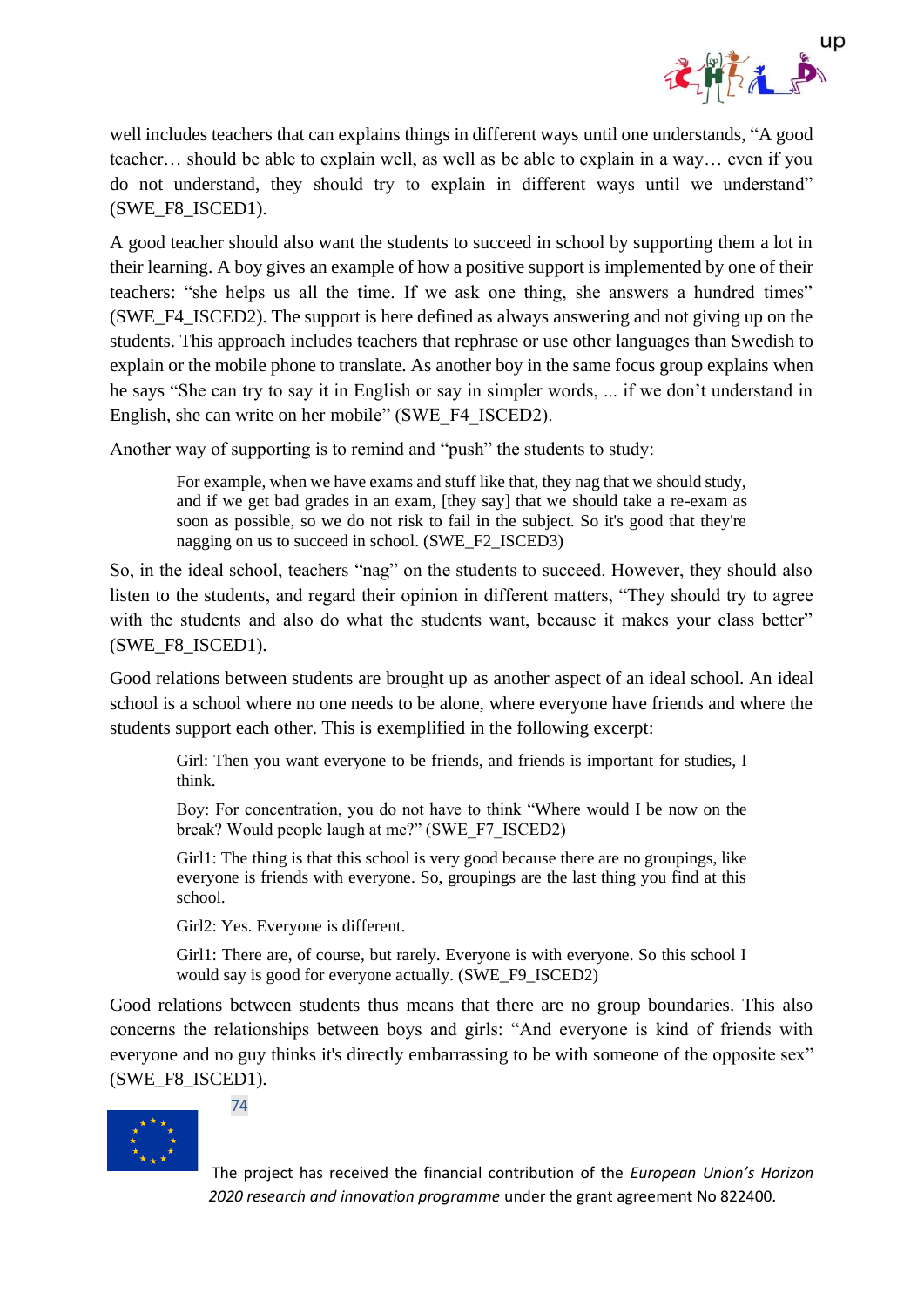

#### Positive aspects of real school

The positive aspects of the real school, coincides with how the participating students talk about their ideal school. Among the most positive aspect is the support that they get from their teachers: "So, I think it's good … We have good teachers who stand up and help when you need help" (SWE\_F3\_ISCED3). That the teachers challenge the students is also regarded as something positive. By challenging, it is meant that the studies are tough in a good way, it helps the students to become better in the different school subjects, which is good for future studies:

I: Challenging in a good way. What do you mean then?

Boy2: I mean, it's hard. But these difficulties will help us in the future. For example, if I get a difficult task, then I learn something new from that. Or if I happen to do something wrong, I learn from that mistake, and in high school I will be able to do it better, or have seen it before. (SWE\_F10\_ISCED2)

Another positive aspect is the support offered by the school organisation, including such as after school workshops and help with homework:

Girl2: We have teachers who are trained in that subject. Then we also have the extra teachers who are usually in the workshop.

Boy2: Homework help and stuff.

Girl2: Yes.

Interviewer: Does it help anything?

Girl2: It has helped us a lot.

Girl1: We had a national test, there was help with math from half an hour before school, where you could learn extra math if you were a little unsure of yourself. And it helped a lot.

Boy2: They're investing on us.

Girl1: They give us all the opportunities we want. If they see that I need something, they make it available to me. (SWE\_F10\_ISCED2)

Students that are new in the country appreciate that they can get support in their mother tongue (this is further elaborated on in section 3.3. Support – study guidance in mother tongue).

Social relations among students in class and/or the whole school is another common aspect brought up related to positive experiences of school (see also the section of affective and relational dimension). The majority of the participants find the relations among the students good, it varies from student to student, but it is generally good. Foremost, this is due to that there are very few group boundaries, instead everyone is with everyone (see ideal school). In one of the interviews, teambuilding was mentioned as a way of achieving positive social relations between students. "They [the program] focus a lot on team building, so the first two



75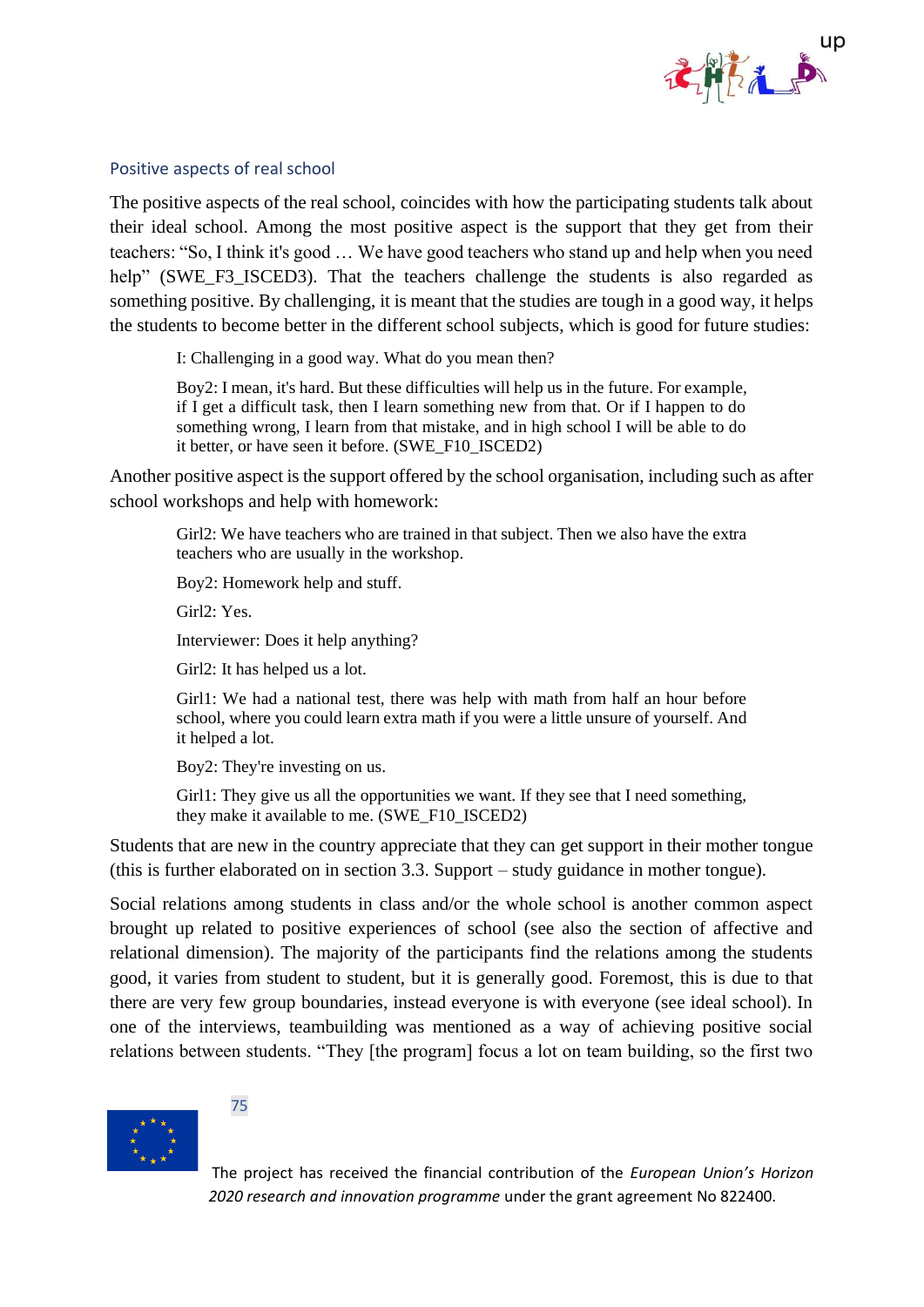

years we were out for example to the forest and we slept there for three days in a tent. We got to know each other there" (SWE\_F1\_ISCED3).

#### Negative aspects of real school

The negative aspects of school are to a large extent connected to the approach of the teachers; the students' motivation is negatively affected by teachers who are bad at explaining, and unpassionate about their work:

Boy2: Some teachers are tired and others more passionate.

Boy1: It affects a lot. For those who are boring, you cannot even listen to. You end up in your world of thought and then you miss what the teacher says, and that leads to a worse grade. (SWE\_F2\_ISCED3)

As the transcript illustrates, the student get unfocused and loose interest, which is also the case when students have to listen to a teacher for a long time "Sometimes when the teacher has a review, and talks about it the whole lesson, it becomes difficult to concentrate. It is interesting in the beginning, but then it gets boring because you have listened for too long" (SWE\_F7\_ISCED2). The loss of focus and interest often happens in science and mathematics class, with which the students express that they would need to get more help:

Then, if we are going to talk about the teachers, I think they give the help you need. Although it may be required two teachers when it comes to math for example. Because if you need extra help, you need the teacher sitting next to you explaining. (SWE\_F2\_ISCED2)

Other negative aspects of real school connected to teachers is that they have different rules:

There is a difference. For example, if he asks a teacher [pointing at one of the boys], "May I quit earlier?" then it can happen that one teacher go in a little aggressively and say, "But you say it all the time". And then there may be another teacher who says, "Okay, if you're kind." It's just that thing that makes a big difference. (SWE\_F10\_ISCED2)

Another aspect brought up is related noisy classrooms. Some of the participants are hesitant about the noise, explaining that some might be able to study and learn things with noise in the classroom, while other are not:

Girl1: Sometimes, there's chaos in the classroom, so you can't focus on things.

Girl2: Yeah, kind of study peace sometimes.

Girl1: Yes, really difficult. When a teacher is teaching something, everyone is talking to each other and not listening to the teacher. So, you can't focus. (SWE\_F8\_ISCED1)



76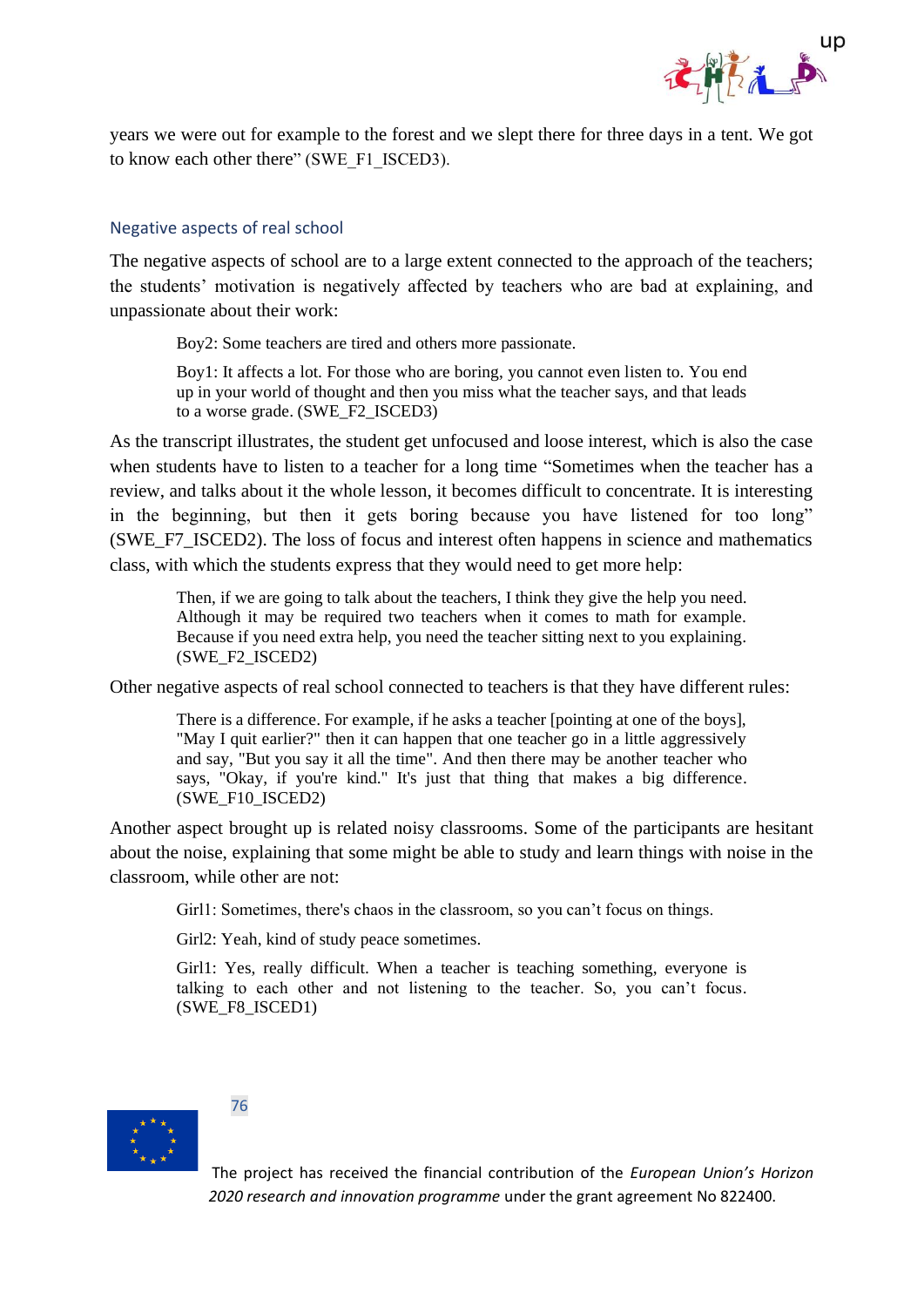

The participating students also bring up negative aspects of their real school related to organisational aspects, such as a constant change of teachers, which the students believe affect their possibilities to get good grades:

Girl 1: And some teachers, that we like very much, they usually quit and then we change all the time.

Girl2: You get used to a teacher and then they change…

Girl3: We have had four, five teachers this [year]. **(**SWE\_F8\_ISCED1)

Another organizational aspect is badly organized schedules, with too many or too few lessons in one day:

Girl1: And schedules too, we have a very bad schedule.

I: How does it look?

Boy: You have no lesson on Fridays.

Girl2: Yes, we only have one lesson.

Girl1: Tuesday, Wednesday, Thursday we finish four and we start like eight, it's really tough. (SWE\_F2\_ISCED3)

Students also have opinions about school environment and furniture's. In one of the schools, for example, the students in the ninth grade burnt the lockers down the year before, and the school does not have resources to replace them. In effect, the participating student and their classmates do not have lockers to store their study material and outdoor clothing. They find this very unfair, that they must suffer for what some others did: "Just because the ninth graders broke the lockers, we should not get… just because it was their fault. Then they affect us" (SWE\_F8\_ISCED1).

Others mentioned furniture. That is, they wish for better chairs since the lessons are long: "So we may have comfortable chairs. We sit on these, okay, all day for an hour and 20 minutes, you get hurt when you sit on the chairs" (SWE\_F7\_ISCED2).

#### Best activities

The best school activities mentioned by participating students are related to support with their studies. One such is after school activities. In one of the schools, they have an activity called Stahl, which is very much appreciated:

Girl1: At this school, we have something called Stahl. It is that every teacher gives help with homework. For example, the math teacher has on Tuesdays from four to five, then there are not as many students of course, and you get more help.

Girl2: Then there is more focus on the student who needs help (SWE\_F3\_ISCED3).

In another school, the students have support with homework, "We always have homework help after school" (SWE\_F8\_ISCED1).



77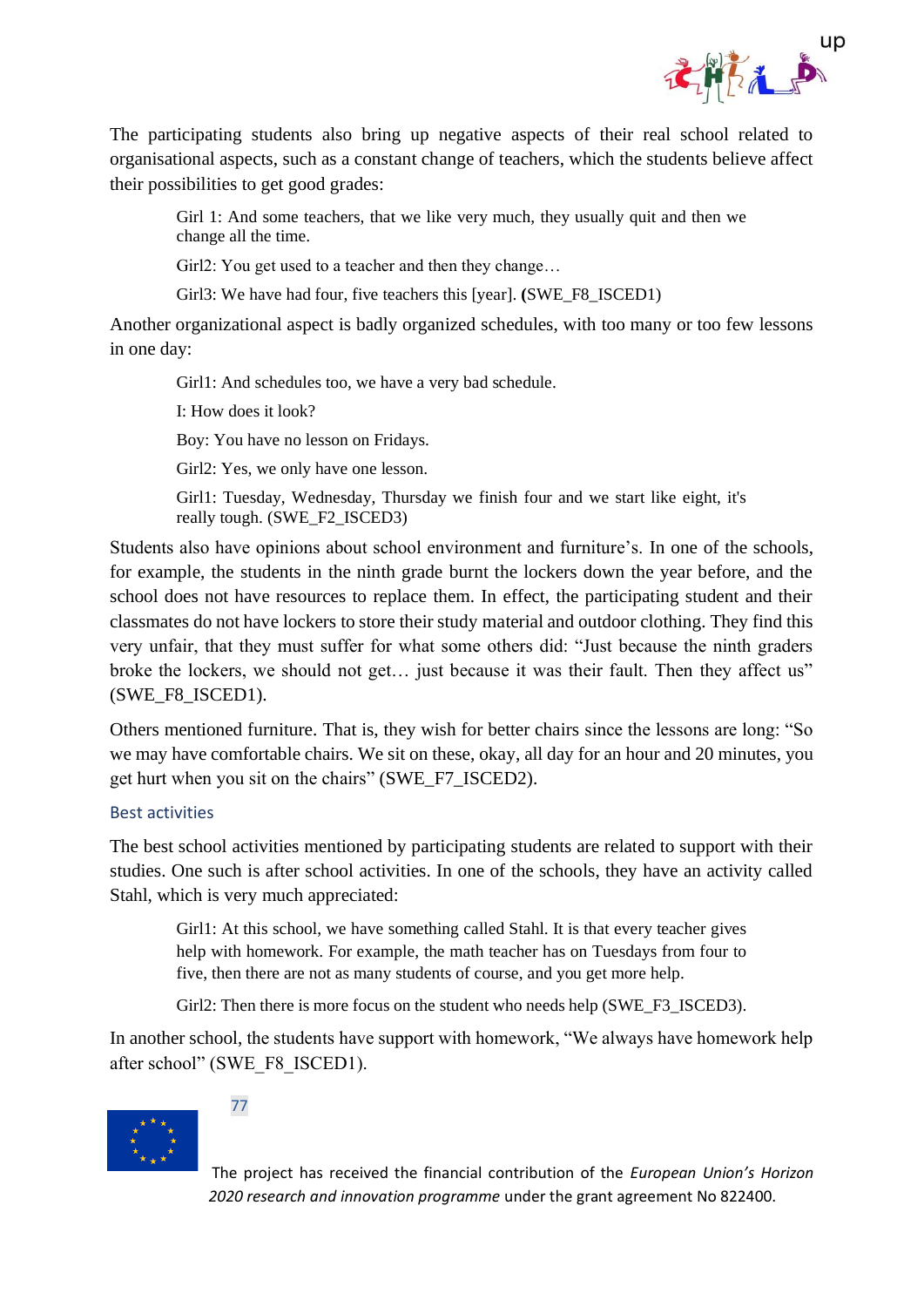

Another appreciated activity is the possibility for newly arrived students to use English or their mother tongue in their communication with teachers, and in their studies (this is further elaborated on in section *Support – study guidance in mother tongue* below).

#### Not so good activities

Some of the students mention that they sometimes get assignments for homework which they have not worked with enough in class. They do not have enough knowledge or skills regarding the content, or how to work with the assignment:

Some assignments, we say, for example, when we have not gone through it in class but still we get it as a homework. How should we write it when we do not know what it is about, or when we do not know how to write? (SWE\_F7\_ISCED2)

### Affective and relational dimensions of school

The affective and relational dimensions repeatedly brought up in our focus group interviews regards social relations among the students, both in class and more generally in school. When asked what they are satisfied with, many refer to a positive social environment in their class and in school:

Between the students, it's good too. Because I don't feel that someone who wants to start in this school should feel worried that she or he might be bullied. So, I feel that it is good between the students. (SWE\_F3\_ISCED3)

The lack of gender boundaries are mentioned as one explanation to the good relations between students:

I: What works well in school then?

Girl1: It's like every one has a friend to be with. Everyone feels good, I think.

Girl2: Yes, we get on well.

Girl1: Yes. Boys, girls, we're all together. We are all playing. (SWE\_F8\_ISCED1)

I: What does the relationship between boys and girls look like ?

Girl1: It's mixed.

I: Mixed class?

Boy1: That's good.

78

I: But is the relationship good?

Girl1: We don't distinguish between boys and girls, everyone is together. And when it's group work, we don't separate girls and boys. (SWE\_F10\_ISCED2)

Another explanation given to why there are positive relations between students is that they themselves create it:

I: What is it that contributes to the positive relations?

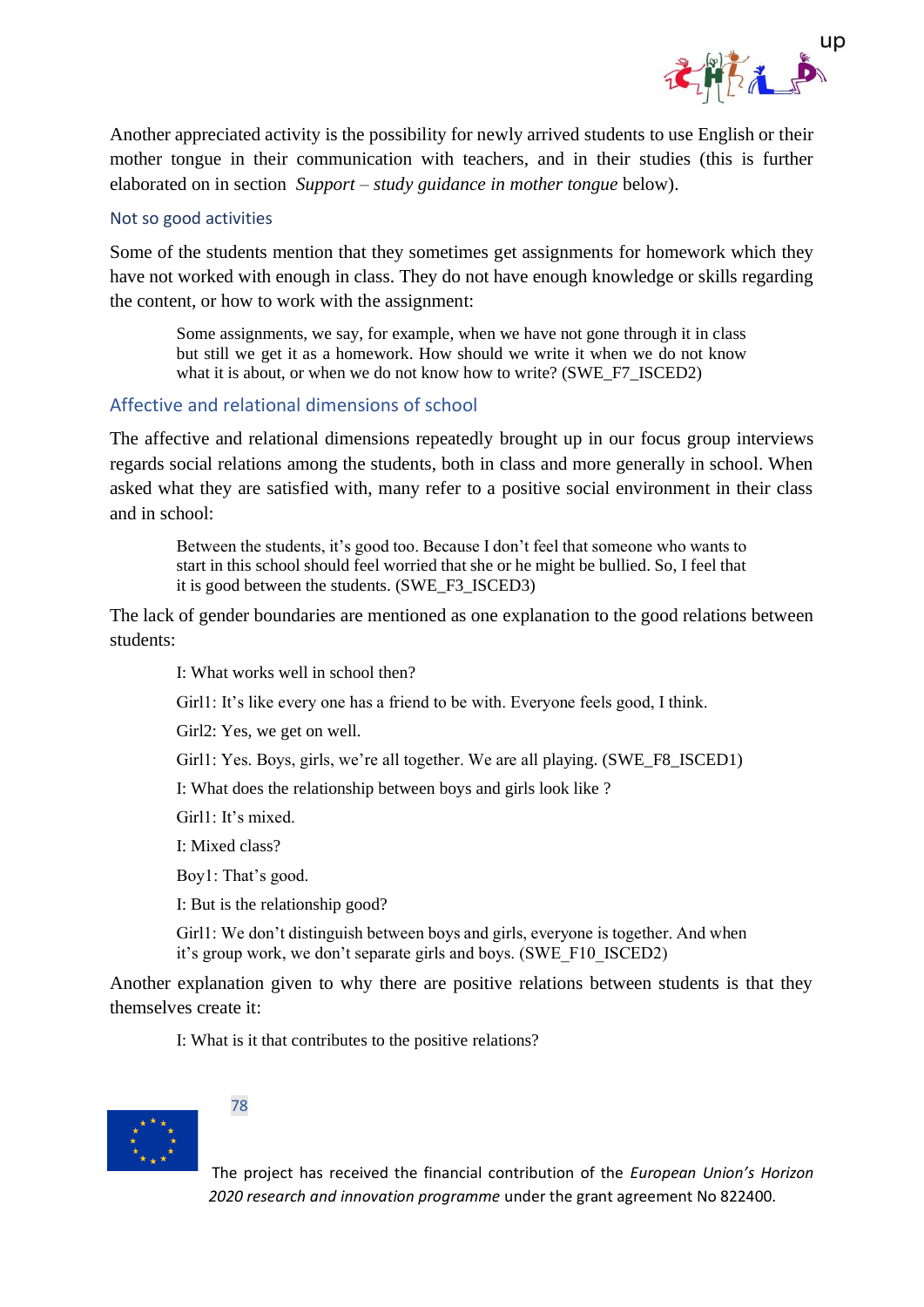

Boy1: I personally think that it is we who contribute to this, rather than the teachers. Because they focus more on the teaching and what happens in the class, but outside the class, it is not the same…

Boy2: They can't do that much.

Boy1: Yes, exactly, you could say that they lose their power outside the class. SWE\_F2\_ICSED3)

Friendship at school is for some of the participants related to shared language, that is, close friends are the ones with who you share home language, especially if you are newly arrived in the country (this is further elaborated on in section*. Support – study guidance in mother tongue* below).

However, even if the students experience positive social relations in their school, they agree on that the relations are not positive for all students. Some students are bullied and without friends at school:

Girl1: But some are also bullied at school just because they have a functional variation or something.

I: But … so you mean that here are some who are left out or are bullied?

Boy: Yes. Often you do not know who it really is. Sometimes you see them when they are on their own, you think yes, but maybe it's only once? Then you don't notice when you see them alone. So you don't notice it because now it is common for that person to be by their own, and you do not think about it immediately. (SWE\_F7\_ISCED2)

One example of being exposed to bullying is if you are interested in same-sex relations:

Boy1: Boys who like boys and girls who like girls, I think they would be bullied. There is certainly someone who is, but I don't think they dare to come out.

Girl1: But, I had accepted it but I had not ...

Girl2: Wanted to see it in front of you

Girl1: Or I would not have liked it but I would not have had any problems with it, but I would not have supported it (SWE\_F7\_ISCED2).

Participating students also talk about conflicts based on that someone is talking about someone else in a nasty or impolite way, or if someone "thinks they are special". If not dealt with, this can have negative effects on the social relations at school, for example between boys and girls:

Girl: If, for example, he quarrels with me, he has a whole group of boys, and I have a whole group of girls behind me, and then it becomes a group and a group. //… // And I think then it gets worse and worse because it gets bigger.

Boy: Yes. And then yes, it can also lead to a big, I would say war between girls and boys, that can destroy our whole sense of community. (SWE\_F6\_ISCED2)

In the class referred to above, the students explain that there used to be a lot of conflicts between girls and boys, but that this is no longer the case: "But now in our class, now everyone supports



79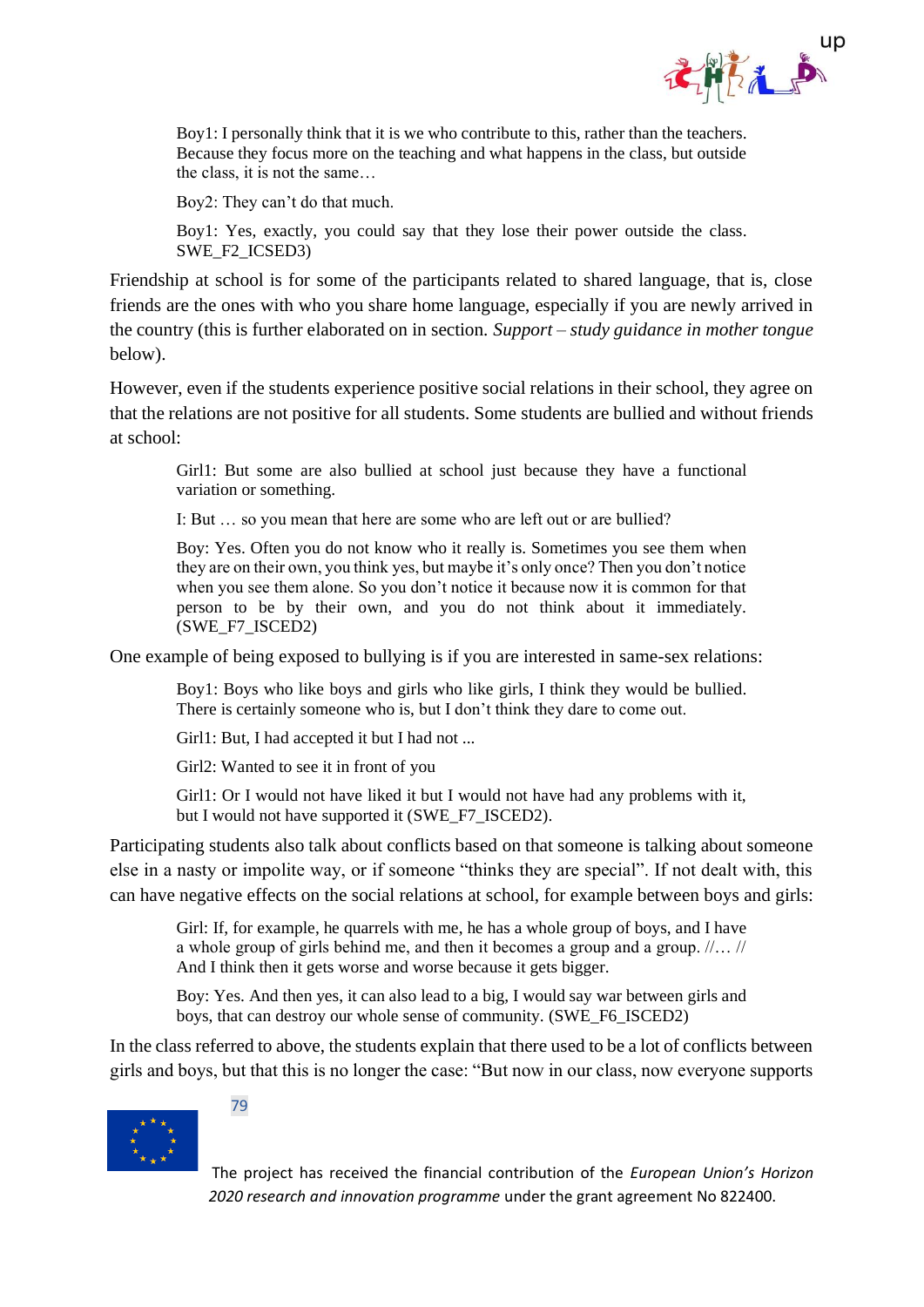

each other" (SWE\_F6\_ISCED2). When we ask what made the relationships better, one answer is that they themselves contributed to this: "In our class, we usually take care of it ourselves, so that it does not get bigger. So, if I quarrel with him, our class usually talks together and 'do you know what happened?'" (SWE\_F6\_ISCED2).

Another example of how students themselves resolve conflicts, is to leave private problems and disagreements outside the classroom:

Girl1: We are more like, when it comes to tasks, even if we have quarrelled, when it comes to tasks, we work efficiently.

Boy1: We do not think that private things should be confused with the studies.

Girl1: When we're in class, we forget what's going on outside.

(SWE\_F10\_ISCED2)

One way of not getting into conflicts is to work on the social relations. This means, for example, to be able to talk about what they like or dislike about each other and to hang out with each other: "Maybe hang out a little more. Maybe a little more talk about ourselves and stuff like this" (SWE\_F6\_G\_ISCED2).

Teachers and other significant others that the students trust are seen as important when it comes to resolving conflicts. The ones that listen to everyone involved in the conflict are appreciated, as this quotation illustrates:

There is a teacher [name of the teacher], s/he usually helps us a lot because s/he does not take it overly seriously if… //… // S/he helps both [parties], s/he does not shout at anyone. S/he asks both, and talks with all together about what has happened, trying to solve it. (SWE\_F6\_G\_ISCED2)

Affective and relational dimensions of school also involve relations between students and teachers. Students' good relations with their teachers emerge as a strong theme, that is, that they can talk to them and that they get listened to:

I think it works well, especially after we have been here three years. You know the teachers better and you feel, yes, you can talk to them a little more. But, before, for example, the first year, it was not the same, you did not have such good contact with the t. (SWE\_F3\_ISCED3)

Boy: They are patient with everybody, and they are good teachers.

I: Do you mean like, they have a kind of relationship, teachers and students?

Girl: Like friends.

80

I: More like friends?

Girl: Yeah, more friends.

Boy: Yeah, yeah. You can talk to them. (SWE\_F5\_ISCED2)

Boy: They show that they understand you and that they listen.

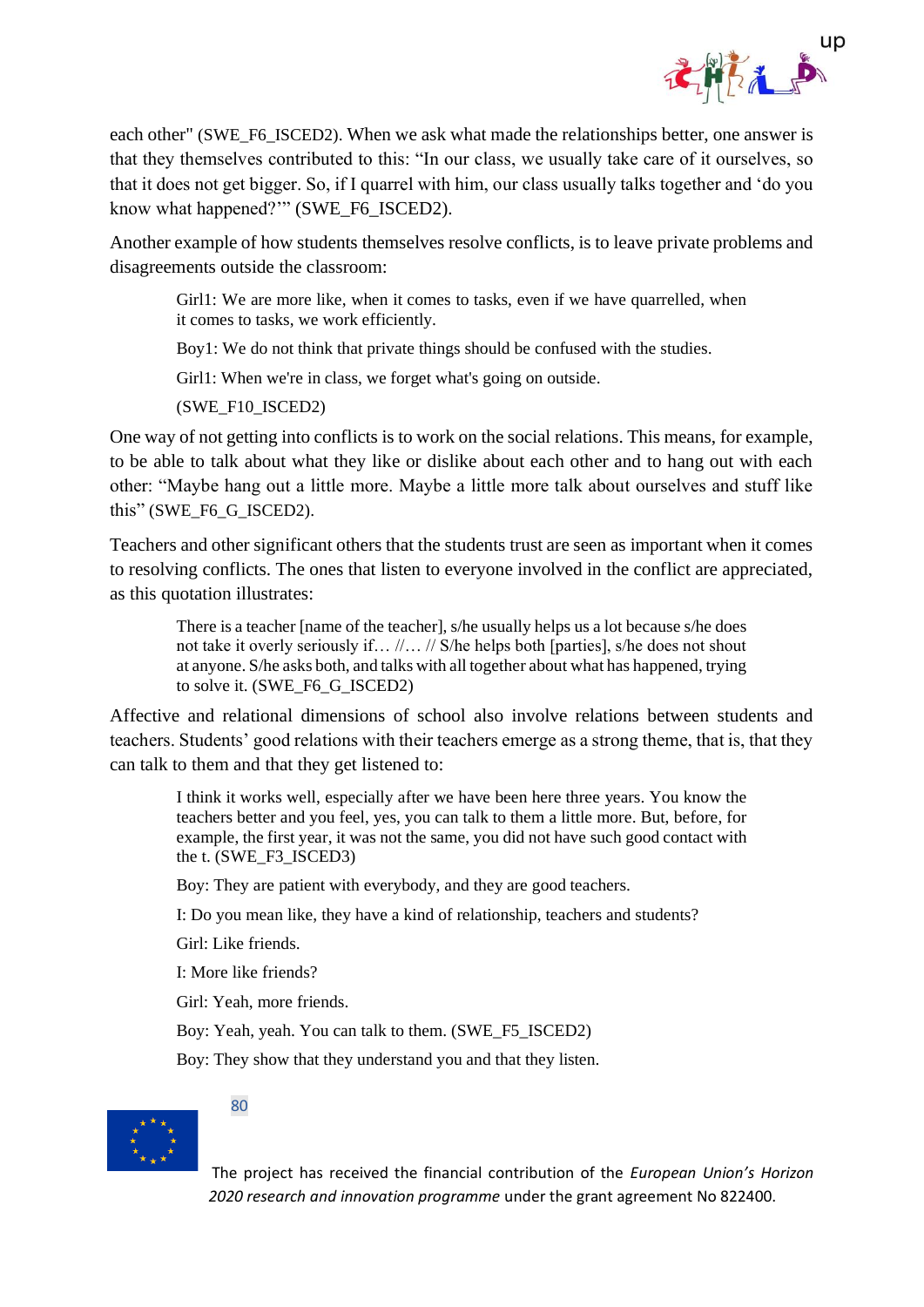

I: Is it that they care, that they are interested in you?

Girl: Yes. (SWE\_F7\_ISCED2)

However, as has been shown above (see section Negative aspects of real school), there are also negative aspects connected to the relational dimensions between teachers and students.

Further, various significant others are mentioned as sources that the students can turn to if they need help or support. The student counsellor is one such support person, and the student coordinators another. In one school the student coordinator seems to be much appreciated because s/he is a person that the students can talk to about their different problems:

Boys 2: He is responsible for the problems of the student. He is a friend with everyone.

Boy1: He just comes around, only like "What's up? Everything good?", ask everything.

Boy2: Yeah, he is everywhere.

Boy1: And he gave his number to everyone.

Boy2: To call.

Boy1: Anything, just call me. (SWE\_F5\_ISCED2)

I: Is there anyone you can turn to?

Girl1: The counsellor, or we do not have a real counsellor but so far when I have talked to her she is quite kind. But you can also turn to [name of student coordinator]

Boy: Any teacher.

81

Girl2: Well, [name of student coordinator] is like that too, you can talk to her about things. (SWE\_F7\_ISCED2)

The student coordinators check who is in school and follow-up on the students, for example, who are not present in class or online during the pandemic. They also help the students when they get in conflicts with each: "We have [name of two student coordinators]. They are always in place, in case of trouble, so they know about it immediately. And they have always been the ones who manage to solve the problems between the students". (SWE\_F9\_ISCED2).

In our focus group interviews, the parents seem to be absent as regards schoolwork support. One explanation given is that some of them have not studied in the Swedish school system: "I prefer to do everything here and not so much at home. Because if I take help from my parents for example, they have not studied here in Sweden, so it will be difficult" (SWE\_F3\_ISCED3). Some of the participants mention that they get help from their siblings: "My mother can almost speak Swedish, but when we do not understand [schoolwork] we ask my brother or we translate" (SWE\_F4\_ISCED2) and "I always ask my brother about math, because he's good at math. So, I ask him when I have a math problem or something. I will ask him, and he will tell me how to do it" SWE\_F5\_ISCED2).

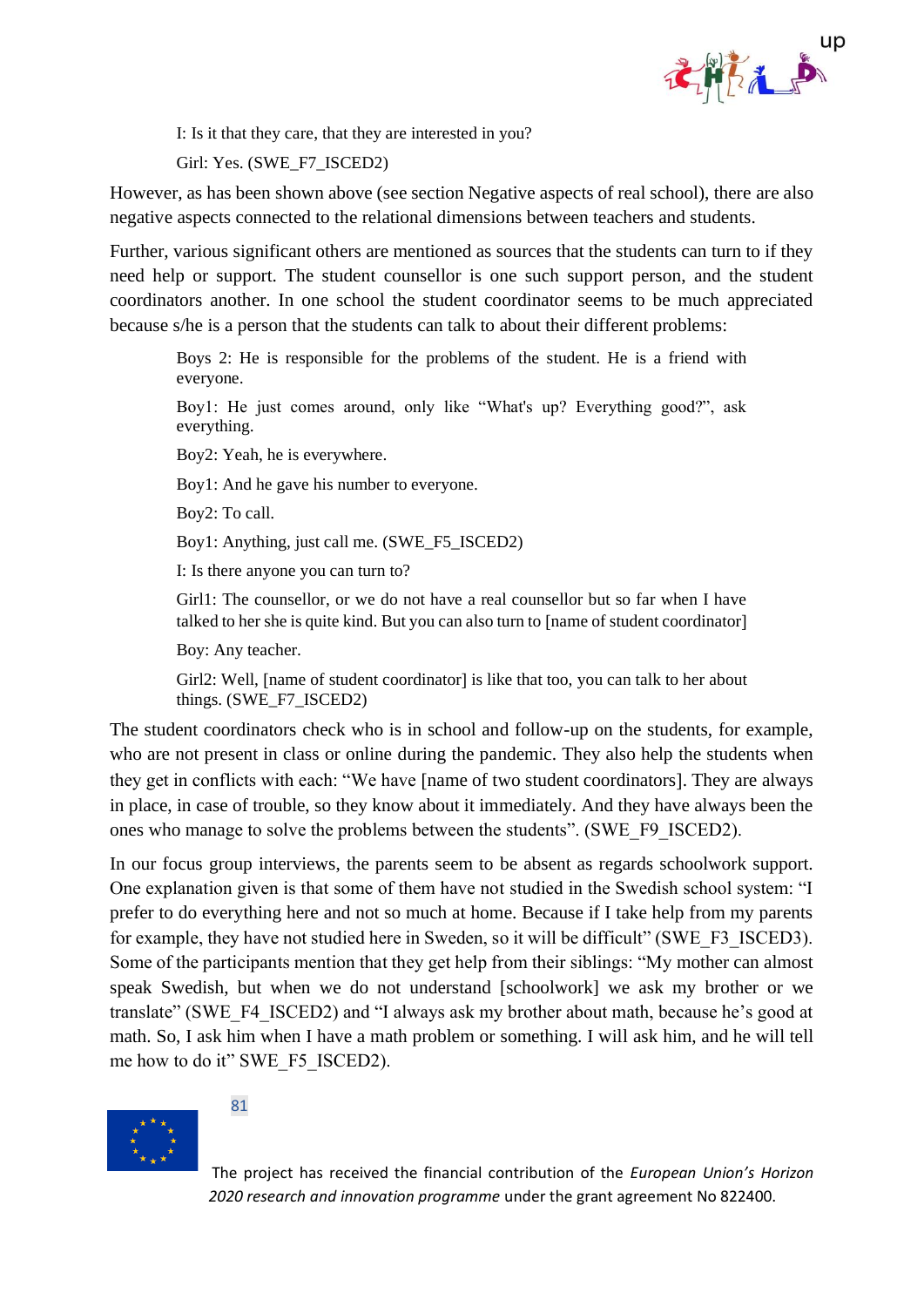

The students mention that they talk about school with their parents and that their parents are positive about their school. Their parents also encourage them to study:

I: Your parents, do they usually help you with schoolwork?

Boy1: Mom and Dad don't go to school. They cannot help me. But they have said that you must study. If you want to play [computer games], you have to study.

Boy1: "He says that my mother and father have said the same thing, that homework is good". (translation from other student Boy2)

Boy1: All mothers and fathers need that their children can speak Swedish, and that then they get a good job and a good life. (SWE\_F4\_ISCED2)

## Educational aspirations

When the participants are asked about the support for learning and schoolwork, their first-hand choice is to turn to the teachers and other support structures offered at school, then schoolmates/friends and lastly siblings/parents:

Study guidance in their mother tongue is an appreciated support that the newly arrived students receive at school:

I: Do you have anything else [than the teachers, that help you]?

Boy: Yes, study guidance.

I: How does it work?

Boy: When we have news we go to study guidance, or not just news. We have a sample. We'll go to her and she's explaining and she's translating questions. Then we will answer words and she says to write like that. Then we will read and practice. (SWE\_F4\_ISCED2)

During the lessons it is mainly Swedish that is used, but the teacher also helps in English. The students also help each other in different languages, especially if there is a newcomer who does not speak or understand Swedish:

Boy: In most cases they [the teachers] speak Swedish but sometimes they can speak English.

I: But you also help?

82

Boy: Yes, I usually help him [pointing at his friend] with English and Swedish. (SWE\_F1\_ISCED3)

I: Do you help each other with schoolwork in the lessons?

R1: Yes, when we are together. He does not understand [pointing at boy]. He asks, we help. (SWE\_F4\_ISCED2)

Various digital support tools, including Google and snapchat with friends, are also referred to as tools for support with schoolwork.

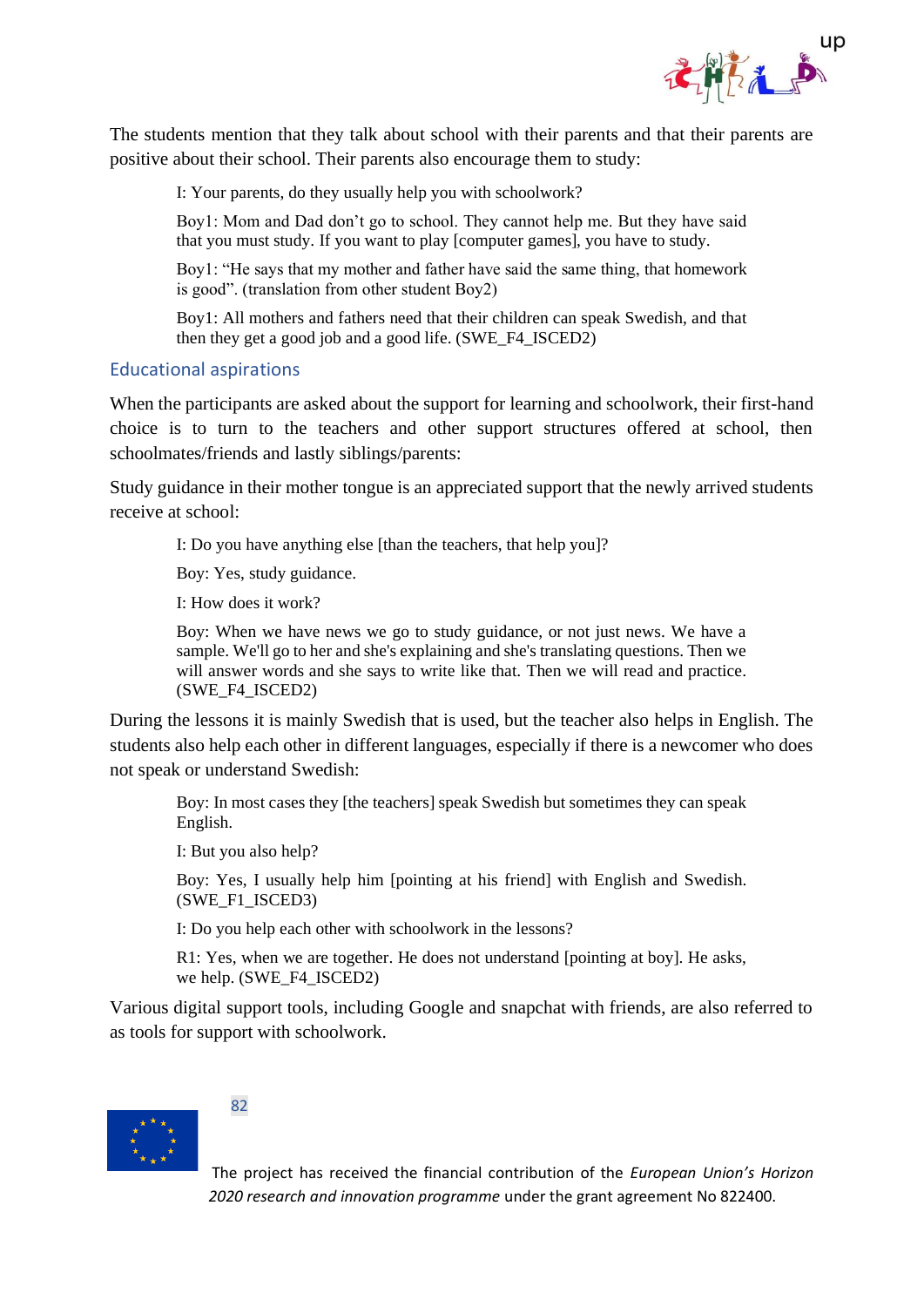

## Student participation

Students' opportunities to have influence in school seem to differ depending on whether they have opinions related to structural or classroom levels. On a structural level, the schools have a student council, but some of the students find it difficult to get their voices heard at this level. As illustrated in the quotation below, there seems to be better possibilities to influence on classroom level:

I: Do you experience that certain things that you bring up … how is it received?

Boy: I was in the class council last year together with another student from my class, and it's like this that she [headmaster] asks like "what does your class think and what do you want to change?" and stuff, then we say it and she listens to it, but it's not always….

I: As something happens.

Boy: Yes, exactly.

I: But did you experience that sometimes something happened?

Boy: Yes, but mostly not.

I: But is it really this channel that you have to express your opinion?

Girl1: Yes, such things that you want to change. Although if there is something small you want to change in a class, then you can just talk to the teacher and then it feels like it changes immediately. (SWE\_F3\_ISCED3)

In one of the interviews, the students were explaining that they have experiences of growing up in socio-economically disadvantaged neighbourhoods with high levels of criminality. This, they say, is a good experience in their future work as police officers. When asked if the school and the teachers are including such experiences in their teaching or in the school structure, one of the participants says that this is not the case: "Not in a specific way that I have noticed. Maybe they take it as an example. But no" (SWE\_F2\_ISCED3).

### Imagined future

The majority of the participating students from the compulsory schools are planning to continue their studies at upper secondary school. The ninth graders have applied for programs focusing for example social and natural science, childcare, economics and business/accounting and hotel and tourism. In ten years, they think that they have families and careers such as running own businesses, working as a lawyer or psychologist, working with young children, with video editing (for example TikTok), computer engineering and at the municipality "since there seems to be many different jobs" (SWE\_F4\_ISCED2).

The students from upper secondary school are planning to get into higher education in programs such as preschool teacher, police officer, social worker, IT engineer, architect, dentist, entrepreneurs and stock trading. However, some of the participating students only have vague ideas of their future studies and work. This concerns especially those in compulsory school:



83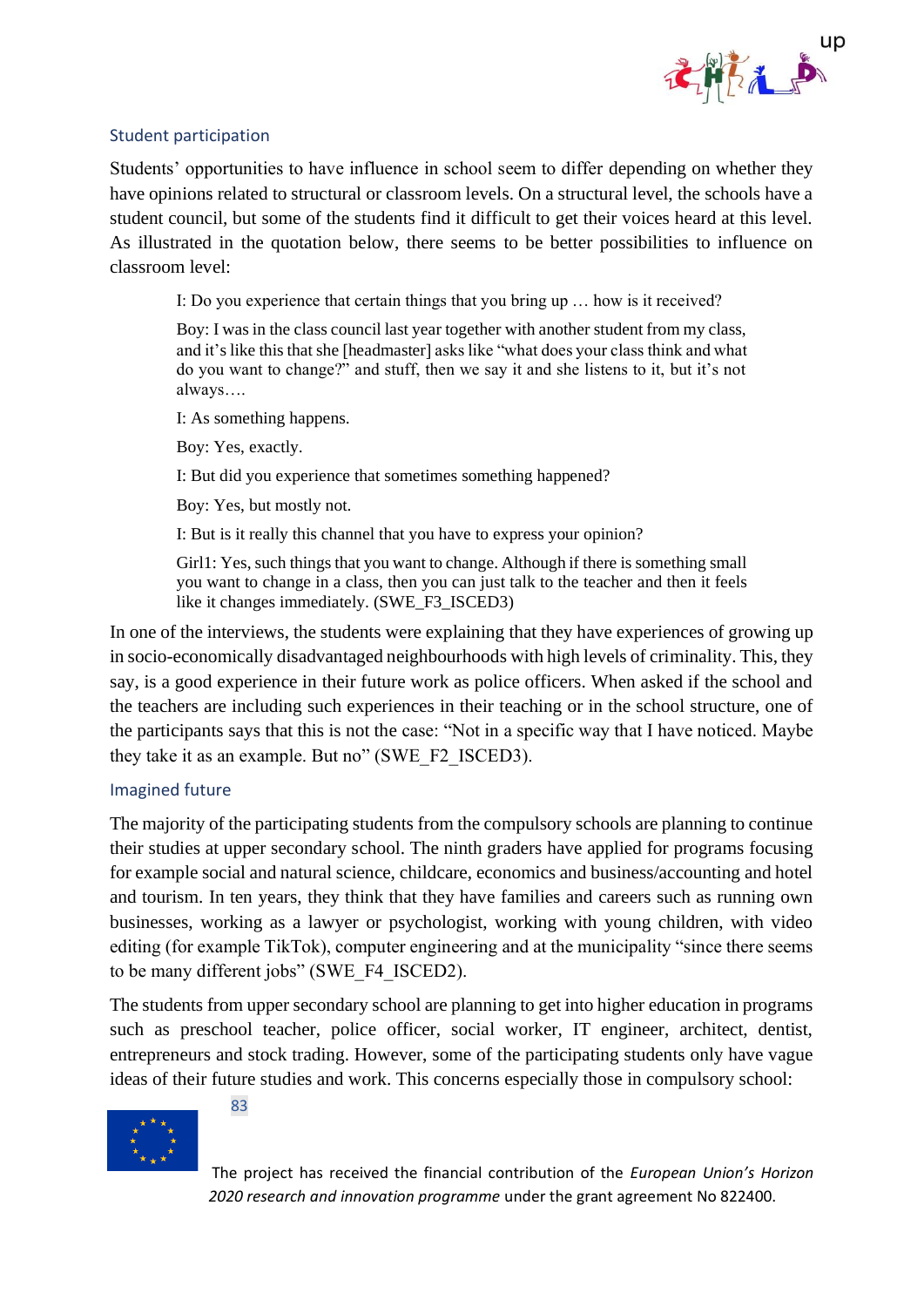

Girl1: I do not know yet. No one kind of knows.

Girl2: Mostly get jobs and stuff, but...

Girl1: And like not becoming homeless. And maybe get money. (SWE\_F8\_ISCED1)

From what I know in our class, there are very many who are very insecure about what to do after high school. Like everyone has applied for something, but I do not really know what everyone wants to be after high school. It is still unclear to very many. (SWE\_F9\_ISCED2)

### School during the pandemic

The students in ISCED1 have (until now) no experience of online home schooling because the schools have remained open for them during the pandemic (spring 2020 – June 2021). The students in ISCED2 had online studies from home during the last week of the autumn semester and the beginning of the spring semester 2021. Thereafter, they were in school one third of the time and from the second part of the spring term 2021 that have been taught in schools. The students in ISCED3 had online studies from home during the last part of the spring semester 2020, the last part of the autumn semester 2020 and the major part of spring semester 2021.

It is only in the interviews conducted in May and June 2021, that we asked explicitly about experiences about online schooling from home and the pandemic more generally. In their responses, many describe negative aspects of online teaching. One is that it is challenging due to that they did not receive much support and therefore had to manage the learning alone at home:

Boy1: We barely got help during corona.

Boy2: Yes, we kind of had to manages by ourselves.

I: What help do you get when it comes to difficulties?

Boy1: Google. (SWE\_F2\_ISCED3)

Girl: If you want to actually study, you have to do it yourself. Because the teachers wouldn't nag on you about that so much. They would kind of just tell you, "do this page and you can go".

I: But did you get help and support?

Girl: Yeah, obviously, if you needed help, you had a question, stuff like that.

I: So, if you could choose, to be in school or have online teaching?

Girl: I don't know. Probably still in school, because the online was like, we had to do it. The school had to go online. But you didn't really learn anything for this couple of weeks. I learned nothing other than Swedish in those classes. (SWE\_F5\_ISCED2)

Girl: It was like a shock to us.

84

Boy: Because we're just getting started.

Girl: We did not even know how to use the material we had received.

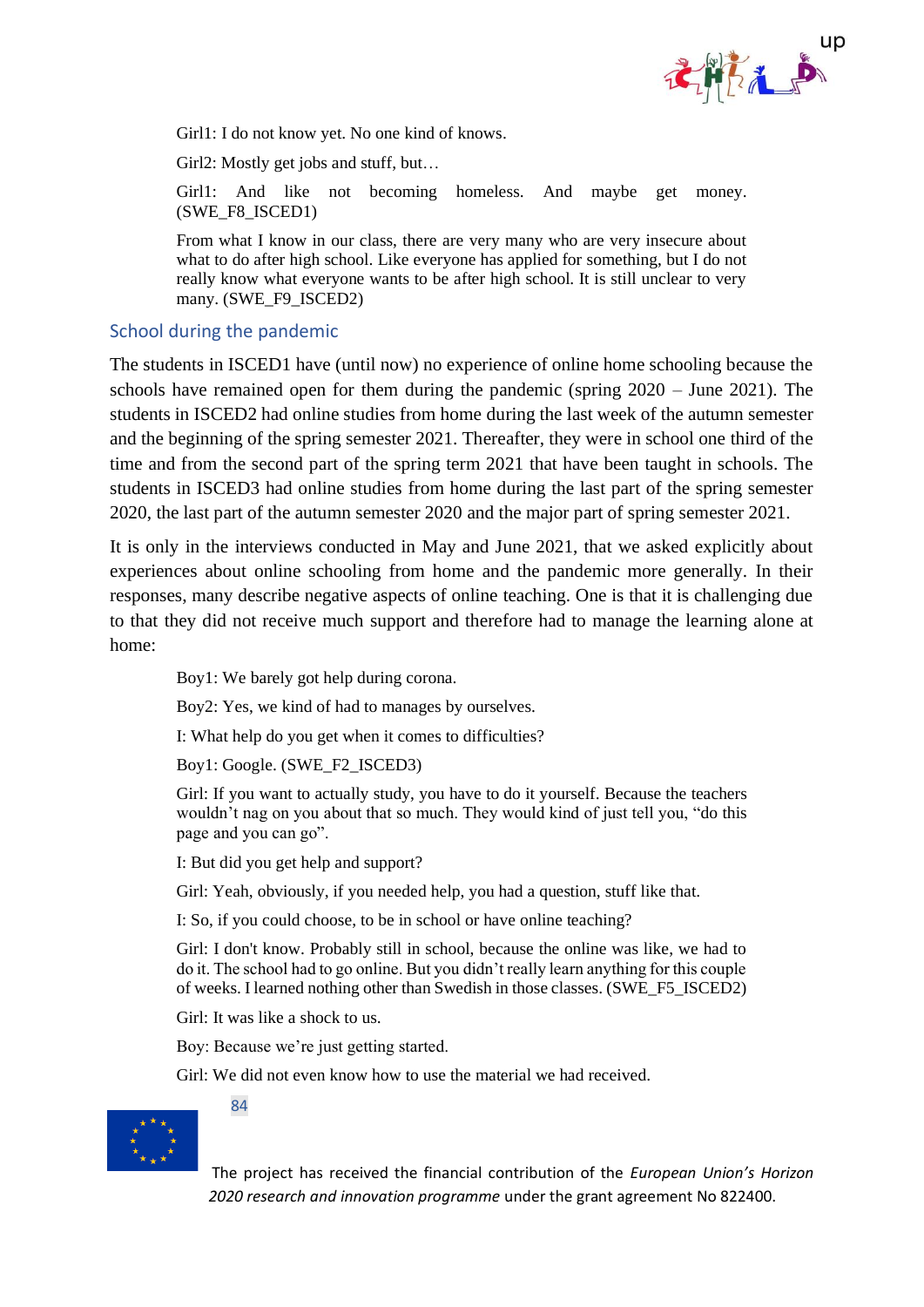

Boy: It was the first time, they just said: "Click this link and go in". (SWE\_F10\_ISCED2)

Further, some students perceive the teaching as unprofessional and unplanned:

No, it was unprofessional, I will explain. The thing is that the first week we would have distance, it was a bit ... and I understand of course that it is a bit new and that it cannot be perfect, although for example the math was unplanned. Many had difficulties with math. So we had to contact the teacher via email. And next week we came back to school and then next week we had distance again. So it just got complicated. (SWE\_F10\_ISCED2)

Some students talk about online teaching and not being in school as boring. Boring to be at home, not seeing classmates.

Boy1: Boring. Difficult.

Boy2: It was fun the first few days.

Boy1: Yes, first it was fun, then it got a little boring.

Boy2: But after a while it just got boring.

Boy1: Yes, boring. (SWE\_F2\_ISCED3)

The situation also put pressure on family relations:

It was hard because my little brother, he makes chaos at home. He runs around and my mother she washes, and she talks to her siblings very loudly. (SWE\_F7\_ISCED2)

Girl2: Even some parents thought it was hard to see their children just sitting at home.

Girl1: They saw how tired they were.

Girl2: Yes, because it takes a lot of energy, because you have to be awake all the time and look at the screen. While here at school you can ask the teacher "Can I go and get some fresh air?" if necessary.

Boy1: "Can I take a break or something?" (SWE\_F10\_ISCED2)

However, there were participants who thought that the online teaching was good for them, since they could work better from home, without the distractions in the classroom:

Girl1: Yes, because you got more peace of mind and work peace, and it was just nicer to be home I think.

I: Better to concentrate on ...

85

Girl1: Yes. Then when you got an assignment, I always did it right away, but now it takes a while before I do it when I'm at school. (SWE\_F7\_ISCED2)

Other experiences of the pandemic are the loss of social activities such as not being able to meet with friends, missing out on excursions and the big celebration party that is the tradition when finishing compulsory school (ninth grade). One of the girls says "It has affected that we do not have the big party that you usually have in the ninth grade." (SWE\_CH9\_ISCED2)

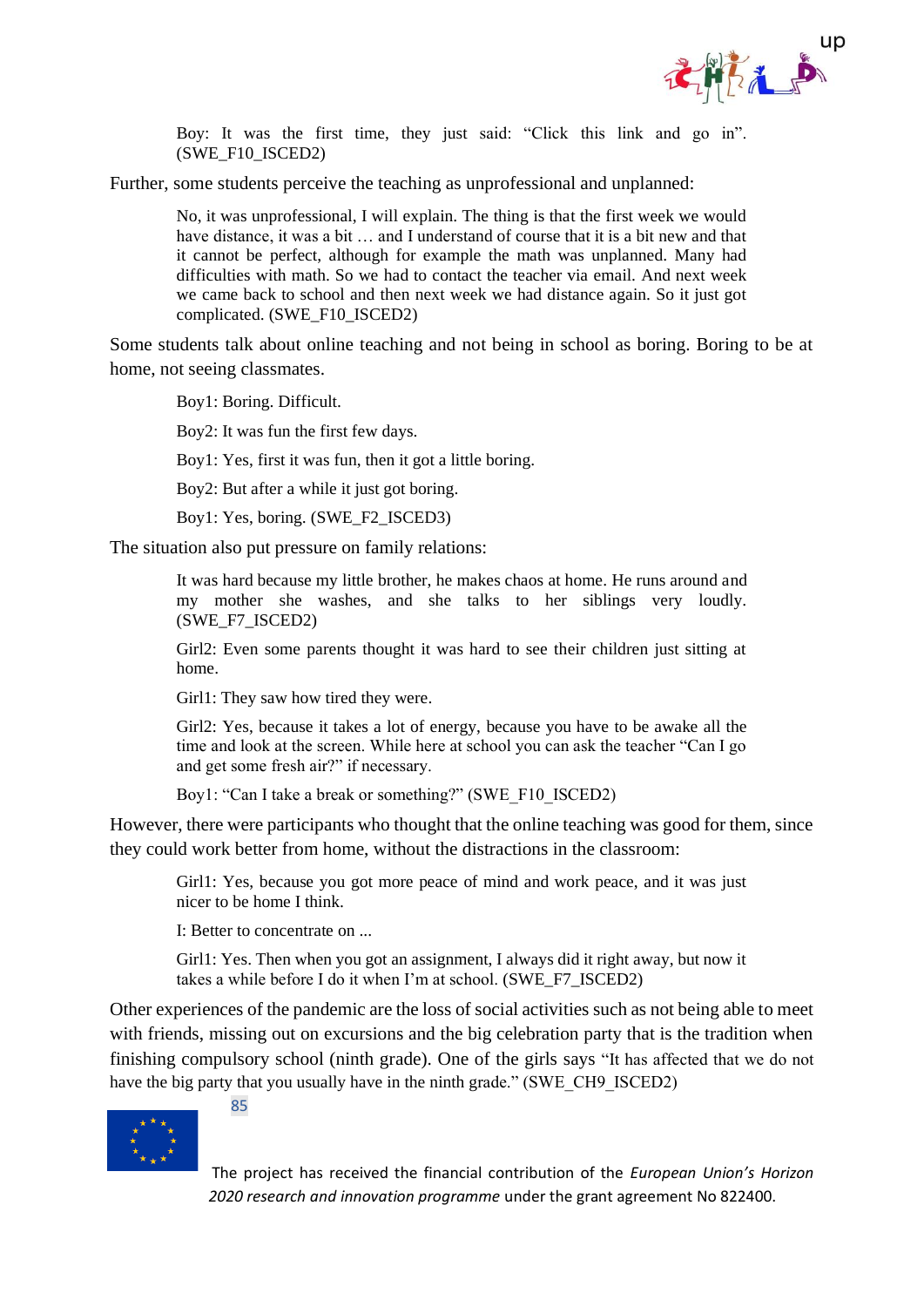

We have had distance teaching, and it is good, but at the same time boring, because you want to meet your friends and that is when you focus better on the lessons. On my own part, I usually fall asleep during the distance lessons, but here [in class] my friends do not let me sleep. (SWE\_F10\_ISCED2)

The loss of social activities was in some cases resolved by the students meeting outdoors in the neighbourhood:

Girl1: We also tried to get each other out of the house.

I: You tried to go out?

Boy2: Yes, you're home all the time.

Girl1: When we had sports you had to do group work. We all tried to get each other out.

Boy2: Yes, we went out here and played football.

Girl1: We made big groups and played football and we were out, it was sunny and... we did different stuff (SWE\_F10\_ISCED2)

# 3. Intercultural relations at school

## Experiences of schooling in different countries

The newly arrived focus group participants (SWE\_F4\_ISCED2) perceive their school as a good school and say that their teachers that support and help them make it a good school. Similarly, the ISCED2 students (SWE\_F7\_ISCED2) say that some teachers and their peers make their school a good school.

During the focus group interview with newly arrived students (SWE\_F5\_ISCED2) they compared their current school with the schools they had attended before moving to Sweden, which is schools located in Iraq, Kosovo and London. They believe that the school in Sweden differs from the others when it comes to freedom, learning activities and digital tools:

Boy1: Yeah, there is no … There is a lot of points. But when it comes to teaching, the level of education, it's higher in Iraq. Because what they are studying now, we studied before year [?? 0:02:45] and have something like that. But the …

I: Activities, are they the same?

Boy1: No, we didn't have a lot of activity, we just like, studying, studying, studying.

I: Okay, so you have a math book and then you do tasks?

Boy1: Study, finish it, go to the next one. Finish it, go. That's it.

Boy2: Yeah, same.

86

Boy1: We don't have these … a lot of activities we're seeing now. Especially with the laptops and these things.

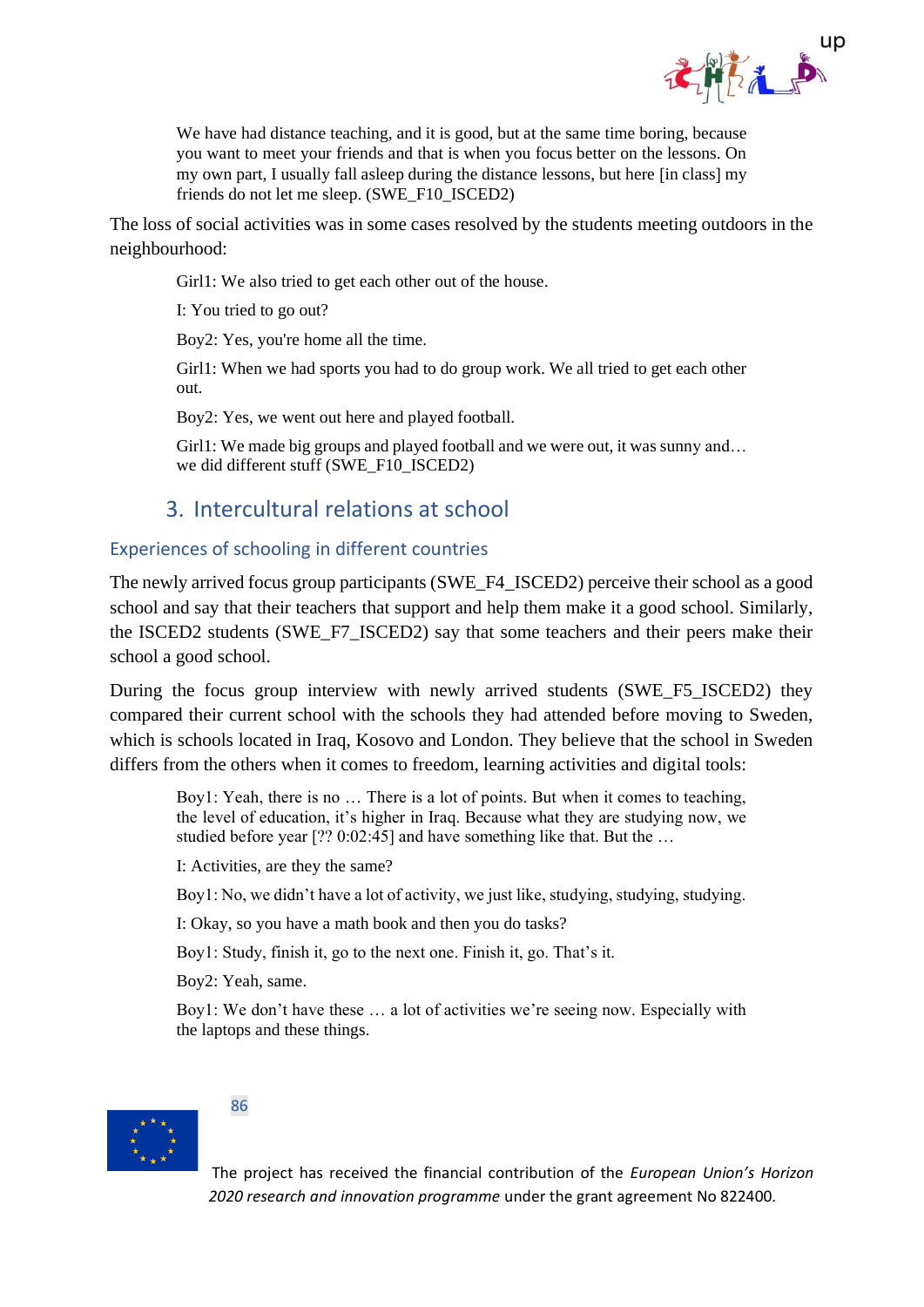

Boy2: Yeah. We didn't have all of this that we have here now. The education, it's not bad, but it's … they wake up with a negativity. It's like they don't like sometimes to teach you.

I: Here in Sweden?

Boy1: No, no, Kosovo.

Girl: Yeah, and they're just like … comparing it to London, it's just like … Not everything was different, but there the teachers were always around you. And the schools that I went to, it was like … you had to wear uniforms, and you had to stand in straight lines, and stuff like that. While here, it's more free. And yeah, [inaudible 0:04:48].

Boy1: Way more free.

Compared to the education is Sweden it seems like the students come from an instrumental perspective on teaching and learning. Whereas, the teaching and learning they experience in Sweden seem to be more activity based or based on interaction among the teacher and the students which enable another type of student agency. The students' opinions on their learning in the different countries differ. The Girl thinks that she has less teaching in Sweden compared to London, whereas Boy2 thinks he learns more in Sweden even if it is more "strict" in Kosovo (SWE\_F5\_ISCED2):

Girl: Yeah, yeah, it's alright. Just comparing it to London, it's just less strict. And it's just like school … like, work, they teach you less than when I was in schools in London.

Girl: Like, in London it's really strict. Comparing, education is higher than here.

More "strict" in Kosovo, but did not learn as much as in Sweden. One reason is digital tools.

I: Yeah, it was the same that you two …

Boy2: No, I mean like, for the learning, it's like, we … for me, it might look that you learn more in my country, but it's not real. Because it's just that we didn't have laptops. We worked with books more. And it looked that you learned more, but no. For me, no. I learn more here.

The students think there is a larger difference when it comes to learning in their new school compared to their old schools. This they relate to the activities they do in class (SWE\_F5\_ISCED2), which seem to be more interactive compared to do certain tasks in a textbook:

I: Okay. Is it a different way of learning here?

Boy2: Yeah, a lot of diff…

I: What would you say, the biggest difference?

Boy1: The activities.

87

Boy2: Yeah. Even in the class.

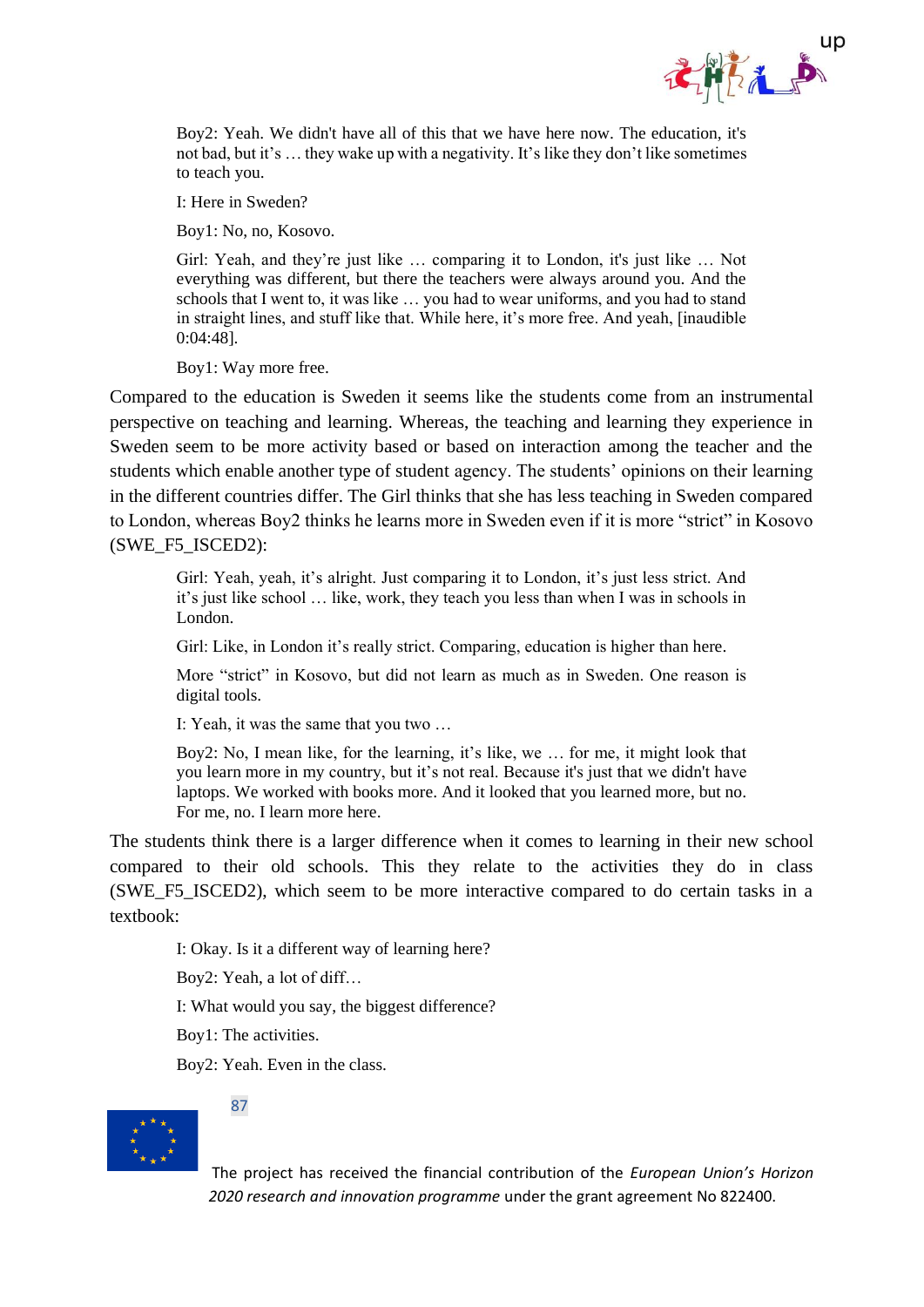

Boy1: Like, now, when I wanted to learn Swedish, I have the Veckans Nyhet, [The Weekly News] I have the …

Boys2: There's a lot of difference.

Boy1: Yeah, home and consumer studies even is helping. So this [inaudible 0:10:02]. But in our country, for me, it was like "no, this book", [inaudible 0:10:08]. So ... home and consumer studies help learn Swedish

Boy2: It's like, here it's more fun. Even if they give you a task to do. In my home country, it will be like "go to 20 page, and finish until 40, and give it to me". That's all.

Boy2: But here, you do it with a bit of activity, a bit of like … a joke that … there. And it will … you won't even know that the time was gone by. So it's more fun.

I: Okay. Do you agree, or do you …?

Girl: Yeah, I guess. It's just more independent here, for me. Like, yeah. It's just … they don't … It's just more independent. You have to rely on yourself to study and do more.

In the classes the students attend (SWE\_F5\_ISCED2), students with different gender, language and religious backgrounds are included, which was not the case in for example Iraq. The newly arrived students seem to appreciate this:

Boy1: Different. There is a lot of points that differ from here. We had way more problems than here. I don't know what to say exactly, but …

Boy2: Because you were separated?

Boy1: Yeah, that's a big point.

I: You were separated? How do you mean?

Boy1: Males and females. Even sometimes like, if I had a Christian friend, he maybe go to another school, because he can't stay in this … there is a lot of points [?? 0:06:41] that differs.

#### The role of language in relations with friends and classmates

On questions about how language affects the students' relationships their answers slightly differ between the interviews. For example, students in upper secondary class (SWE\_F1\_ISCED3) seem to think that language matters, but students' common interests like for example going to the gym, the military and food, seem to matter even more:

Boy: Yes, so that you… We say, those who like going to the gym in their spare time, they usually hang out with each other. Those who … Like the military, they are usually in a group and discuss it all the time For example, just because in our class we have a group where those who are most interested in the uniform profession usually hang out with each other, and then there are a couple of girl groups, like [name of girl] here, they like to eat. And then... Yes, so it is...

Girl: Yes. So, then, for example, it is those who speak Arabic who usually talk to each other and people with other backgrounds usually hang out, but like that… It is



88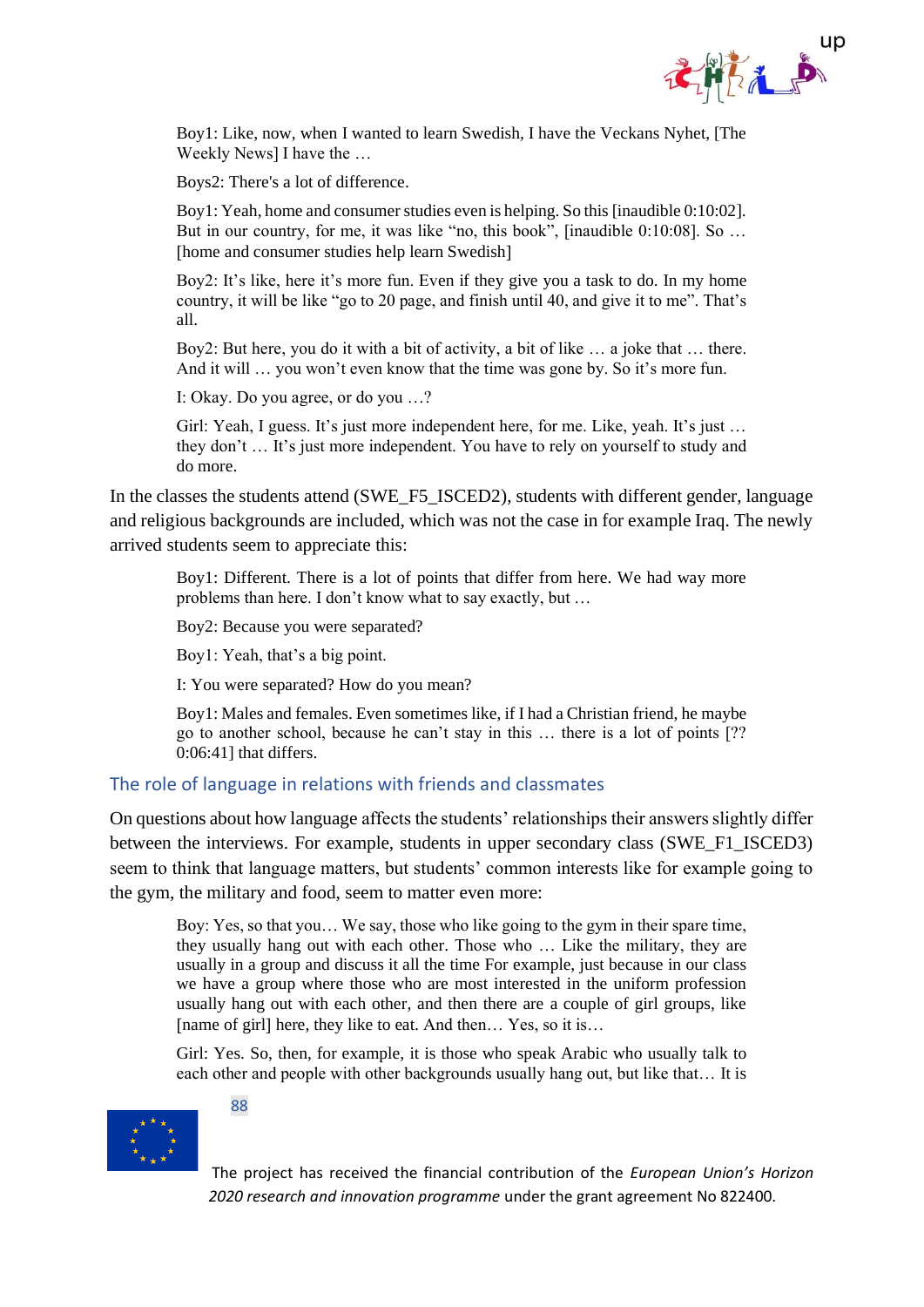

usually not based on which language you speak who you hang out with, but it is based on what you are doing during the break.

In contrast to the students in upper secondary school, the newly arrived students (SWE\_F4\_ISCED2) seem to think that language matters when it comes to peer relations and friendship. They say that they have many friends, but the closest friends, the "real friends" are the ones who they share home language with:

Boy: We have many friends.

Boy: We have many friends in the school. Like the boy with [not audible 0:08:46] orange sweater. He is also my friend. Because the four of us speak the same language. We are friends.

I: And then you are more ... Are you friends with those who speak the same language or are you friends with others?

Boy: No, there are also those who go on [not audible 0:09:02], they know me. same thing buddy. But not a real friend. Like a real friend in the homeland.

Further, they (SWE\_F4\_ISCED2) believe that most students have friends at the school, but give an example of a boy who does not. They think it is because his home language is Japanese and that no one else speak Japanese, so he cannot communicate with anyone since he does not speak Swedish yet. Also, the newly arrived students in another focus group interview (SWE\_F5\_ISCED2) talk about language as important when it comes to friendship. They relate it to the possibility to communicate with each other. One boy gives himself as an example. When he started introduction class he could not communicate with his classmates and did not not make friends with anyone until another boy with whom he can communicate with in English arrived:

Boy1: No, this is also different, because we don't have the language.… if I know someone who can speak English, I could communicate with them [?? 0:11:58]. Because first thing, you want to make a friend, you need to communicate. You need a language. So ... Before [name of boy2] came ... because I came, and after two weeks, [name of boy2] came. So before, it was like I had a communication with some of my ... In the class. But when [name of friend] came, it was like we got out to shop, we chatted all the time. Like, we had it fine. [?? 0:12:30]

I: Yeah. When it comes … You mentioned it. The … not to say importance, but what role does language have when it comes to being friends?

Boy2: It has a lot.

89

However, Boy2 adds that you can also make friends with people who you do not share home language, but you would have to find a way to communicate:

Boy2: It's not that it matters a lot, but you can't communicate freely if you can't … for example, me and him, we can communicate freely in English. If he knows only Arabic, we would be like learning hand sign, or something. We … Yeah, that too.

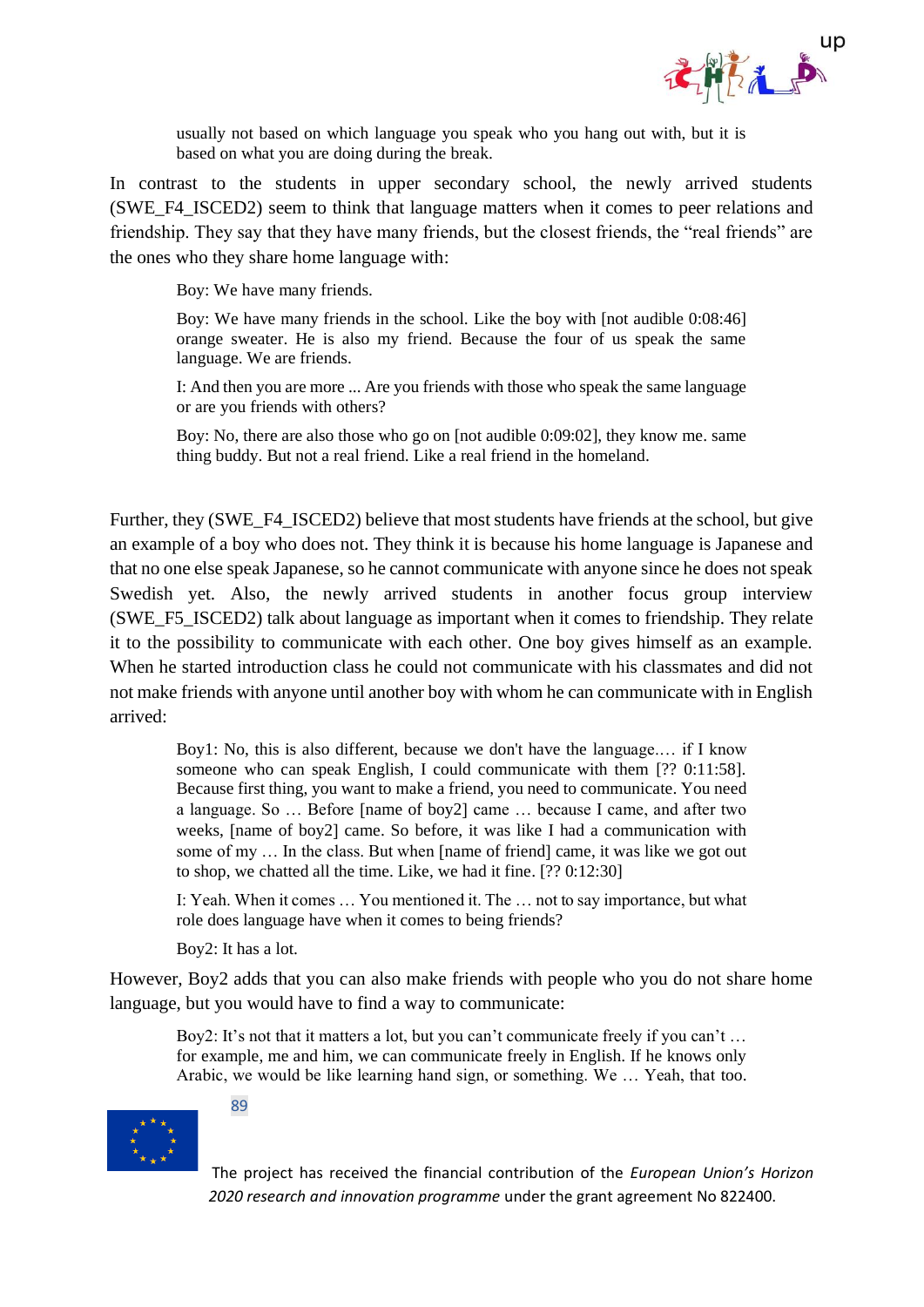

But you can also have friends that … they don't know really good English, but you can still communicate a bit with them.

The students (SWE\_F8\_ISCED1) also believe that language matters when it comes to friendship. Sometimes low Swedish language proficiency can impact negatively on access to friends:

Those I kind of know or… yes, some… they do not have friends because they do not know the language, which I think is mean. We do not go to the same class and I cannot always be with them if I want to, so it's mean when you are not friends with them just because they do not know the language. You can help them learn and… so teach them and stuff, so that… yes …

This is rejected by the student (SWE\_F8\_ISCED1), who tries to counteract such situations by inviting classmates to social situations: "And always try to notice people who are alone, try to invite them so you can be with a [not audible] so that it will be so good". The importance of being able to communicate to make friends is also evident in one of the interviews. One student says that students who do not know the language, Swedish implied, but share home language become friends, but if they do not share home language English may work since many students know some English (SWE\_F8\_ISCED1).

### Support – study guidance in mother tongue

During the interviews (SWE\_F4\_ISCED2 and SWE\_F5\_ISCED2) with the newly arrived students study guidance in mother tongue was brought up as an appreciated support for their school work. The students (SWE\_F4\_ISCED2) say that their study guidance in mother tongue help them to translate and explains texts, which help them perform on the tests. According to the students (SWE\_F5\_ISCED2) their mother tongue teacher (same as study guidance counsellor/teacher) is mostly available, and they can always ask her questions and she will help if she can:

Boy1: Everyone is helpful. Like, the teachers … even for me, I have my mother tongue teachers in the end of the hallway. So I could … if I need something urgent, I just go to her and tell her I want some lesson [?? 0:21:53].

Boy2: You just don't need to be shy. It's like you can get help with everything.

I: Yeah, it feels okay to ask?

Boy2: Yeah, yeah, you can ask. If they want … say like no, if they … If they cannot help, they will just say "sorry, I can't", or something. But they will always help you.

The newly arrived students also achieve another type of support in their mother tongue than the support directly provided by the study guidance in mother tongue teacher or mother tongue teacher. For example, in mathematics they receive lists of concepts which are translated into their mother tongues (SWE\_F5\_ISCED2):

Boy1: Yeah. Even the math teacher gave me a whole, how to say, document.

90 Boy2: Yeah, same.

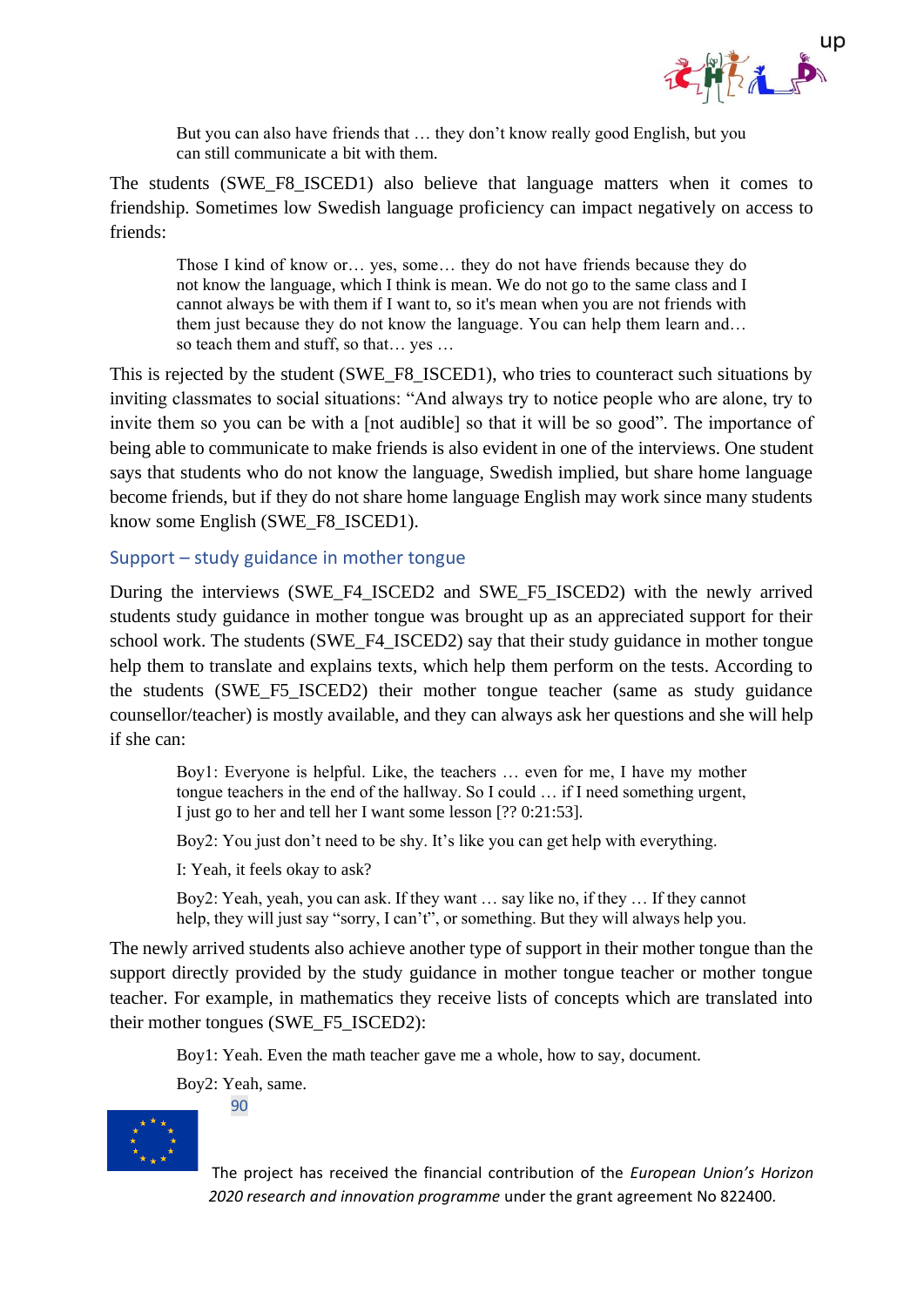

Boy1: With the translations to my mother tongue, from Swedish to my mother tongue, for the math things. Like, the …

I: The concepts and … yeah.

Boy1: Yeah, the concepts and rules, all of this.

I: So then you can do the math, yeah?

Boy1: In my mother language.

Boy2: Yeah, same.

I: Yeah, same with you? Do you also have that, translations?

Girl: Yeah.

Communication

#### Mainly Swedish is used during class

When asked about language use in school the students in the different focus groups answered similarly even if they attend different schools and grades. Three named languages were mentioned as being used or languages that are commonly used in the schools, namely, Swedish, Arabic and English. In class Swedish is mainly used according to all focus groups. That is, ordinary teaching, is basically only in Swedish. One focus group participant explain that while they are never instructed by the teacher to use their home languages in class, Arabic is talked about as a language that is commonly used in the school since there are many Arabic speaking students in the school (SWE\_F8\_ISCED1). English seems mainly to be used when interlocutors do not know Swedish and do not share home language, that is when English is the only shared language. This is unpacked and exemplified in the following excerpts:

When asked about language use during class, focus group interviews in ISCED3 answers (SWE\_F1\_ISCED3):

I: - Is it always only in Swedish or are different languages used in those teaching situations?

Boy1: - No, it's only Swedish.

Boy2: - it's just Swedish.

Girl: - it's just Swedish.

91

The teachers speak mainly Swedish with the students (with the exception of the study guidance and mother tongue teachers, and a mathematics teacher who also use Arabic when teaching newly arrived students mathematics). However, if a student does not understand, the teachers and the students sometimes use English. However, when the students do that to help their classmates, they may be told to speak Swedish by their teacher so they develop their Swedish language skills (SWE\_F1\_ISCED3):

Boy1: For example, in first year when we just started, then he [referring to a classmate] could speak less Swedish than he can now. So, I know that our teacher

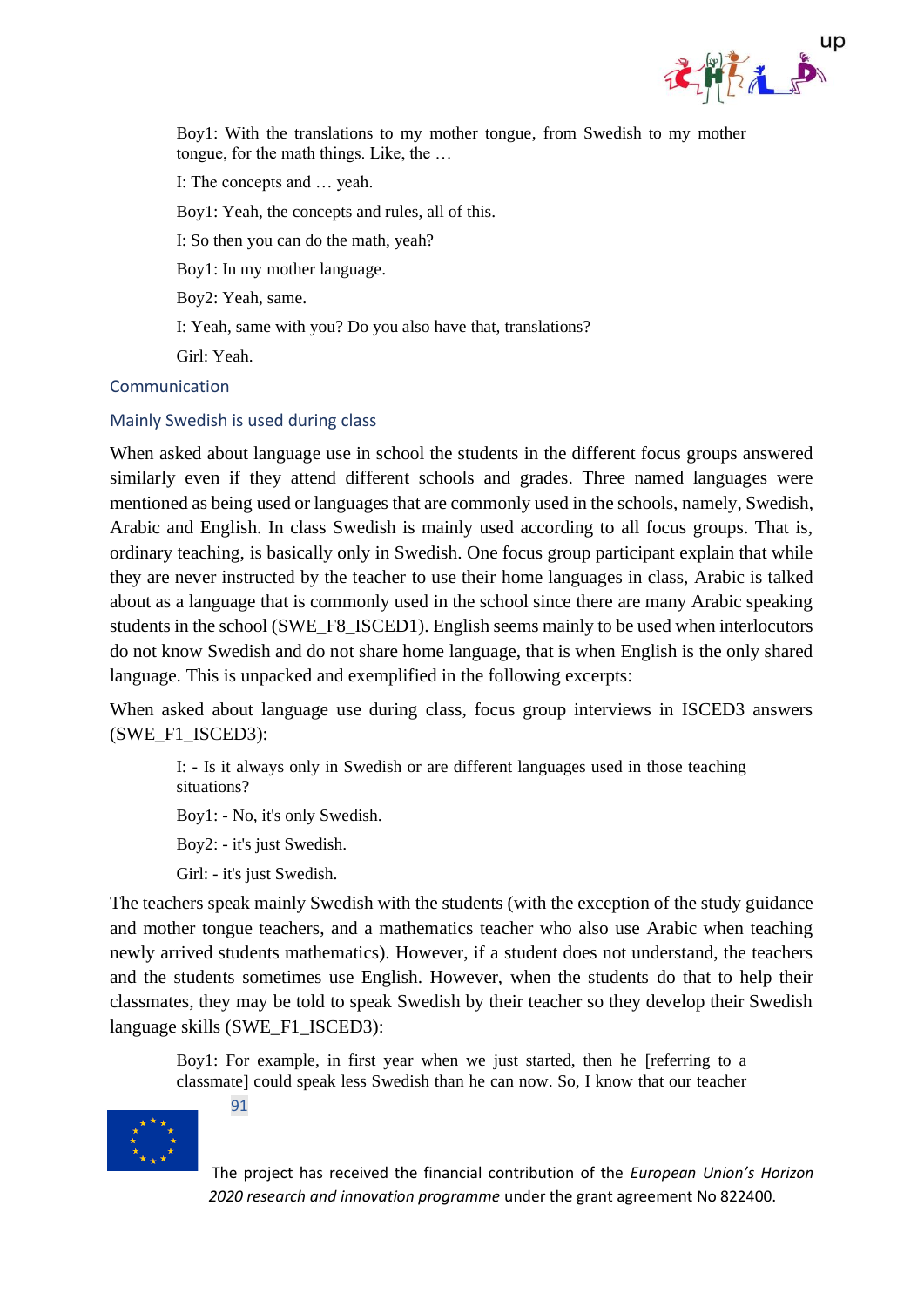

took that into account. So he helped him with words and sentences and stuff. No one teased him or laughed at him, they just tried to help.

Boy2: He goes to my class, and I see that everyone thinks and takes that into account. So they do as [name of teacher] a little, they help and adapt some studies to him, and then it gets better.

Girl: It has happened, though [??] it was kind of a long time ago, in one. But then the teacher says. They want us not to use a language other than Swedish so that we can develop in the language

In another focus group interview, the participants have teachers who use English to communicate with them since they are newly arrived students who do not master the Swedish language yet. Moreover, they have a mathematics teacher who sometimes communicate in Arabic with them and greet them in their home language:

Boy1: Yeah, and for me, like ... [name of teacher], when he ... the math teacher.

Boy2: Yeah, they speak also Arabic.

Boy1: They speak also Arabic. When he come, like, he could say hi to fname of Boy21 in Albanian [?? 0:25:42].

Boy2: Yeah, he always greets me in Albanian. It's like, "how are you, what do you do?" also (SWE\_F5\_ISCED2)

#### Use language differently depending on who you are communicating with

From the interviews it emerges that the students use their language repertoires differently depending on who they are communicating with. For example, the students seem to use mainly Swedish with teachers and their home languages with friends whom they share home language, mainly during breaks and in the canteen. This is exemplified with the following transcript (SWE\_F3\_ISCED3):

Boy: It depends on us, and who you talk to  $[??]$ . So if you talk to  $[name of the]$ teacher, then you speak Swedish [??] your mother tongue he will not understand.

Interviewer: No.

92

Boy: But if you talk to your friends, then it's clear that you use [?? 0:10:40] other languages.

Girl 2: Yes.

Also, in school work, for example in group work and if everyone in the group share the home language, group interview participants explain that they may use their home language to communicate (SWE\_F9\_ISCED2). In another focus group interview it also emerges that they use their language repertoires differently depending on who they are communicating with. They give an example of how they in class use what they call "ghetto Swedish" with each other, whereas they do not use that type of language in situations like the focus group interview for instance (SWE\_F7\_ISCED2):

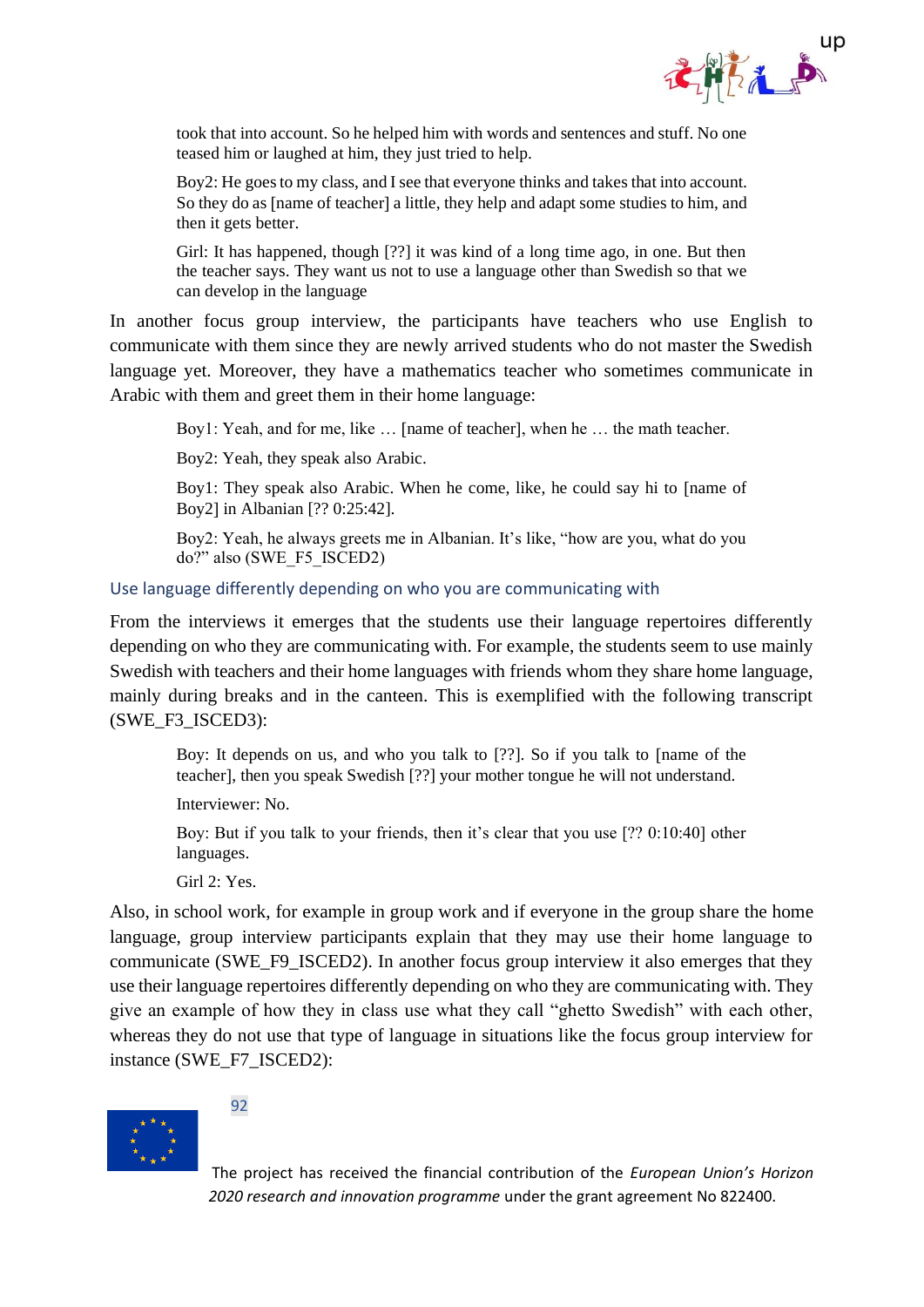

Girl1: But when we say for example you come into our Swedish lesson, then we do not speak Swedish… or not Swedish lesson, just if we say for example math lesson, we speak Swedish Swedish we speak ... says the man and stuff and ... There will be mixed ghetto languages so [laughs].

I: But if you are going to explain a math problem to someone?

Girl1: Then I would have done it in Swedish.

Girl2: "Man, check here ... [laughs] Do so man".

Girl1: Yes, exactly [laughs]. It's ghetto Swedish so it will be ... Yes, as she said, it will be such Swedish.

Boy: It depends on whom.

Girl2: Yes.

Girl1: talk to [not audible 0:21:01].

I: How do you mean depends on who?

Boy: I'm not talking like this right now in this interview but maybe I talked like that with [name of girl2].

#### Home languages used in different situations

As presented in a previous section, the students say that it is mostly Swedish and Arabic that are used for communication in school, but mainly Swedish during class. However, how the students use their home languages, that is in what kind of situations, also emerged in the interviews. These situations are presented in this section. For example, students use their home languages when they do not want someone to understand what they are saying:

I think I start speaking in my mother tongue when I do not want people to understand. Although I think most people use it because they meet someone who is from the same country, or because they might get angry. (SWE\_F2\_ISCED3)

And another student (SWE\_F3\_ISCED3) says "I feel that I mostly speak Swedish, but sometimes if no one should understand [laughs], then..." Another type of situation when students use their home languages in school is when explaining something in class to another student who does not understand (Swedish), which is exemplified in the following quotes:

Like if for example… That is, the teacher says something, then kind of, one of us don't understand for example. Then I can say "but it is so", that is, by saying the word in Arabic, you understand "yes, yes, like that". (Girl, SWE\_F3\_ISCED3)

And there is also always a kind of… if she kind of… it was a new girl who started and they spoke the same language but she could not speak Swedish, and if she did not know a word or something she helped her to translate it in class. (SWE\_F8\_ISCED1)

However, sometimes the newly arrived students do not share any language with the teachers and the classmates, such a situation is brought up by the focus group interview with students



93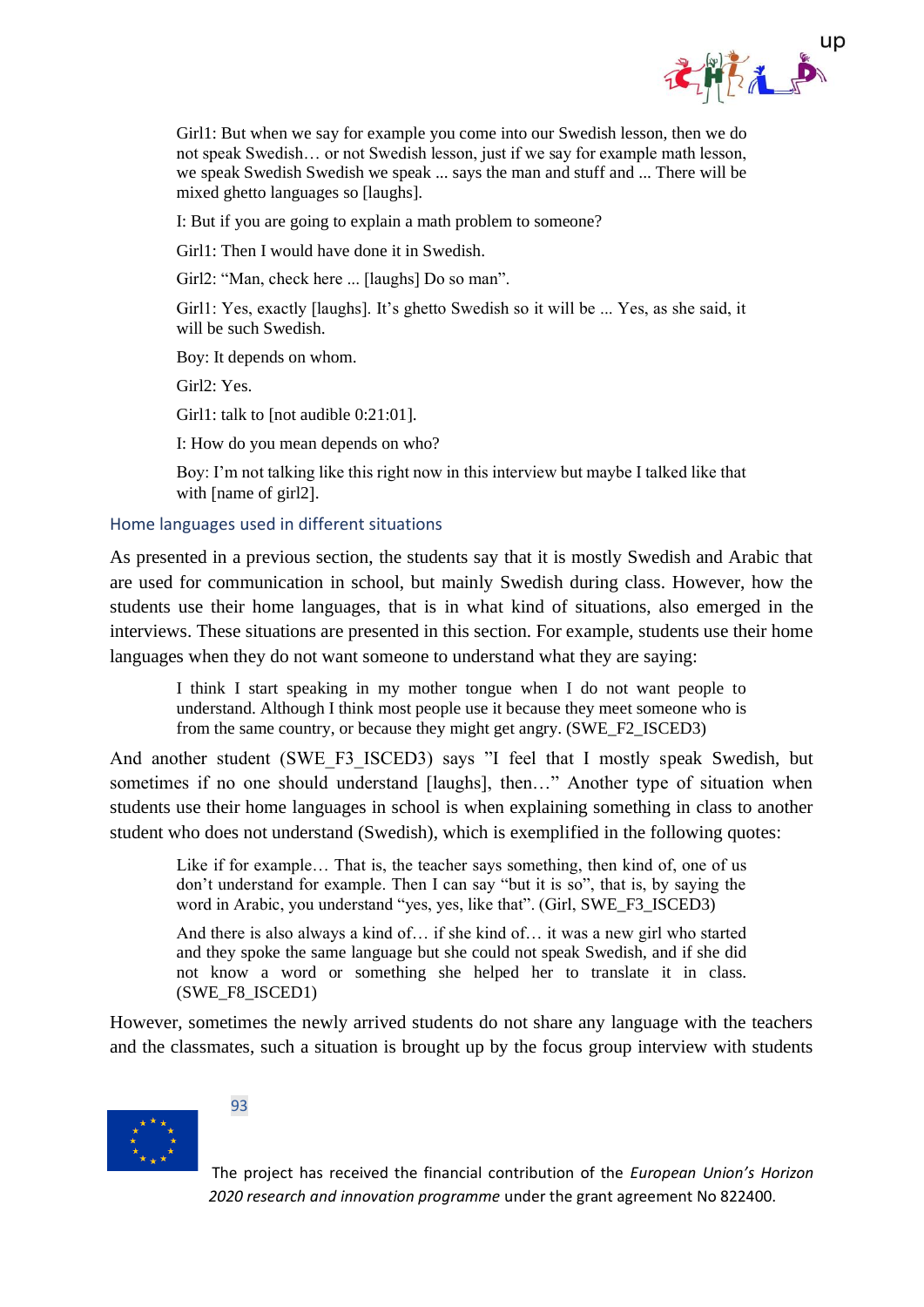

from the introduction class. They give an example of a Vietnamese boy, who they care for and try to help by communicating with by using body language and Swedish (SWE\_F9\_ISCED2):

Boy 2: We have a newly arrived who comes from Vietnam, and he has class with us every time it is math, sports and…

Girl2: Maths.

Boy 2: Yes. And then during the math class… We have no other Vietnamese in our class, and it is difficult to communicate with him. For example, me, fname of class mate] and [name of class mate], we usually take him in with open arms and help him with some tasks if he does not understand and he can work in our small group or something like that.

I: Do you speak English then or is it body language?

Boy1: It's more body language and Swedish.

A third situation when students say they use their home languages can be related to feelings of belonging. That is sharing home language may mean sharing backgrounds and thus enables for feelings of belonging. This is illustrated in the following quotes from the focus group with three boys (SWE\_F2\_ISCED3):

Boy1: Because he has… You connect to the person directly that we come from the same country, we have the same background. So you get a connection with that person.

Boy2: Exactly. It is so. I think that is the case with everyone, even here in Sweden. Swedes too. If you see someone, maybe you connect. That's when you feel, "Yes, we come from the same country" so.

Girl: You have something in common.

I:Yes, do you have it automatically then?

Girl: No, it depends. I'm not talking to every single Arab I see here.

Another type of situation when students use their home languages that emerges in one of the interviews, is that home languages is used when teasing another student: "[laughs] When you tease each other it is Arabic but when you talk to teachers it is Swedish" (SWE\_F7\_ISCED2).

### Mixing languages

As evident from transcripts in the previous sections the students use their language repertoires in different ways and in different situations. However, the students also say that they often mix languages. This means that they mix languages within a situation, they code-switch. That is, students may for example mostly communicate in Swedish but some words or sentences they may say in for example Arabic. This is evident when a boy says: "Mostly Swedish is used. You can say something in Swedish, then you can use words from your mother tongue and then continue in Swedish" (SWE\_F3\_ISCED3). When one of the focus group with newly arrived students are asked what languages they speak with their friends one girls says "Just mixed"



94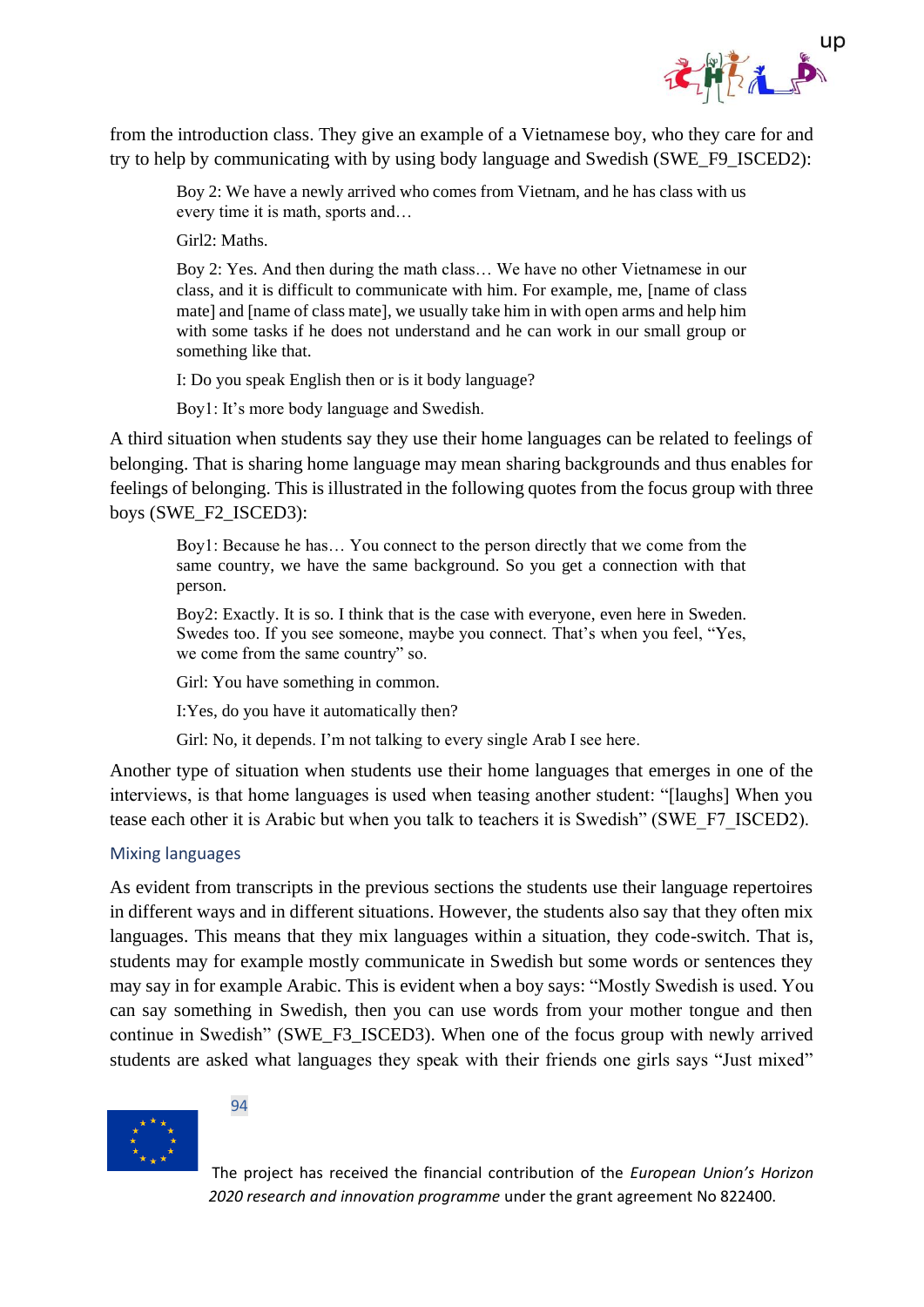

(SWE\_F5\_ISCED2) are. However, the two boys say they speak mainly English with each other since they do not share home language.

# 4. Conclusions and recommendations

In this conclusive discussion we highlight the main results of the analysis of school as a lived space and intercultural relations in school. We also formulate some recommendations for the strengthening of children's agency in school.

# School as a lived space

# Ideal school and real school

The students' talk about their real school, coincides to a great extent with how they talk about their ideal school. To a large extent the students seem to be content with their school. In relation to their perceptions of their ideal and real school the role of teachers are in focus, both in relation to educational and social aspects. The students think of teachers' subject knowledge as important as well as their ability to explain so that the students can understand the content. According to the students the teachers shall not only give educational support they should also challenge them in their learning.

Although the students are mainly positive about their schools and teachers, some negative aspects are brought up. For example, the students do not appreciate constant teacher turnovers which they think affect their grades, or when teachers have different norms and rules in the classroom. They also do not appreciate noisy and rowdy classroom environments and long teacher monologues, i.e. when they have to listen to their teachers lecturing for a long time.

In the ideal and real school the students highlight the possibilities to receive educational support outside the mainstream lessons. This includes, for example, homework support after school arranged by the school or local organisations.

When it comes to social relations between students, the students refer to a positive environment in their classes and more generally in their schools. The positive social relations between the students seem to be related to that boys and girls interact with each other, both in school work and social arenas in school and are not separated in gender specific groups. In contrast to this, some students say that bullying sometimes occurs.

# Affective and relational dimensions of school

95

The students say that they have good relations with both teachers and other significant professionals, for example student coordinators. The student coordinators are perceived as persons that are always there, and that can support and help them in different ways.

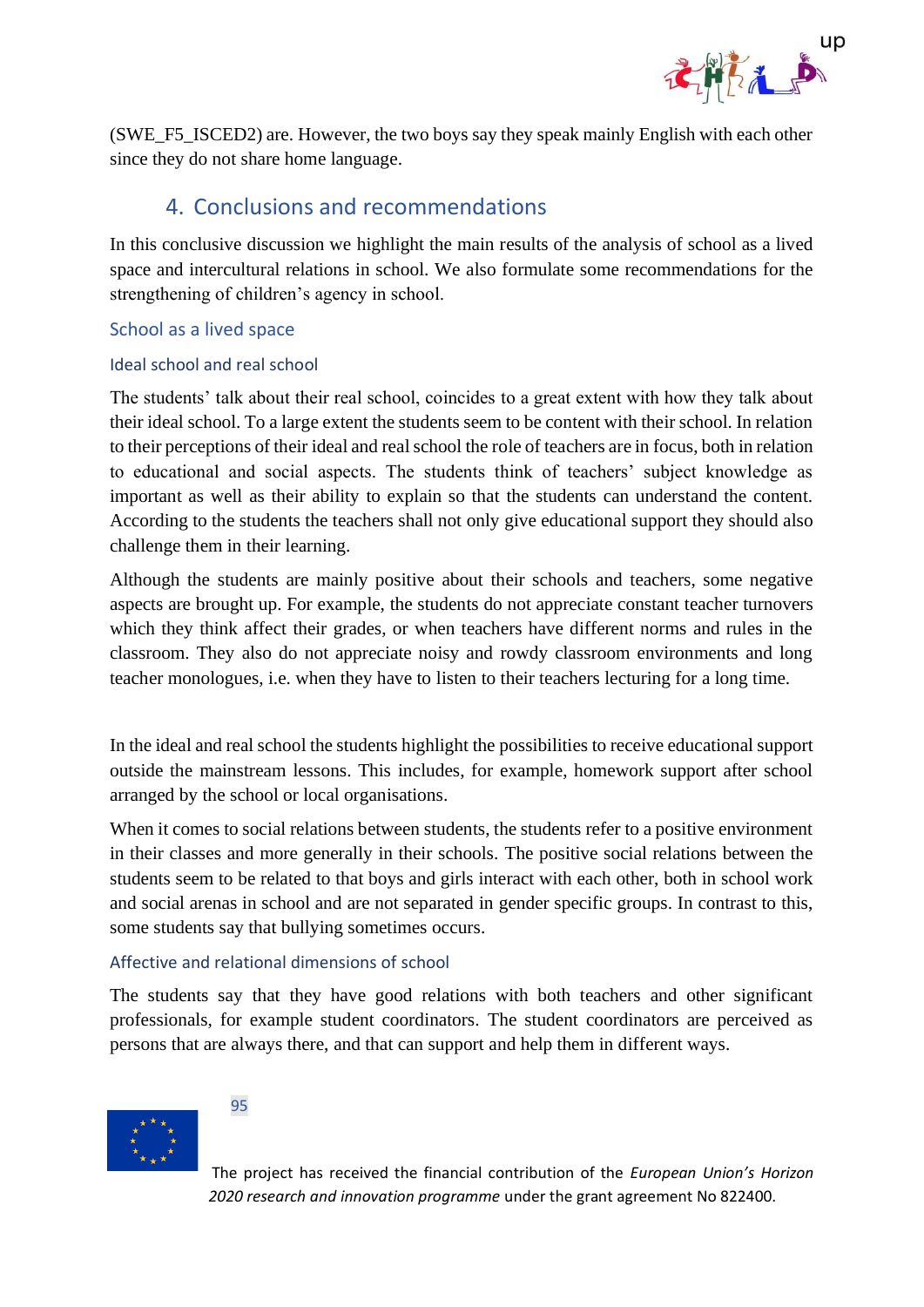

## Student participation

Students' opportunities to have influence in school seem to differ depending on whether it is related to more structural or classroom levels. On a structural level, the schools have a student council, but some of the students find it difficult to get their voices heard at this level. Whereas, at a classroom level they perceive that they have a greater influence.

#### Imagined futures

Many of the participating students from the compulsory schools are planning to continue their studies at upper secondary school. For example, they want to attend programs in social and natural science, childcare, economics and business/accounting and hotel and tourism. In ten years, they think that they have families and working careers such as running own businesses, working as a lawyer or psychologist, working with young children, with video editing, computer engineering and at the municipality. The students in upper secondary school are planning to get into higher education in programs such as preschool teacher, police officer, social worker, IT engineer, architect, dentist, entrepreneurs and stock trading. However, some of the participating students only have vague ideas of their future studies and work. Especially those in compulsory school.

### School during the pandemic

The students' experiences of online schooling from home during the pandemic are mostly expressed in negative terms. For example, the students say that they had to manage their learning on their own at home since they did not receive enough of educational support. They also perceived the online teaching as unprofessional and unplanned. Further, many students thought it was boring not being in school and seeing classmates. Online schooling from home also seems to put pressure on the students' family relations. In contrast to the negative aspects one of the participating students thought of online schooling from home as positive since she could work better from home when there were no distractions from the classmates.

# Intercultural relations at school

96

### Experiences of schooling in different countries

In one of the interviews (SWE\_F5\_ISCED2) with the newly arrived students the students compare their current school with the schools they had attended before moving to Sweden, which are schools located in Iraq, Kosovo and London. They believe that the school in Sweden differs from the others when it comes to freedom, learning activities and digital tools. It seems like the students' prior schooling departs from an instrumental perspective on teaching and learning. Whereas the teaching and learning the students experience in Sweden seem to be more activity based or based on interaction among the teacher and the students. This may have consequences for what kind of agency the students may act.

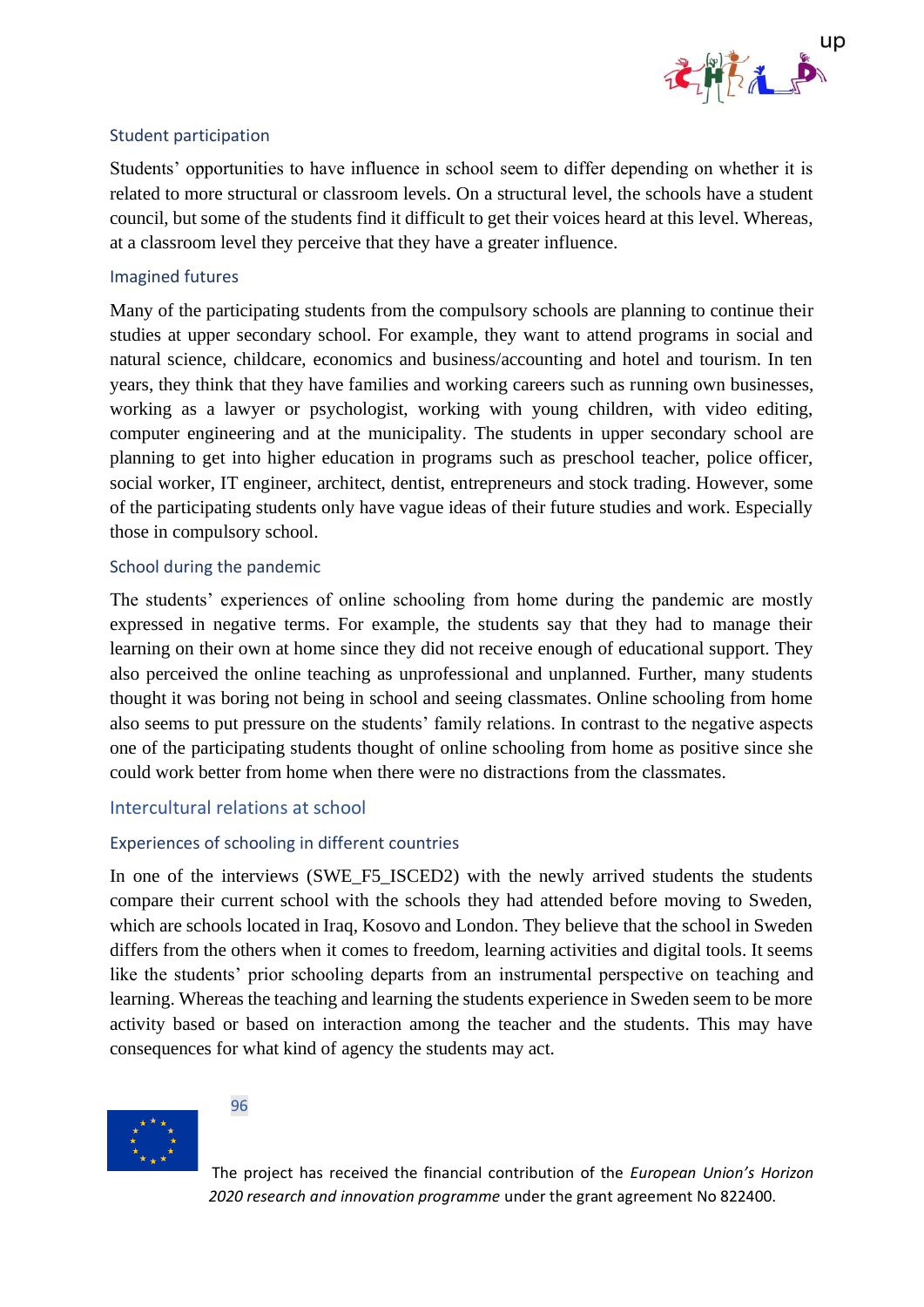

## The role of language in relations with friends and classmates

Language seems to affect the students' relationships with each other. However, their answers slightly differ. Students in upper secondary class (SWE\_F1\_ISCED3) seem to think that language matters, but students' common interests they believe matter even more when it comes to friendship. However, the newly arrived students (SWE\_F4\_ISCED2) seem to think that language matters since they think that you have to share home language to become close friends. The ability to communicate in some way or another seem to be of importance to make friends according to the students.

#### Support – study guidance in mother tongue

The newly arrived students talk about study guidance in mother tongue as an appreciated support for their schoolwork. The study guidance tutor helps them to translate and explains texts so that the students can continue their learning.

I: How would you rate the help you receive?

Boy: Our teacher.

Girl2: Well, the teacher. Yes.

Boy: And then kind of friends.

Girl1: First of all, you think about school. We come here to learn, to get help, so the first thing that comes to mind is the teachers and the school. Then, as he said, classmates and friends. Then the last thing you think of is family. (SWE\_F3\_ISCED3)

### Communication

When it comes to language use in school three named languages were mentioned as commonly used in the schools, namely, Swedish, Arabic and English. In class, Swedish is mainly used according to all focus groups. That is, ordinary teaching, is basically only in Swedish. Arabic is talked about as a language that is commonly used in the school since there are many Arabic speaking students in the school. English seems mainly to be used when interlocutors do not know Swedish and do not share home language, that is when English is the only shared language.

The students use their language repertoires differently depending on who they are communicating with. The students seem to use mainly Swedish with teachers, and their home languages with friends whom they share home language, mainly during breaks and in the canteen. In school work, for example in group work and if everyone in the group share the home language, they may use their home language to communicate. According to one focus group, in class they use what they call "ghetto Swedish" when communicating with each other, whereas they do not use that type of language in conversations with other who are not their friends and classmates. Further, the students seem to use their home languages for different reasons such as when they do not want someone to understand what they are talking about,



97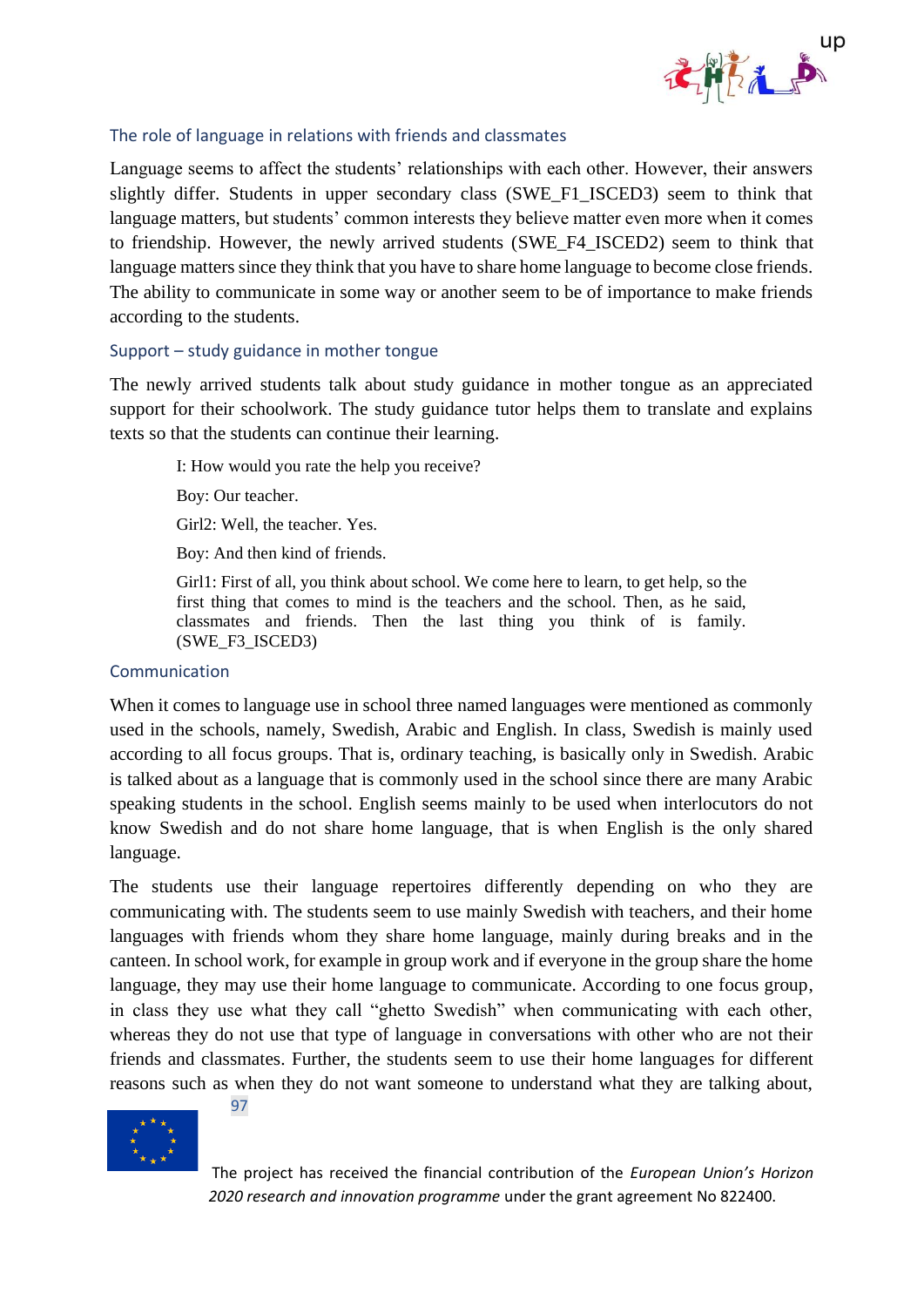

when explaining something in class to another student who does not understand (Swedish), and to create a sense of belonging. That is, sharing home language may mean sharing backgrounds and thus enables for feelings of belonging. In summary, the students use their language repertoires in different ways in different situations. However, it does not seem to be either or, that only one language is used, the students also often mix languages. This means that they mix languages within a situation, they code-switch and/or translanguage.

## Recommendations

Through the focus groups, three different professions emerged as particularly important to the students. The students' teachers, student coordinators and study guidance tutors (and mother tongue teachers) seem to play important roles for the students' schooling. Thus, it seems reasonable to highlight this when making recommendations. One recommendation is that teachers focus on both educational and social support and not solely on one of them. Further, it seems like the students appreciate further social and educational support, which can be provided by student coordinators and study guidance in the mother tongue tutors. Student coordinators focus on the students' well-being and may be a great social support to the students and their schooling and thus another recommendation is that schools employ student coordinators. Study guidance in mother tongue tutors do not only translate texts and tasks, they may also have other resources that they may use when tutoring. This includes for example knowledge about the students' prior and current educational systems and pedagogical practices, and a developed linguistic awareness about differences and similarities between Swedish and the mother tongue. Thus, a third recommendation is to strengthen study guidance in mother tongue for students who need it.

# References

Malmö stad, Population Statistics. Downloaded from [https://malmo.se/Fakta-och](https://malmo.se/Fakta-och-statistik/Befolkning.html)[statistik/Befolkning.html.](https://malmo.se/Fakta-och-statistik/Befolkning.html)

Salonen, T., Grander, M. & Rasmusson, M. 2019. *Segregation och segmentering i Malmö. [Segregation and segmentation in Malmö]*. Stadskontoret, Malmö stad [City Department, Malmö City].

Skolverket [Swedish National Agency for Education], Skolblad. Downloaded from [https://www.skolverket.se/om-oss/oppna-data.](https://www.skolverket.se/om-oss/oppna-data)

Statistics Sweden, Population Statistics. Downloaded from [http://www.statistikdatabasen.scb.se/pxweb/en/ssd/.](http://www.statistikdatabasen.scb.se/pxweb/en/ssd/)

Vertovec, S. 2007. Super-diversity and its implications. *Ethnic and Racial Studies,* 30 (6): 1024–1054.



98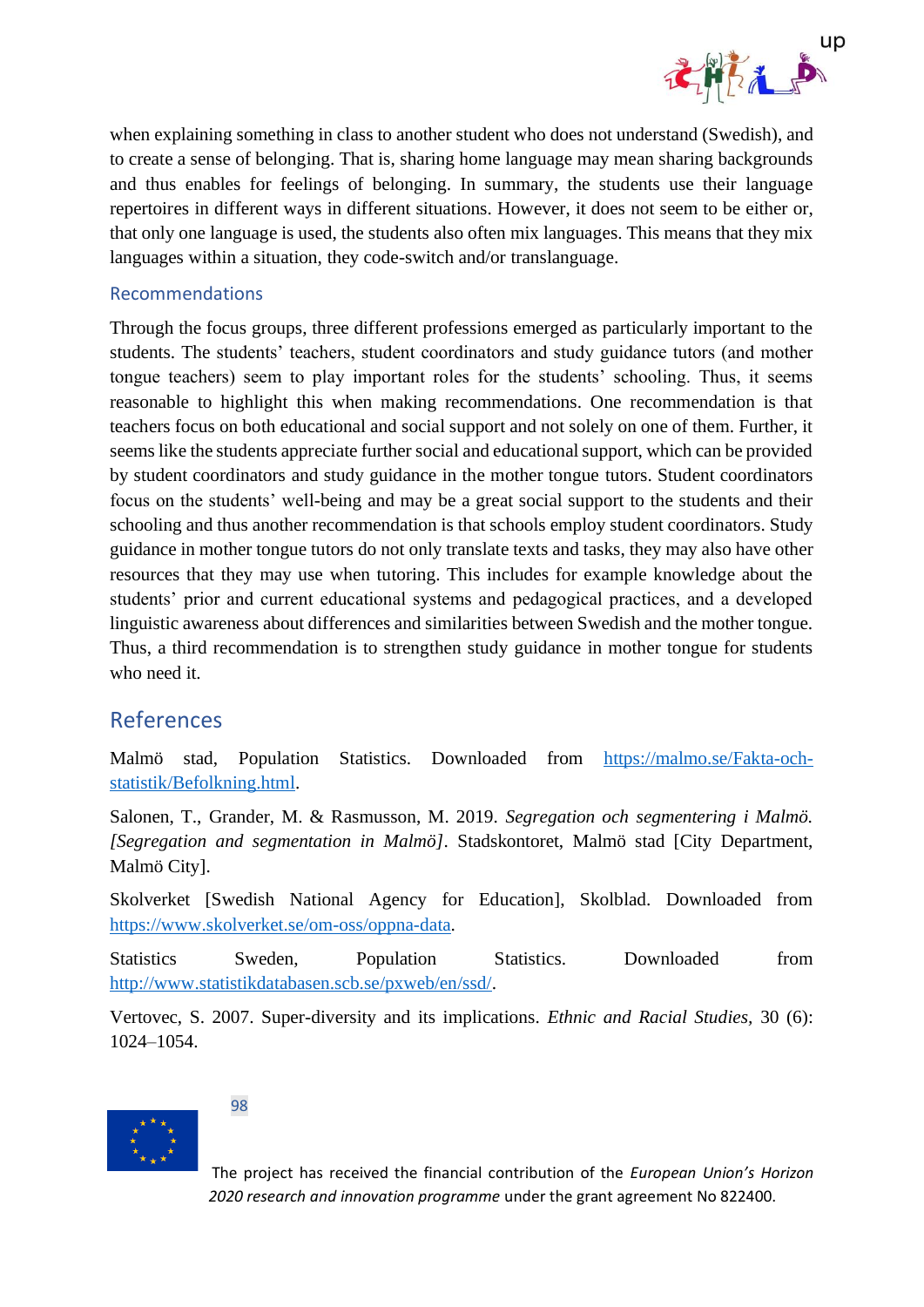



99